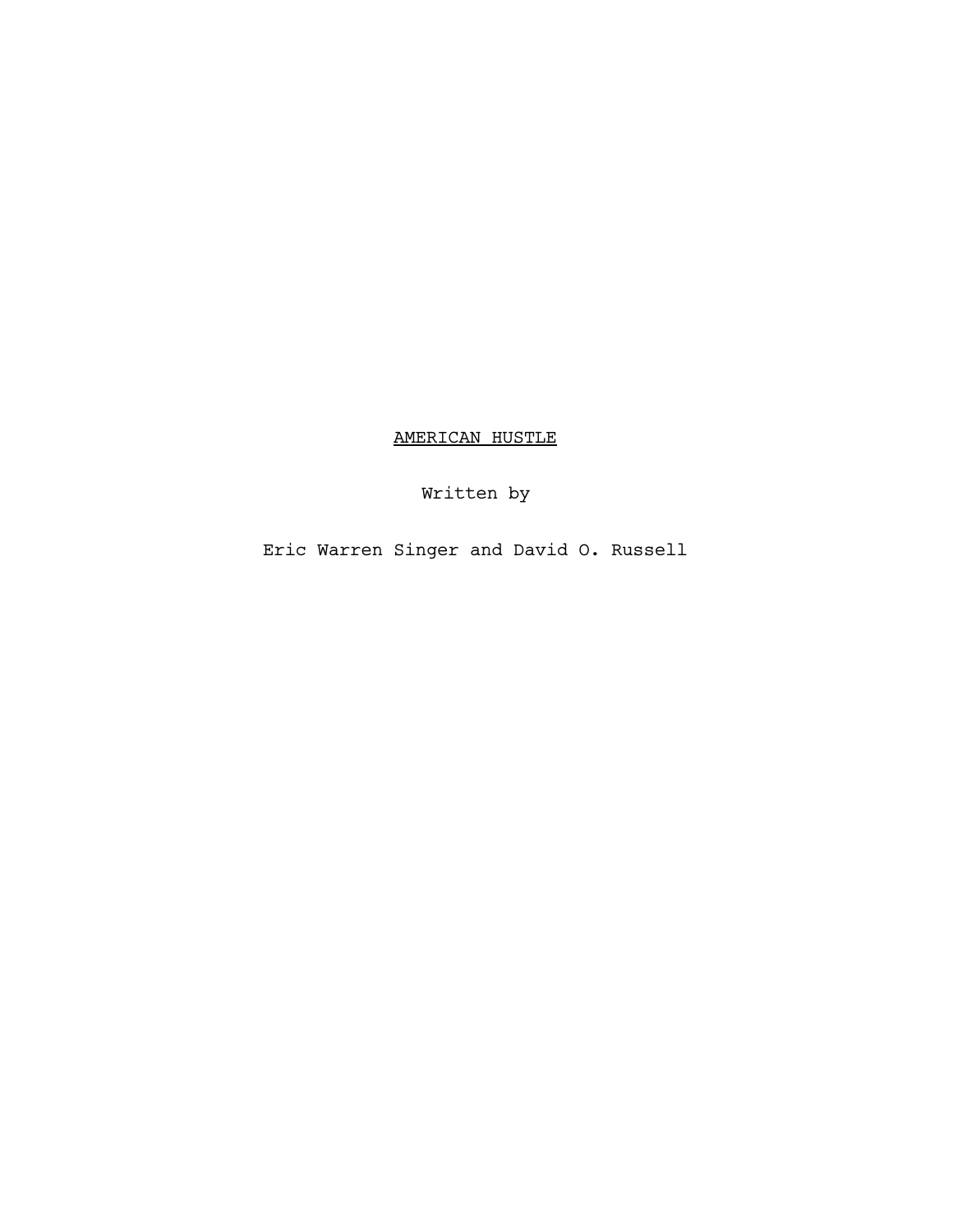## TITLE CARD: SOME OF THIS ACTUALLY HAPPENED

OVER BLACK: APRIL 26, 1978, PLAZA HOTEL, NEW YORK

1 FADE IN: 1

#### 2 INT. PLAZA HOTEL WINDOW NYC - DAY 2

IRVING ROSENFELD, not a small man, gets dressed and meticulously constructs his combover. Camera WRAPS AROUND, see his hands with rings adjust his dark velvet suit, up to his face, serious, concentrated, intense, he is composing himself before a performance.

Irving is now dressed, ready, and walks down the hall to another room.

3 SECOND PLAZA HOTEL ROOM -- Irving composes himself -- looks 3 into cramped surveillance closet, there are FBI Agents -- we only see their hands and arms -- he looks at monitors -- sees a BLACK AND WHITE IMAGE OF ANOTHER ROOM ON MONITOR: MAYOR CARMINE POLITO, swath of salt and pepper hair, cream suit, pinky ring, Rotary Club pin -- ALONG WITH CARL ELWAY, preppie shady businessman.

> He exhales pressure, turns as CAMERA PANS TO: SYDNEY PROSSER (who will also be known for some time as EDITH GREENSLY), stylish crafty smart. They stare at each other intensely - they have a deep and emotional relationship. A DOOR BANGS OPEN, and in walks RICHIE DIMASO, Bronx-born. He stands there.

> > RICHIE DIMASO What are you doing, going behind my back? Telling people I'm screwing up this operation? I got you a suite at the fuckin' Plaza Hotel!

IRVING ROSENFELD The shittiest suite at the Plaza Hotel.

#### RICHIE DIMASO

What?!

IRV ROSENFELD The shittiest fuckin' suite.

RICHIE DIMASO Based on what--?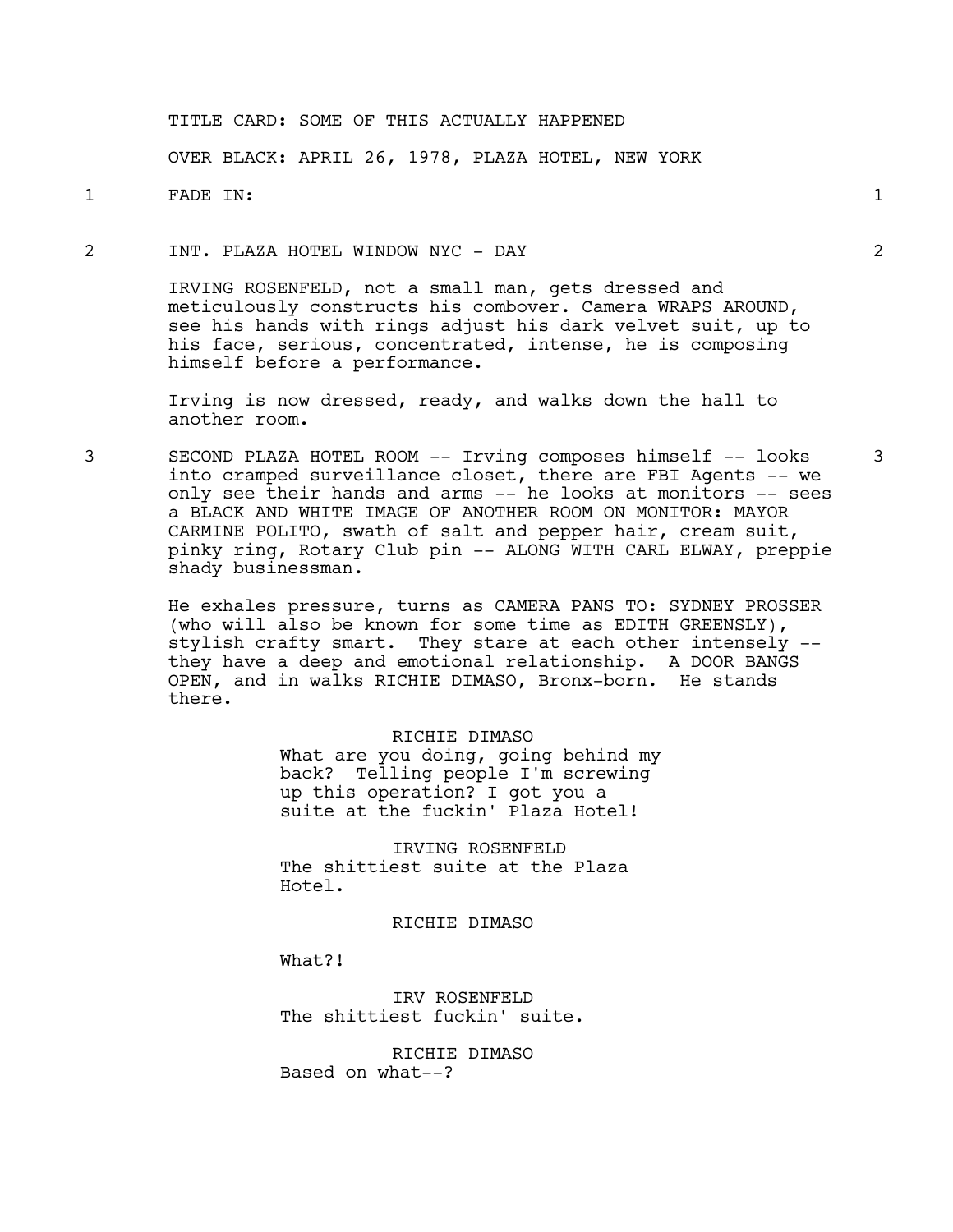IRVING ROSENFELD And the food is wrong, and--What is this? You, like, went in my closet or something?

EDITH GREENSLY

No

IRVING ROSENFELD Are you dressing him like you're dressing me now?

EDITH GREENSLY (shakes her head) No, what are you thinking? This isn't all about you, you know that.

RICHIE DIMASO What, did you try to dress me so I would look like him?

EDITH GREENSLY No, you're not dressed like him, all right?

RICHIE DIMASO But I do, I look like him.

EDITH GREENSLY No, he's in like, velvet. Come on.

#### IRVING ROSENFELD

You asked me to show you how this was done, you wanna fuck it up be my guest.

EDITH GREENSLY What is your problem?

#### RICHIE DIMASO

Hey, look, I never laid a hand on her, all right? Is that what this is about?

EDITH GREENSLY (British accent)

Well technically, that's not true.

RICHIE DIMASO Look, we never had sex ok? I just --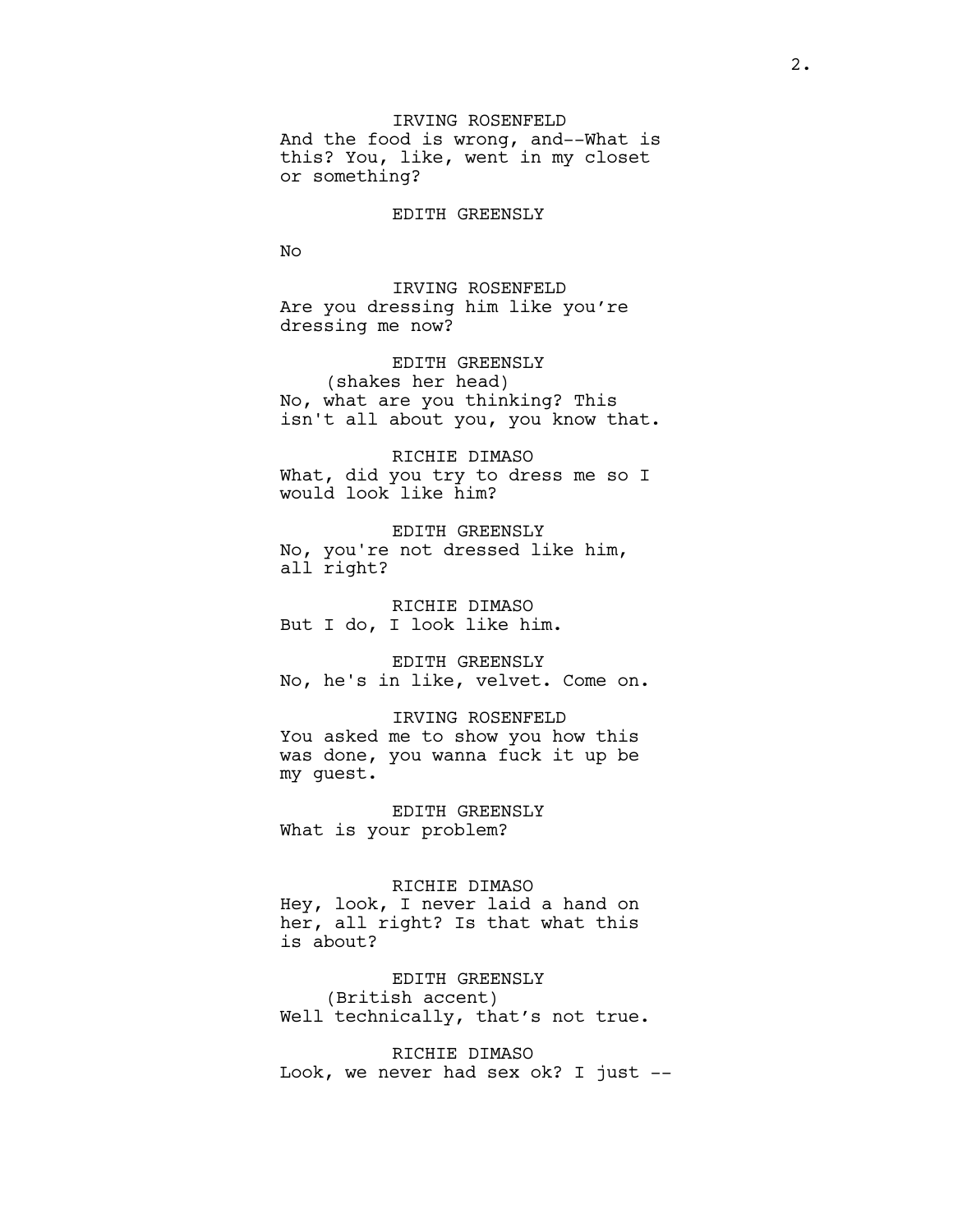RICHIE DIMASO (CONT'D) What'd I do? I put my hand like this --

Richie reaches out and puts his hand on Irving's face very carefully, not forcefully.

Irving swipes it away violently the second it touches his face.

> IRVING ROSENFELD Don't you fucking touch me. That bothers me --

RICHIE DIMASO Oh it does?

IRVING ROSENFELD

Oh yeah.

RICHIE DIMASO That bothers you?

IRVING ROSENFELD

Yes.

RICHIE DIMASO You know, a lot of shit bothers me too, but I was trying to help you. If I wanted to bother you, if I really wanted to fucking *bother* you, this is what I'd do.

Richie takes his hand and destroys the combover Irving spent so much time creating. Irving just stands there, hair ruined, staring at Richie.

> IRVING ROSENFELD You shouldn't have done that.

Irving just stands there staring at Richie, hair all wild and messed up looking very angry.

> RICHIE DIMASO How's that? You bothered now? (no answer) Alright, don't make a thing of it.

> EDITH GREENSLY You shouldn't touch him. He doesn't like that.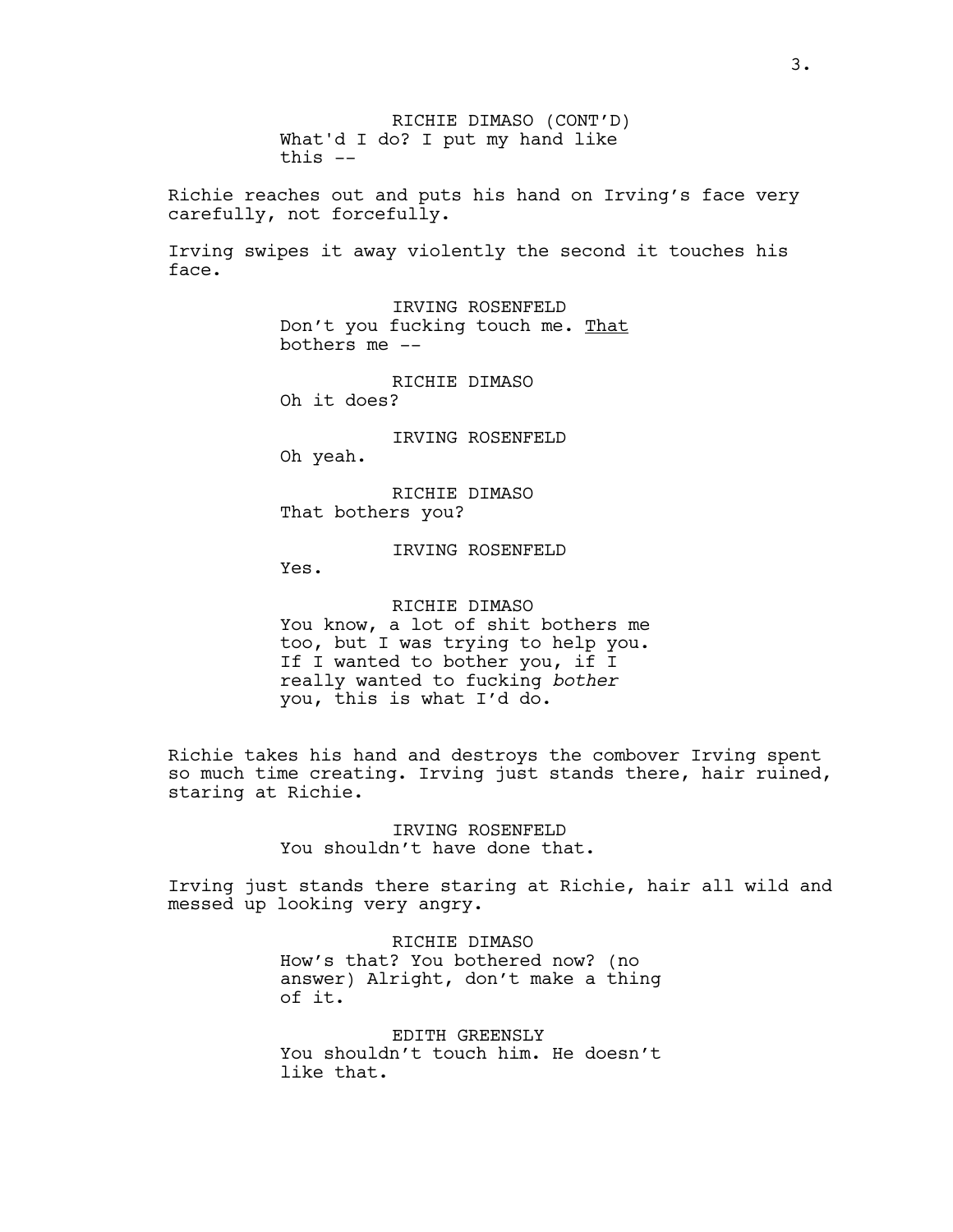RICHIE DIMASO Oh my god, fix his hair. Don't make a thing of it.

EDITH GREENSLY It takes some time, ok.

Edith walks over to Irving who is still standing there in silence with his hair all over the place. She carefully starts helping him put it back together.

> RICHIE DIMASO Big fucking deal. We got to get in the other room, come on. The mayor's in there.

EDITH GREENSLY Yes I know that.

RICHIE DIMASO Should we go to the beauty parlor? Is that what we should do?

Richie walks over and opens up a briefcase that's sitting on the dresser. Inside are stacks of cash.

Edith is still helping Irving put his hair back together.

IRVING ROSENFELD How's it look.

EDITH GREENSLY You look fine.

Richie slams the briefcase shut looking very nervous and intense.

RICHIE DIMASO

Let's go.

CUT TO:

4 STEELY DAN'S "DIRTY WORK" STARTS ON THE SOUNDTRACK AS THEY 4 WALK DOWN THE HALLWAY THREE ACROSS: IRVING, EDITH, RICHIE. RICHIE WITH BRIEFCASE IN HAND.

5 INT. PLAZA HOTEL SUITE FOYER - DAY 5

SLOW MOTION -- DOUBLE DOORS PUSH OPEN AND Edith ENTERS THE SUITE -- THEY WALK INTO --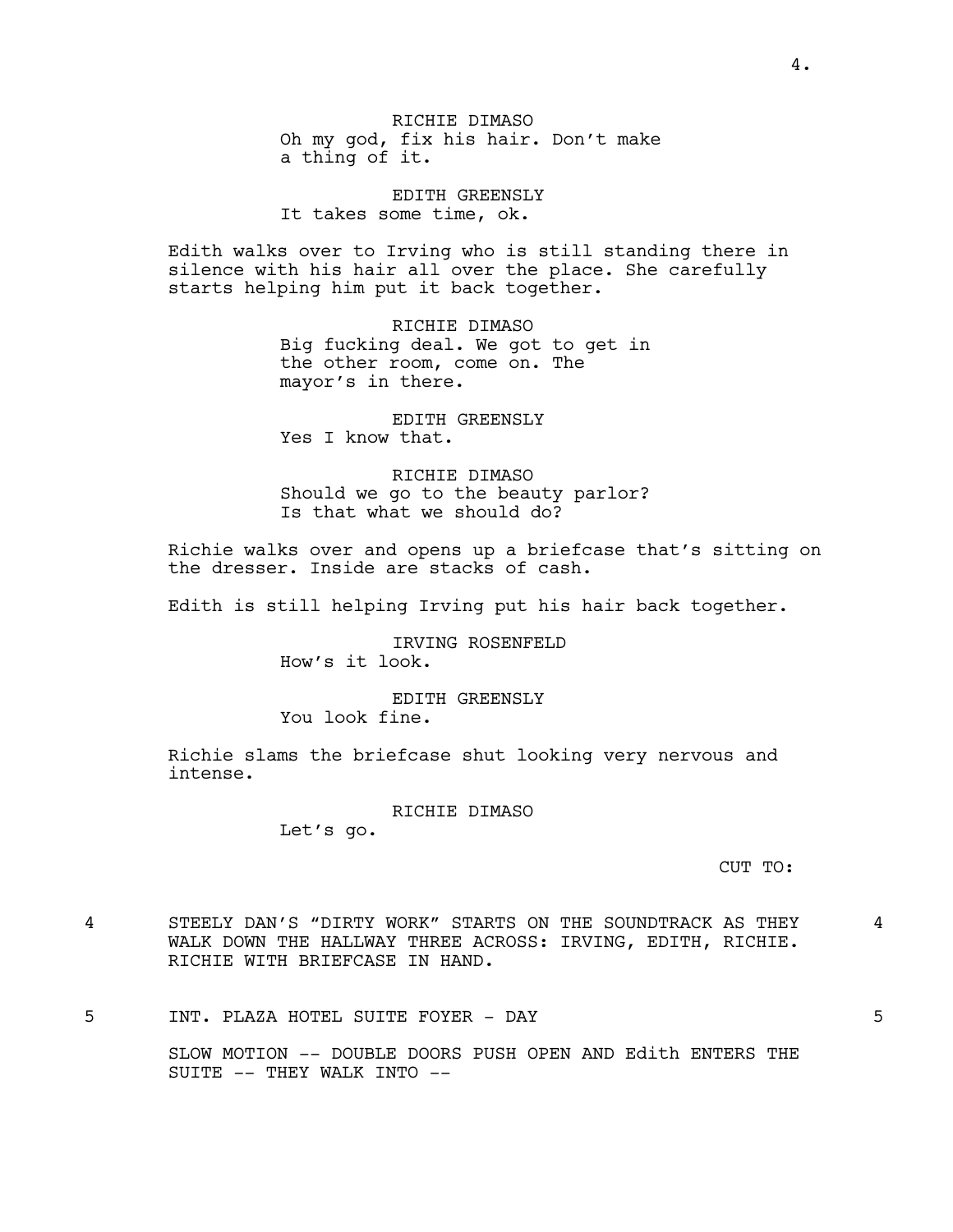## 6 INT. PLAZA HOTEL LIVING ROOM - CONTINUOUS 6

DRAMATIC PUSH IN ON: THE DESTINY OF THE STORY MAYOR CARMINE POLITO PINKY RING, ROTARY CLUB PIN STANDS FINISHING STORY TO BUSINESSMAN CARL ELWAY AS IRVING, EDITH, RICHIE WAIT FOR HIM TO FINISH -- THEY ALL SHAKE HANDS AND SIT ON THE COUCH ACROSS FROM EACH OTHER. RICHIE CAREFULLY SETS THE BRIEFCASE DOWN ON THE GROUND NEXT TO HIS FEET. CUT TO THE SCENE AS VIEWED THROUGH A SURVEILLANCE MONITOR. THE DATE AND TIME STAMP VISIBLE.

> CARMINE POLITO I thought he was going to be here. I do business face to face, person to person. That's just who I am.

Richie reaches down and awkwardly slides the briefcase over to Carmine unprompted. LEAVE MONITOR'S POV AND RETURN BACK TO THE SCENE.

IRV'S EYES WIDEN AS IN 'NO! DON'T DO THAT!' WHILE HE AND RICHIE STARE AT EACH OTHER, EDITH TENSE, CARMINE LOOKS DISTURBED AT THE CASE COMING HIS WAY. HE STANDS ABRUPTLY.

> CARL ELWAY Whoa, excuse me, excuse me. I'll handle that for the Mayor.

RICHIE DIMASO No, it's for the Mayor. It would be a sign of disrespect to the sheik if the mayor didn't take it himself. It's for you Mayor.

Carmine looks angry and confused. He looks over to Carl.

CARMINE POLITO What are you doing? What-- (to Carl) Carl, what the fuck? What is this?

CARL ELWAY No, I'll handle it. I'm gonna take care of-- Everything's good. I got everything under control. (TO RICHIE) That's for me. I handle all that for mayor.

CARMINE POLITO What is this?

Irving looks over and says nothing. Not surprised at all how badly this is all going.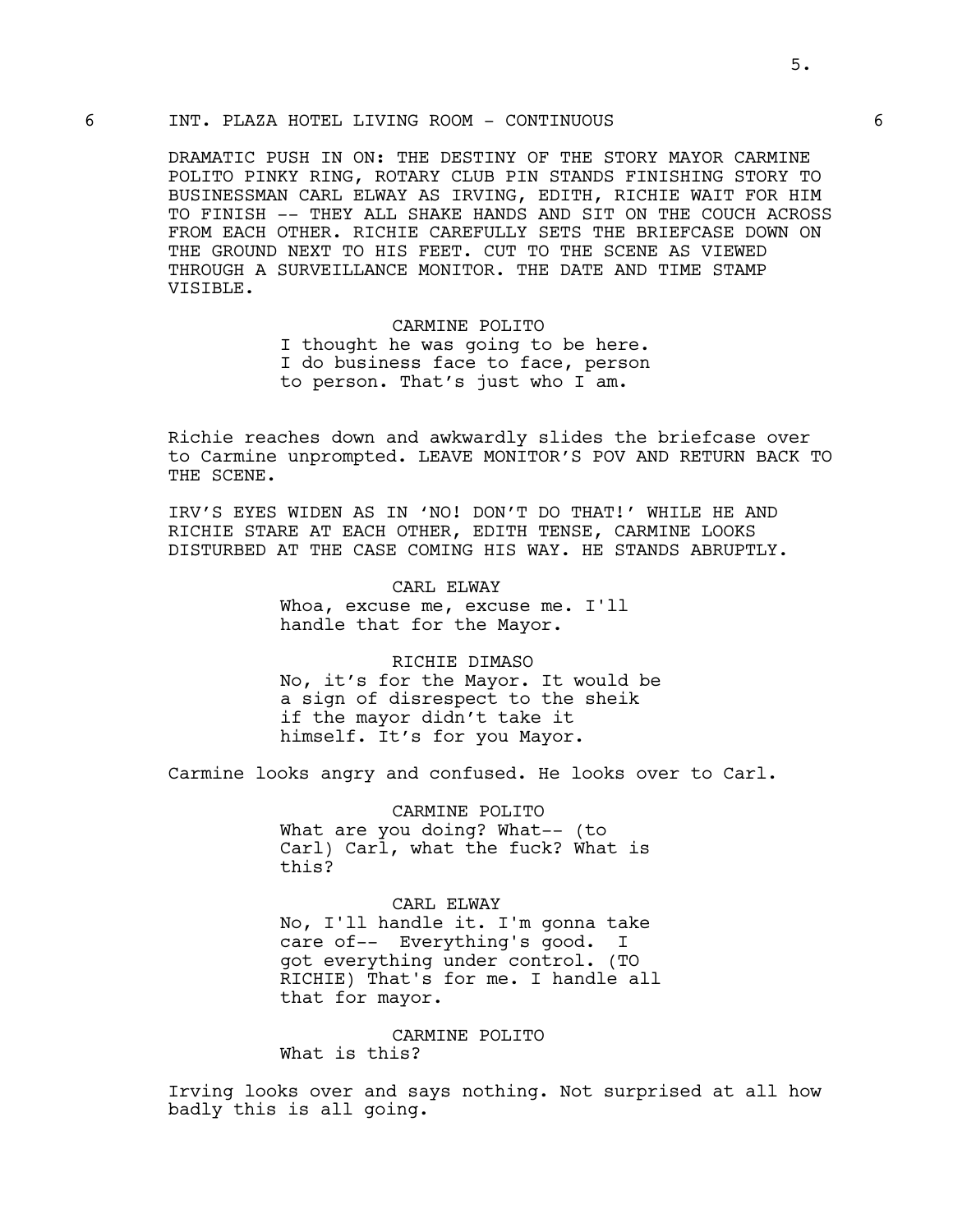Edith whispers to Richie.

EDITH GREENSLY (whispers to Richie) Just stop it, ok

RICHIE DIMASO (whispers to Edith) He's gotta take it himself, okay?

CARMINE POLITO I don't know what the fuck that is but it's weird you understand?

CARL ELWAY Misunderstanding. Misunderstanding.

CARMINE POLITO I came here to meet a sheik, that's all I know. I'm very interested in that but he's not here apparently. Carl?!

Carmine turns and starts to walk out of the room.

CARMINE POLITO (CONT'D) I'm very interested in meeting the Sheik. You let me know when THAT could happen! Thank you, have a good day.

Carmine leaves the room.

Irving looks over and shrugs his shoulders. Not surprised at all the way this is going and horrified that Richie has ruined it.

> CARL ELWAY (leaving) Irving! You better come get him.

RICHIE DIMASO (stares at Irv) Go out there and get him right now.

CARL ELWAY Help me get him back!

RICHIE DIMASO Go get him. He needs to take the fuckin' briefcase, Irving.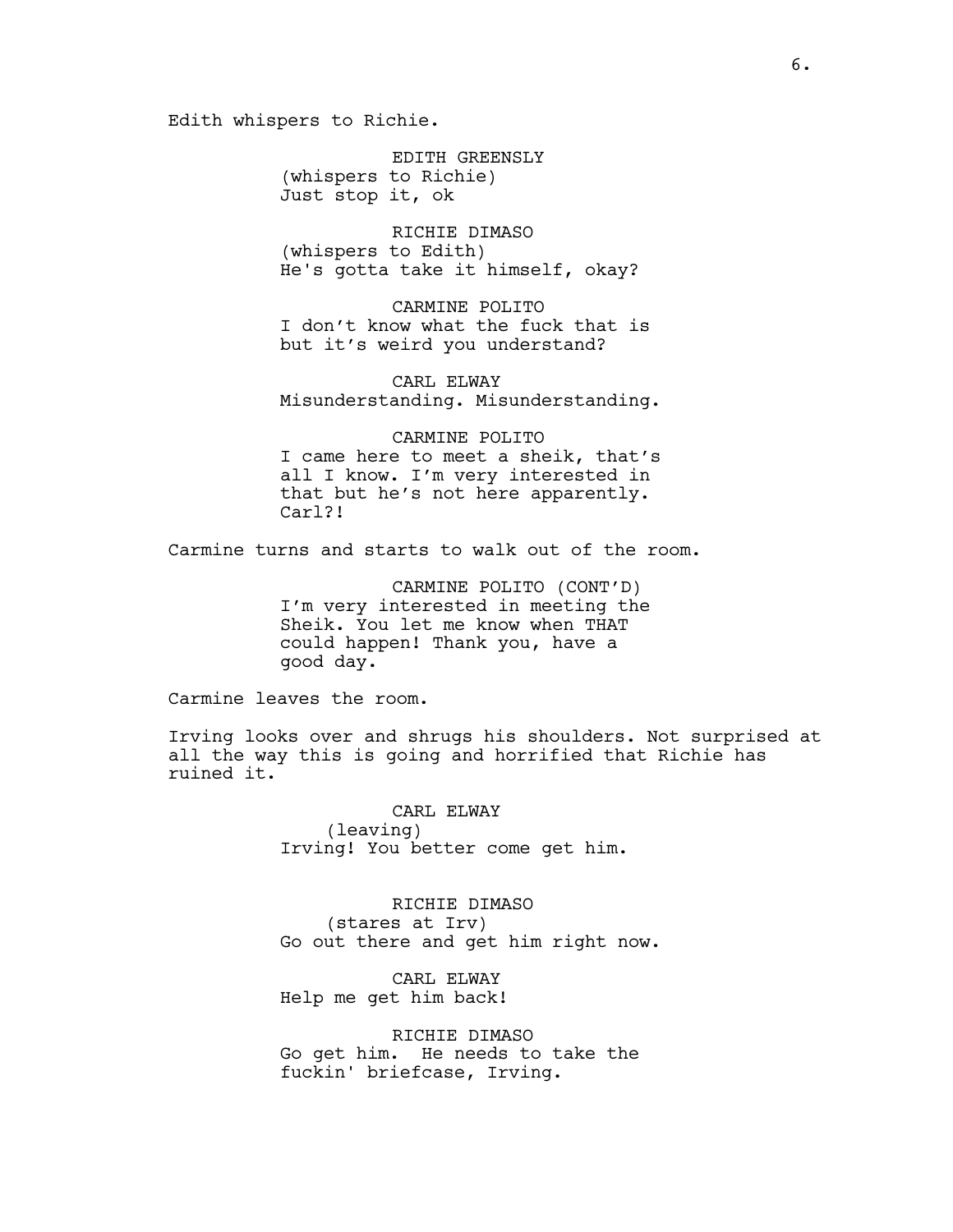IRVING ROSENFELD I didn't wanna do it in the first place. This is your show, YOU go get him.

RICHIE DIMASO No, you have no choice. You have to go get him. Now, go get him, so he takes the briefcase by himself! That's the whole plan, Irving!

Irving stands up angry and gets in Richie's face.

IRVING ROSENFELD What were you doing pushing the fucking briefcase, dummy? Huh?

RICHIE DIMASO The whole fuckin' thing was falling apart. You know how much I paid for this goddamn hotel that you fucking asked for?!

IRVING ROSENFELD Now I gotta go mop up your mess. I'm gonna go fucking mop up your mess!

Irving storms out of the hotel suite towards the Elevators to get Carmine.

INT. PLAZA HOTEL SUITE FOYER - DAY

Irving paces back and forth as he waits for the elevator.

INT. PLAZA HOTEL LIVING ROOM - CONTINUOUS

We push in on the concerned face of Sydney as Richie rambles on to her.

> RICHIE DIMASO You understand what I'm saying, right? It wasn't working.

INT. PLAZA HOTEL SUITE FOYER - CONTINUOUS

Irving continues to pace back and forth in the hall waiting for the elevator.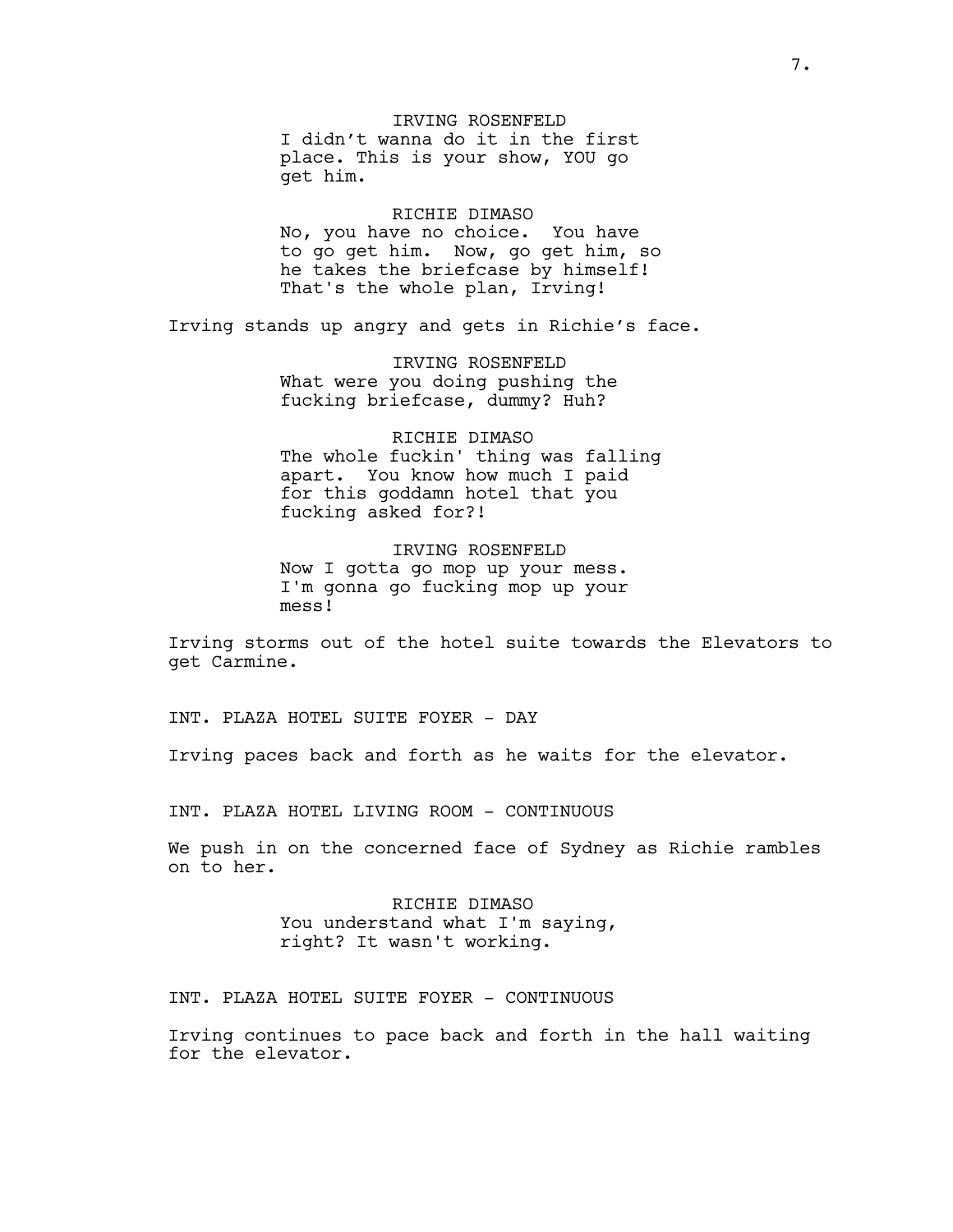IRVING ROSENFELD (V.O.) Did you ever have to find a way to survive and you knew your choices were bad?

Irving walks over and hits the elevator button again.

IRVING ROSENFELD I learned how to survive when I was a kid.

7 CUT TO: 7

IRVING ROSENFELD (V.O.) (CONT'D) My father had a glass business.

28 IRV AS KID SMASHES PLATE GLASS WINDOWS OF BRONX STOREFRONTS 28

Drumming up business for his father.

EXT. ROSENFELD & SON GLASS REPAIR CO. - DAY 1940'S

Young Irving and his Father and Mother standing outside the family's glass repair shop in the Bronx as some tough contractors march up to them.

> IRVING ROSENFELD (V.O.) I would rather be on the taking side than the getting taken side any day of the week, especially after I saw how my father got taken. I mean, seeing that scarred me for life.

EXT. UNDISCLOSED STREET - DAY 1940'S

Young Irving runs by a store front as he throws a rock through each window on the store, smashing them all.

> IRVING ROSENFELD (V.O.) (CONT'D) I took it upon myself to drum up business. I became a different kind of guy than my father. I became a con artist -- from the feet up, for real.

> > CUT TO:

THE BRONX: STOREFRONT WITH SMASHED WINDOW. - DAY - PRESENT Irv shakes his head, surveys the damage.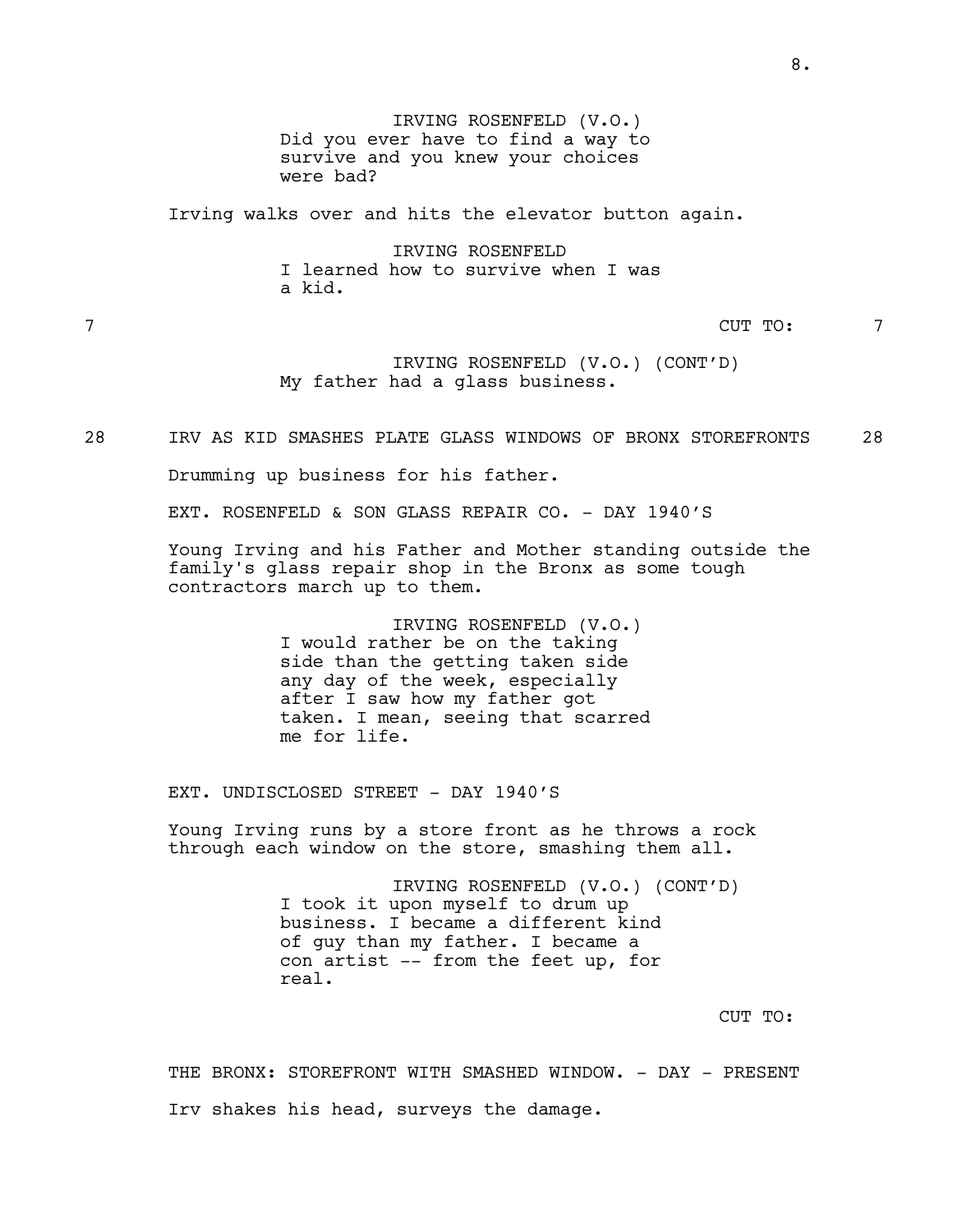IRVING ROSENFELD I was gonna survive no matter what. I still had the glass business and a few dry cleaning stores on the side.

#### 7G INT. IRV'S DINGY OFFICE - DAY 7G

Irving paces around his office smoking a cigar and talking on the phone. What looks to be stolen art sits on the floor all around him.

> IRVING ROSENFELD (V.O.) And I did some art dealing on the side. Stolen or forged art.

#### EXT./INT. POOL PARTY - LONG ISLAND HOUSE - DAY

Chicago's "Does Anybody Really Know What Time It Is?" fades up. Jamming early 70s HOLIDAY party -- LONG ISLAND LADIES IN BIKINIS WITH HUGE HAIR IN FUR COATS SMOKING OUTSIDE THE GLASS ENCLOSED POOL -while inside steamed glass SHINY BIKINI CANDIDATES FOR NOSE JOBS; A FEW OTHERS WHO ARE LARGE, SEVERAL GUYS WHO LOOK MOBBED UP, pale, out of shape, gold chains, in swim trunks, EVEN MORE BURT REYNOLDS TYPE GUYS, slim, hairy, chains.

> IRVING ROSENFELD (V.O.) So, one January I go to my friends pool party in Long Island.

Irving sits holding court with some friends by the pool when he turns and sees Sydney for the first time.

PUSH IN ON: Irving. He looks up, they lock eyes across the party.

SYD REACHES FOR A SLICE OF FRUIT ON HIGH SET PLATE WHEN IRVING'S HAND GRABS HER ARM -- she turns, taken aback -

> IRVING ROSENFELD Is that Duke Ellington on your bracelet?

She does have on a Duke Ellington charm bracelet.

SYDNEY PROSSER As a matter of fact, it is. He died this year, you know.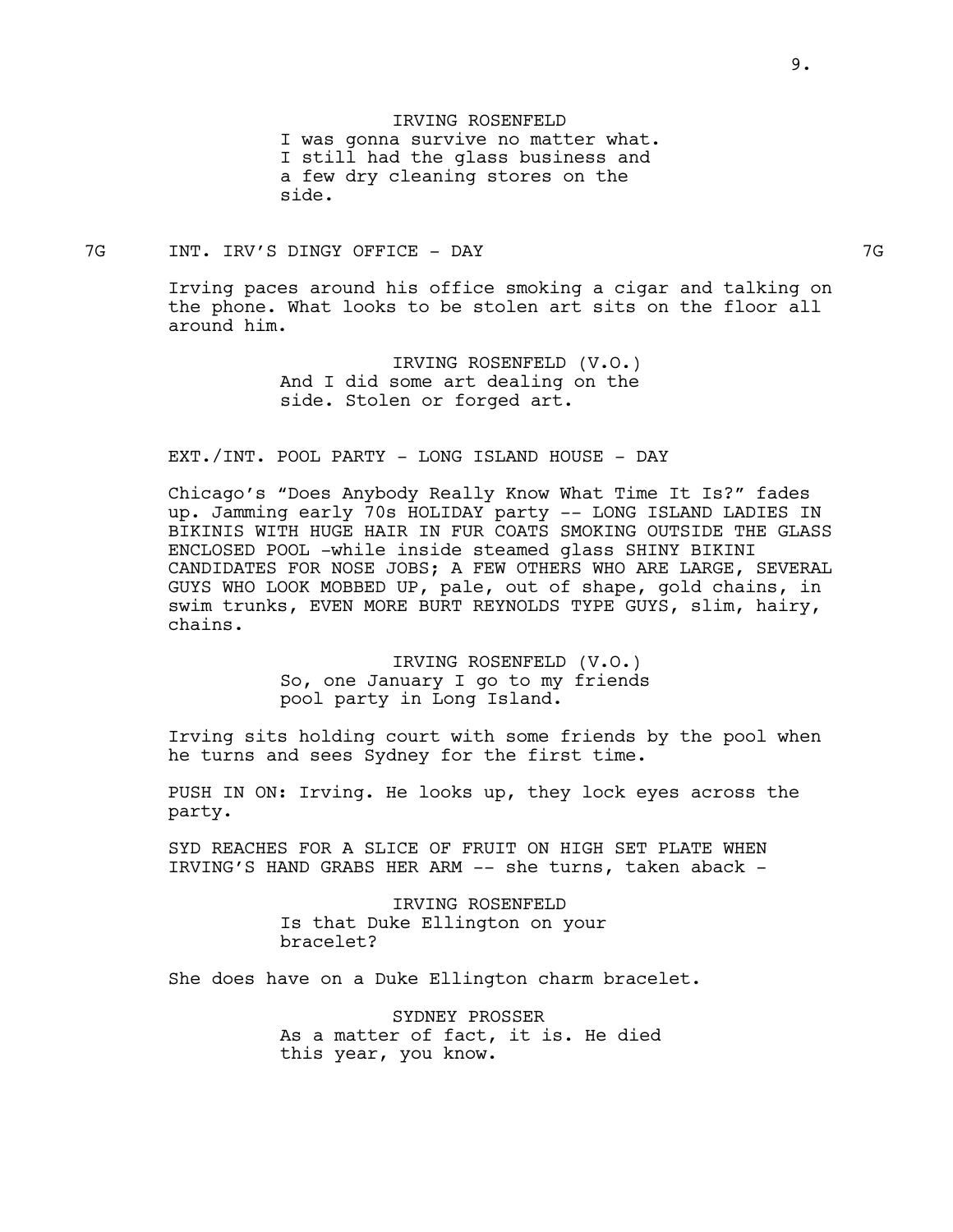IRVING ROSENFELD I know. I doubt anyone else here knows or cares about it.

SYDNEY PROSSER Well I care. He saved my life many times.

Irving takes a good look at her, impressed.

IRVING ROSENFELD (impressed) Mine too. Which one?

SYDNEY PROSSER Jeep's Blues.

IRVING ROSENFELD (smiles, warm) Jeep's Blues. Oh yeah.

Awkward pause.

IRVING ROSENFELD (CONT'D) You wanna hear it?

SYDNEY PROSSER Right now?

IRVING ROSENFELD

SYDNEY PROSSER

Sure.

Yeah.

CUT TO: PORTABLE RECORD PLAYER PLAYS START OF JEEP'S BLUES as Irving and Sydney nod to it - he watches her foot in her high wedge and her tanned leg rocking as she sits on arm of sofa.

> IRVING ROSENFELD Who starts a song like that?!

SYDNEY PROSSER It's magic.

IRVING ROSENFELD

Magic.

They listen to the record, Edith checks Irving out.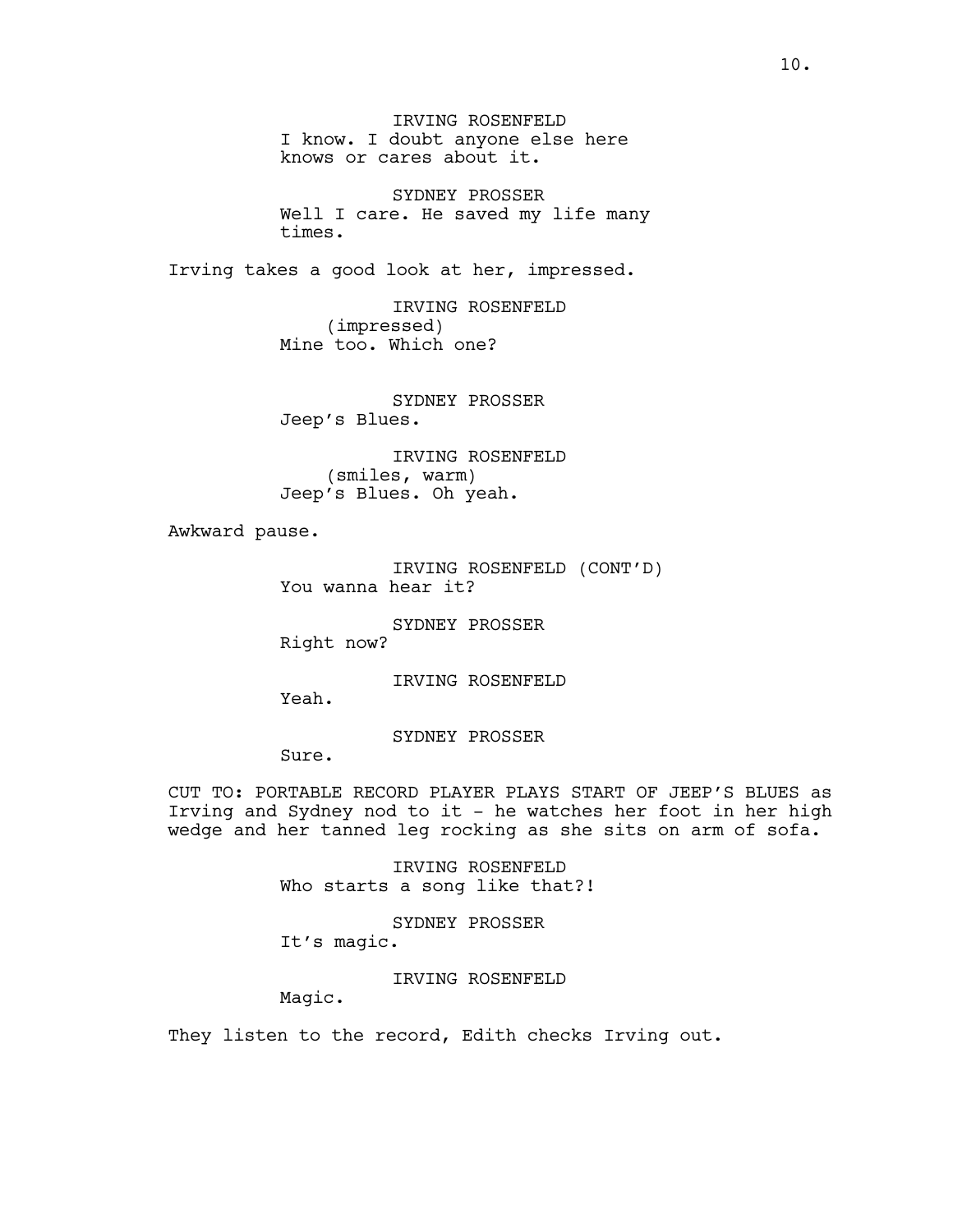SYDNEY PROSSER (V.O.) He wasn't necessarily in good shape, and he had this comb-over that was rather -- elaborate. He had this air about him. And he had this confidence that drew me to him. He was who he was and he didn't care.

IRVING ROSENFELD (V.O.) Like me, she was a very particular person. Like me, she came from a place where her options were limited -- and she had been someone she didn't want to be in her past.

CUT TO -- SYDNEY DANCES IN A SMALL TOWN, OLD FASHIONED STRIP BAR.

> SYDNEY PROSSER (V.O.) It actually can feel kind of sexy sometimes. There's a boldness in it. But where would that boldness take me? I didn't know. But I was gonna find out.

# 8 CUT TO: 8

SYDNEY WALKS DOWN A BLEAK INDUSTRIAL STREET.

CUT TO -- RECORD STORE WHERE EDITH FLIPS THROUGH ALBUMS OF THE OLD GREATS -- ELLA FITZGERALD, DUKE ELLINGTON, AND MORE OF THE OLD GREATS -- A WORLD OF ELEGANCE, SOPHISTICATION, AND CULTURE A MILLION MILES AWAY FROM WHERE SHE LIVES.

> IRVING ROSENFELD (V.O.) Like me, she learned to survive and reinvent herself. She knew she had to reinvent her life and her identity. And like me, she envisioned a better elegant future for herself. Like me, she knew you had to have a vision.

EXT. NY STREET -- DAY

Sydney looks at scrap of paper with info in her hand -- looks up at office building address -- enters.

> IRVING ROSENFELD (V.O.) She came to New York. She envisioned it. (MORE)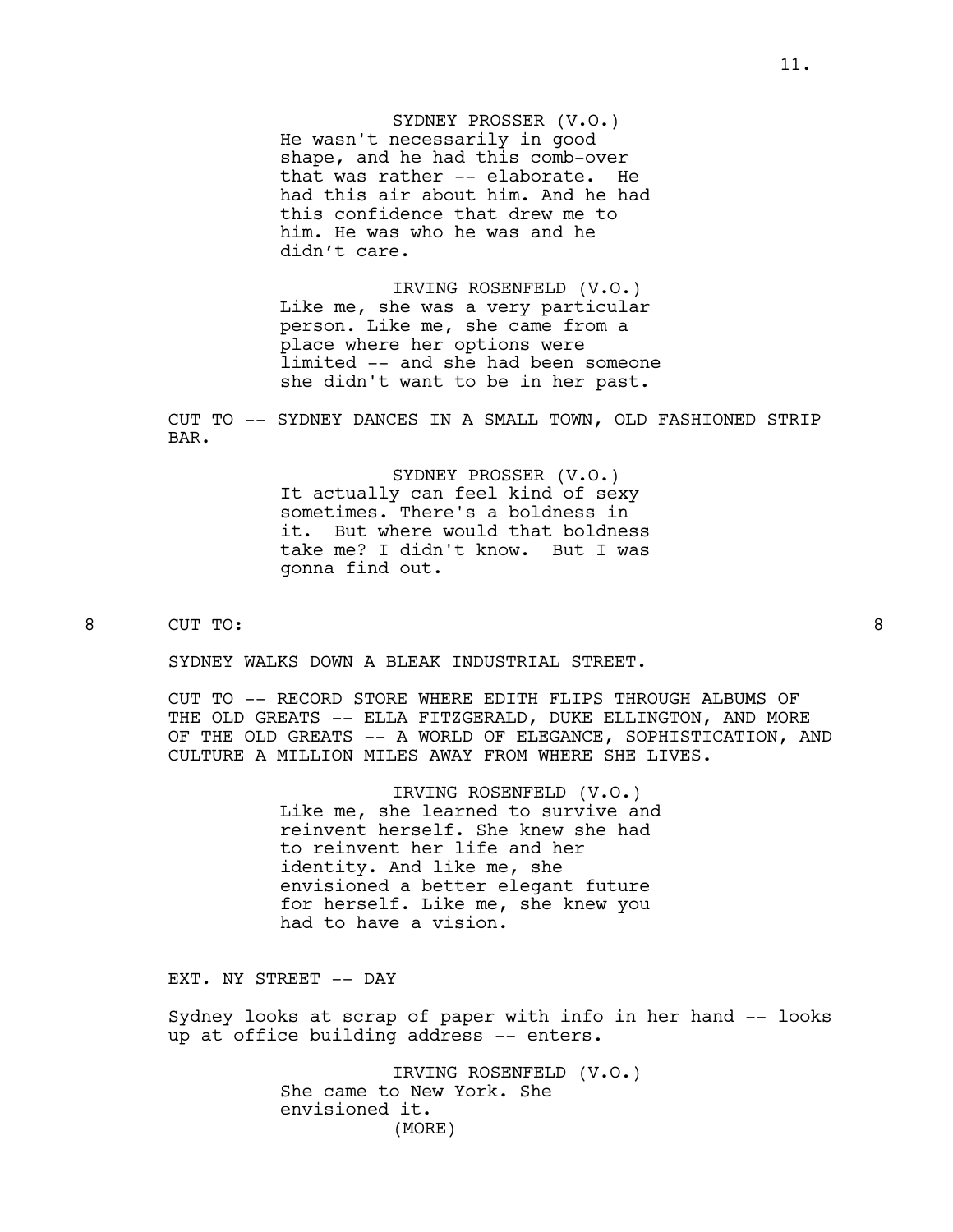And just like that, she applied for a job at Cosmopolitan Magazine. IRVING ROSENFELD (V.O.) (CONT'D)

### 12 INT. COSMOPOLITAN MAGAZINE OFFICES - DAY 12

Clean bright colors, huge blown up Cosmo covers --

Sydney -- innocent, plain, slacks and blouse, hair back, nervously awaits interview.

SHE IS CALLED IN -- NERVOUSLY STANDS, small crumpled scrap of paper in hand, FIXES HER HAIR --

13 INT. COSMO INTERVIEW OFFICE - CONTINUOUS 13

COSMO INTERVIEWER GIRL Well you're obviously here for a reason. Let's get to it.

SYDNEY PROSSER

Alright.

COSMO INTERVIEWER GIRL Our cover story right now is on cunnilingus. What do you think about that?

SYDNEY PROSSER I like it.

COSMO INTERVIEWER GIRL Do you have any clerical skills?

SYDNEY PROSSER

Yes.

COSMO INTERVIEWER GIRL Can you type?

IRVING ROSENFELD (V.O.) She was unlike anybody I ever knew. She was smart. She saw through people in situations. And she knew how to live with passion and style. She understood Duke Ellington.

14 COSMO MAGAZINE OFFICES: SYDNEY PUSHES MAIL CART DELIVERS MAIL 14 TO SOPHISTICATED MAGAZINE EDITORS AND EXECUTIVES, SOME TOUGH BIRDS, MOST ELEGANT.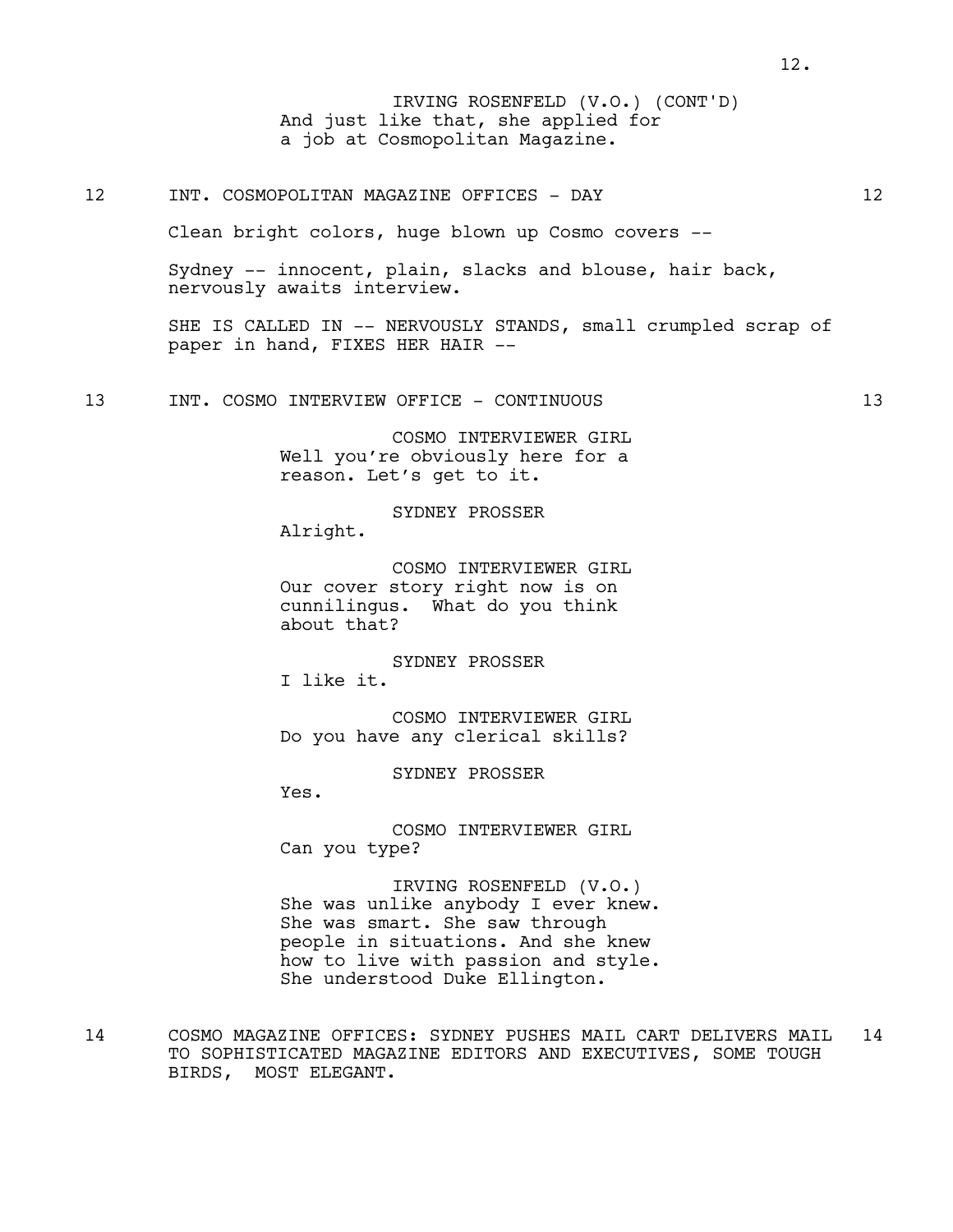SYDNEY PROSSER (V.O.) I was broke, fearless, with nothing to lose --

EXT./INT. POOL PARTY - LONG ISLAND HOUSE - DAY Irv and Sydney dance slowly.

> SYDNEY PROSSER (V.O.) (CONT'D) -- and my dream, more than anything, was to become anyone else other than who I was.

24 EXT. LONG ISLAND DRY CLEANERS-- DAY 24

Irv holds the door open for Edith as she enters.

IRVING ROSENFELD

-- I got two in the Bronx and three in Manhattan. (to an employee) Hey, Byron.

SYDNEY PROSSER (V.O.) He had a chain of dry cleaning stores. He asked me to come in and upgrade my wardrobe-- he said a lot of nice things got left behind by people and forgotten over the years- -

IRVING ROSENFELD I mean you wouldn't believe the shit that people leave behind here. Unbelievable.

SYDNEY PROSSER People leave stuff here?

IRVING ROSENFELD Oh yeah. They go out for the night, they drink, come here in the morning, put their clothes in and then they forget. They got no idea where they left it.

Irving touches a hanging blue sequined dress.

IRVING ROSENFELD (CONT'D) Look at that. Sequined thing. I don't know. Is that nice or not?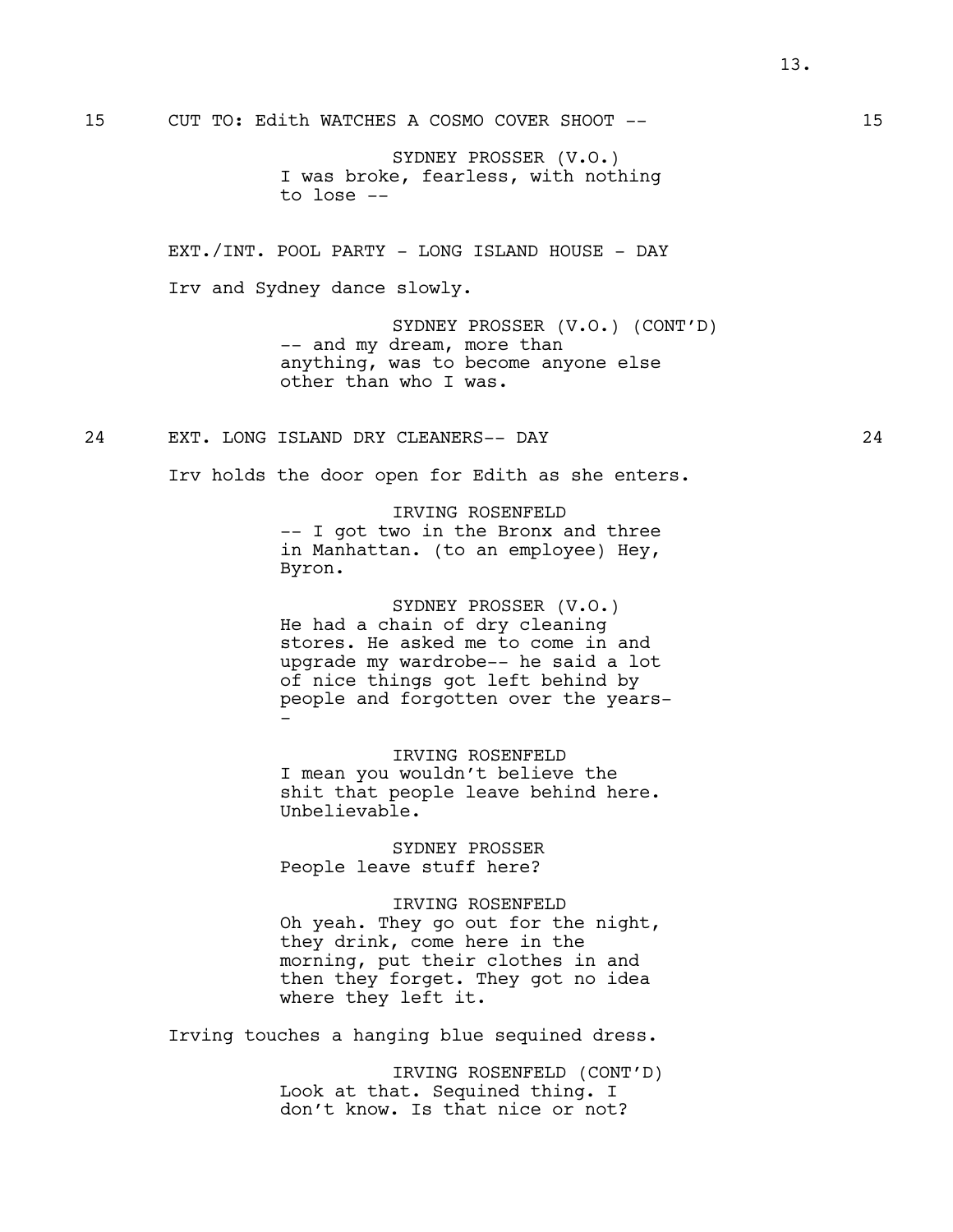Irving and Sydney continue to walk through towards the back and enter a fur vault filled with elegant designer clothes.

> IRVING ROSENFELD I mean, some of it's been here for years. They're not picking it up. Nobody's picking it up.

Sydney starts riffling through nice things hanging on the racks.

> IRVING ROSENFELD (CONT'D) You like that?

> > SYDNEY PROSSER

I love it.

IRVING ROSENFELD It's yours. You want it? It's yours.

Sydney looks back at Irving in shock.

CUT TO: SHE STEPS OUT OF THE DRESSING ROOM IN THE VON FURSTENBERG DRESS - LOOKS FANTASTIC.

> IRVING ROSENFELD (CONT'D) You look fantastic!

SYDNEY PROSSER Oh my god. I can only dream about these dresses. They're beautiful.

SYDNEY PULLS CLASSIC CLOTHES FROM THE ABANDONED RACK: ONE, TWO, THREE. SHE PUTS A JACKET ON HIM THAT HE IS RELUCTANT TO WEAR, PAISLEY SMOKING COAT.

LATER: THEY GO INSIDE THE ELECTRIC ROTATING CAROUSEL RACK OF CLEAR PLASTIC COVERED, DRY CLEANED CLOTHES -- STAND INSIDE, ENCHANTED, SMILING AT EACH OTHER, AS THE RACK SWIRLS MAGICALLY AROUND THEM. THEY STARE AT EACH IN LOVE.

> IRVING ROSENFELD (V.O.) I felt like we had a secret. Just the two of us. You know like that thing where you want to just be with the one person the whole time.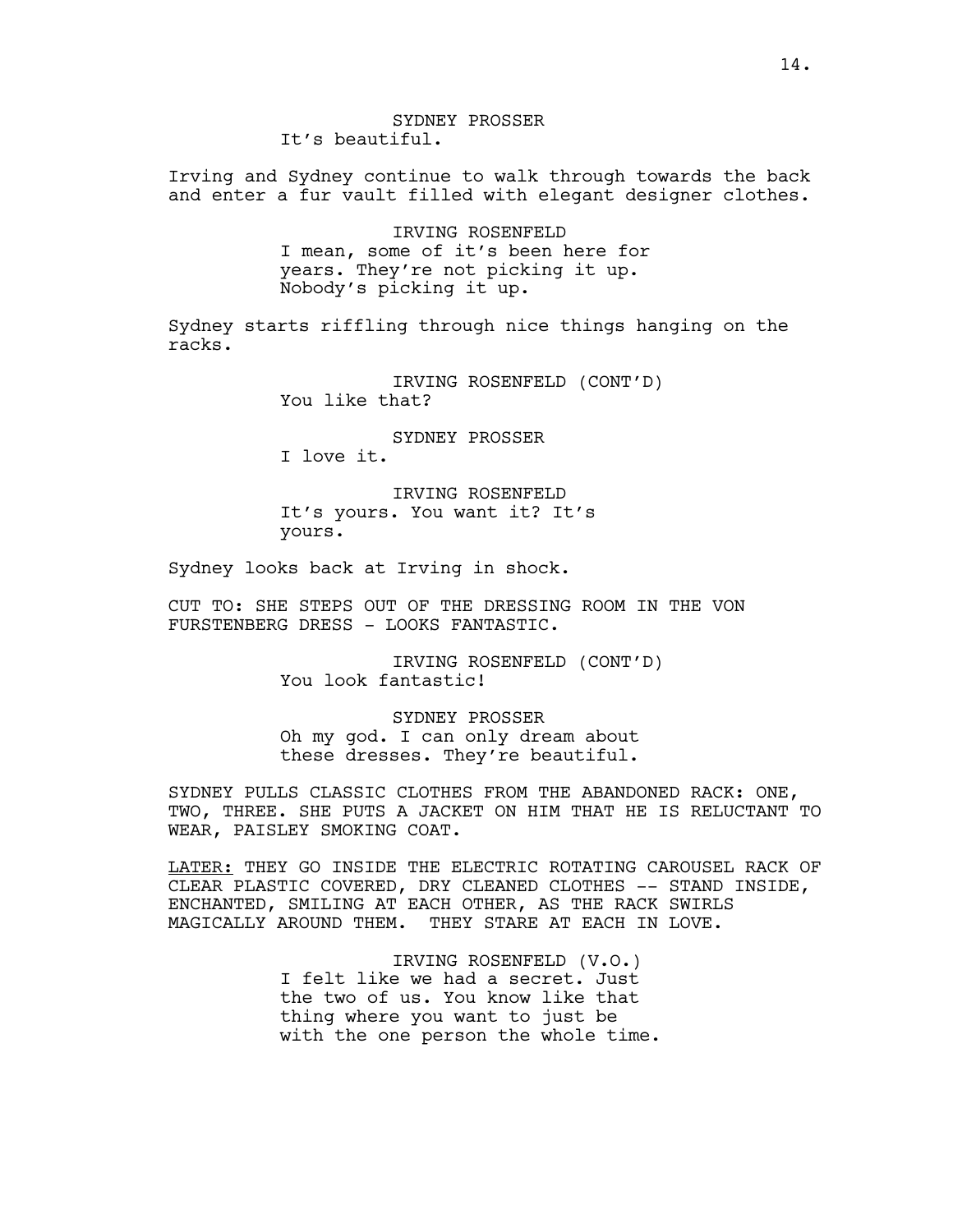IRVING ROSENFELD (V.O.) You feel like the two of you understand something that nobody else gets. I could just tell her everything about myself. And I never had anybody like that in my life before. I felt like finally, I can truly be myself without being ashamed, without being embarrassed.

39 INT. Irv's dingy office - DAY 39

Irv leads Sydney into a small, dingy Manhattan office on an upper floor.

> SYDNEY PROSSER What is this place? Do you sell art here?

> IRVING ROSENFELD Yeah, sometimes. This is my office.

SYDNEY PROSSER I know it's your office, but, you have these other places. What's this for? Why did you bring me here?

IRVING ROSENFELD This getting to be my main business, my growing business. I help get loans for guys that can't get loans. I'm their last resort.

SYDNEY PROSSER You're their last resort? Because interest rates are north of 12% and heading to 18%.

IRVING ROSENFELD That's right, smarty pants.

SYDNEY PROSSER Fucking Jimmy Carter. Fucking Nixon really. And the war and the deficit and all of that shit.

IRVING ROSENFELD I love you, you're so smart. You are.

SYDNEY PROSSER Thanks kid but how do you get them the money?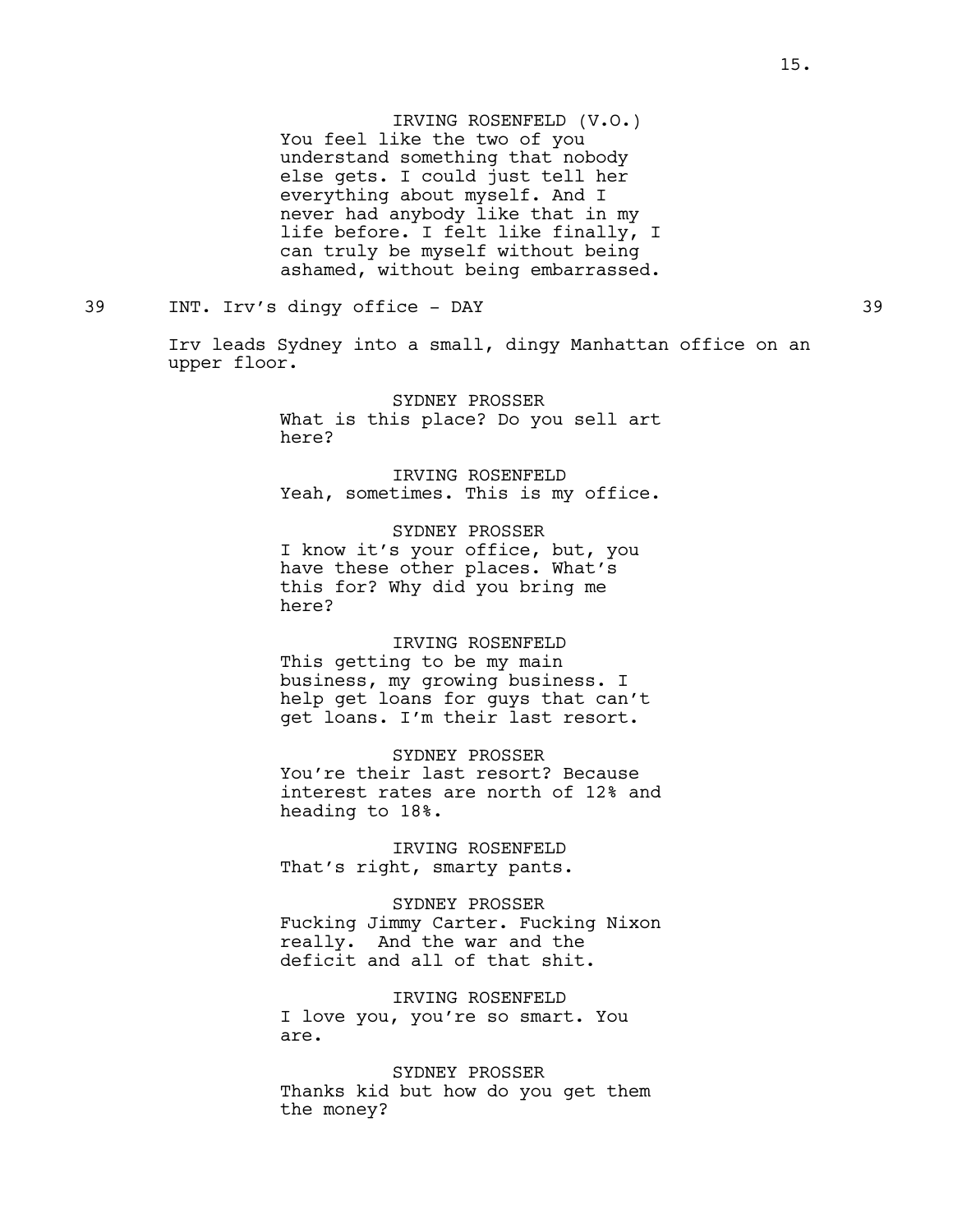IRVING ROSENFELD

 $Well --$ 

SYDNEY PROSSER You don't do you? You don't.

IRVING ROSENFELD These guys are lousy risks, you know? I can't get them a loan but I get my fee. Five thousand.

SYDNEY PROSSER Five thousand? You take five thousand and you don't give them anything?

IRVING ROSENFELD These are bad guys, you know? They got bad divorces, gambling habits, embezzling, all that shit, you know what I mean?

SYDNEY PROSSER Everybody at the bottom crosses paths eventually in a pool of desperation and you're waiting for them.

IRVING ROSENFELD How about 'we'?

### SYDNEY PROSSER

We?

IRVING ROSENFELD How bout it?

Sydney turns and begins walking out the door as Irving chases her out.

> IRVING ROSENFELD (CONT'D) Sydney. Sydney I'm sorry that was too much. I went too far. I didn't want to upset you.

She continues walking out without looking back and leaves.

IRVING ROSENFELD (CONT'D) Sydney please, I'm sorry! I know it ain't for everybody.

The door slams in Irving's face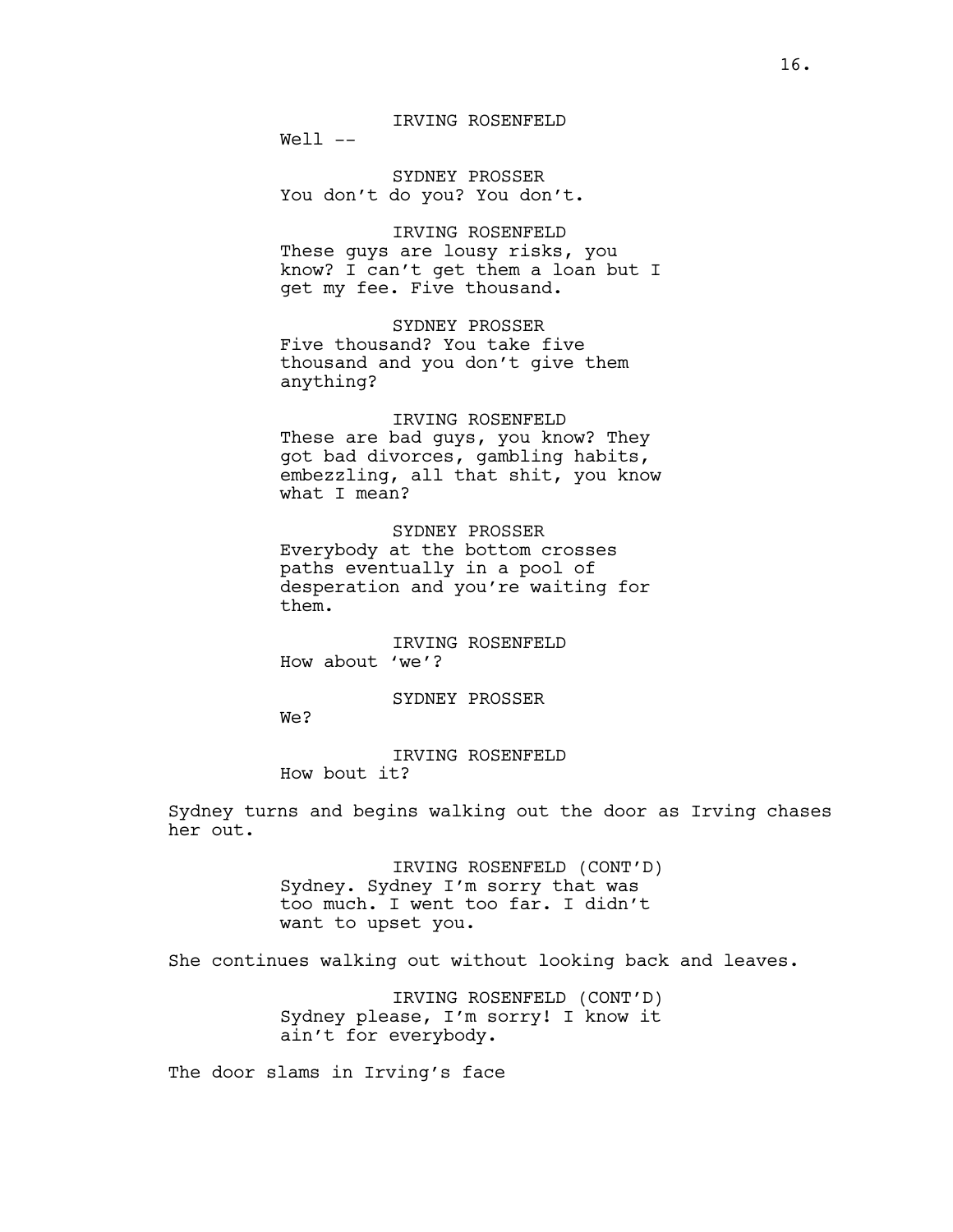IRVING ROSENFELD (CONT'D) (Irving shouts to the closed door) Ah GOD I love getting to know you!

INT. IRV'S DINGY OFFICE - DAY

IRVING PACES AROUND THE OFFICE UPSET AT HIMSELF. SLOWLY SITS DOWN IN THE DESK CHAIR IN DEFEAT, TAKES OFF HIS GLASSES AND SITS BACK.

> IRVING ROSENFELD (TO HIMSELF) What I do that for? I fucked it up. I should never tell a woman the truth. She's so smart. She's different.

OFF SCREEN THE DOOR OPENS. SHE WALKS RIGHT UP TO IRVING AS HE SITS AT HIS DESK. SHE TOSSES HER COAT TO THE SIDE.

IRVING STARES UP HER TENSE -- WHAT WILL SHE DO?

SYDNEY PROSSER You said it was nice knowing me. You said it was nice to meet me.

IRVING ROSENFELD

Yeah.

SYDNEY EXTENDS HER HAND TO HIM IN A ROYAL FASHION.

SYDNEY PROSSER (British accent) Would you like to meet Lady Edith Greensly?

Irving looks stunned as he slowly clasps her extended hand.

SYDNEY PROSSER (CONT'D) (British accent) I have royal banking connections in London. I'd love to help you with your loan but of course I have to be very selective.

IRVING ROSENFELD That was fucking fantastic.

SYDNEY PROSSER Thank you. Did you like it?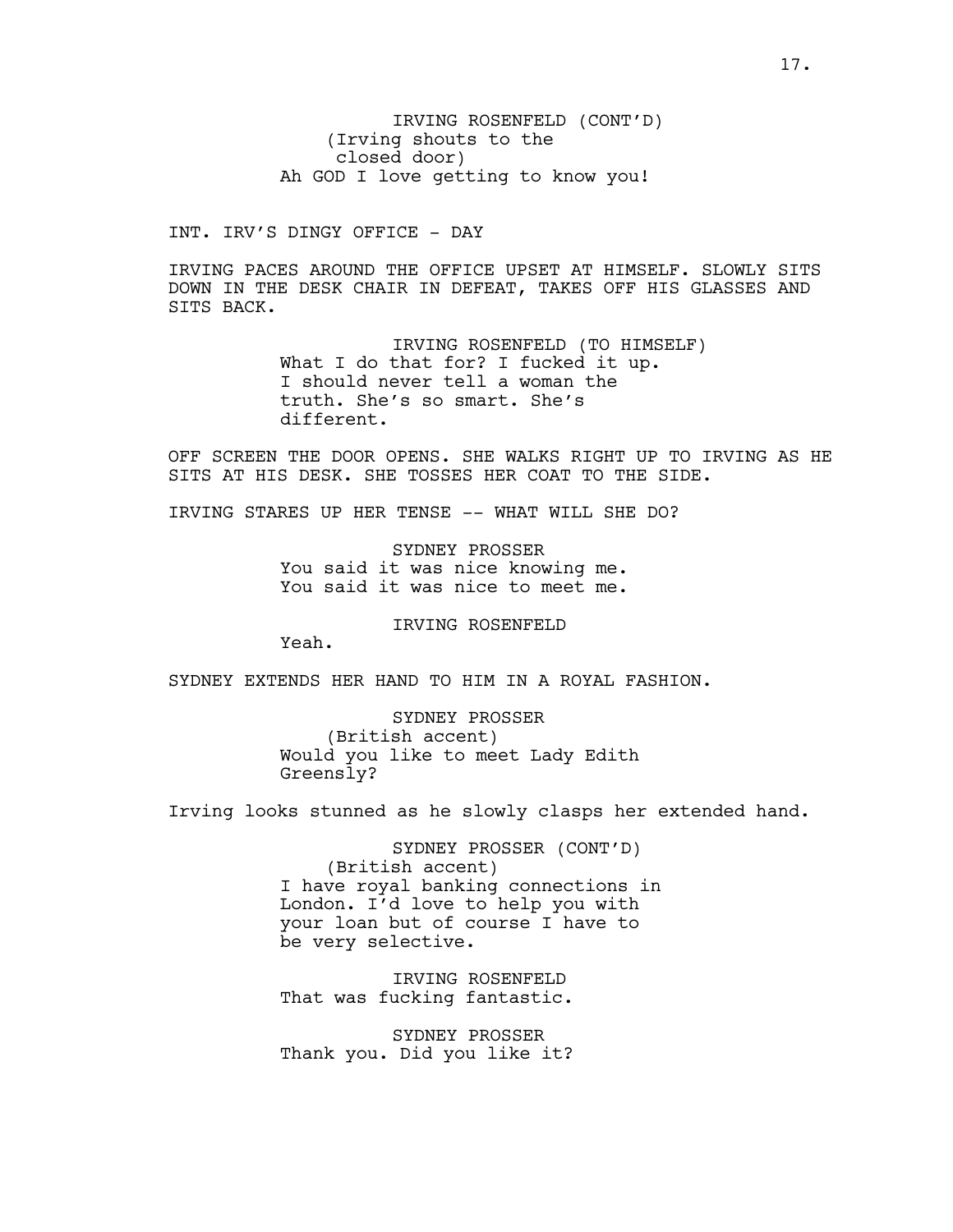IRVING ROSENFELD I liked it. I didn't think you were coming back. Thank god you came back.

SYDNEY PROSSER I wasn't going anywhere.

IRVING ROSENFELD I fucking love you.

SYDNEY PROSSER You have me.

CUT TO:

### 40 EXT. SUBURBAN STREET 40

ONE OF SYDNEY'S NANNY FRIENDS, REBECCA, walk out of a BUSINESS MAN's (34) house pushing a stroller as the business man comes chasing after them.

> SYDNEY PROSSER (V.O.) And so Irving and I began our partnership -- in love and commerce.

BUSINESSMAN Rebecca, hold on. You're Edith right?

SYDNEY PROSSER(V.O.) He told me to tell my friends I had (in British accent) London banking connections

BUSINESSMAN I'm Jim. I'm her employer. Listen - - she told me you can get me a line of credit. I know you have banking connections in London, England.

SYDNEY PROSSER (V.O.) And after that...say "no" a lot until the guy is hooked.

Edith and Rebecca start walking away as the businessman chases after them.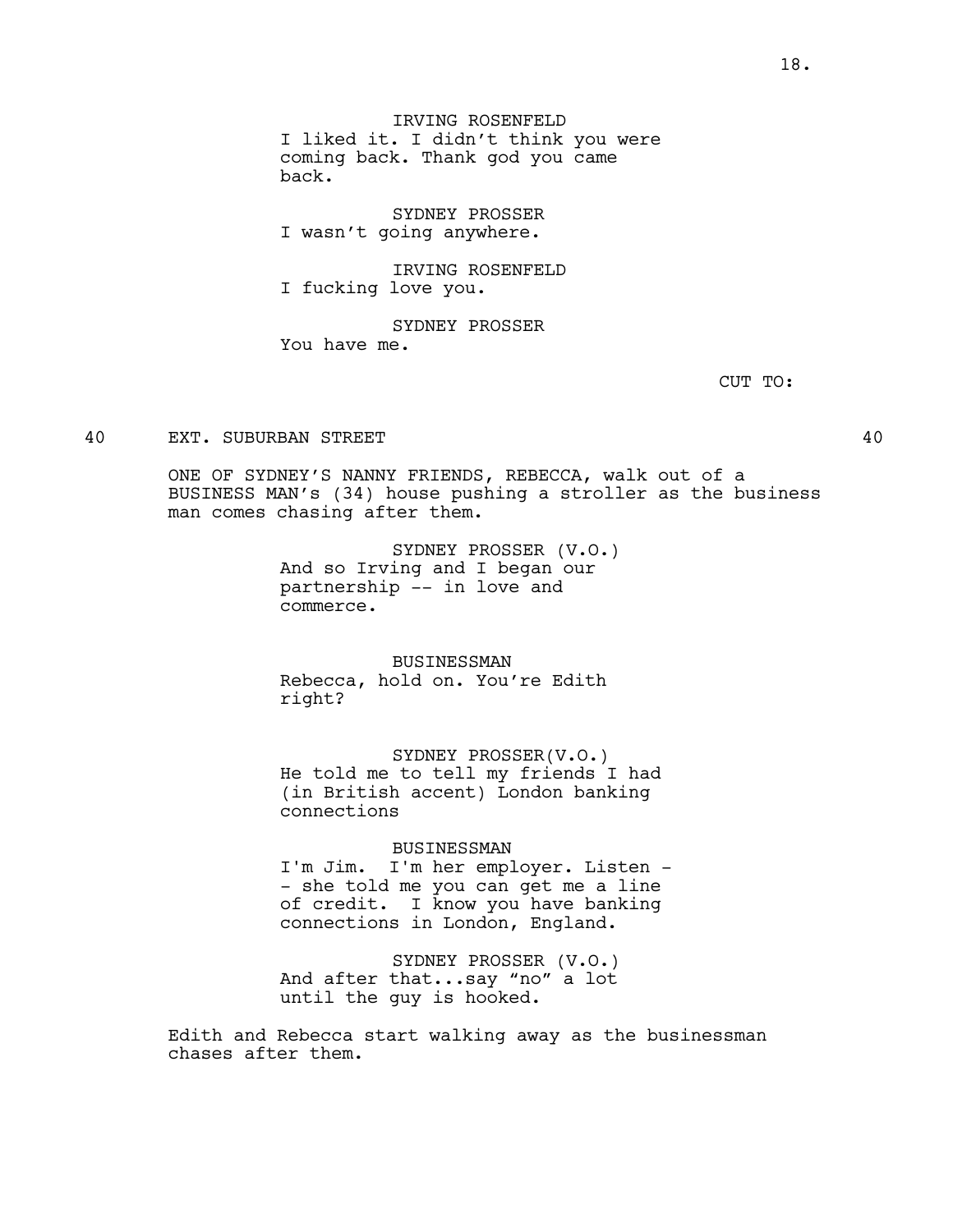BUSINESSMAN Becky tell her! I've never missed a check!

> EDITH GREENSLY (walking away)

SYDNEY PROSSER (V.O.) It was almost scary how easy it could be to take money from desperate people.

41 INT. IRV'S DINGY OFFICE - DAY 41

NO!

Edith extends her hand to greet ANOTHER BUSINESSMAN, 35. Edith is dressed in a more sophisticated high end British fashion.

> EDITH GREENSLY Lady Edith Greensly, it's so good to see you again.

ANOTHER BUSINESSMAN, 35 Lady -- your ladyship -- thank you again.

IRVING ROSENFELD (V.O.) These are the roles that we were meant to play.

42 INT. IRV'S DINGY OFFICE - ANOTHER DAY 42

Another desperate businessman sits across from Edith and Irving.

> SYDNEY PROSSER We're very selective.

IRVING ROSENFELD You got a strong application. We'll talk about it.

INT. IRV'S DINGY OFFICE - ANOTHER DAY, ANOTHER MARK.

IRVING ROSENFELD I don't take a deal that I can't close.

CUT TO: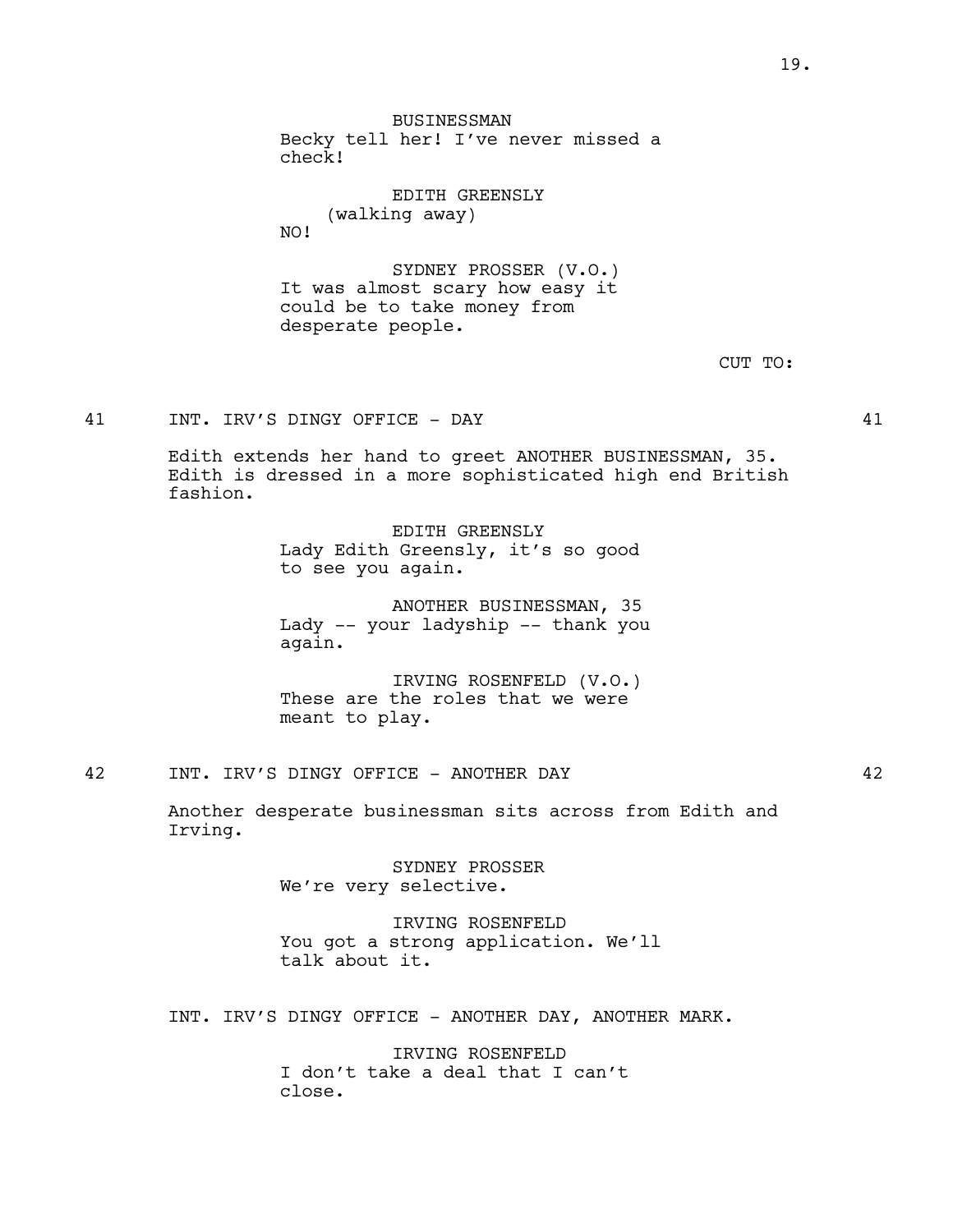The man looks nervous --

NERVOUS LOAN APPLICANT Have you ever been to Queens? Have you ever been to Great Neck? Everybody knows my dealerships.

CONTINUOUS MONTAGE AS THEIR CLOTHING CHANGES FROM DAY TO DAY BUT THE SETTING REMAINS THE SAME AS THEY CON MARK AFTER MARK.

A desperate man takes out a BUSINESS CHECK BOOK and writes his check.

> DESPERATE MAN Five thousand gets me fifty right?

ANOTHER BUSINESSMAN Five will get me thirty five. Is that right?

ANOTHER BUSINESSMAN, 35 Five grand gets me fifty?

INT. IRV'S DINGY OFFICE - ANOTHER DAY

Sydney and Irving laugh and celebrate.

IRVING ROSENFELD (V.O.) I was doing so much more business with her. I mean it doubled, then it tripled.

INT. IRV'S GLASS STORE - DAY

Sydney -- hair getting bigger -- goes over the books with a Latino Man who nods and watches her --

Edith counts cash in the register - recounts it  $-$  explains how things can be done better as DRY CLEANING WORKER nods.

Irv watches happy.

IRVING ROSENFELD (V.O.) And I never met anyone, man or woman, in business who was so careful and precise about everything. Every stylistic detail.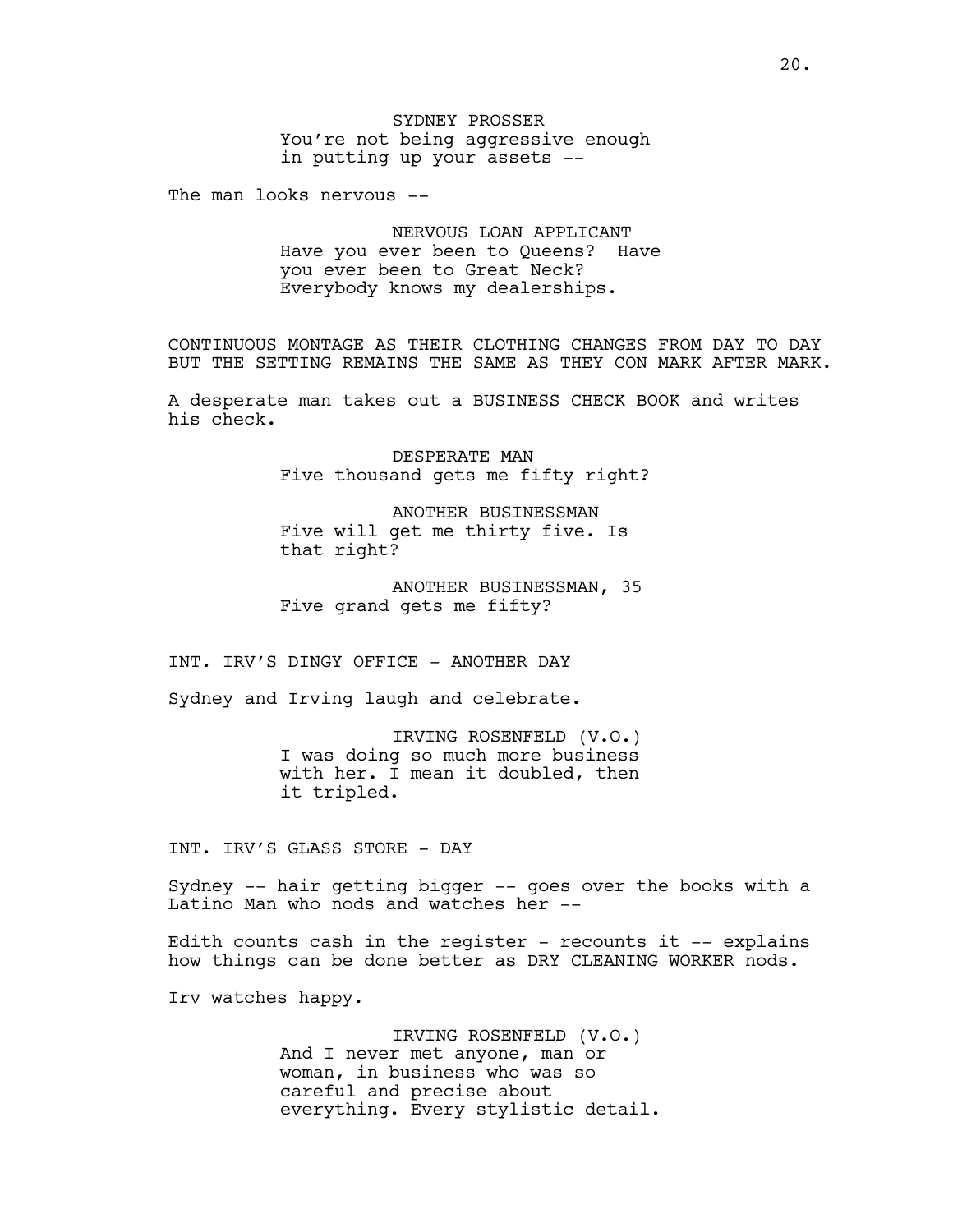INT. BUSINESSMAN OFFICE - DAY

Irving and Edith discuss a piece of art they're in the process of selling to a businessman.

> IRVING ROSENFELD (V.O.) We kept selling art together, too.

EDITH GREENSLY It's really a fabulous example of a genre painting, which is really rare for the time. It's a boy and his dog. Non-religious painting. 55. Golden age. Dutch painting.

ANOTHER DAY -- A CAR DEALERSHIP OFFICE -- IRV DROPS THE CANVAS BAG REVEALING A VINTAGE PAINTING -- (COLORED ORBS AND LINES) -- TO THE MIDDLE AGED CAR DEALER WHO OWNS THE WAREHOUSE WHO WRITES A CHECK.

> IRVING ROSENFELD Paul Klee. Bauhaus Movement. 1920s.

MIDDLE AGED CAR DEALER Before we go any further, is this legit?

IRVING ROSENFELD Let's just say it's missing from Spain and leave it at that.

EDITH GREENSLY Don't show any Spanish friends.

Irving and Sydney kiss passionately in front of the middle aged car dealer as he tries to hand them his check.

> IRVING ROSENFELD (V.O.) I mean it just took off. We got an elegant Manhattan office. We called it London Associates for her accent.

44 INT. NEW OFFICE LOBBY - MADISON AVENUE - DAY 44

A JANITOR FINISHES POLISHING SILVER PLATED LARGE LETTERS: LONDON ASSOCIATES to a pale wall as he and Edith sip champagne from flutes and offer one to the worker who toasts with them.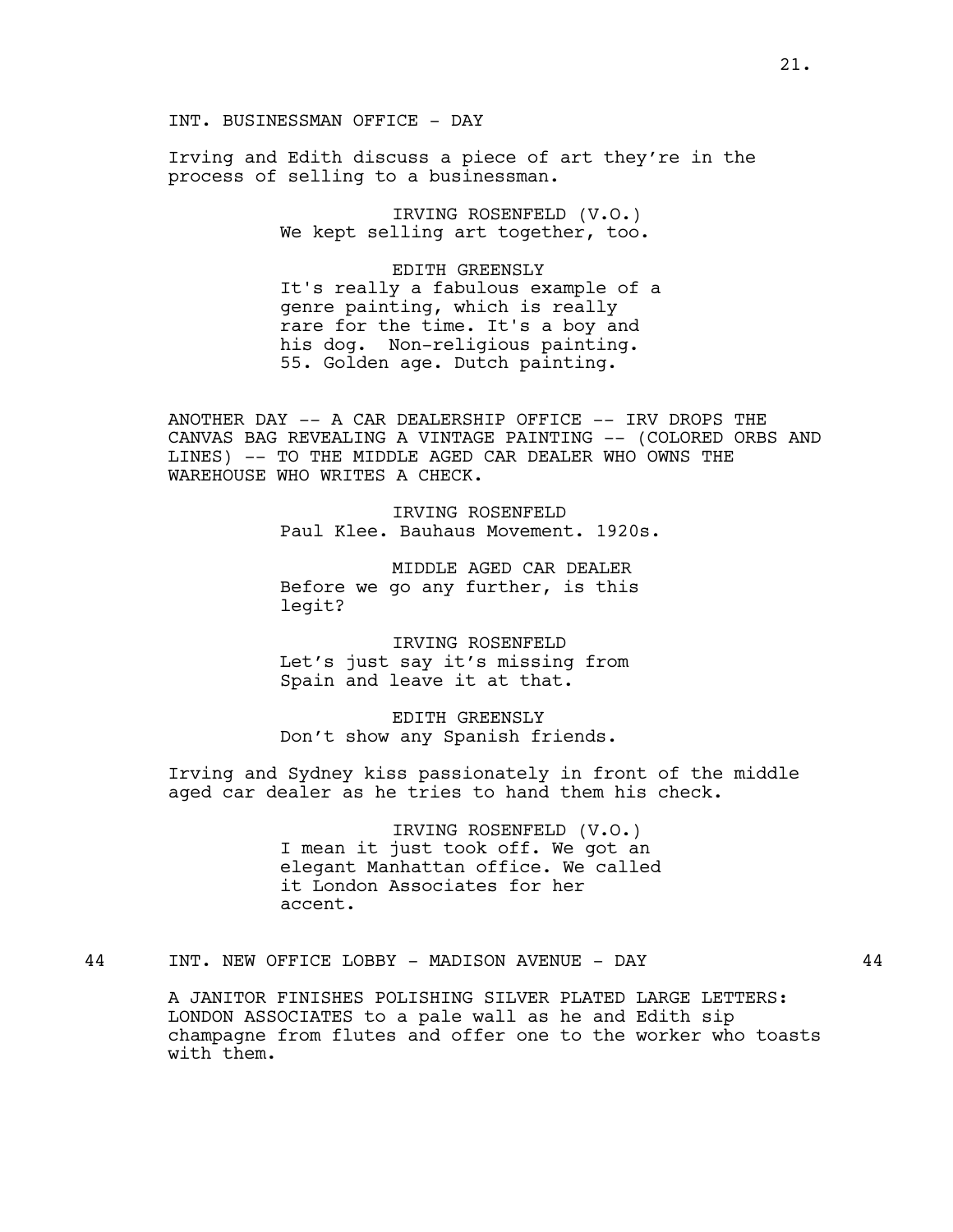IRV DOES HIS TRADEMARK MINIMALIST BADGER DANCE, IN PROFILE, TO OUIET DELIGHT OF SYDNEY.

Irv and Edith kiss gently, lovingly, sincerely on the lips -- They walk into their CLASSIC LOOKING, STAID, PRIVATE BANKING OFFICE SUITE.

> IRVING ROSENFELD (V.O.) When I was around her I felt joy. Fucking joy! And love. That's what I felt.

> > SMASH TO:

- 46 EXT. PARK AVENUE SUNNY DAY 46 47 They dance down Park Avenue together. 47 INT. LOBBY OF PIERRE HOTEL - CONTINUOUS Irv and Edith dance through the lobby. 49 THE PIERRE HOTEL CAFE 49 As they dance among mostly older wealthy couples on the small dance floor of the elegant restaurant as a live jazz quartet plays "I've Got Your Number". Camera circles them, putting their foreheads together, very happy. THEY SING TO EACH OTHER quietly as they dance close. 50 INT. ROOM AT PIERRE HOTEL -- NIGHT 50 Irv and Edith make passionate love, we see in pieces -- He gets up, she watches him dress and leave -- 52 INT. IRV'S CADILLAC – NIGHT 52
- 53 He drives over the Triborough Bridge. 53

IRVING ROSENFELD (V.O.) As, as far as I could see, people were always conning each other to get what they wanted. We even con ourselves.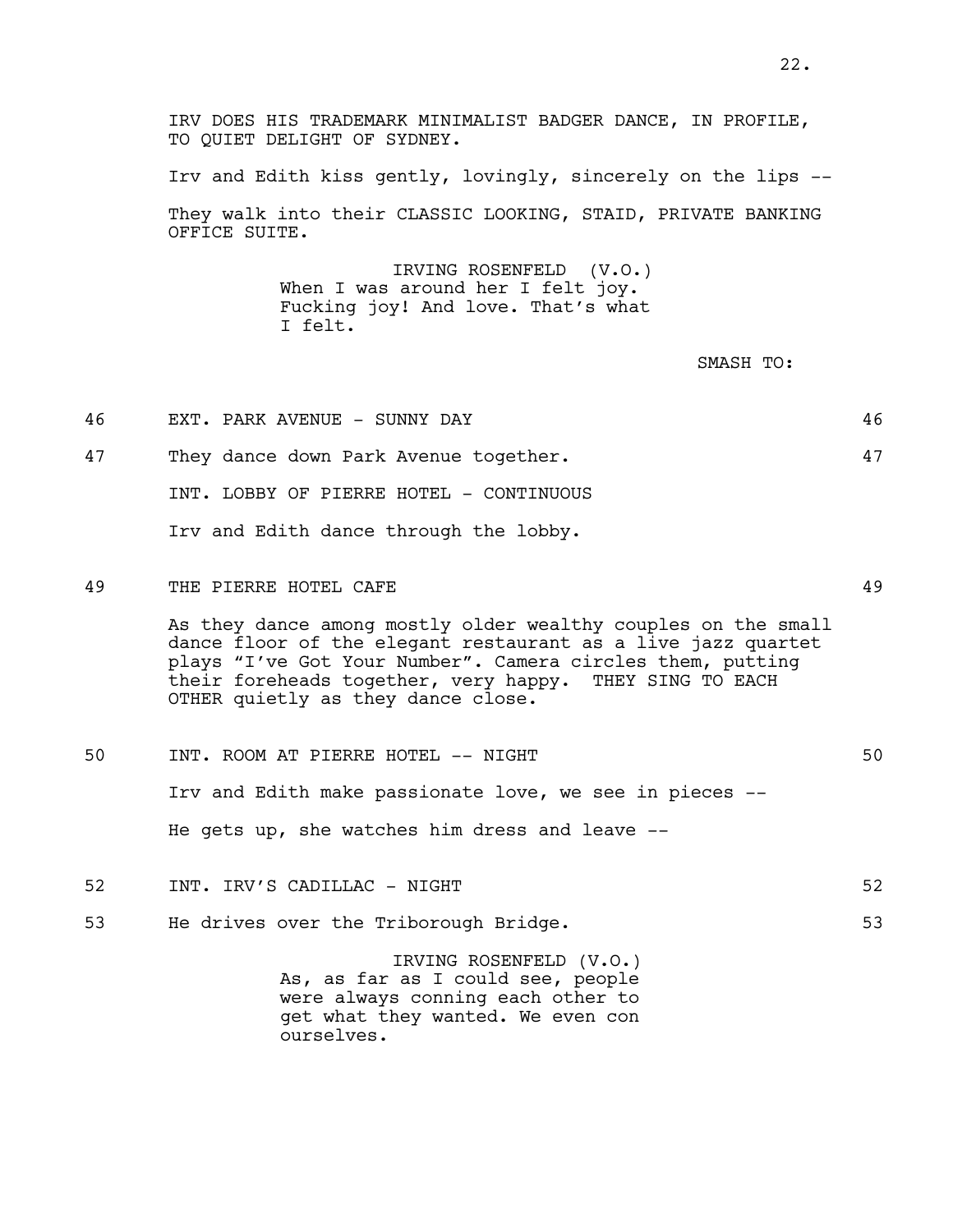- 54 INT./EXT. IRV'S CADILLAC NIGHT 54
- 55 He drives through the suburb of ranch houses and driveways 55
- 56 and pulls into his driveway of his split-level ranch. Irv 56 gets out of his Cadillac and walks to the front door of his house --

IRVING ROSENFELD (V.O.) We talk ourselves into things. We sell ourselves things we maybe don't even need or want by dressing them up. We leave out the risk. We leave out the ugly truth.

57 INT. IRV'S HOUSE - NIGHT 57

Irv walks into the decorated ranch house, frosted glass with bird designs, glass tables, walls, black and brown lacquer everywhere. He walks into the house and looks at a picture his son did -- a drawing of the Yankees playing baseball - that is taped to the refrigerator.

> IRVING ROSENFELD (V.O.) Pay attention to that because we're all conning ourselves in one way or another just to get through life.

Irv takes Danny's picture from the fridge and tip toes - with low sounds now of O.S. TV -- Irv goes to A CLOSED DOOR WITH YANKEE STICKERS on it --

Irv OPENS A BEDROOM DOOR TO REVEAL HIS 5 YEAR OLD SON, DANNY.

SYDNEY PROSSER (V.O.) He was married, and he had a son.

58 INT. DANNY'S ROOM - NIGHT 58

DANNY is on the bed, picture books, baseball cards, spread all around him. Irv stands holding the picture. Danny looks over his shoulder.

> SYDNEY PROSSER (V.O.) He had adopted her son.

> > DANNY

DADDY!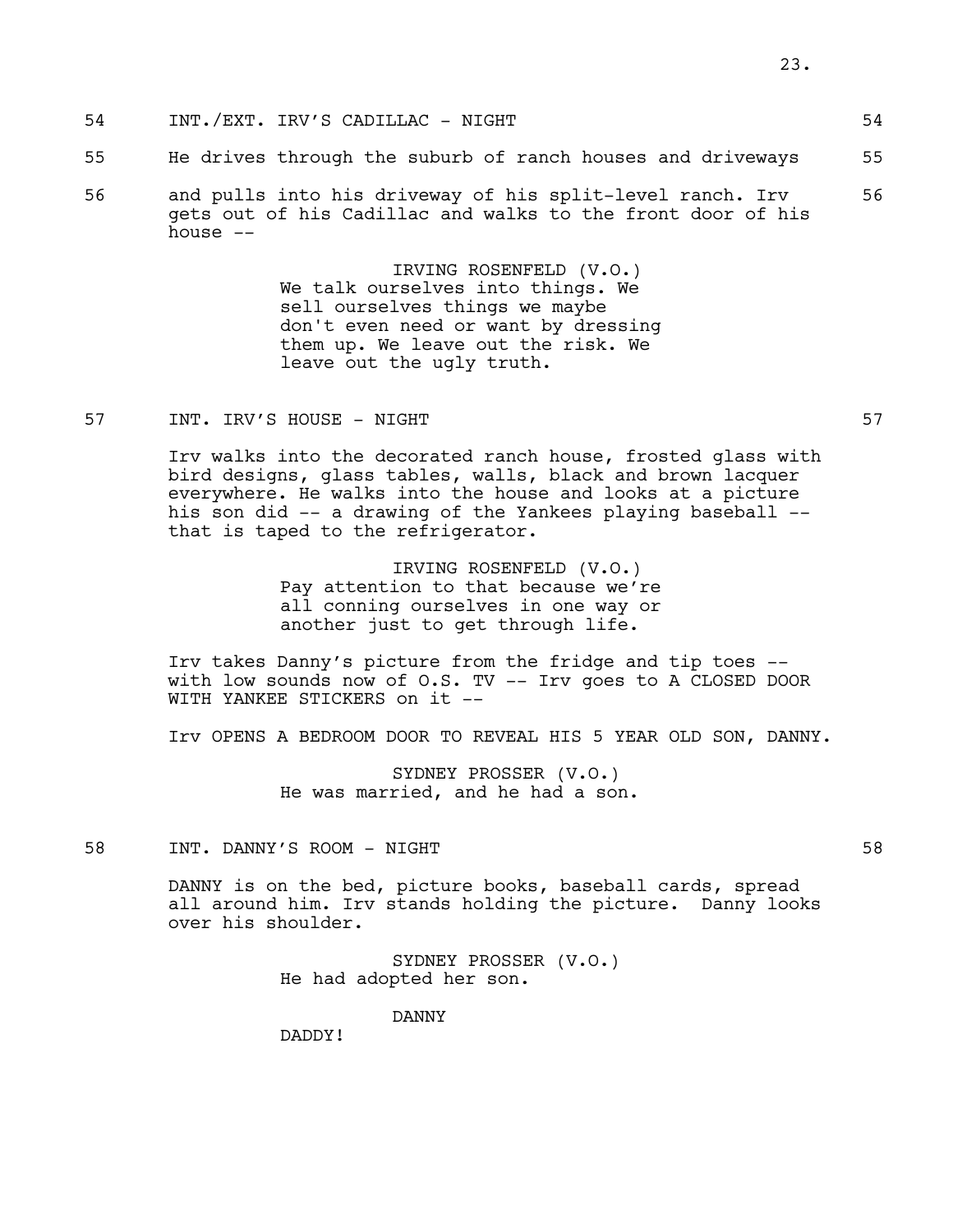SYDNEY PROSSER (V.O.) He was a really good dad and I respected him for that. It was a tough situation for everyone.

Irv's face lights up.

IRVING ROSENFELD Danny. This is a fantastic picture. What did you do today?

DANNY

That kid Donovan is being mean to me.

IRVING ROSENFELD The big kid? I thought Mommy picked you up so he couldn't bother you.

DANNY She was late, and then after we put out the fire, mommy said stay in my room with my baseball cards.

Danny reaches across to Irving and takes his glasses off his face and puts them on.

> IRVING ROSENFELD What fire?

> > DANNY

Did you know they make a lamp that has the sun in it? [Irv looks at him] Mommy got the lamp. She made her special drink and the lamp made a fire.

Irv looks concerned.

## 59 INT. MASTER BEDROOM - NIGHT 59

Irv's wife Rosalyn sits up on the bed in a muumuu, half her face is burned.

> ROSALYN ROSENFELD I put out the fire. The fire is out.

IRVING ROSENFELD For the first time in my life I do the right thing.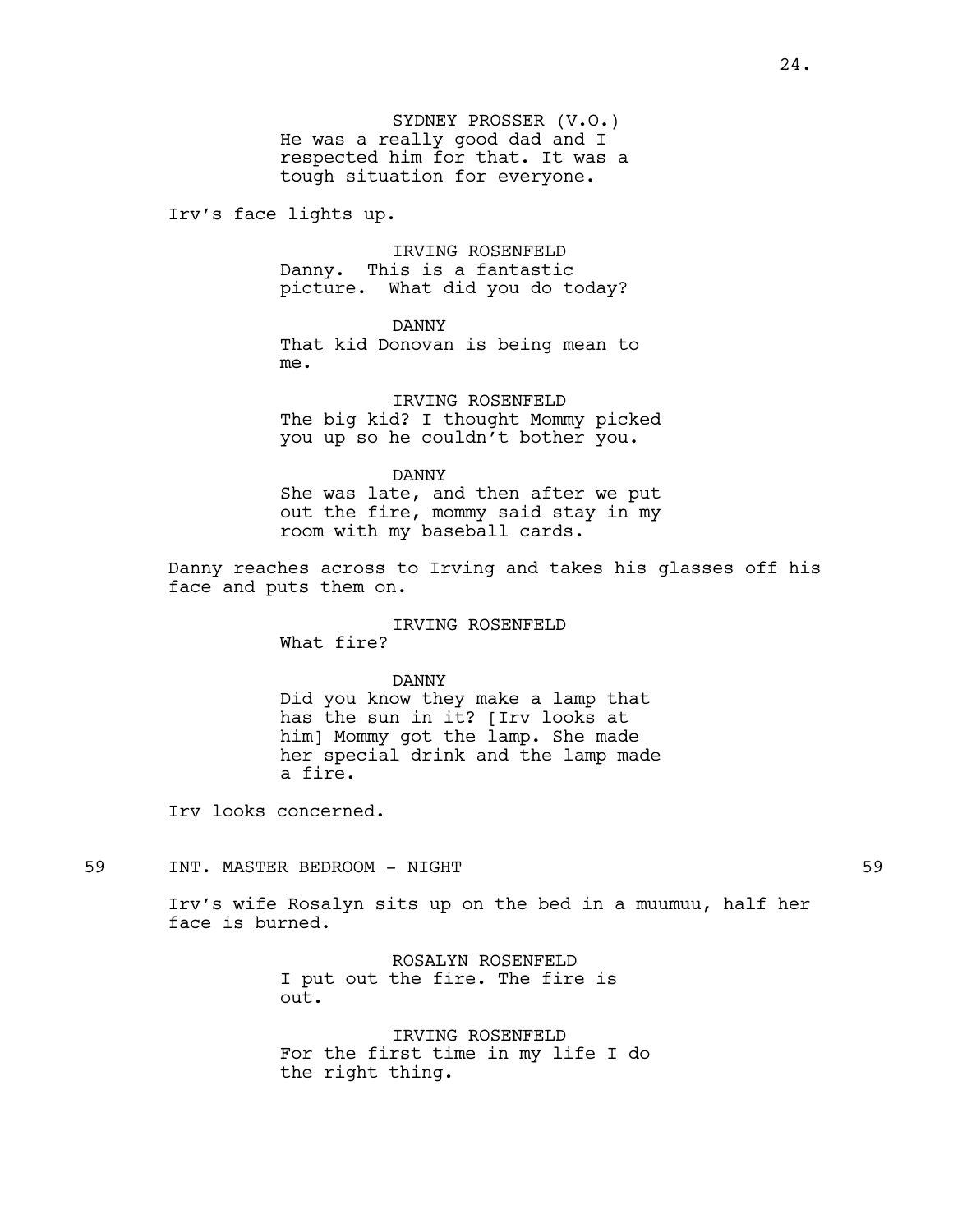## ROSALYN ROSENFELD Oh shut up  $-$

IRVING ROSENFELD I save a young single mother, and her kid. I marry her. I adopt him - -

# ROSALYN ROSENFELD You fell in love! Don't forget we fell madly in love!

IRVING ROSENFELD Yes, I fell in love. My God, I fell in love. Yes. But you know what? I thought you were mysterious like my mother until it turned out that mysterious just meant depressed, hard to reach. I mean, I'm dying here! And you need somebody who's gonna be quiet like you. You're young, you're beautiful. You gotta find somebody else. You gotta go out and get some friends all right? Don't sit inside --

# ROSALYN ROSENFELD I don't like going out. You know that I get anxiety when I have to meet people. You know how hard that is.

## IRVING ROSENFELD

Yeah but you can't just stay in the house with the fucking sun lamp. Alright? And I can't-- I mean, look, I can't trust you with it anyway. That fire and everything. I can't trust to leave you with Danny.

### ROSALYN ROSENFELD

I put the fire out Irving! There is no fire! Maybe if you were here more, then there wouldn't have been a fire in the first place.

#### IRVING ROSENFELD

Oh, what, there wouldn't have been a fire if I was here?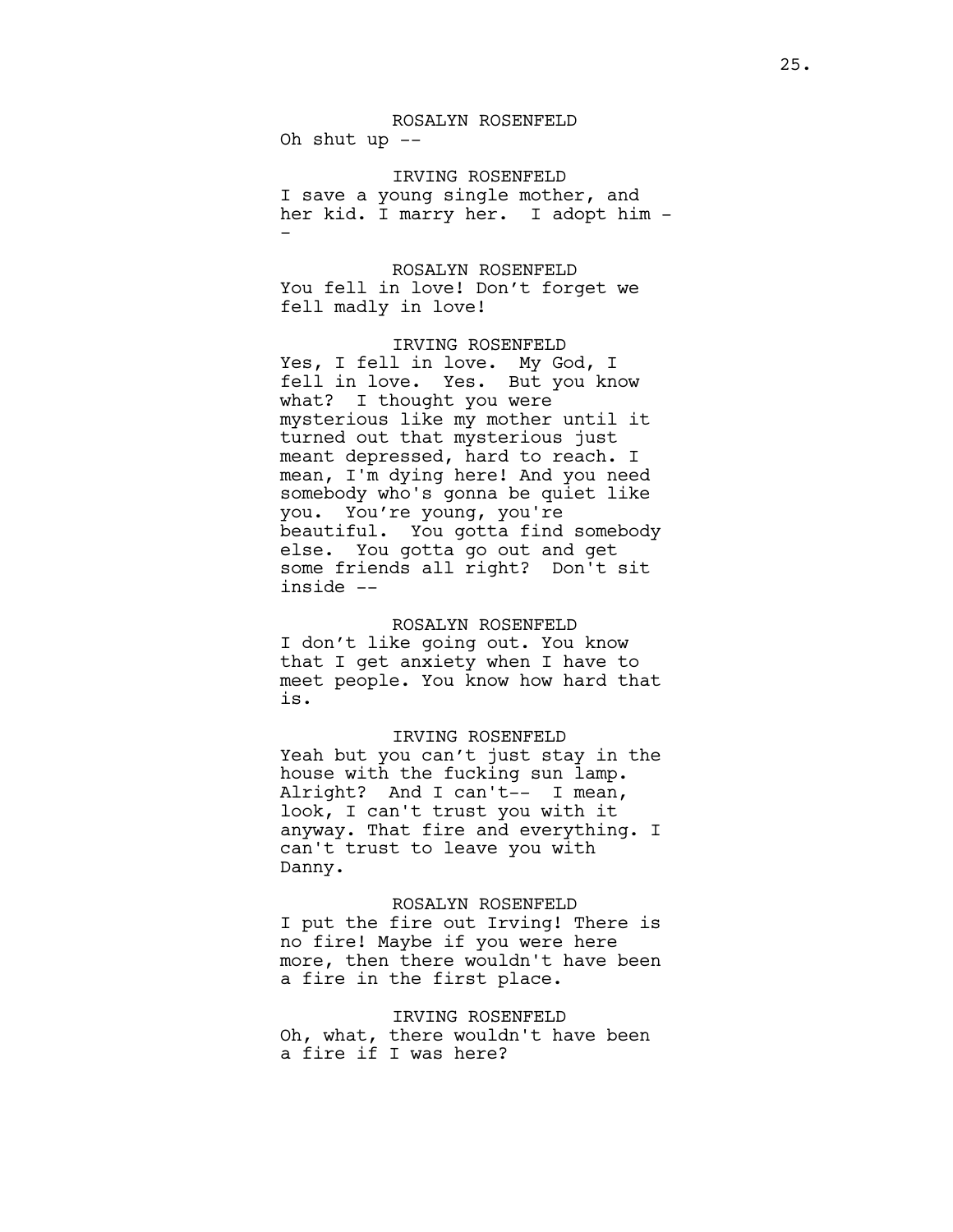## ROSALYN ROSENFELD

Just stop with the whole fire thing. God it was a mistake. I'm sure a million people do that all the time. Those sun lamps are dangerous. Shouldn't even have them in the house, really. I bet that happens all the time. This was nothing.

# IRVING ROSENFELD We're not happy. Alright?

Rosalyn just stares there for a moment at Irving saying nothing.

#### ROSALYN ROSENFELD

You know that I could take Danny. You know that most of your work is illegal. And you know that if you tried to divorce me, you know that-- I'm not saying that I would, but I'm saying that I could. And I'm saying that *that* is why I don't like divorce, Irving. Women do that in divorces. Women get the children, and then the fathers never see them. My mother never got divorced. My grandmother never got divorced. There are NO divorces in my family. I am not getting a divorce.

IRVING ROSENFELD Come on. What are we doing here?

ROSALYN ROSENFELD We fight and we fuck and that's what we do. That's our thing.

IRVING ROSENFELD (V.O.) She was the Piccaso of passive aggressive karate. She was better than any con artist I'd ever met including myself. And she had me like nobody had me.

Rosalyn sheds her muumuu, to reveal a white leotard.

ROSALYN ROSENFELD Irving, come to mama. Come on.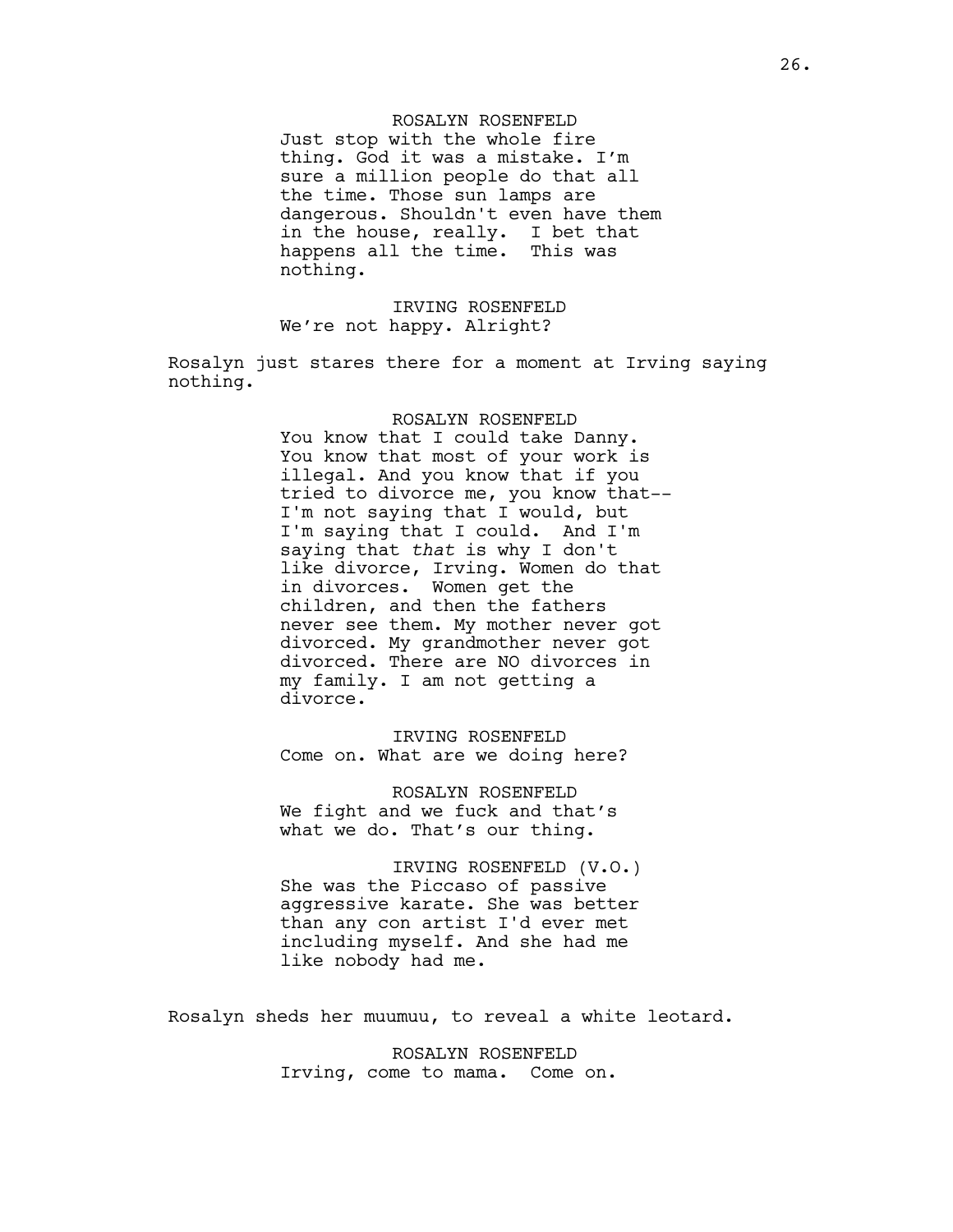IRVING ROSENFELD (V.O.) You might say she was my karma for how I took advantage of people.

ROSALYN ROSENFELD Irving, come here. Come on. Get into bed.

IRVING ROSENFELD Alright.

ROSALYN ROSENFELD 63 Baby, there's such good stuff here. 63

INT. DANNY'S ROOM - NIGHT

DANNY SITS PLAYING ON THE BED WITH HIS TOYS.

IRVING ROSENFELD (V.O.) I did not want to leave the kid behind. He was my son. She had me. I was her mark.

INT. LONDON ASSOCIATES - DAY

SLOW PUSH IN FROM WIDE SHOT BEHIND NEW CLIENT/MARK, FROM THE BACK, AS THEY SIT FACING EDITH, TO ONE SIDE, AND IRV, BEHIND THE DESK.

CAMERA KEEPS PUSHING IN SLOWLY TOWARD THE BACK OF THE MARK'S HEAD AS HE FACES SYD AND IRV.

WE NOW SEE THE MARK: A charismatic, mercurial, wild eyed BUSINESSMAN "MORT PAPIERMAN" in need of a loan.

Mort's eyes go from her knees to her eyes -- His eyes meet Sydney's -- he looks soulful, open. She stares at him. Irv notices uncomfortably. He's JEALOUS.

> IRVING ROSENFELD -- and every deal I take, I close. However, my fee is non refundable, just like my time.

MORT PAPIERMAN/RICHIE DIMASO (filling out paper work) I want to thank you very much Irving for seeing me. Sorry I'm so nervous.

Richie reaches for his top button to adjust it.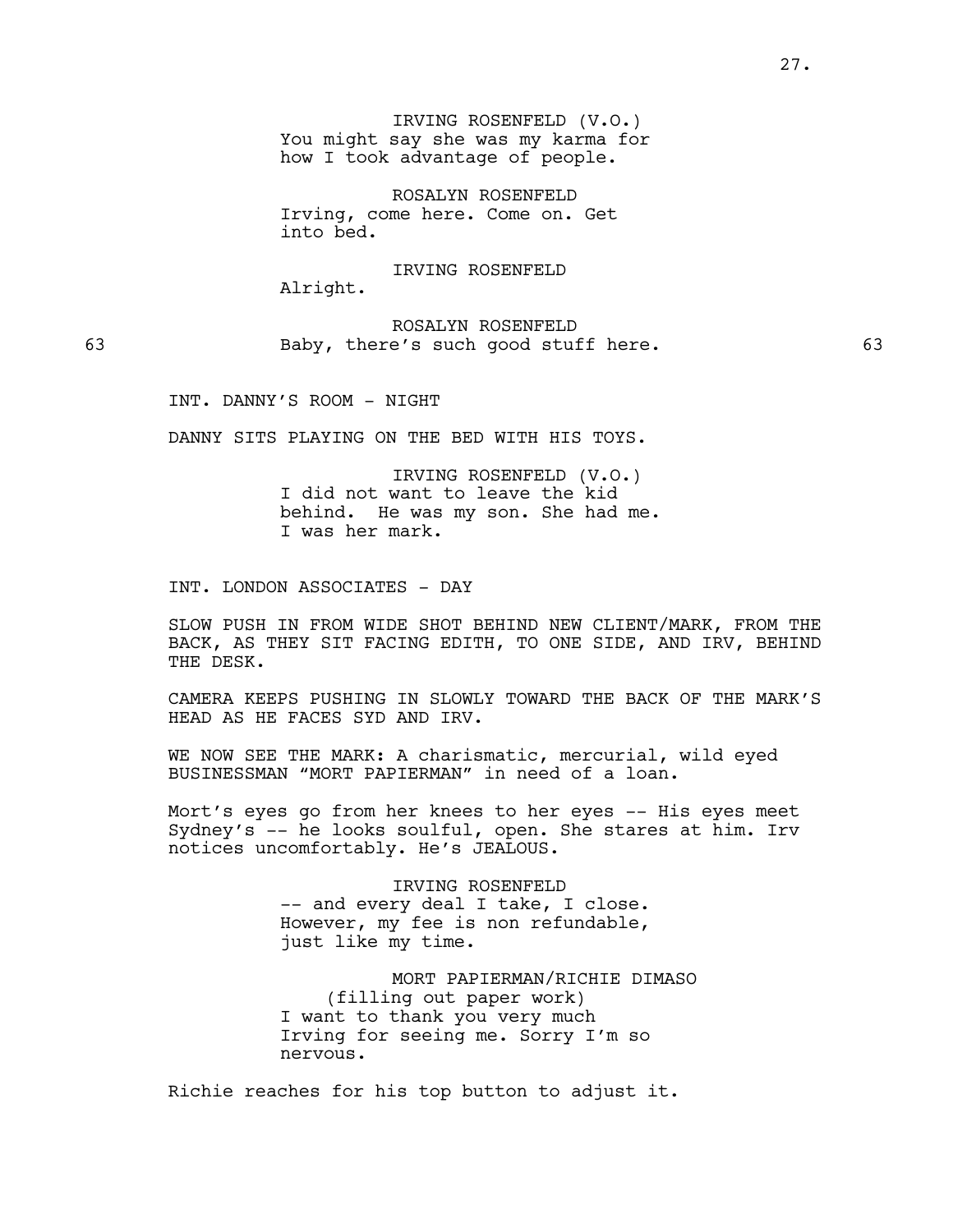MORT PAPIERMAN/RICHIE DIMASO (CONT'D) Am I not buttoned?

Edith stares at him and smiles.

MORT PAPIERMAN/RICHIE DIMASO (CONT'D) I just gotta say Mr. Rosenfeld, that Lady Edith was very adamant that you were top notch and --

IRVING ROSENFELD That's correct.

MORT PAPIERMAN/RICHIE DIMASO I really need your help. I'm desperate. I've got the Audis for collateral and the two boats, and I forgot to mention that I have a little piece of real estate in Long Island.

### EDITH GREENSLY

No, you didn't mention that. Two lunches and you never mentioned that.

MORT PAPIERMAN/RICHIE DIMASO Oh, I was gonna mention it and then the guy with the hat walked in.

# EDITH GREENSLY

The hat.

MORT PAPIERMAN/RICHIE DIMASO And I forgot totally. It was the second time we had lunch.

EDITH GREENSLY You couldn't see his eyes. He had no eyes. It was like, did he make it?

## MORT PAPIERMAN/RICHIE DIMASO (laughing) Do they sell hats like that? Where

do they come from? Actually, I went to the store that I thought maybe he bought it there. I was gonna get you one --

EDITH GREENSLY You were going to get me one?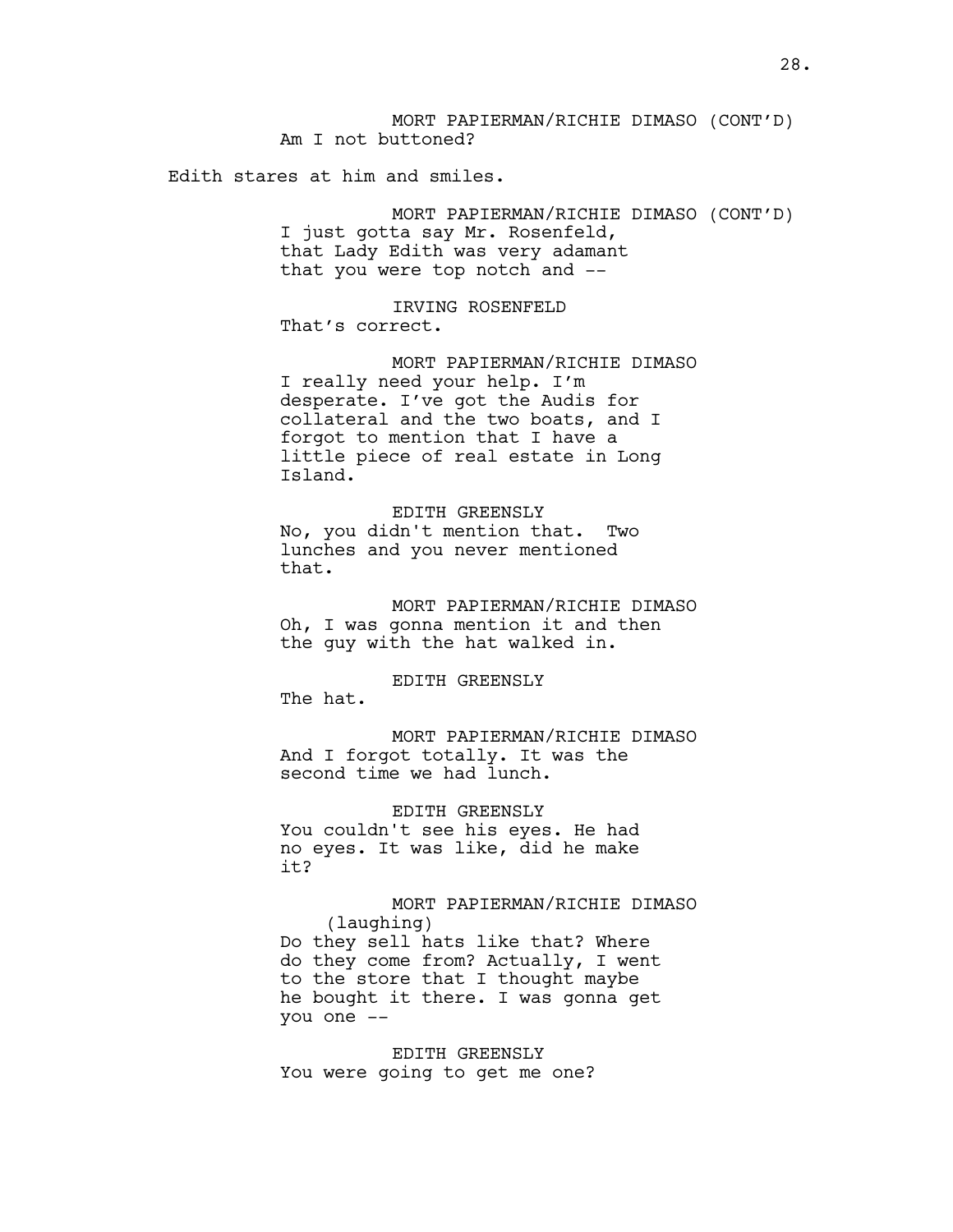Irving decides to interject.

IRVING ROSENFELD Two lunches?

EDITH GREENSLY Yes. It's two lunches. What's the big deal?

IRVING ROSENFELD That's unusual.

EDITH GREENSLY I was trying to get him to be more aggressive. On his loan that is.

Mort PAPIERMAN/RICHIE DIMASO You showed me a whole new side of the city I'd never seen before.

EDITH GREENSLY Oh, good. You're welcome.

Mort PAPIERMAN/RICHIE DIMASO No, thank you.

IRVING ROSENFELD Yeah, right. You liked it? Should I take you there?

EDITH GREENSLY

IRVING ROSENFELD Should I take you there twice?

EDITH GREENSLY

Stop.

Yes.

IRVING MOTIONS SYDNEY TO COME CLOSE HE WHISPERS CONFIDENTIALLY TO HER.

> IRVING ROSENFELD (confidential to Edith) What's going on, you like this guy?

EDITH GREENSLY Yes I like this guy.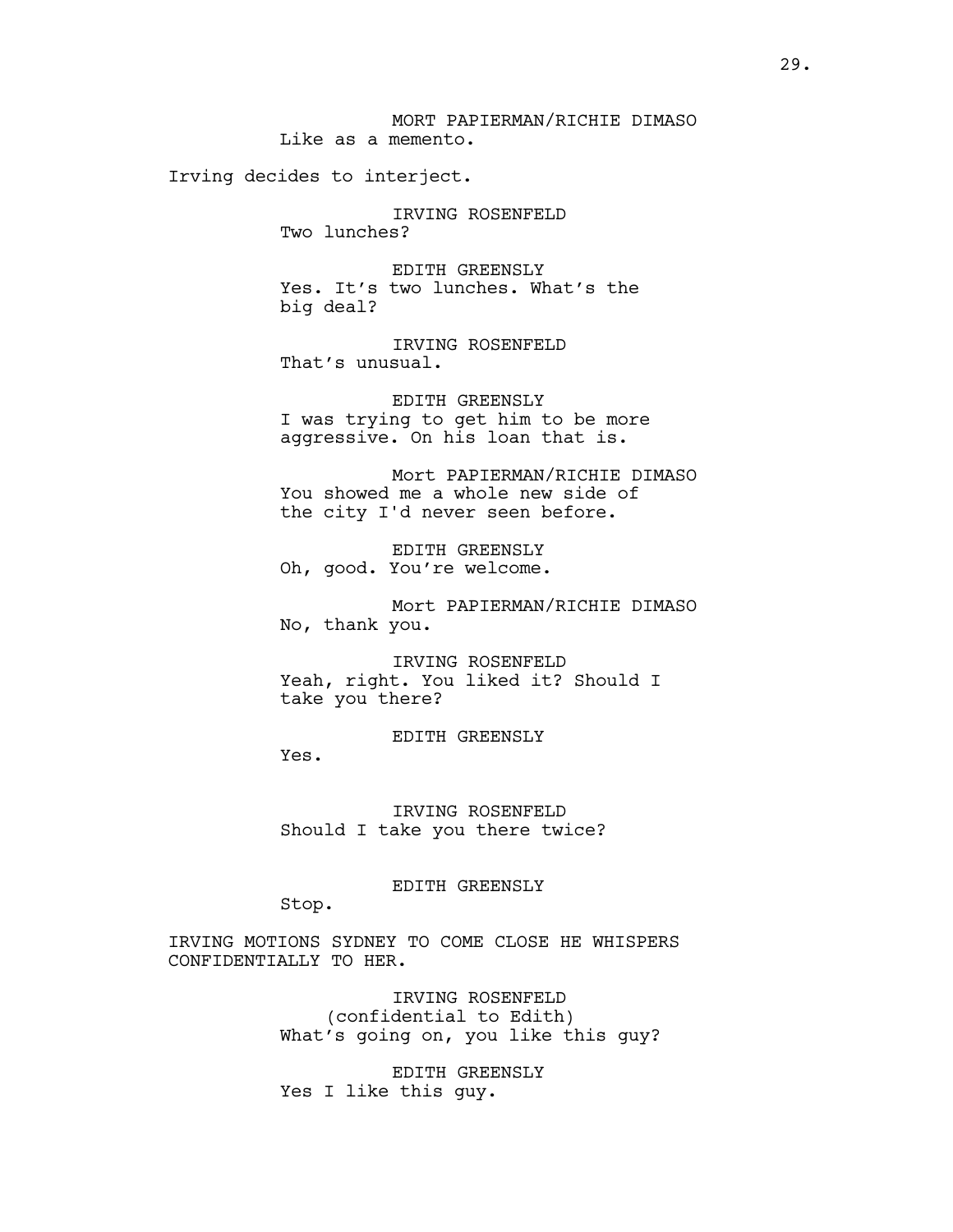IRVING ROSENFELD Is that messing up your judgement? Don't be stupid.

SYDNEY PROSSER No, he's not messing with my judgment.

IRVING ROSENFELD Hey, play your part.

EDITH GREENSLY Fine. You play your part.

MORT PAPIERMAN/RICHIE DIMASO (holds out cashiers check) Take it to your people in London. Please, take it to them. I got the cashier's check right here. I give you five and you give me fifty right back, right? Please. Please don't reject me. Give a guy a chance.

MORT/RICHIE REPEATEDLY TRIES TO HAND IT TO IRV, WHO IS BUSY STARING AT SYDNEY STARING AT MORT. MORT HOLDS THE CHECK IN THE AIR UNCOMFORTABLY AWKWARDLY UNTIL -- almost in slow motion --Edith takes the check -- staring at Mort. IRV STARTS TO LEAVE -

> MORT PAPIERMAN/RICHIE DIMASO (CONT'D) Zurich? You got an office in Zurich? Paris? I can call Paris?

IRVING ROSENFELD If you could excuse me for one second?

MORT PAPIERMAN/RICHIE DIMASO Yeah, take your time. Do whatever you need to do. Go ahead, take your time.

HE HEADS TO THE REAR EXIT WHILE SYD MOVES TO ANOTHER -- IRV OPENS THE DOOR - BAM -- A WARRANT IS HELD UP TO HIS FACE BY STOCKY FBI AGENT SCHMIDT IN A SUIT - HE WALKS IRV BACK INTO THE OFFICE --

AS Edith OPENS A SIDE DOOR -- BANG - FEDERAL AGENT STOCK WALKS HER BACK INTO THE OFFICE WITH A WARRANT.

> IRVING ROSENFELD You got the wrong office, you're gonna be embarrassed.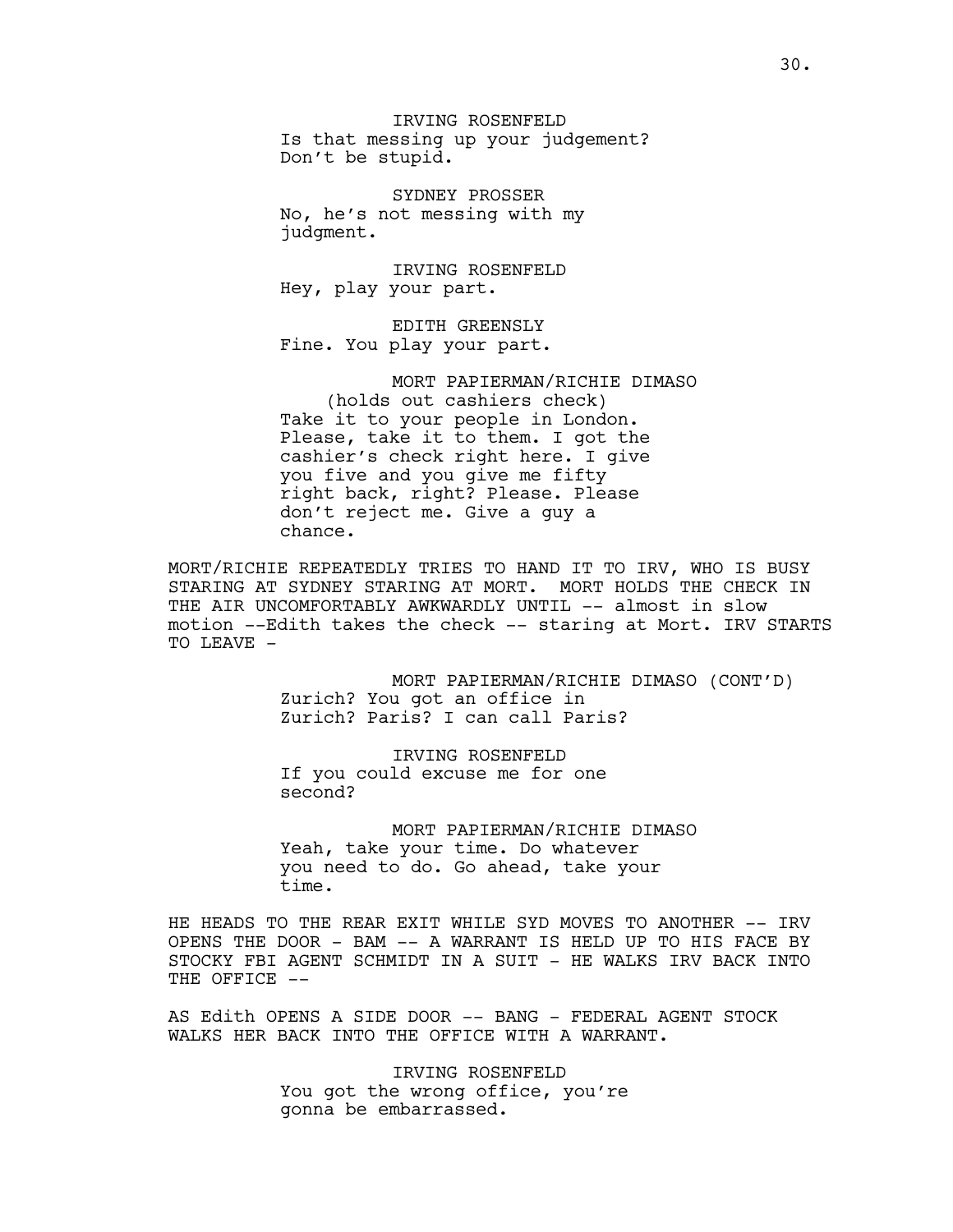THE AGENTS START PUTTING EDITH IN CUFFS IMMEDIATELY.

IRVING ROSENFELD (CONT'D) HEY, HEY, HEY! GO EASY ON HER.

MORT PAPIERMAN/RICHIE DIMASO I may not have you, Irving, but I have her on fraud. Impersonating another individual.

IRVING ROSENFELD Fraud?! Fraud? What is that? Identity fraud?

AGENTS SCHMIDT AND STOCK IMMEDIATELY START TAKING BOXES OF FILES FROM DRAWERS, IMPOUNDING EVIDENCE.

> MORT PAPIERMAN/RICHIE DIMASO You may be from England, Edith, but you're not royal and you have no banking connections and that's a felony. How long is that? That's 3- 5 years I think.

EDITH GREENSLY (about the handcuffs) Hey! Not so tight!

IRVING ROSENFELD Oh really? That's interesting. I don't even know your real name.

Richie pulls out a badge and shoves it in Irving's face.

RICHIE DIMASO Richie Dimaso, FBI. Nice to meet you.

Richie looks at Edith with concern and points at Irving.

RICHIE DIMASO (CONT'D) You gotta get away from this guy.

Agents take boxes of files out of the office- Irv standing alone in center of room- shell-shocked.

64 INT. FBI HOLDING OFFICES - DAY. 64

SYDNEY IS LED INTO A HOLDING CELL BY AN FBI AGENT.

31.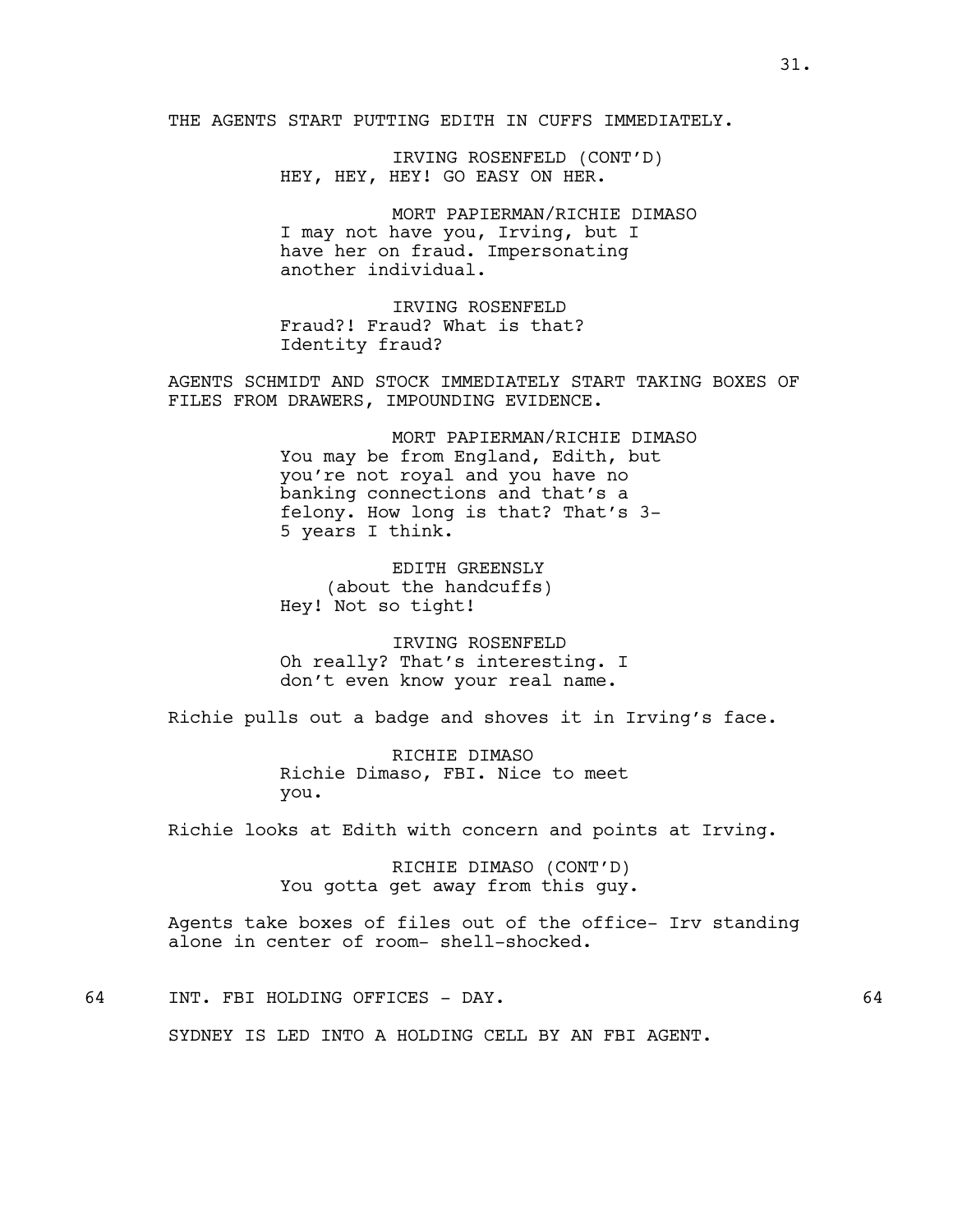IRVING ROSENFELD (V.O.) He wouldn't let me see her for three days. He even managed to delay a lawyer.

INT. FBI HOLDING CELL - DAY

Dim cell, lit only from small high barred window, no lights on. Edith looks like she's coming apart -- circles under her eyes, a shadow of her confident self -- pale, scared, hair flat, stringy, unglamourous, pacing, rocking.

IRVING ROSENFELD (V.O.) 65 She couldn't handle it. 65

66 INT. FBI HOLDING CELL - NIGHT 66

FLUORESCENT LIGHTS COME ON IN THE CELL -- Edith squints. Cell is unlocked by Richie Dimaso WHO enters with a cup and saucer of tea. He stands near her with the tea.

> RICHIE DIMASO (to the other side of the two-way mirror) Joe, how come the fluorescents are on? Can we kill that, please? (to Syd) Jesus I put this lamp here for you 'cause I thought it'd be better for you. There's a wire here. They're scared because people hang themselves but I know you're too smart for that. Where's the table and chair? There's no bed here? It's like a fucking asylum. Joe, is everybody off today? Jesus Christ it's scary. Maybe I wanted to scare you. I don't know. Maybe it was my idea. Maybe i'm a little off the beaten path you know? I don't know. You look dehydrated. Here, want to try some tea? Oh yeah, your lips are all chapped. (re: tea) It's herbal. My favorite.

Richie bends down to Edith who is sitting on the floor in the corner and hands her the cup and saucer. She lifts the cup but her hand is shaking almost violently as she raises the cup to her lips.

> RICHIE DIMASO (CONT'D) I know you think -- look at me. Hey. Edith. (MORE)

32.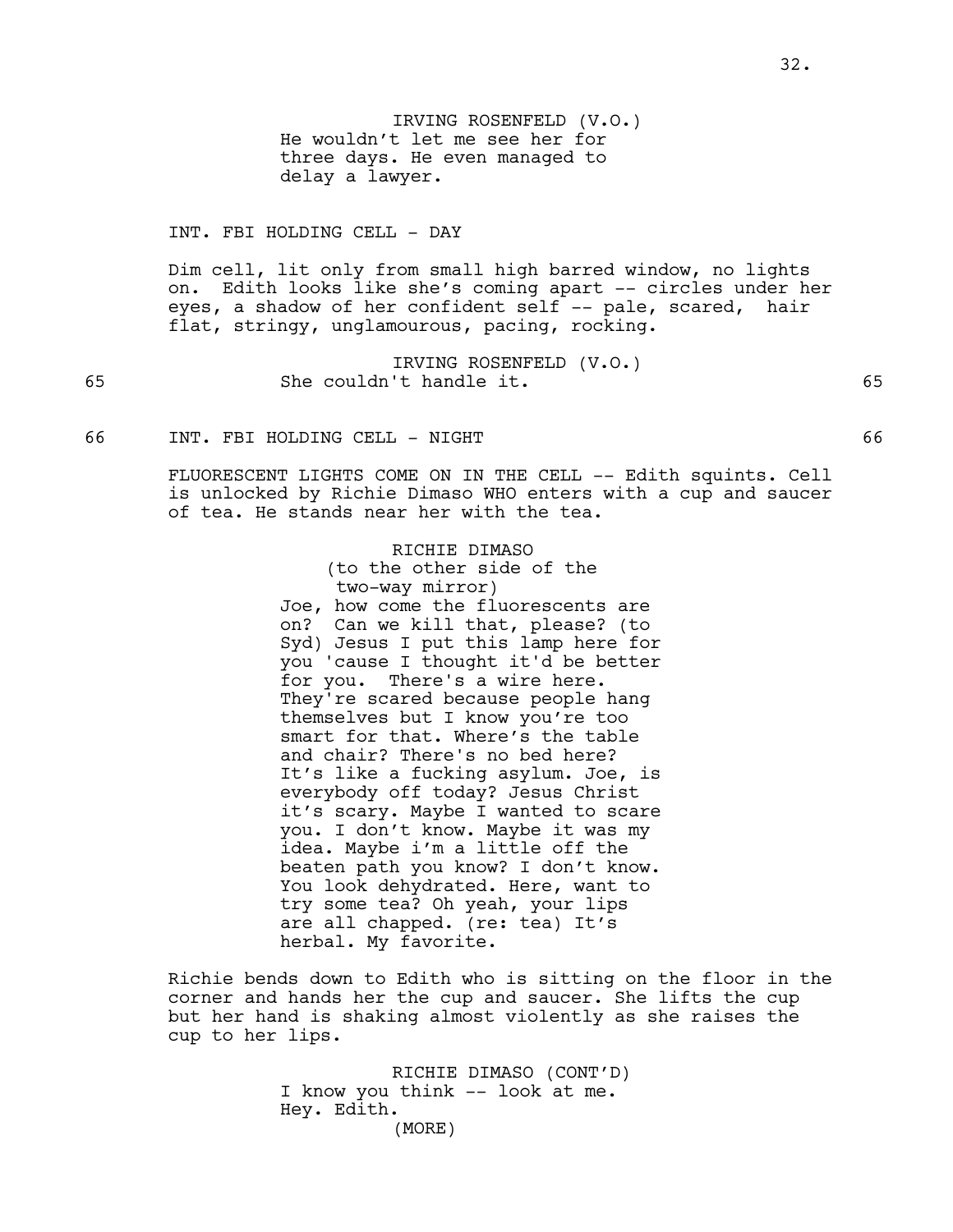I know you think Irv loves you. I know you think you know him -- that he sees the world as a cold, dark place, and he cares about nobody but very few people on his short list: his son, his father, Rosalyn, and you. And you think you're at the top of that list. But what if you're not. What if you're not even on the list at all? He'd be in here right now if he took the check. RICHIE DIMASO (CONT'D)

She thinks about this. She trembles.

RICHIE DIMASO (CONT'D) He'd be in here right now if he took the check. But no, you did. God, it's, it's so clear to me. It's so crazy -- it's clear to me, but it's not clear to you. He uses you, Edith, to protect himself. To protect his son and his wife in Long Island. No? Yes. He put a ring on her finger, he adopted her son. They have huge house, they have two cars. What does she do all day? I'll tell you what she does - she plays with her nails, she watches T.V., and she spends your money, the money that you make.

Edith stares at Richie, taking this in.

RICHIE DIMASO (CONT'D) I don't like that you're in jail while he's going free. I don't like any of that. I want to help you. All the razzle-dazzle that he does, it's not good. It's not real. It's fake. It's not real. Who you are is who you are, between you and God. You and your soul. That's what matters. That's what counts. That's what I'm about. And that's what I see in you. Tell me you didn't feel it the first time we saw each other. Am I crazy? I don't think so. I'm not supposed to be talking like this, but I don't care, I break the rules.

Edith looks at Richie in silence as she thinks about what he's saying.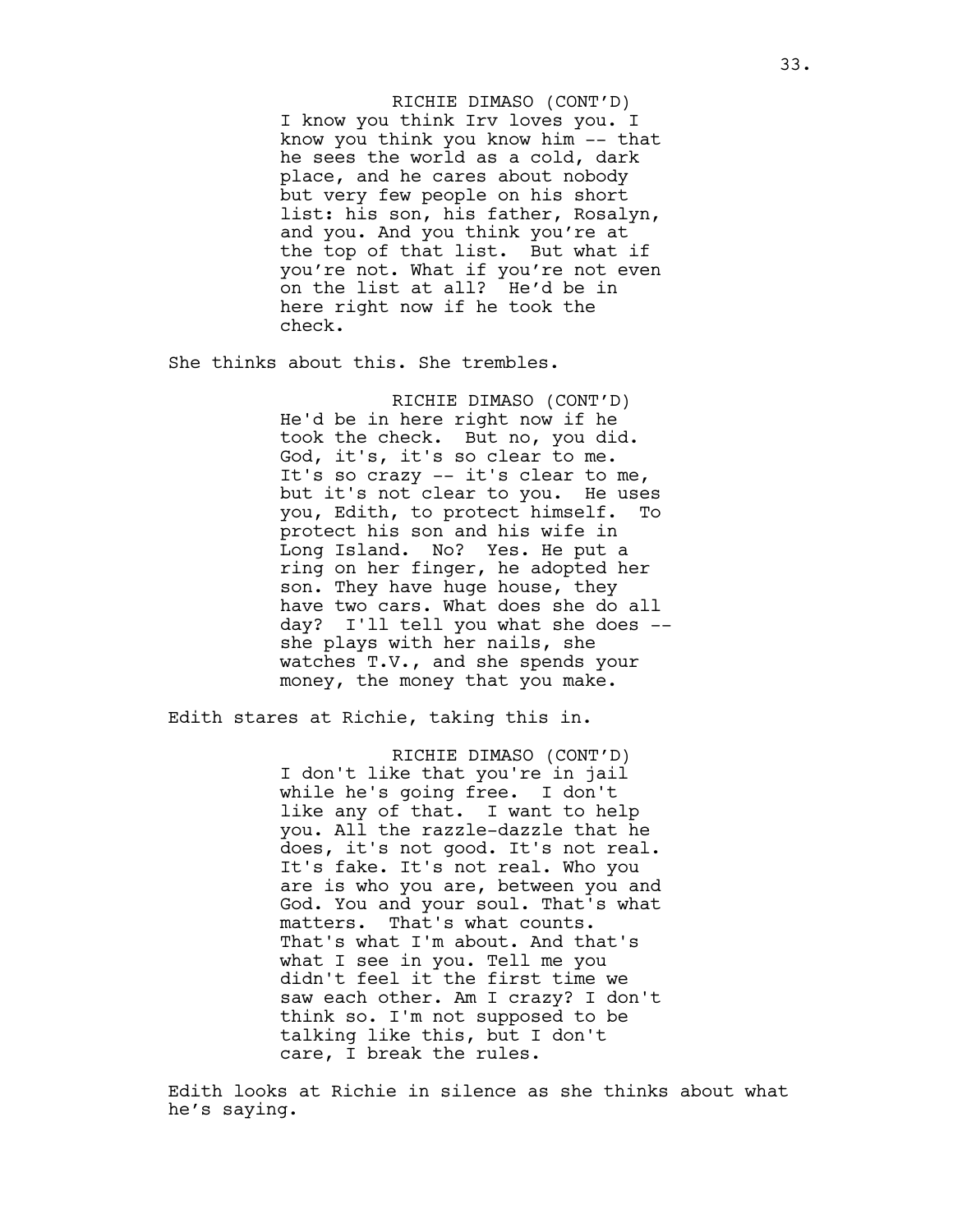RICHIE DIMASO (CONT'D) Okay, Edith? Edith. I want to help you. I like you. (whispers) I like you. (dead serious) I like you.

67 INT. FBI OFFICE, FEDERAL OFFICE BUILDING, NY - DAY 67

Irv stands alone on the other side of the glass staring at Sydney.

Richard Dimaso walks in.

RICHIE DIMASO Been in there three days. Hasn't been so good for her.

Irv continues to stare at Sydney.

RICHIE DIMASO (CONT'D) How does that make you feel her in there? That check was for you, right? But you knew somethin' was off. That's 'cause you're good. You're, like, the best at what you do in the whole country, aren't you?

Irv looks at him.

RICHIE DIMASO (CONT'D) But you know what? If the country were run by people like you, Irving Rosenfeld we'd be living in Eastern Europe or Guatemala. You ever been in Guatemala? You ever been in jail in Guatemala? You ever try to get a telephone or a permit or anything in Guatemala? That's what this country would be like if we let people, let the liars like you, run this country.

IRVING ROSENFELD Who made you god and judge?

RICHIE DIMASO My grandmother lived to be ninetythree years old. Never lied in her life.

IRVING ROSENFELD Congratulations.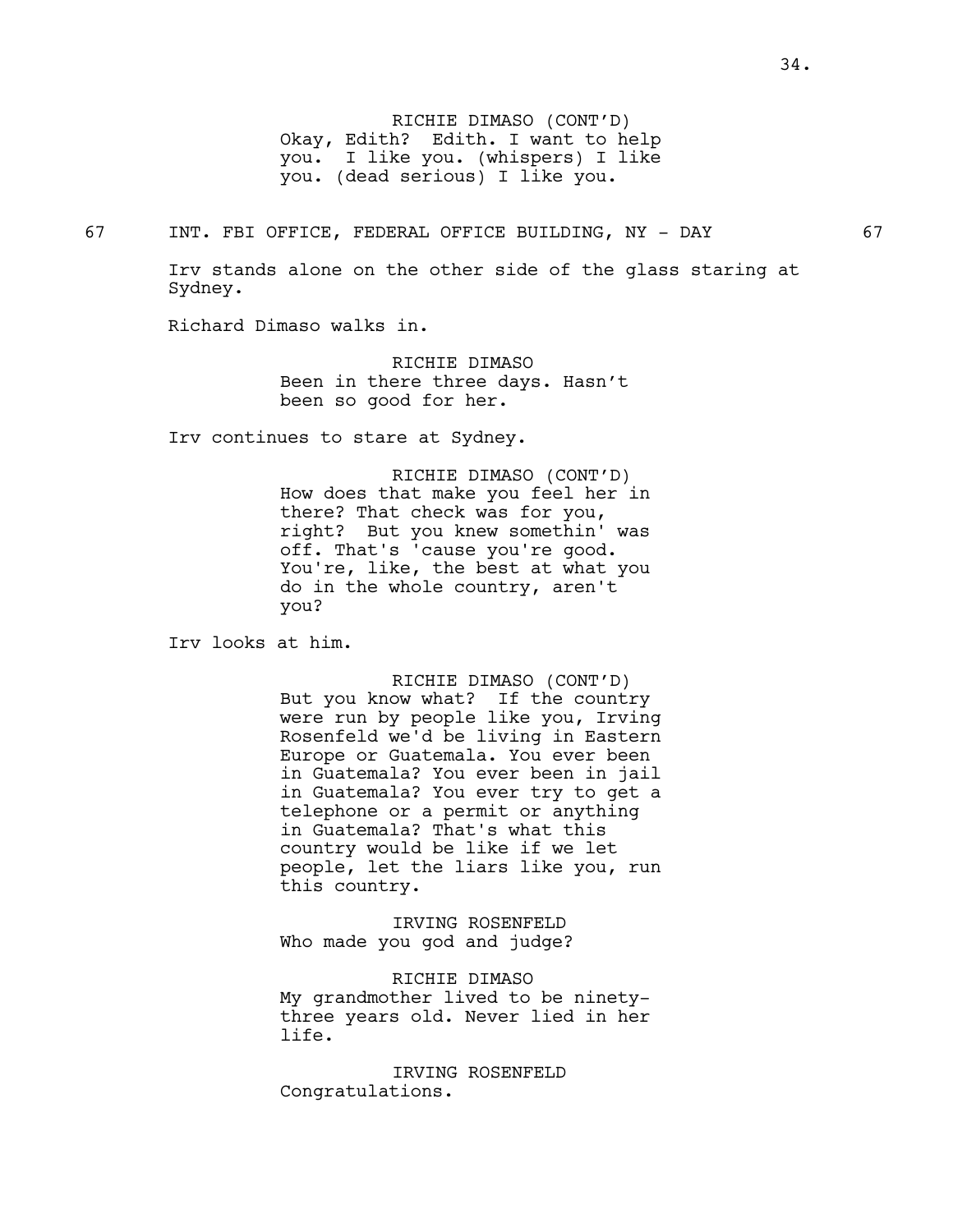# RICHIE DIMASO

Thank you. I'm proud of that, too. Does that make her not a good person? Is that not something to strive for?

IRVING ROSENFELD Why you breaking my balls? Get to the point.

### RICHIE DIMASO

I see something in you, Irving. I get very excited. I think that we have a lot of potential here. Now, look. I came up with the idea. It's all from me. I want to change things. I want to go after white collar crime. Irving, you're very skilled. And I want you to teach me and we can do this. I want four people that do what you do. Fraudulent investments. Fake certificates of deposit. Stolen art, fake art. You get me four people and you're off the hook.

IRVING ROSENFELD Four busts and you'll leave us alone? We don't have to testify?

### RICHIE DIMASO

You're good, you're done. Anything you want. But if you run, then your life is over. You'll be hunted, and it's gonna be very difficult for Rosalyn and your kid to live in this country.

## 68 INT. SYDNEY'S APARTMENT BEDROOM - NIGHT 68

A NICE UPPER EAST SIDE apartment. Sydney has finally changed her clothing from when she wore the same dress at the holding cell. It is quiet in the apartment - faint street noise from 3rd Avenue below.

### SYDNEY PROSSER

We need to leave. We need to run and we need to do it now. We can go to Estonia or Romania, I don't care, we'll take the cash from the bed and get out of here, alright? We talked about it a hundred times.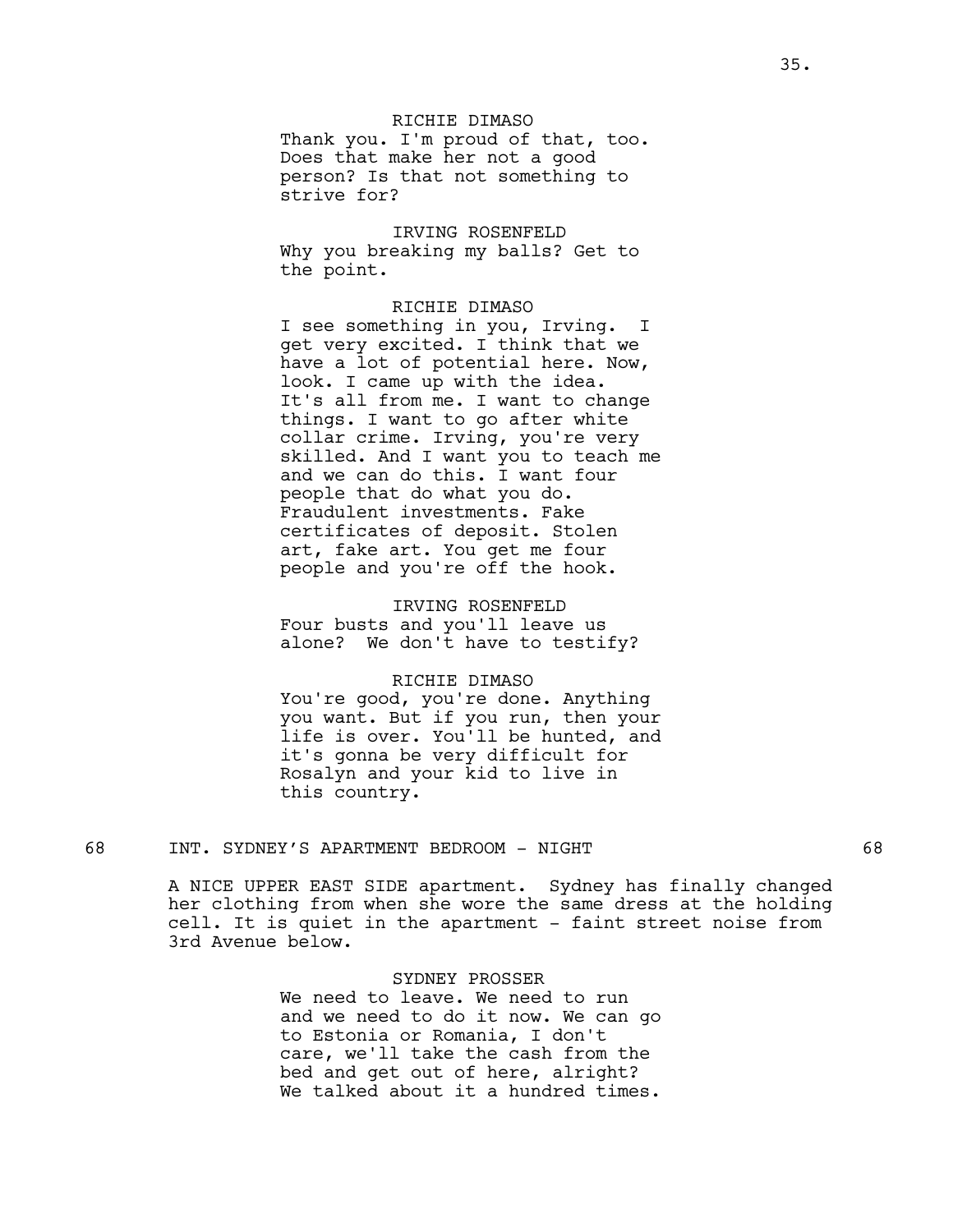Irv stares at her and struggles.

IRVING ROSENFELD What about Danny?

SYDNEY PROSSER What about Danny?

IRVING ROSENFELD I adopted him! I gave him my name! I'm not leaving him with Rosalyn, she's unstable!

SYDNEY PROSSER That's a manipulation! Rosalyn's will never let you go. She'll use Danny against you because she's too messed up to let you leave.

IRVING ROSENFELD I can't leave him. I love him. Alright? He's my son.

SYDNEY PROSSER Richie said you would say that.

IRVING ROSENFELD Richie? What, the cop? Your on a first name basis with him?

SYDNEY PROSSER Yes I am. I'm not even on your list am I?

IRVING ROSENFELD What list?

SYDNEY PROSSER Your list. Your short list. Your long list. I'm not even on anyone of your fucking lists. I thought you loved me. I thought we had something.

IRVING ROSENFELD We do have something. I love you, it's perfect! What are you saying? We're gonna go to Romania? We're gonna take Danny?

SYDNEY PROSSER Yes. Yes, that's what I'm saying. You, me, Danny.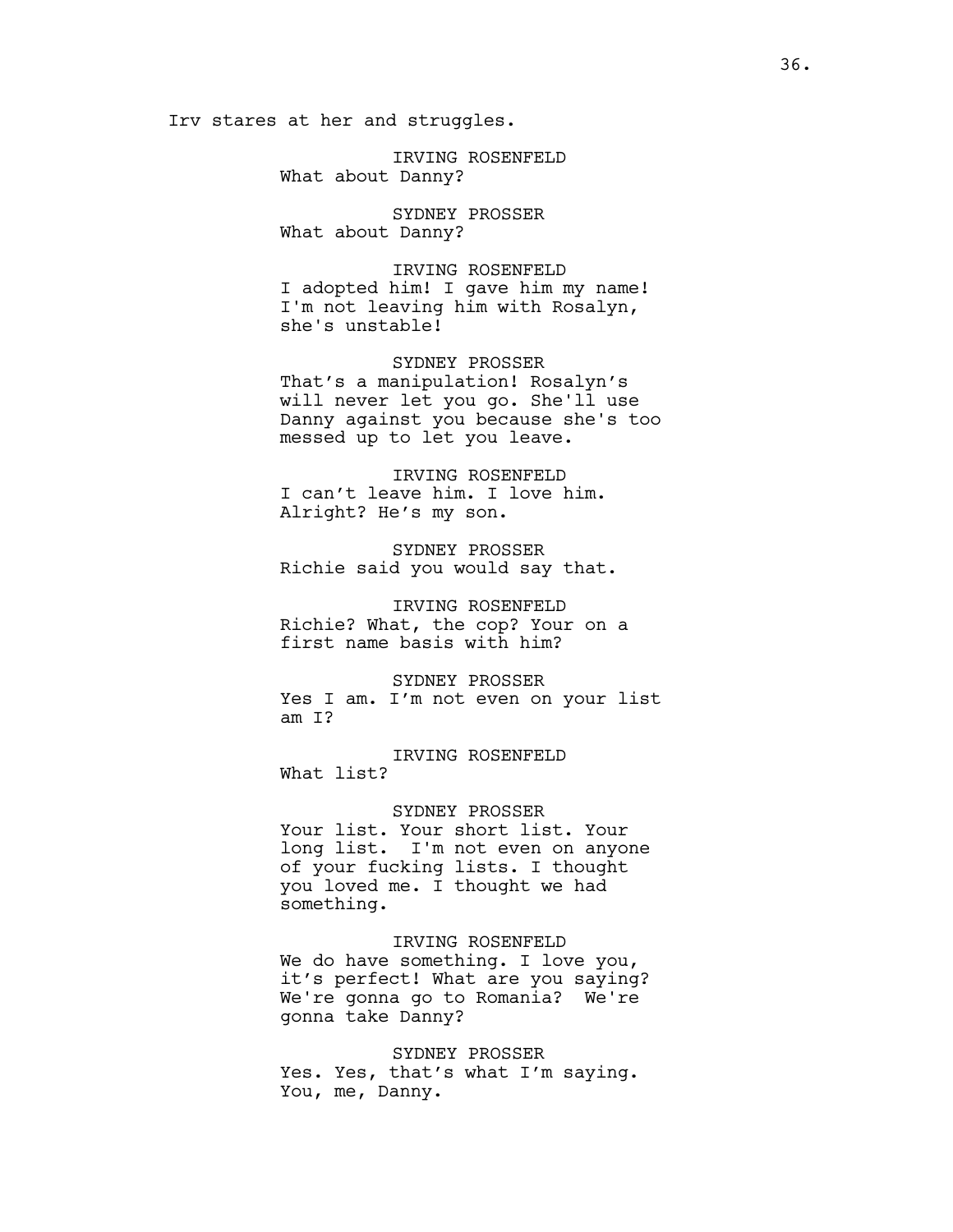## IRVING ROSENFELD Well you never said that before.

SYDNEY PROSSER I'm saying it now. We're us, and we can make it an adventure like we did. We can make it an adventure like we make everything, alright? But we have to go now. We have to leave right now.

IRVING ROSENFELD I can't leave Danny. I'll lose custody.

SYDNEY PROSSER You have to take me away! We have to leave!

(sobbing) What are you saying?! Oh my god.

IRVING ROSENFELD What are you doing?! Please!

Sydney goes storming out of the room and down the hall of her apartment. Irving follows.

> SYDNEY PROSSER I can't believe this is happening.

> IRVING ROSENFELD Don't say I don't love you because that's bullshit!

SYDNEY PROSSER (sobbing) *This* is bullshit. *You* are bullshit. *We* are bullshit.

She starts sobbing, shaking.

IRVING ROSENFELD Please don't do this.

SYDNEY PROSSER I just never thought you were conning me.

IRVING ROSENFELD I could never con you. I love you. Please don't say this.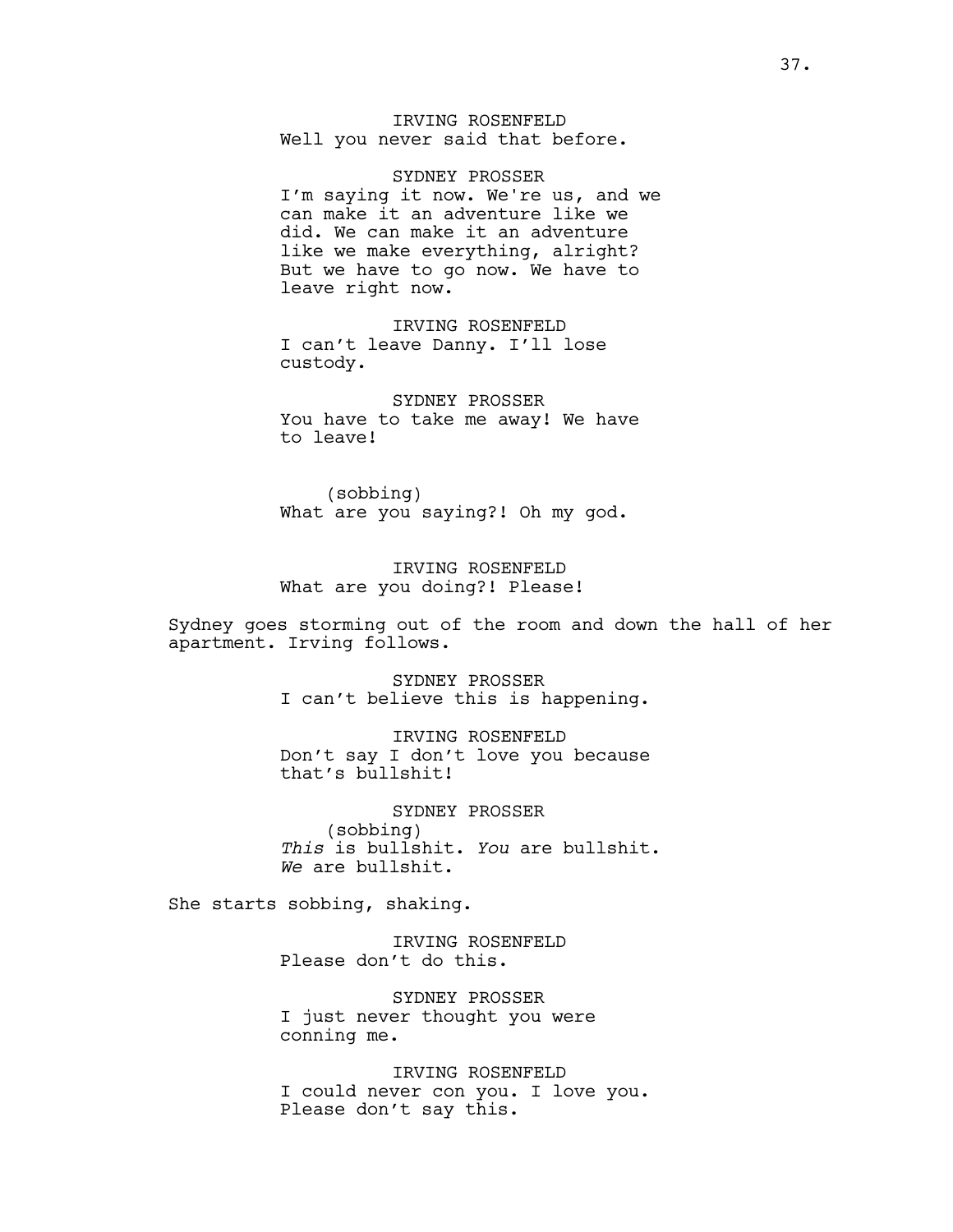Irv walks to her and bends down to join her on the floor as she sobs.

SYDNEY PROSSER

No, I'm done.

IRVING ROSENFELD Don't say that.

SYDNEY PROSSER

(cries) I'm gonna do these four busts, these four cons, to get us out of this. Not just me, but us. And I'm gonna get really close with Richie, *the cop*, in case we need to use him, if we need another move.

IRVING ROSENFELD We don't need another move. We need four busts, and we're done.

SYDNEY PROSSER We are going to need another move, trust me. And you're going to be thanking me. (shifts to British accent) The key to people is what they believe and what they want to believe and I want to believe that we were real, and I want to believe that a man could want me. And I'm gonna take all of that heartbreak, and all of that sorrow, and I am going to use it. And I'm going to make Richie think that I want him, and that I like him, and I'm going to be very convincing -- And I'm pissed at you.

Sydney reaches over and carefully grabs Irving's face lovingly which quickly turns into a slap as she continues on.

> SYDNEY PROSSER (CONT'D) Because I'm pissed at you!

Irving stares at Sydney with confusion. He's never seen her like this before.

> SYDNEY PROSSER (CONT'D) Maybe I do like him -- Maybe I like him a lot. From the feet up right - baby?

Sydney gets up from the couch and storms back to her room.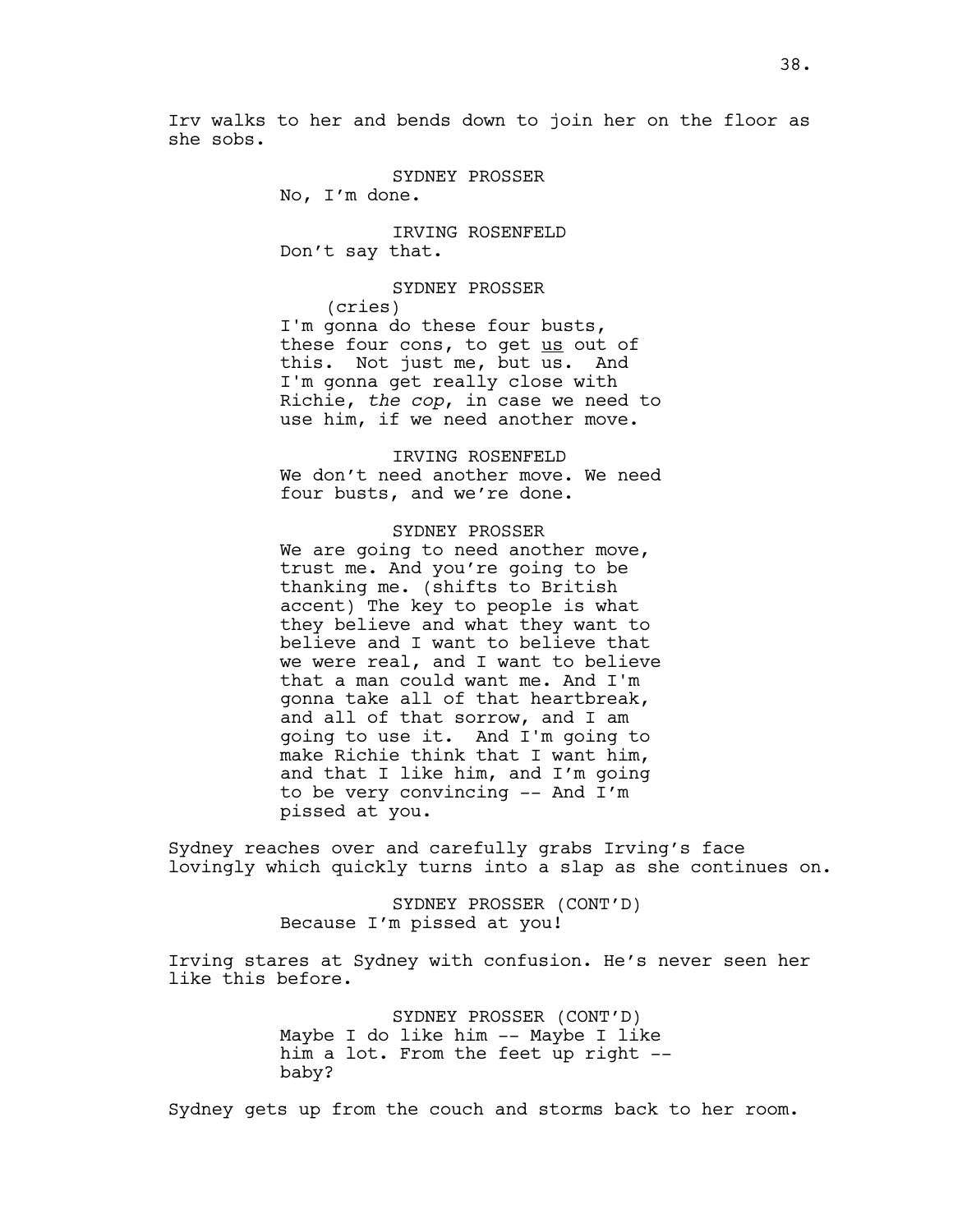SYDNEY PROSSER (CONT'D) Quite your belly aching and come up with something to get us out of this. And you're right -- I'm in no state to deal with this so what's it gonna be, Mister Mastermind?

SOUND PRELAP:

RICHIE DIMASO (O.S.) 69 An Arab sheik? Why do we need an 69 Arab Sheik?

70 INT. ART MUSEUM - DAY 70

Richie, in sharp lapeled suit, chain on his neck, walks with Irv and Edith and joined by a man who looks like an ARAB SHEIK who they trail.

> IRVING ROSENFELD How do you think this works, stupid?

SYDNEY PROSSER If you could not call him 'stupid' which he's isn't, he's smarter than you. Last I checked he's in control here and we work for him now so be nice.

Richie stares at Edith elated that she just stuck up for him. He's really enjoying this position of power she's putting him in.

### IRVING ROSENFELD

(stares at her, upset) OK, to set this up and bust a con artist we have to make the honey pot to attract the bees. In order to attract the bees, we need to offer them a wealthy individual who can be taken advantage of, someone special, someone new, someone amazing. Then those guys will want to sell fake bank CDS to THAT guy, take the sheik's money, see?

Richie looks at Irving uncertain.

SYDNEY PROSSER Only they can't get into his money unless you they know someone, and that someone is us.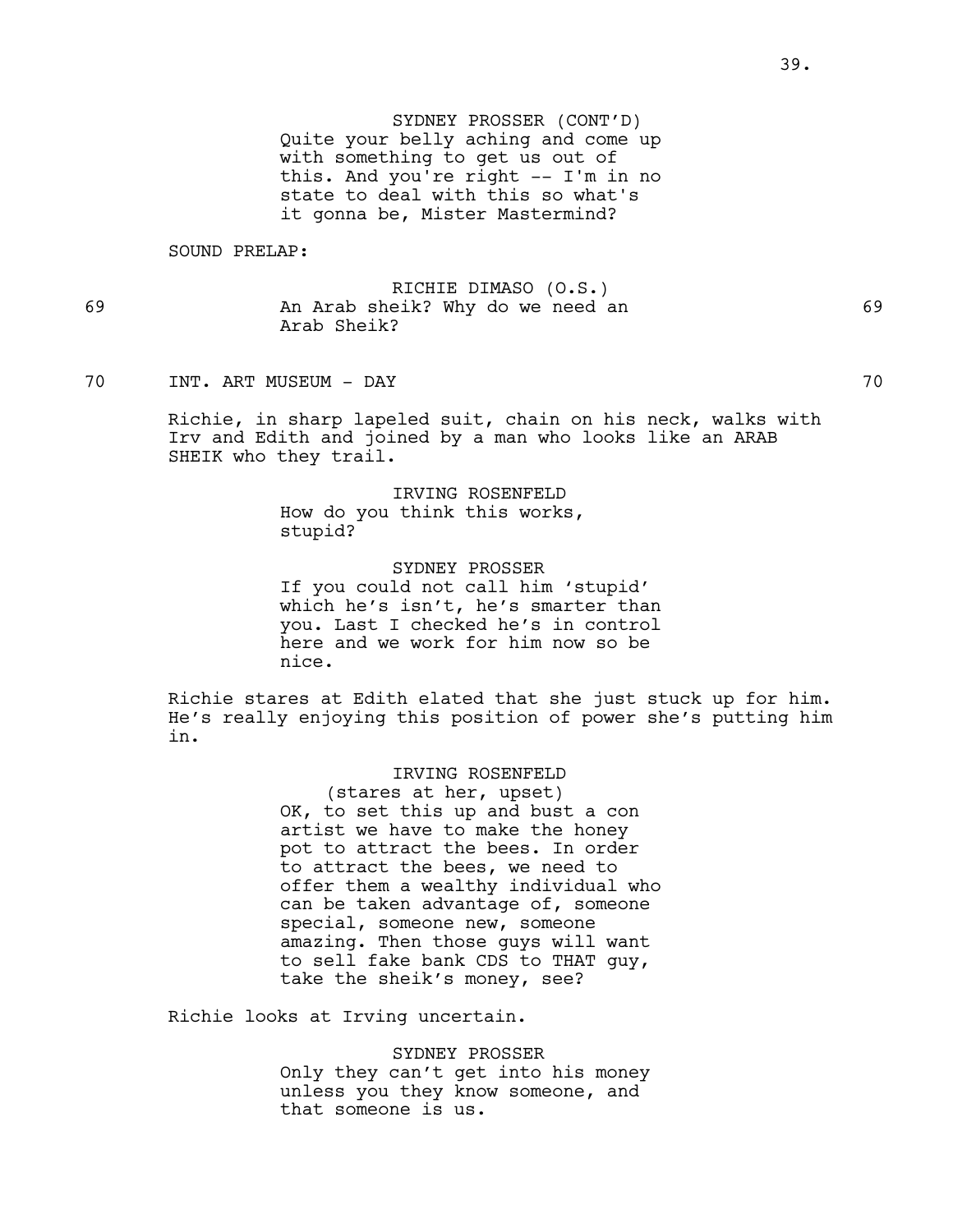RICHIE DIMASO Oh that's good.

RICHIE DIMASO (CONT'D) So if you want to get somebody like your con artist friend -- Carl Elway -- you get him to want to buy- -

IRVING ROSENFELD Keep your voice down.

RICHIE DIMASO -- or sell fake art or stolen art or fake certificates of deposit, he needs -- who does he need? -- he needs a rich sheik guy, and there you go -- we can pinch him!

IRVING ROSENFELD Right, but I don't tell Elway shit. I wait for him to call me. The art world is a small world -- and one of Elway's acquaintances is clocking us right now.

Richie starts to look around.

RICHIE DIMASO

Where?

### IRVING ROSENFELD

Don't look.

Richie looks anyway and sees ELWAY'S ACQUAINTANCE, a man balding, 45 clocking them from the balcony.

> IRVING ROSENFELD (CONT'D) You have a good look?

RICHIE DIMASO How do you know the Sheik?

IRVING ROSENFELD This is my friend Al from Queens.

AL FROM QUEENS/SHEIK I do aluminum siding and roofing.

Richie stares, impressed.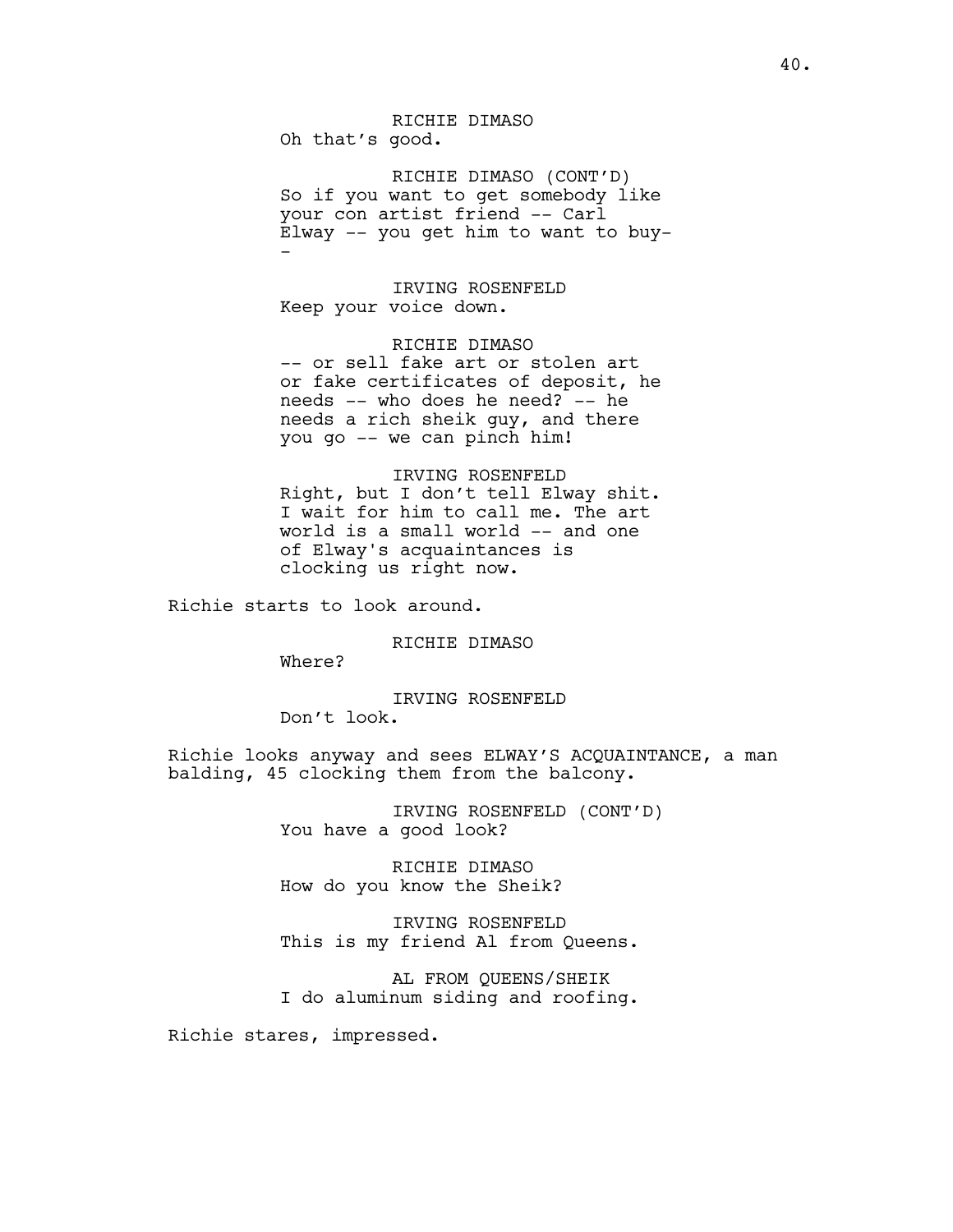INT. ART MUSEUM - NEXT ROOM - CONTINUOUS

Irving, Edith, Richie, and the fake Sheik admire a REMBRANDT painting on the wall.

> IRVING ROSENFELD I want to show you something. This Rembrandt here? People come from all over the world to see this.

RICHIE DIMASO Yeah, he's good.

IRVING ROSENFELD It's a fake.

RICHIE DIMASO Wait, what're you talking about? That's impossible.

IRVING ROSENFELD People believe what they want to believe. Cause the guy who made this was so good that it's real to everybody. Now whose the master - the painter or the forger?

Richie's continues to stare at the REMBRANDT on the wall.

RICHIE DIMASO That's a fake?

IRVING ROSENFELD That's the way the world works. Not black and white as you say. Extremely grey.

ELWAY'S ACQUAINTANCE walks up to Irving and the group and steps into the conversation.

> ELWAY'S ACQUAINTANCE Irving can I --

IRVING ROSENFELD How many times I gotta tell you. You can't meet the sheik, alright?

Edith sees this and steps into the conversation.

EDITH GREENSLY Arthur? Hi. Edith. We've met before.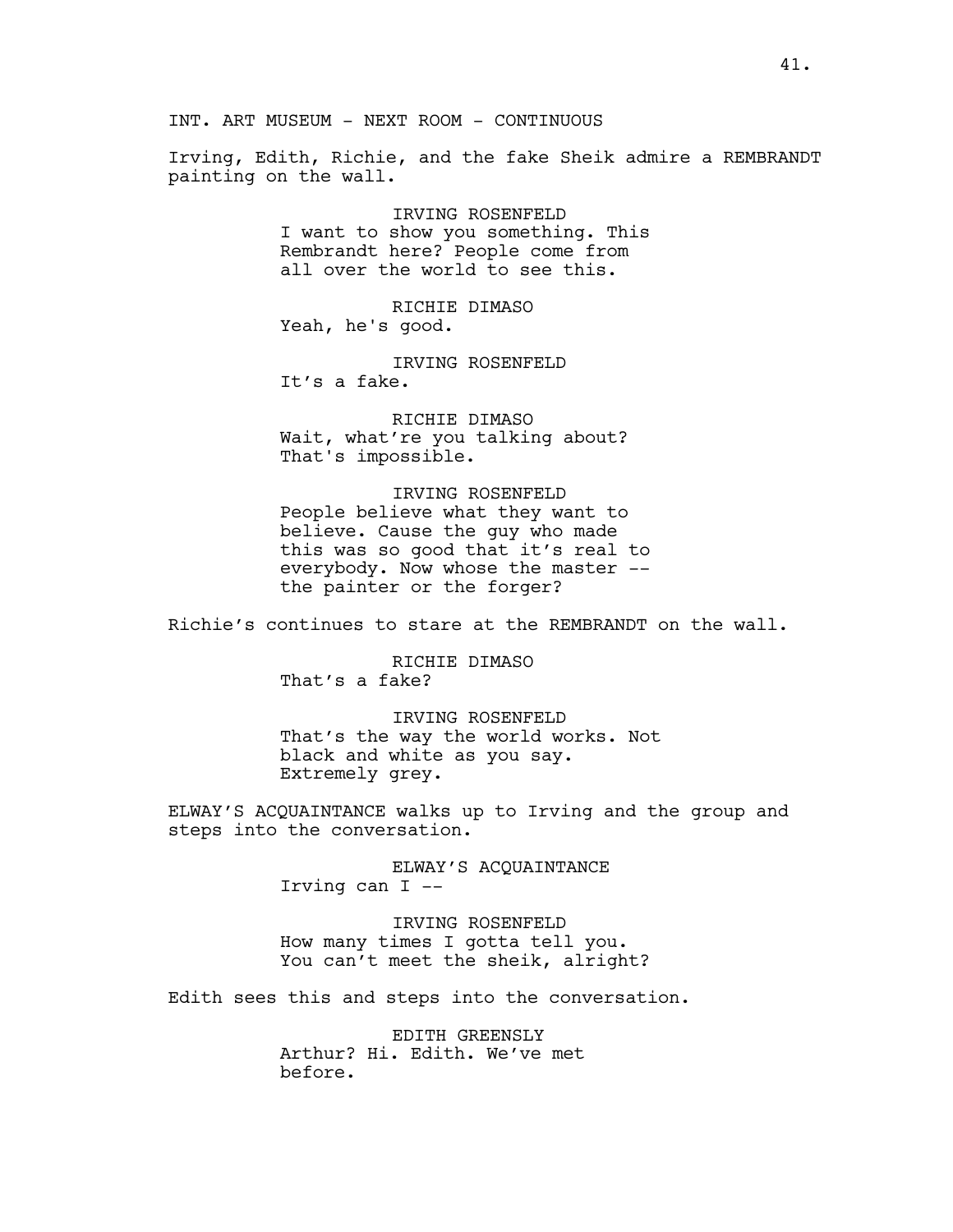EDITH GREENSLY (CONT'D) I wanted to introduce you to Robert Spencer. We're advising the Sheik together.

She looks at Richie. Richie offers his hand.

RICHIE DIMASO (catching up) Yeah, I'm Robert Spencer, advisor to the sheik.

70A EXT. CHELSEA HOTEL -- ESTABLISHING - DAY 70A

71 INT. OFFICE OF CARL ELWAY - SUCCESSFUL, BUT SHADY - DAY 71

CARL ELWAY, 40, preppie Waspy, very old fashioned with cigarette holder, but something vaguely criminal about him, in his conservative suit, natty white and red striped shirt, and navy blue tie sits with Irving.

> CARL ELWAY What's this I hear about a god damn Sheik?! Why you leaving me out of this? I gotta hear about it from my friends?

IRVING ROSENFELD It ain't for you Carl.

#### CARL ELWAY

What do you mean it ain't for me? We gotta do certificates of deposit. I can print as many as you need.

IRVING ROSENFELD This is not a one man operation.

CARL ELWAY Look, I can get other guys. What are you talking about Irving?

IRVING ROSENFELD You're telling me that you can get four guys to sell fake certificates of deposit to my investor within a week?

The camera zooms into Irving's shirt collar revealing a tiny microphone.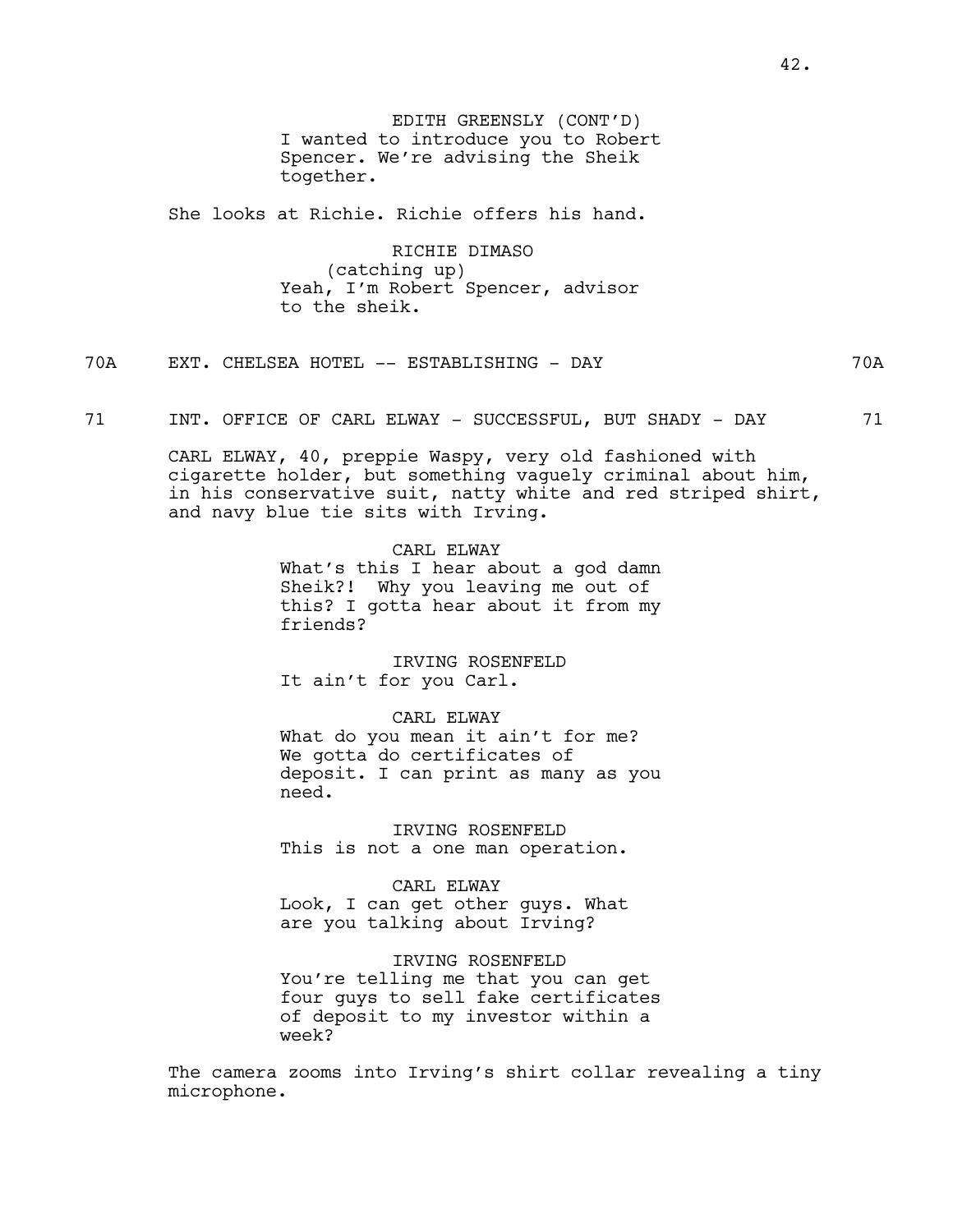CARL ELWAY Yes I can make that happen. Carl Elway can do what he says he's going to do.

IRVING ROSENFELD That's interesting but you know I've got other guys lined up. I've got a meeting with my associates.

SUDDENLY CARL ELWAY'S ASSISTANT, OPENS THE DOOR AND ENTERS. Richie Dimaso and Edith ARE STANDING THERE -- MUCH TO IRV'S DISMAY.

> CARL ELWAY'S ASSISTANT Carl, his associates are here. He's got a meeting he's got to go to.

CARL ELWAY No wait. Don't go anywhere.

IRVING ROSENFELD I've got to go.

Irving gets up to walk out as Richie and Edith stand in the doorway.

> IRVING ROSENFELD (V.O.) Crazy thing about people -- the more you say no, the more they want in on somethin. It is so stupid.

Irving looks over at Richie and Edith.

IRVING ROSENFELD I'll tell them, don't worry. Hey you know what Carl just told me? He said he could do this whole thing with four guys within a week.

CARL ELWAY Or we could do somethin' much bigger!

Richie jumps into the conversation.

RICHIE DIMASO Something bigger? My guy deals with hundreds of millions of dollars. How much bigger?

He walks over to Carl.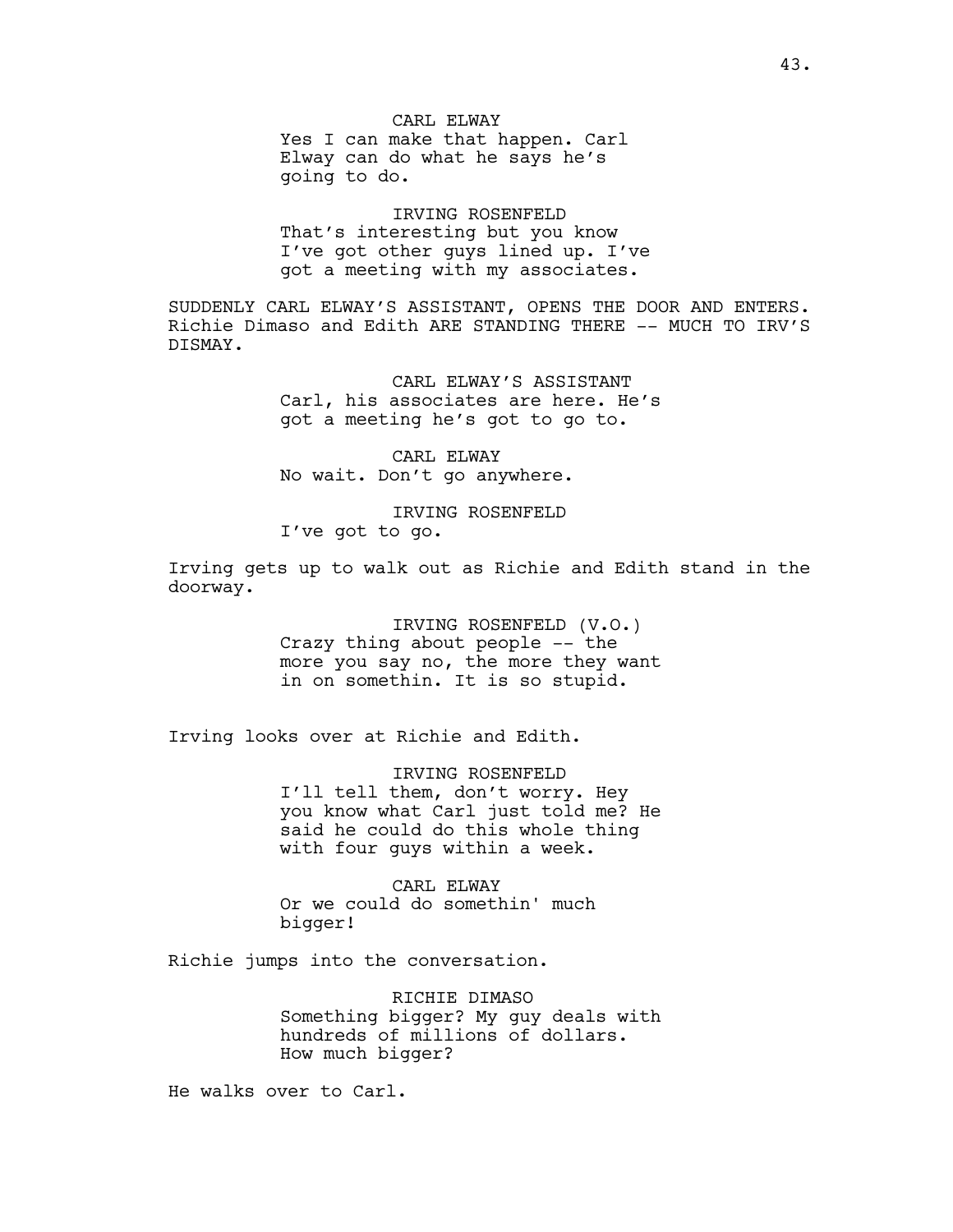### CARL ELWAY

Hundreds of million -- I knew you were holdin' out on me Irving! Hundreds of millions of dollars? Like much bigger. Like I'm talking about we say never the fuck mind the CD's and we could have some complete access to something huge.

RICHIE DIMASO Huge? Like what? (introducing himself) Robert Spencer, advisor to the Sheik.

### CARL ELWAY

Carl Elway.

Irv stares at Richie with contempt, then turns to Edith, DRESSED TO THE NINES.

> CARL ELWAY (CONT'D) I want you to think of the most undervalued asset in the state of New Jersey today. The rebuilding of Atlantic City.

Richie looks over at Irving and Sydney and mouths the word "WOW".

> CARL ELWAY (CONT'D) Look, maybe they, maybe they legalized gambling a year ago but nothing's happening.

Irving interjects.

IRVING ROSENFELD Hey, quit while you're ahead Carl.

CARL ELWAY

I know the guy. I know the right people who are going to help you out.

RICHIE DIMASO Whose the guy?

CARL ELWAY The guy is Carmine Polito.

RICHIE DIMASO Whose Carmine Polito?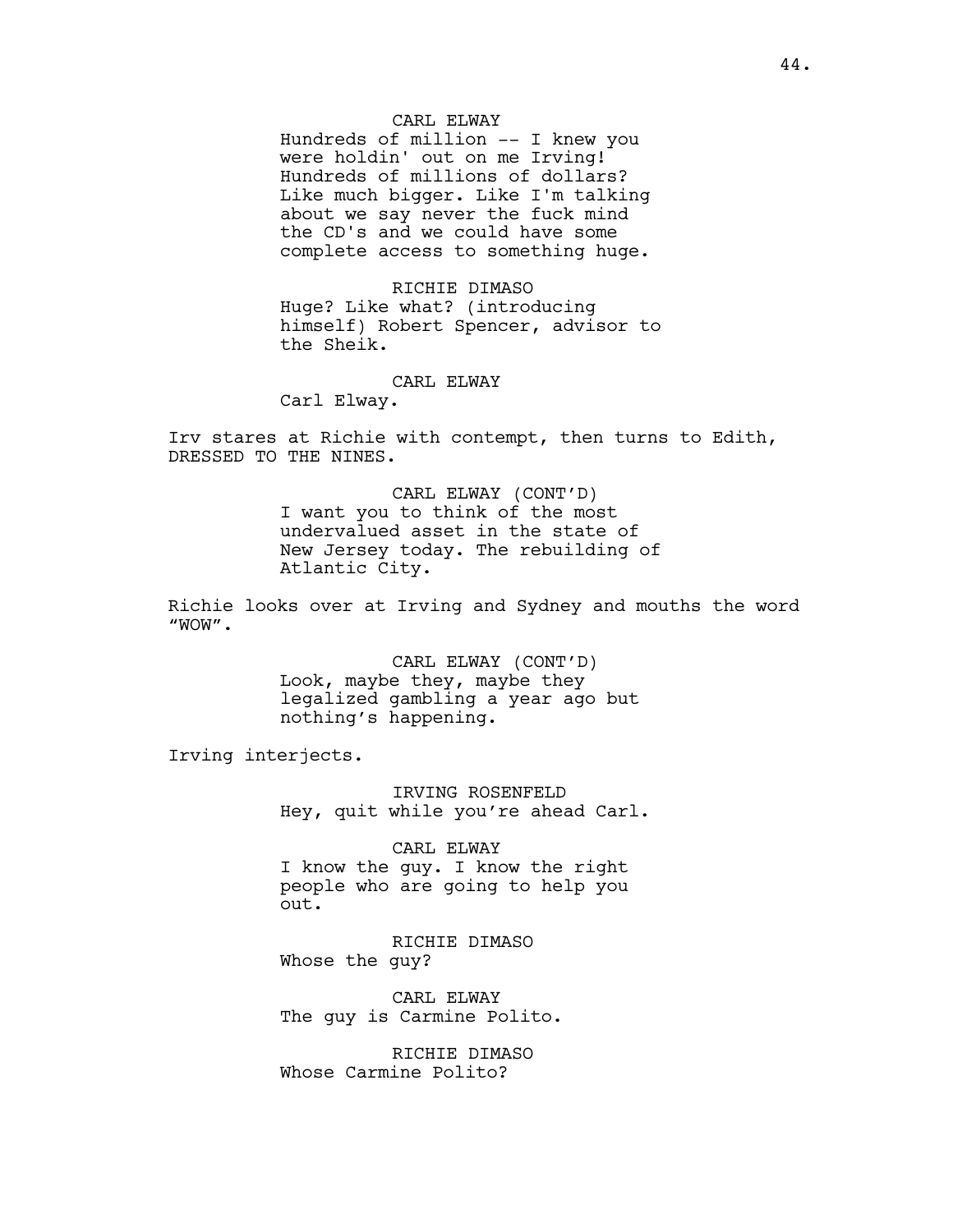PUSH IN: STODDARD THORSEN, Richie's FBI supervisor.

STODDARD THORSEN (shakes his finger 'no') Carmine Polito? Carmine Polito, no.

We freeze frame on Stoddard as we HEAR Richie'S VO:

AS Richie TALKS WE SEE A SHORT FILM ABOUT Carmine Polito:

- PUSH IN: Mayor Polito walks a Camden street waves, shakes hands of WELL-WISHERS

> RICHIE DIMASO (V.O.) My boss Stoddard proceeded to tell me that Carmine Polito was the most quietly powerful person in the state of New Jersey. A lifetime native of the very racially mixed Camden, which had become a ghetto, and where he had been Mayor for ten years. A very beloved guy. A guy who never gave up on his people. His father had emigrated from Italy and had stoked coal.

- Frank Sinatras COFFEE SONG, 1940s version, as we see Carmine talk to and dance joyfully with his kids and wife at breakfast.

> RICHIE DIMASO (V.O.) A big family guy with five kids. They even adopted some other kid. A black kid from the Boys and Girls Club who'd lost his family. I mean, his household was a joyous place. And his wife Dolly, she was the apple of his eye and the center of the household. I mean everyone loved this guy.

- PULL OUT Mayor Polito walks up steps of City Hall as he greets a women and her baby; into his office greeted by a couple of AIDES who show him papers to sign.

> RICHIE DIMASO (V.O.) And he had a huge heart.

45.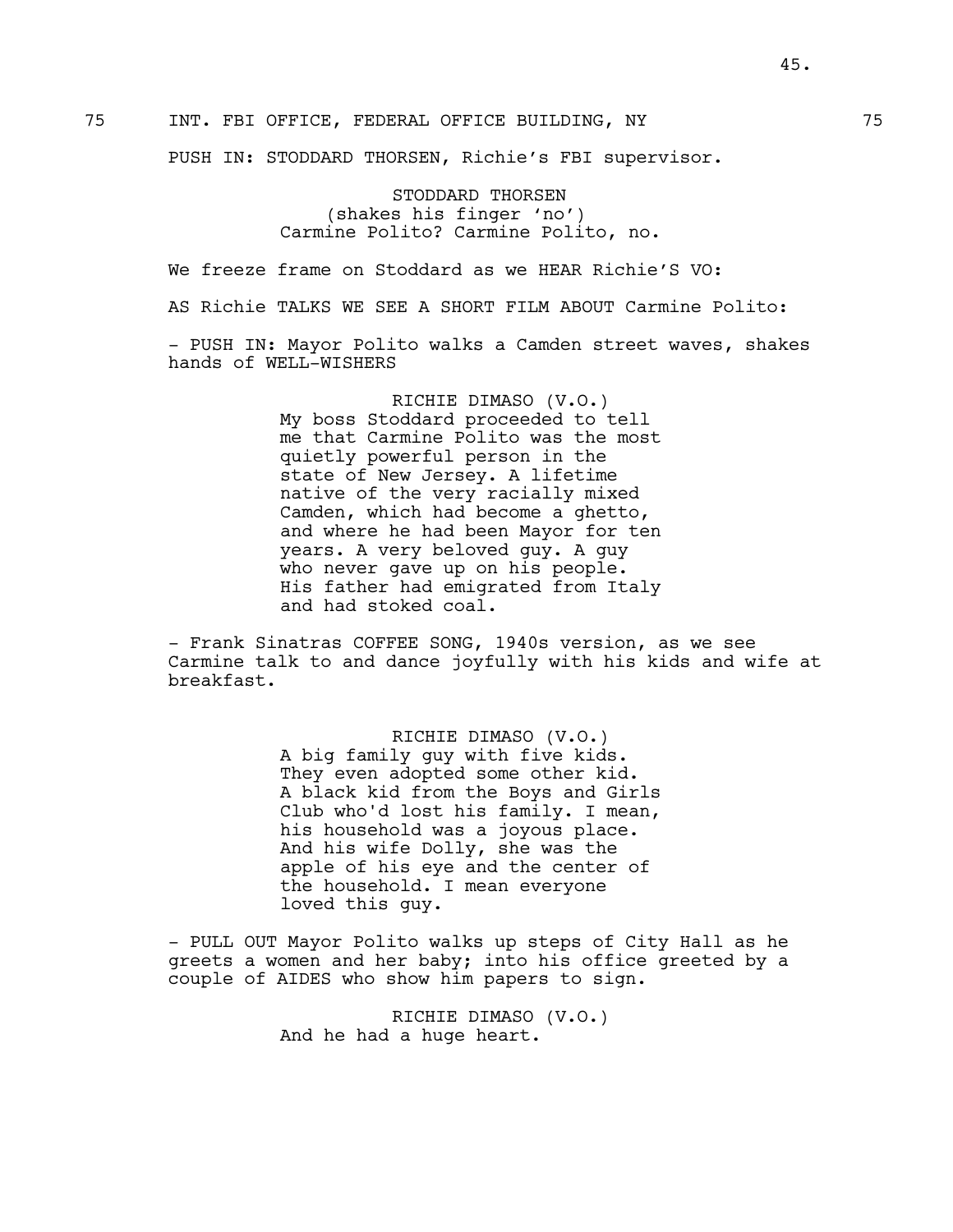CARMINE POLITO (giving speech) The W.P.A. employed craftsmen to paint this during the Depression. Why can't we employ people today to do work like this in rebuilding Atlantic City?

RICHIE DIMASO (V.O.) He worked with all the unions. He was the leader of the State Assembly. And he had just gotten gambling legalized in New Jersey to create jobs.

80 -- FLOOR OF STATE ASSEMBLY -- Carmine huddles with other 80 STATE LEGISLATORS, horsetrading and then poses for a picture with other members of the State Assembly.

> RICHIE DIMASO (V.O.) But he couldn't get the funds to rebuild Atlantic City and *that* was his problem. So with our help, he was about to have his hand in the wrong pocket at the wrong time. And to me that meant corrupt

81 BACK TO: 81

## STODDARD THORSEN You said grifters and con artists. We're not going after some politician. This is a bad idea, Richard.

RICHIE DIMASO Shhhh. Look, it's really simple. All you need is to put two million in a Chase account --

STODDARD THORSEN What?! RICHIE DIMASO (CONT'D)

-- under the Sheik's name --

STODDARD THORSEN Whose two million?!

46.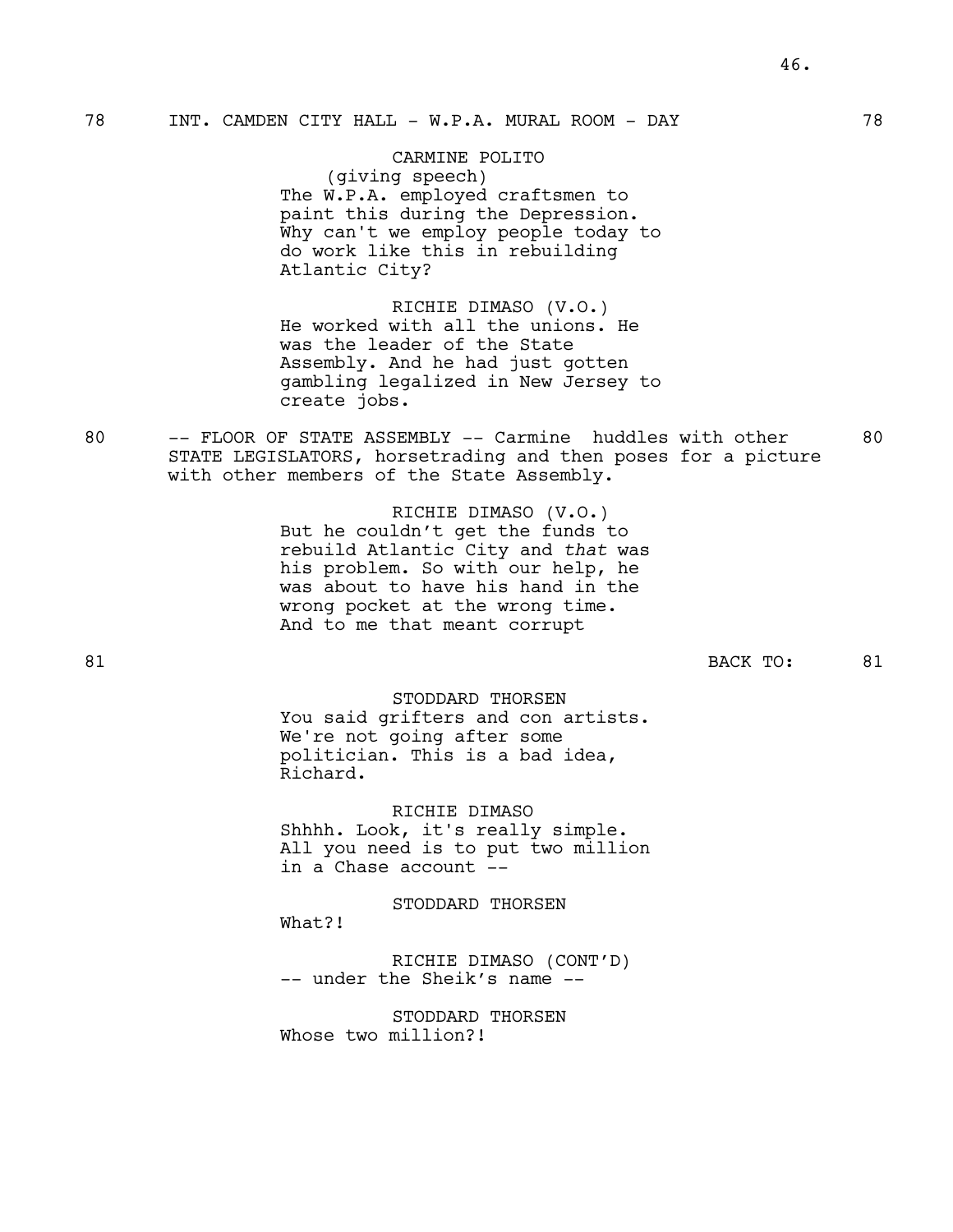## RICHIE DIMASO

Shh, just listen. Two million dollars under the Sheik's name, in a Chase account that we control. Carmine calls up on the telephone - calls the bank -- and he sees that the Sheik is real and he has a real account. Five days.

#### STODDARD THORSEN

I'm not taking two million dollars of the taxpayers' money and putting it anywhere for five days, I don't care if we control it the whole time.

Richie as he stares at Stoddard in frustration.

#### RICHIE DIMASO

Stoddard, let us do what we need to do to rule out corruption and to get rid of the payoff guys that are ruining this country. That's my dream. Don't smother it, please.

#### STODDARD THORSEN

You know Richard, I understand your eagerness. I really do. You know I'm from Michigan, right? Let me tell you a story about me, and my dad, and my brother. We used to go ice fishing every November. Ice Fishing. That's what we lived for.

### RICHIE DIMASO

Holy shit --

### STODDARD THORSEN

Just listen to me. It's beautiful. You have a little stove. You huddle around, you keep each other warm. You drop a line and you just wait. One year my brother says, "let's go in October." He wants to go ice fishing in October. My dad says, "No, the ice is too thin." My brother says -- I love my brother he says  $--$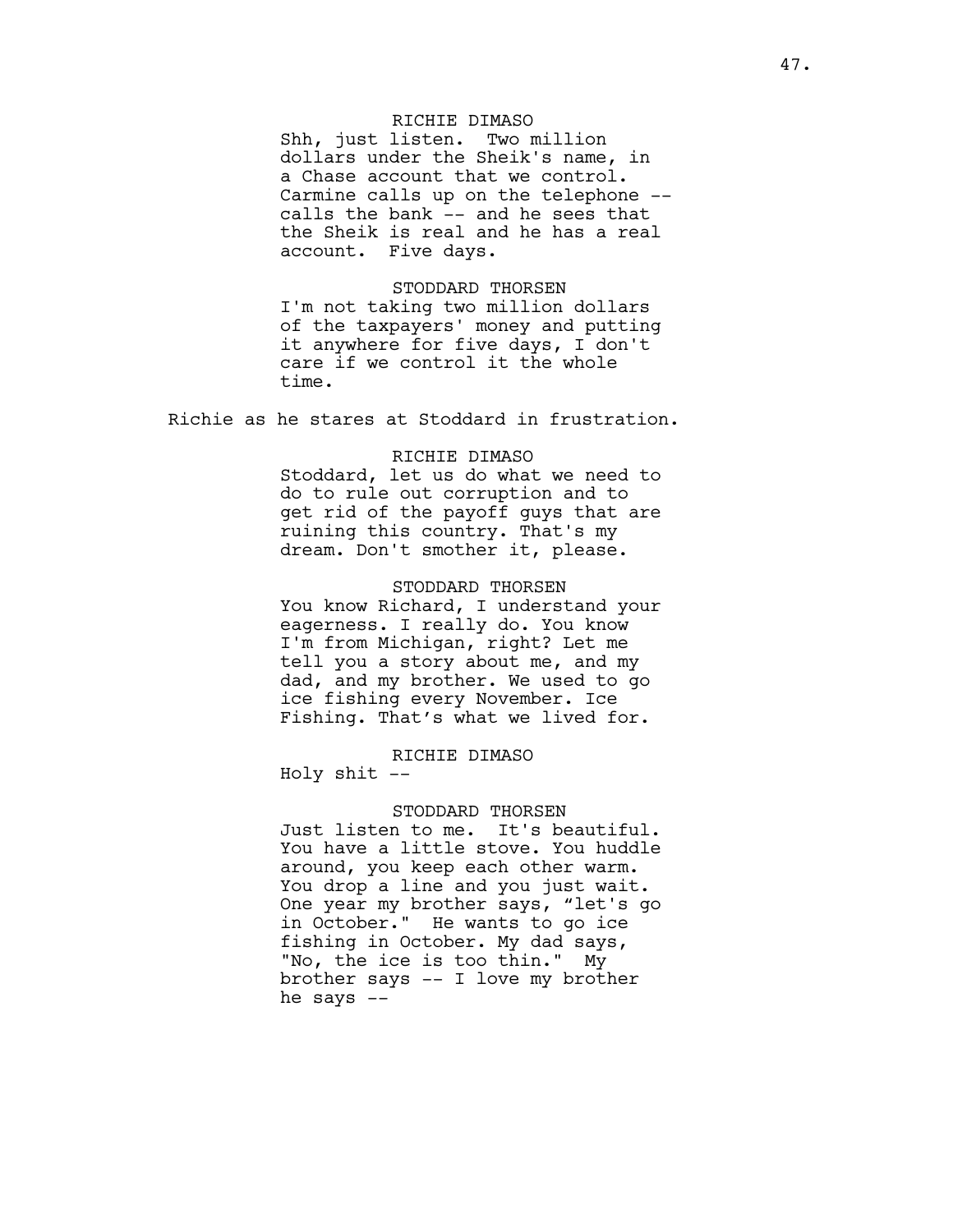## RICHIE DIMASO

I understand what's happening. You're saying your brother went out on the ice, the ice was too thin, he fell through the ice, he went in the water because he was too eager, and you're saying I'm too eager - that's what you're saying?

STODDARD THORSEN No, that's not what I'm saying.

RICHIE DIMASO What are you saying?

STODDARD THORSEN We'll finish the ice fishing story another time, young man. For now, no Carmine Polito. Go do your job.

Richie looks at him annoyed and upset.

RICHIE DIMASO (V.O.) Stoddard shot the whole thing down.

RICHIE DIMASO

Boring.

RICHIE DIMASO (V.O.) (CONT'D) But Edith was a genius.

### 83 SEE B-ROLL OF: Edith and Richie walk back into FBI building, 83

84 down corridor; 84

RICHIE DIMASO (V.O.) (CONT'D) She somehow found this woman who controlled the wire room. A woman I'd never heard of. Way back in a warren buried in the Bureau. This cat lady nobody even talked to. Edith met her in the ladies room and became friends with her. This lady handled all the wires and now, she was working with us.

SMASH TO:

85 Edith and Richie enter to find BRENDA, FBI, MATRONLY, OLDER; 85 EDITH carries a basket of exotic teas;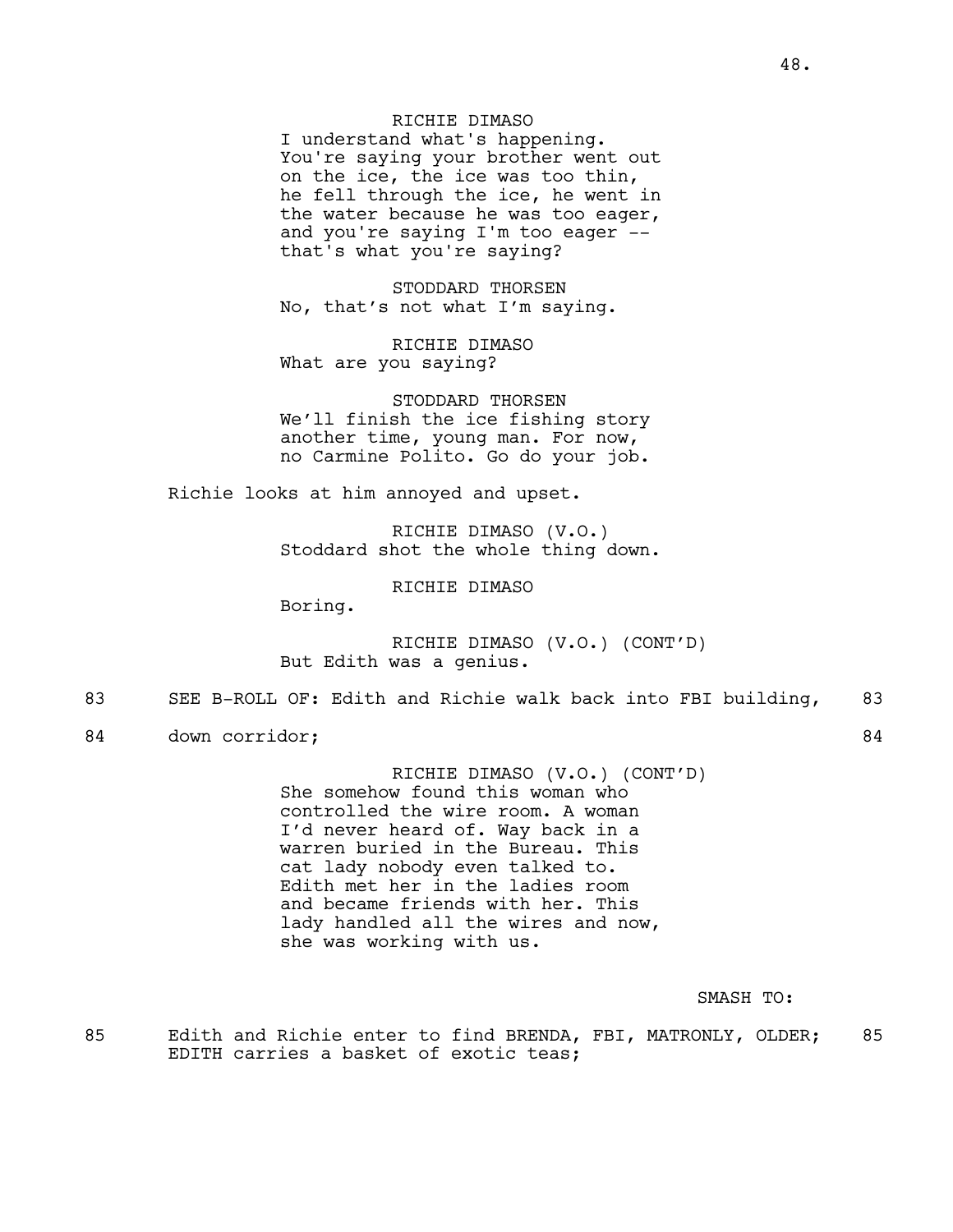RICHIE DIMASO (V.O.) (CONT'D) She was excited to be included in an operation instead of being on the other end of a memo. It was beautiful.

Edith goes to hand her the PIMMS CUP and basket of teas.

EDITH GREENSLY Brenda, hi!

BRENDA MCPHERSON

Hi!

EDITH GREENSLY You said you liked exotic food, so that's from England.

BRENDA MCPHERSON That's from England?

EDITH GREENSLY That's right. And I brought you some tea as well.

BRENDA MCPHERSON Thank you so much! Nobody ever tells me about these operations, they just say, "Brenda, do the clerical wiring work and don't ask questions."

EDITH GREENSLY You need to tell Richie about your cats. He loves them.

BRENDA MCPHERSON Oh my cats?!

Brenda starts pointing out pictures of all her cats tacked to the walls amidst the wire memos and paperwork.

> BRENDA MCPHERSON (CONT'D) Well that's Harry -- look at him standing up, isn't that sweet? And that's Wendy. She's a rascal. But Barnaby, that's another story. Barnaby plays the piano!

RICHIE DIMASO That's impressive.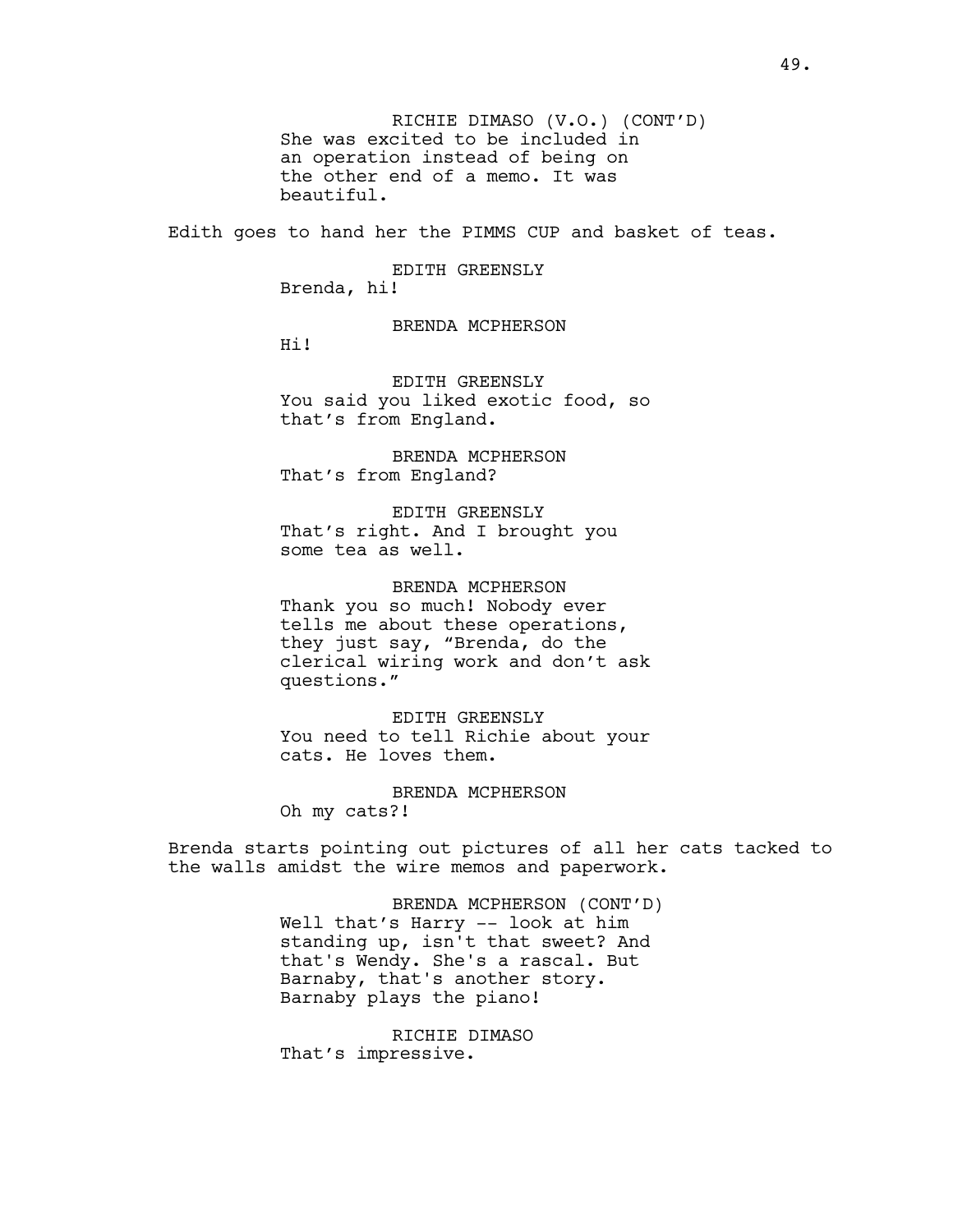RICHIE DIMASO (V.O.) (CONT'D) We got her to wire two million dollars into an F.B.I.-controlled account at Chase. It'd be there for five days and if Polito called he'd see that the Sheik was real.

### 86 HALLWAY OF FBI 86

Edith and Richie laugh excitedly as they walk the hallways.

RICHIE DIMASO (V.O.) (CONT'D) By the time Stoddard caught up to us Edith made sure his boss was impressed by my idea. So before he even knew it was happening his boss was calling to congratulate him.

PUSH IN ON CHIEF US PROSECUTOR, SPECIAL TASK FORCE, ANTHONY AMADO IN HIS LARGE OFFICE ON THE PHONE WITH STODDARD --

ANTHONY AMADO

I'm very impressed. That was very smart. The Sheik with the money in the bank is a fantastic...don't be modest.

RICHIE DIMASO (V.O.) Anthony Amado. He was the U.S. Attorney, and he had a major hardon to make a name for himself. I mean this guy loved the idea of being famous. And Stoddard had to say it was his own idea or he'd look stupid in front of his boss.

INT. STODDARD'S OFFICE --

89 PUSH IN ON STODDARD -- confused, dismayed. 89

STODDARD THORSEN Thank you, sir, wait, the sheik --

INT. STODDARD'S OFFICE - DAY

He hangs up, pissed, confused.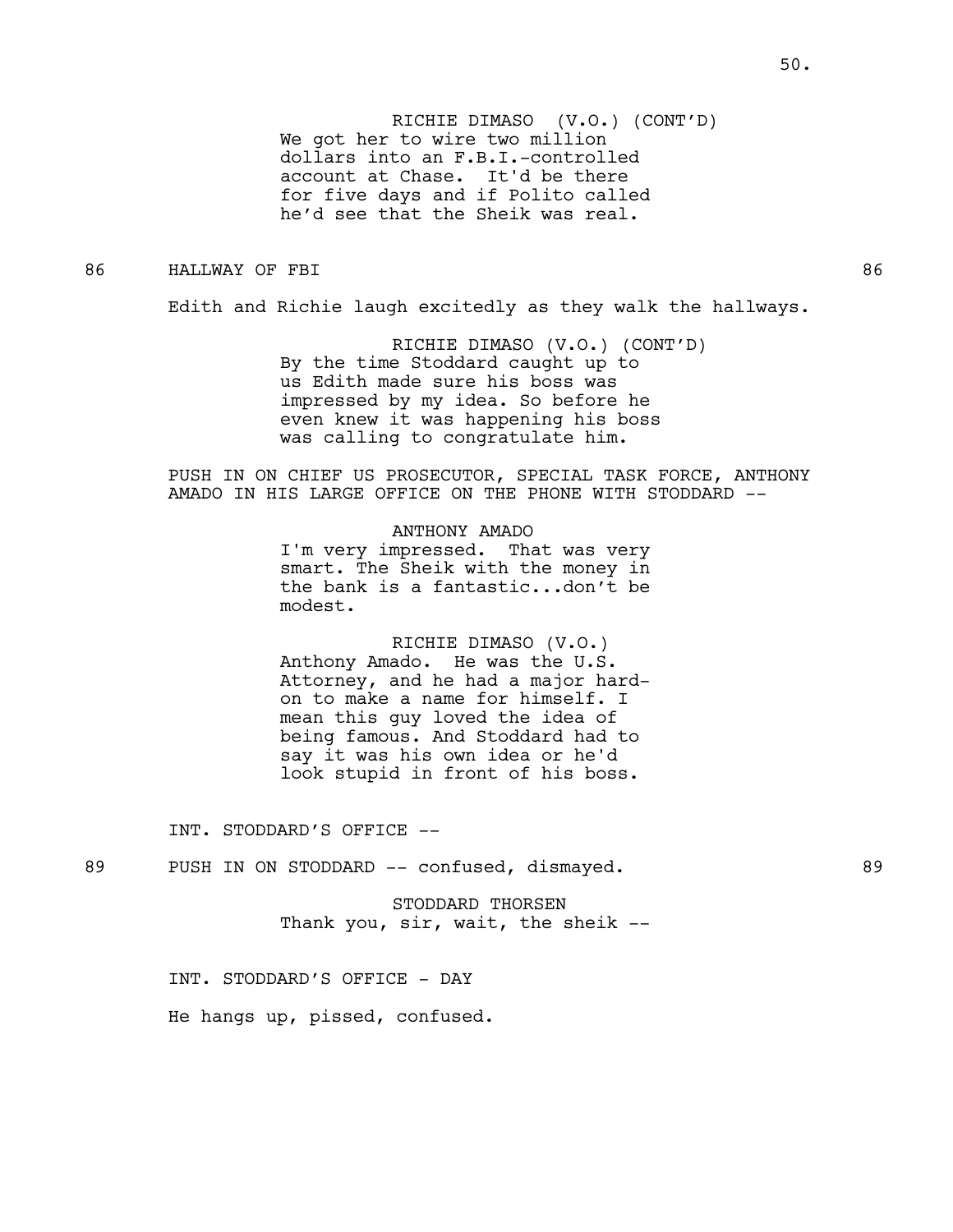STODDARD THORSEN You made me accept praise from my boss who's thanking me for something that never shoulda happened! Something that I didn't approve!

RICHIE DIMASO You should be happy. There's imaginative things happening in this office, alright? We're not just working in a box.

Richie leaves triumphant.

RICHIE DIMASO (V.O.) (CONT'D) We got the two million to put Carmine and the Sheik together.

### STODDARD THORSEN

Punk.

90 INT. CORRIDOR OF FBI -- DAY 90

Laughing Richie and Edith walk briskly on their way out.

RICHIE DIMASO (V.O.) I liked being on this side of the line. But someone had been left out.

## 91 INT. SYDNEY'S APARTMENT - DAY 91

IRVING ROSENFELD We succeeded because we stayed small. I got you Carl Elway. He bought stolen art, sold fake bank C.D.'s, that's enough. That's one. I get you three more -- no politicians.

Richie and Edith look at him.

RICHIE DIMASO You're gonna do this because you got no choice. You work for me.

IRVING ROSENFELD Now you keep changing the rules. You're gettin' a little power drunk, Richard. (MORE)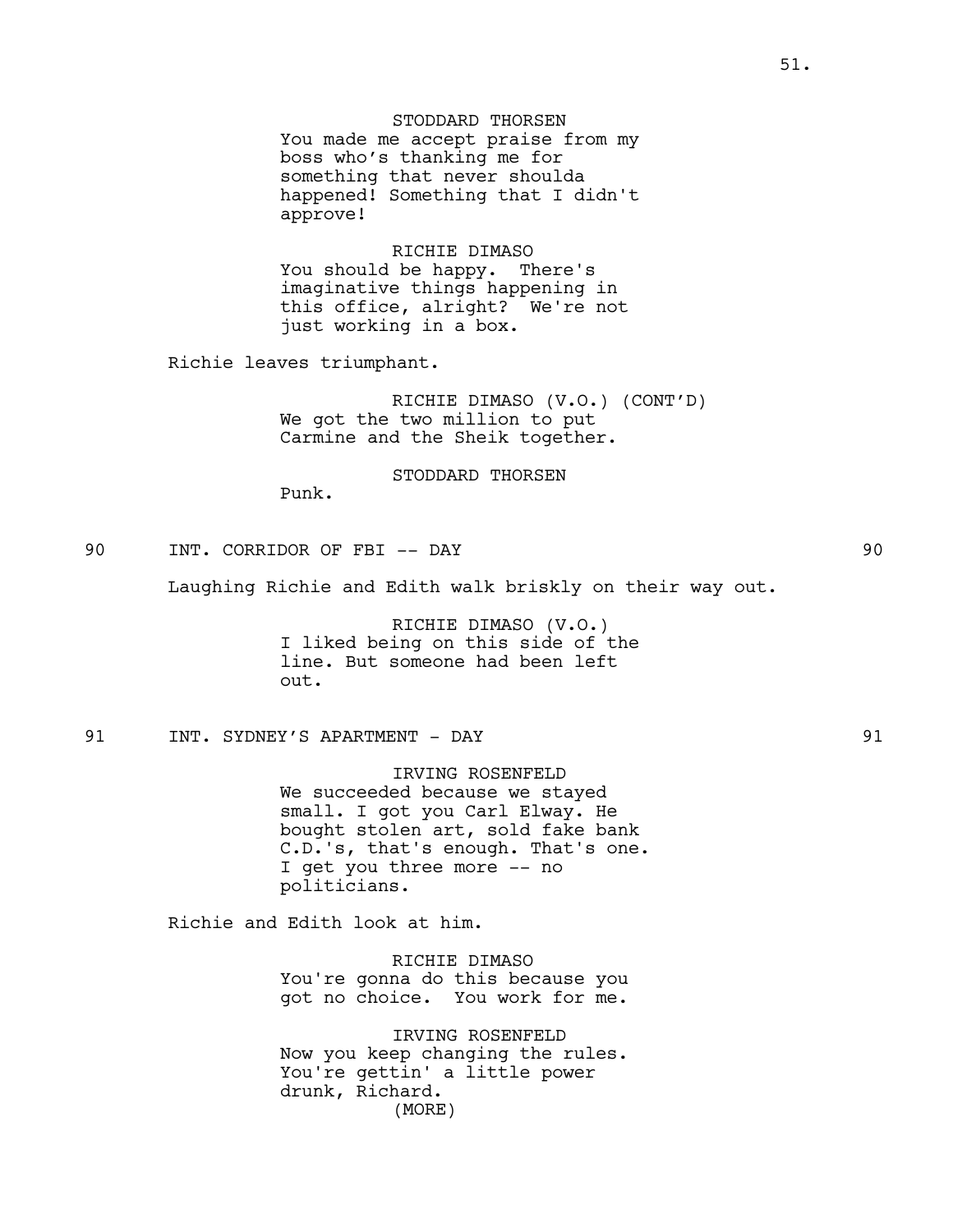You want to tell him, Edith? You want to wake him up? IRVING ROSENFELD (CONT'D)

EDITH GREENSLY Oh no, I said we shouldn't do any of it, Irving. You know I said that. So now I support Richie. He's got vision. Do it heavy or don't do it.

IRVING ROSENFELD I mean, he's the one ruining America, not me.

RICHIE DIMASO How the hell am I ruining America?

# IRVING ROSENFELD

Because people just got over Watergate and Vietnam, alright? And you're gonna shit all over politicians again? And just because you want to be a big shot and get a promotion.

### RICHIE DIMASO

No I'm thinking big. This is gonna be fantastic. We're doing video surveillance. I'm doing this from the feet up.

### IRVING ROSENFELD

You will never do it properly because you got too much government attitude to be small and sleek. I'm like the fuckin' Vietcong, man. I'm in and I'm out. I was there the whole time -- you don't know it. That's the fucking art of becoming somebody who people can pin their beliefs and their dreams on. And you can't do it.

### RICHIE DIMASO

How about a suite at the Sheraton Hotel?

IRVING ROSENFELD For Carmine Polito and rebuilding Atlantic City?

RICHIE DIMASO

Why not?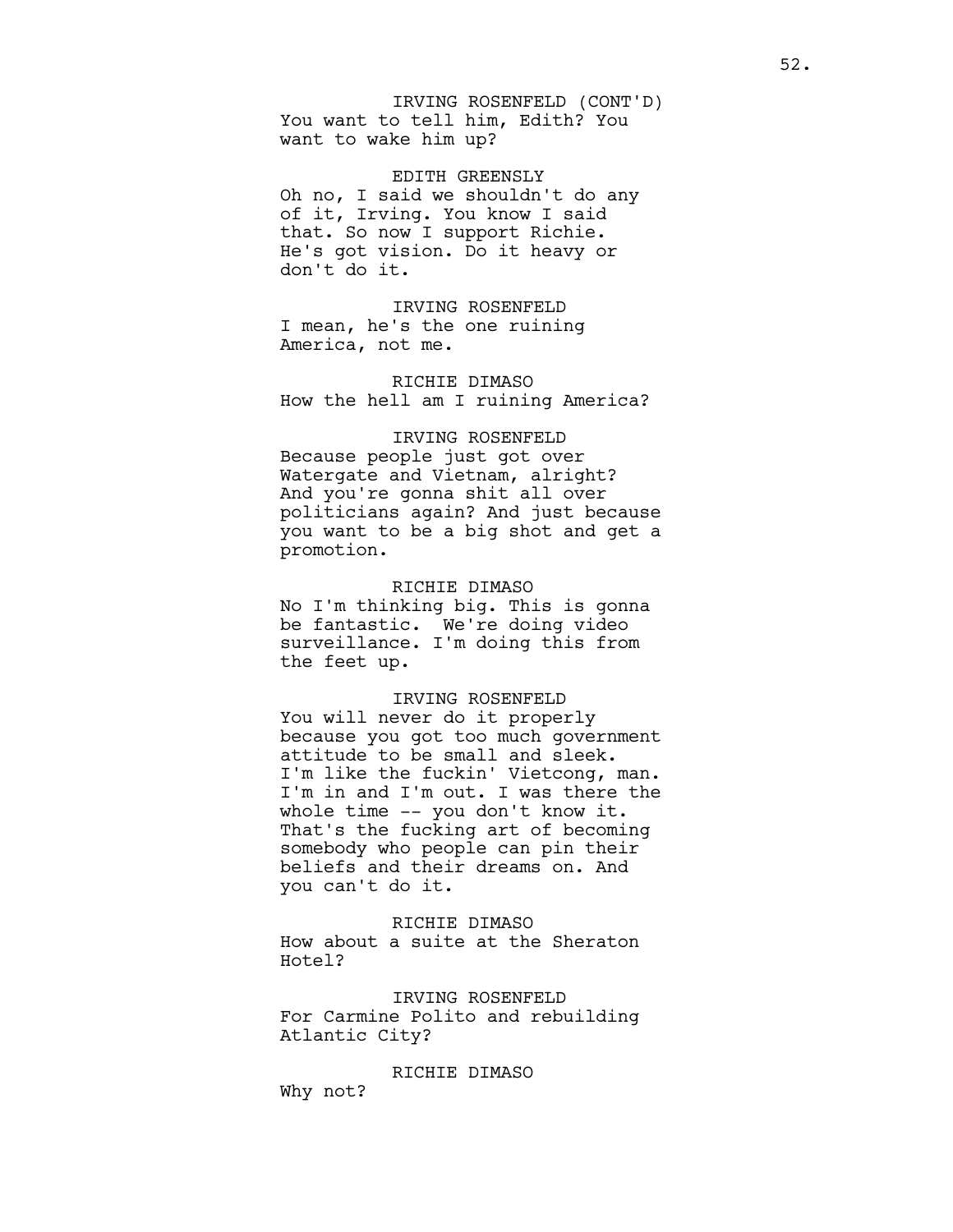IRVING ROSENFELD You need a luxury hotel for the Sheik. Come on!

RICHIE DIMASO Carmine does back door dealings all the time. We don't have a budget for that Irving!

IRVING ROSENFELD You gotta knock the Mayor, the Speaker of the State Assembly - you gotta knock him off of his fucking feet. He's gotta feel like he's out of his league. What you're offering, this deal, I mean, this is unheard of in the state of New Jersey, maybe even the whole fucking country. A sheik with hundreds of millions of dollars to rebuild Atlantic City -- are you fuckin' kidding me? That's gigantic. And the Mayor, he's going to want to see cash, he's going to want to see it in an account, he's going to want to see it right now, and he will check. And that's why this meeting isn't happening, because to get millions, you need millions.

Edith listens intently.

EDITH GREENSLY (shrugs) We already did it.

IRVING ROSENFELD (stunned) What?

Irv studies Richie and Edith.

EDITH GREENSLY We got the bureau to park 2 million for three days -- we got the account numbers.

IRVING ROSENFELD 'We' meaning you and him?

RICHIE DIMASO Yeah we did it.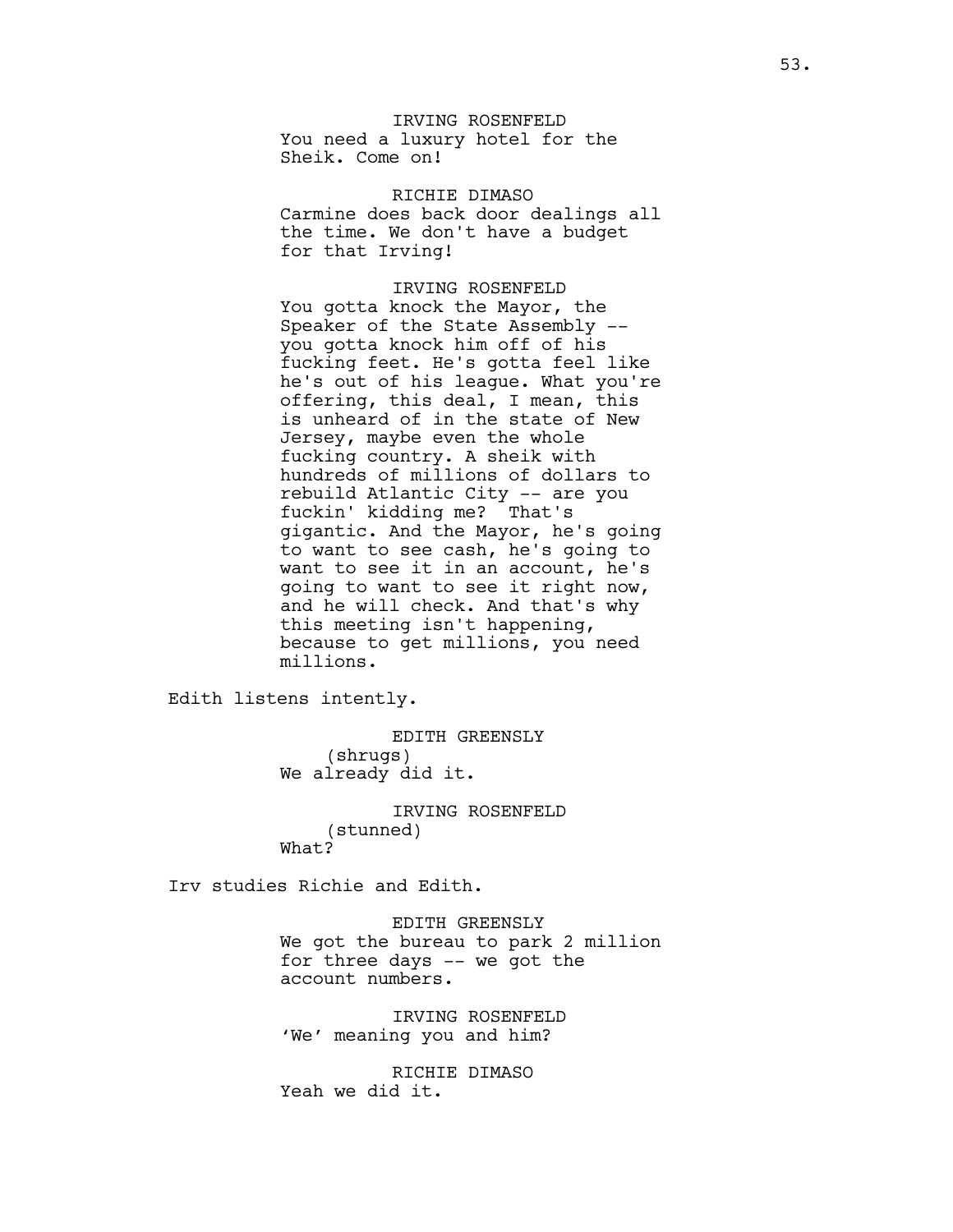IRVING ROSENFELD

Really?

EDITH GREENSLY Yeah, me and that guy.

RICHIE DIMASO She showed me.

IRVING ROSENFELD You showed him our thing? You did that without me? Are you kidding me?

EDITH GREENSLY What are you going to do?

IRVING AND RICHIE LOOK AT SYDNEY, UNCERTAIN.

IRVING SHAKES HIS HEAD IN DISGUST AND LEAVES. RICHIE STARES AT SYDNEY SWINGING HER LEGS ON THE COUNTER AS SHE SITS.

> RICHIE DIMASO You playing me? Are we doing this? Or you playing him? It'd be very bad for you if you're playing me.

EDITH GREENSLY You're going to have to decide for yourself, kid, I just laid everything out on the table.

RICHIE DIMASO This is all very exciting, I never knew life could be like this. You're wild. You know we're taking down a very important politician.

Richie stands very close to Edith - between her legs as she sits on the counter. He puts his hands on her hips, pulls her into him. He takes her hand -- puts it on his face, makes her feel his cheek and forehead with her hand. It is intense. She prepares for him to kiss her but he steps back. They are both excited. They stare at each other. The air is thick with tension, Richie exhales and leaves.

> RICHIE DIMASO (CONT'D) (prelap) (MORE)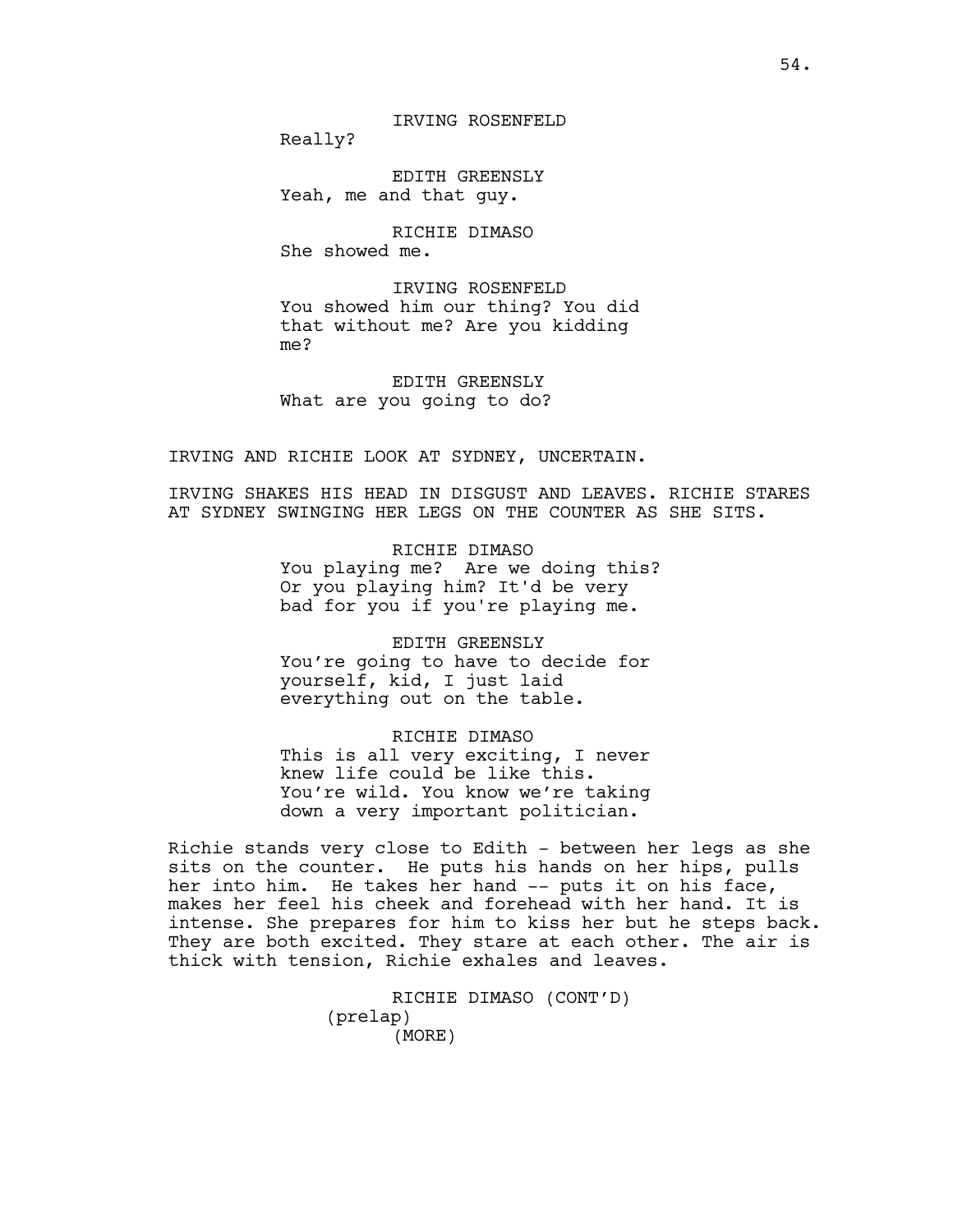This is agent Richard Dimaso, I'm placing \$75,000 into this briefcase for Mayor Carmine Polito to procure casino license and building permits for Atlantic City. RICHIE DIMASO (CONT'D)

BACK TO:

92 INT. PLAZA HOTEL SUITE - DAY 92

Where the film started --

See RICHIE TALK TO CAMERA IN A CORNER OF THE PLAZA SUITE-- CLOSE ON MONEY COUNTED INTO BRIEFCASE --

SMASH TO:

IRVING'S EYES WIDEN AS WE CUT TO: Richie SLIDE THE BRIEFCASE OF CASH, AS SEEN BEFORE, Edith puts her hand on top of Richie's to stop him.

IRV'S EYES WIDEN AS IN 'NO! DON'T DO THAT!' WHILE HE AND RICHIE STARE AT EACH OTHER. CARMINE LOOKS DISTURBED AT THE CASE COMING HIS WAY. HE STANDS.

93 EXT. PLAZA HOTEL -- DAY 93

Carmine Polito, upset, storms down the street as Irving catches up.

IRVING ROSENFELD

Mr. Mayor -- Please stop. Listen, I apologize if that prick offended you. I really apologize.

Carmine will not turn around -- Irving catches up.

CARMINE POLITO Really, I'm all right, thank you. I'm okay.

IRVING ROSENFELD

No. I'm fucking embarrassed to be associated with that guy at all. Can I just say somethin' to you, please? Don't lose this opportunity to fuckin' Florida -- all right? - because of some bullshit from that punk advisor with his diploma who could never get into the school that we come from. Don't lose that opportunity.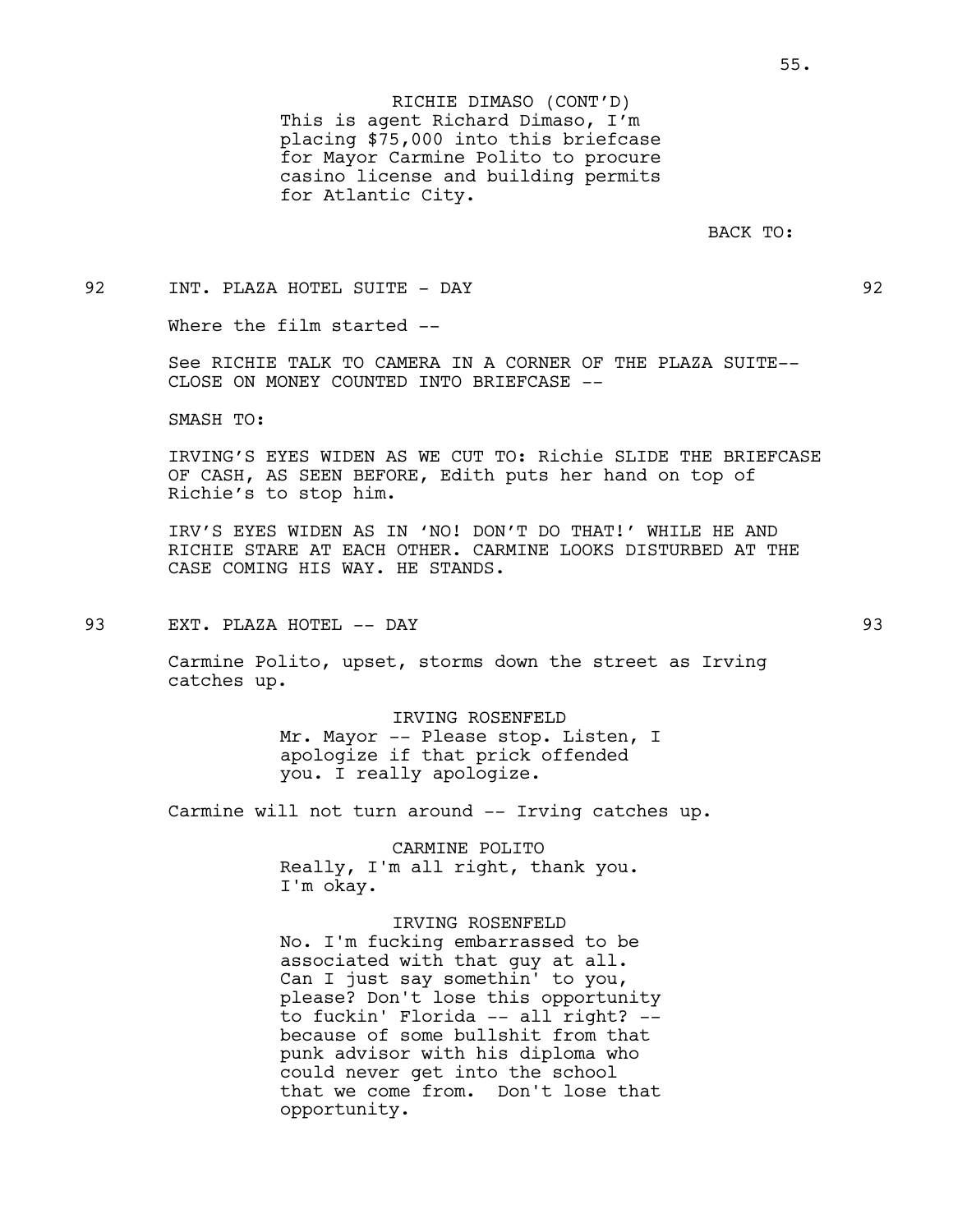IRVING ROSENFELD I'm from the Bronx. Grand Concourse, Hundred and Sixty-fourth Street.

THIS REACHES CARMINE. HE AND IRV ARE CUT FROM THE SAME CLOTH.

CARMINE POLITO I got a lot of friends that live up there. I go to Tomaso's on Arthur Avenue. You know Tomasos's?

IRVING ROSENFELD Yeah, Tomaso's.

CARMINE POLITO The spicy clams.

IRVING ROSENFELD Yes. They're always good.

CARMINE POLITO Oh, they're to fucking die for, those clams. I haven't been there in a while. I like that place.

### IRVING ROSENFELD

Carmine -- can I call you Carmine? You know, Carmine -- (catches his breath) My fuckin' heart's going from running down the stairs -- I'm not used to running. There's a lotta green grass in that hotel room up there, alright? And all the deals would float through you. You get a serious piece on both ends. You do with that what you will. I live in the real world, I am a family man, I got mouths to feed and everything. But, you know, we just...we gotta grease you directly. No middlemen, no bullshit. It's the Arab way.

### CARMINE POLITO

Yeah, look, I understand. It's a great opportunity. It's just I got a little thrown by going to have a meeting with somebody who ended up not being there, so --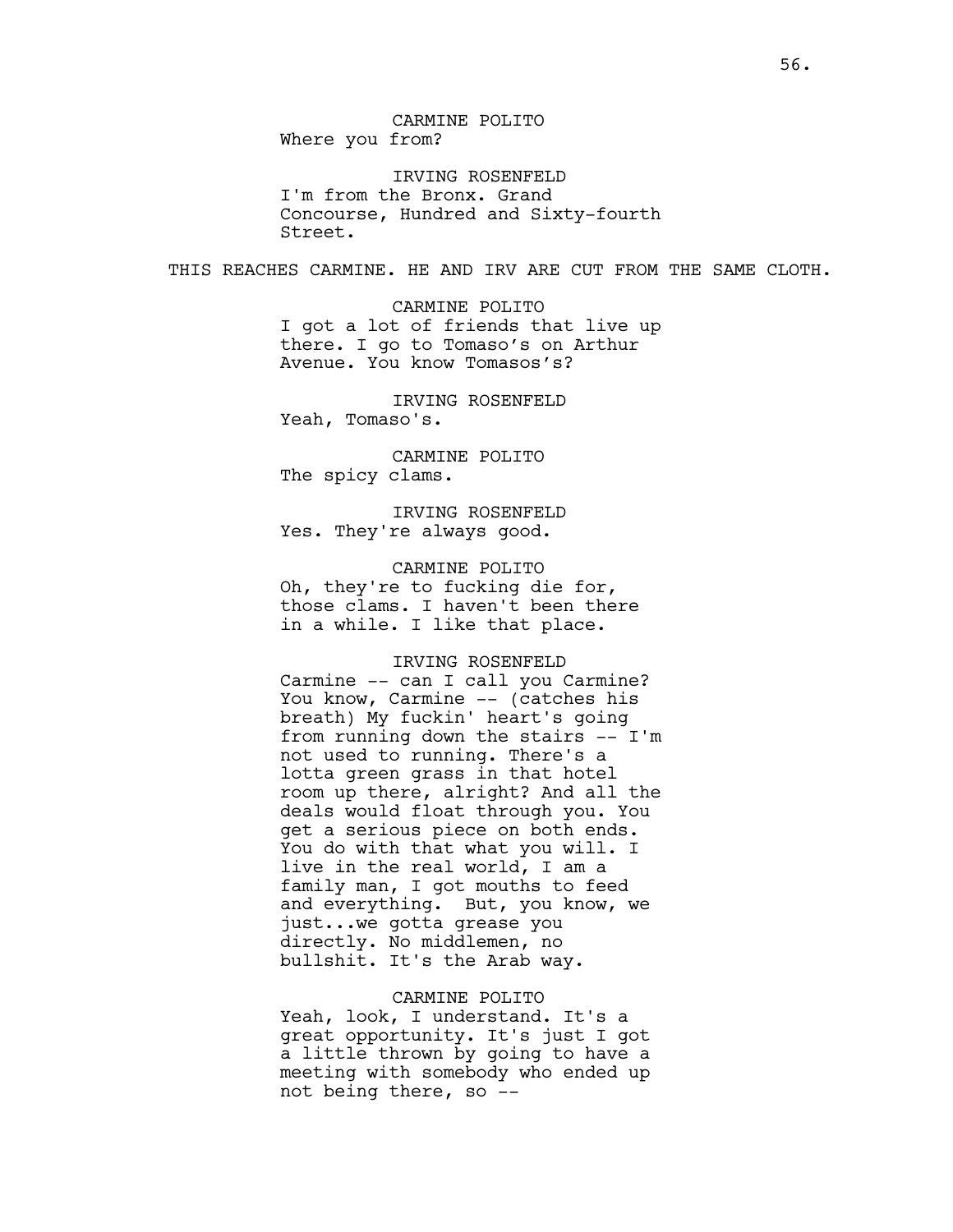IRVING ROSENFELD Hey, listen, I was thrown as well.

CARMINE POLITO I understand. I'll deal with you directly. I don't want any middleman or any of that bullshit.

IRVING ROSENFELD Done. CARMINE POLITO

I like you. Eye to eye. We can do business together.

Irv smiles and nods as they walk back into the hotel together.

> CARMINE POLITO (CONT'D) How long do you know this guy? You work with this guy before?

IRVING ROSENFELD I gotta work with him. He's the Sheik's man.

CARMINE POLITO But I still need to meet the Sheik, okay?

IRVING ROSENFELD

94 INT. SYDNEY'S APARTMENT - DAY 94

Done.

IRVING ROSENFELD I'm going out to dinner with Carmine and the wives in Camden.

RICHIE DIMASO

Who?

IRVING ROSENFELD Carmine and myself and the wives.

RICHIE DIMASO What?! Without me?!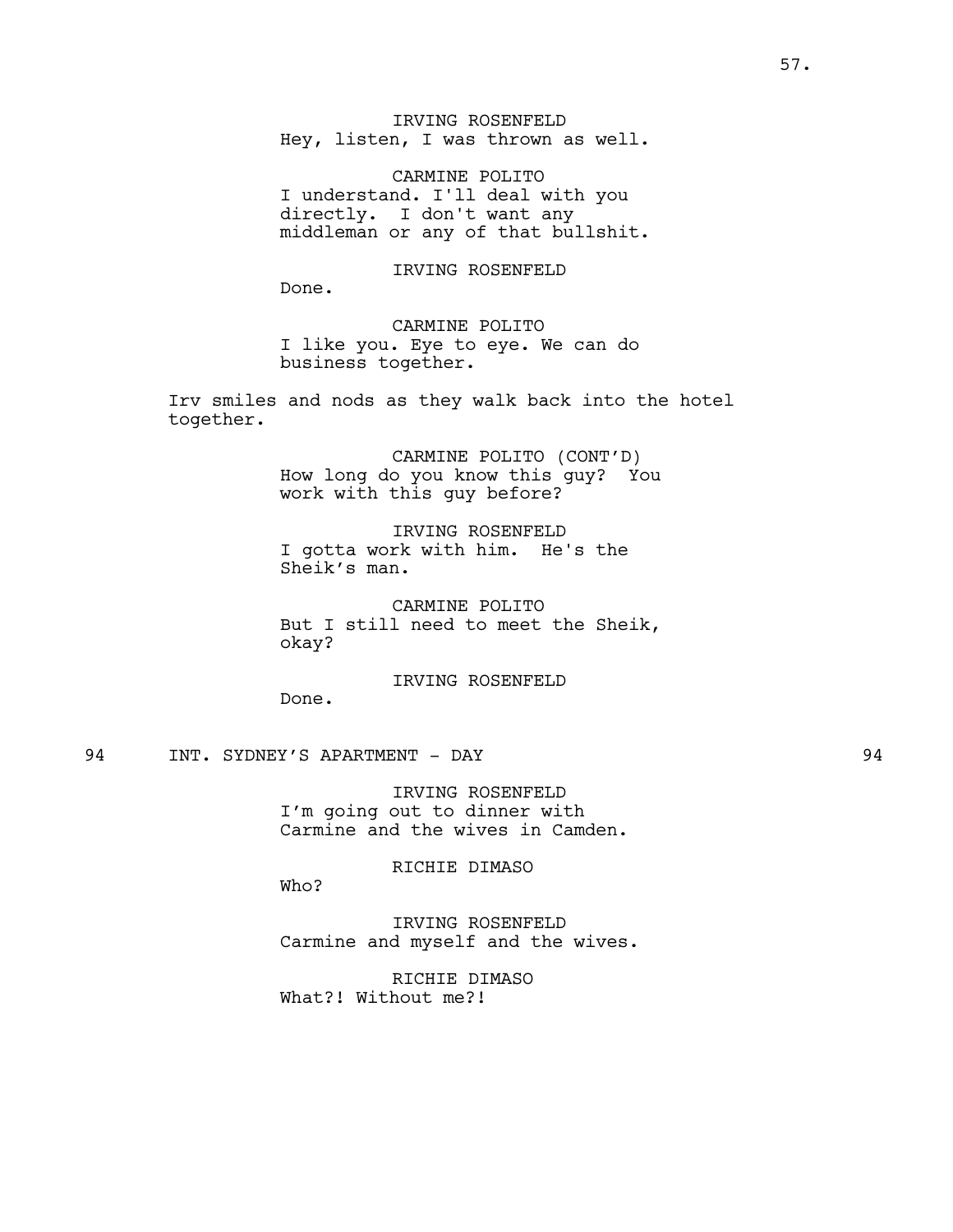# IRVING ROSENFELD

He doesn't like you, what do you want from me, I got him to come back and take the money and you got him on tape alright? I can't make him like you. I did my job.

#### RICHIE DIMASO

Did you tell him you were working with me? That I'm the Sheik's associate?!

IRVING ROSENFELD I just fucking told you he doesn't like you. I mean, let him have a night out with a human being for fuck's sake, he's going to jail soon. You're done with him. You got him on tape taking a bribe.

RICHIE DIMASO Carmine has got to deal with me, Irving.

RICHIE DIMASO (CONT'D) We're gonna use Carmine. We're gonna use Carmine to get other people, that's what we're gonna do.

IRVING ROSENFELD What?! Like who?!

RICHIE DIMASO Carmine's gonna use the Sheik to pay off people.

IRVING ROSENFELD Are you fuckin' nuts? What are you say--

#### RICHIE DIMASO

We're gonna let Carmine show the Sheik Atlantic City, how he's gonna renovate hotels, and see who shows up. Whoever the Sheik pays off for licenses and casinos, that's who we're gonna go after. We're gonna go after all of 'em!

### IRVING ROSENFELD

More politicians? You realize how fuckin' dangerous that is? There's no fucking reasoning with you. (MORE)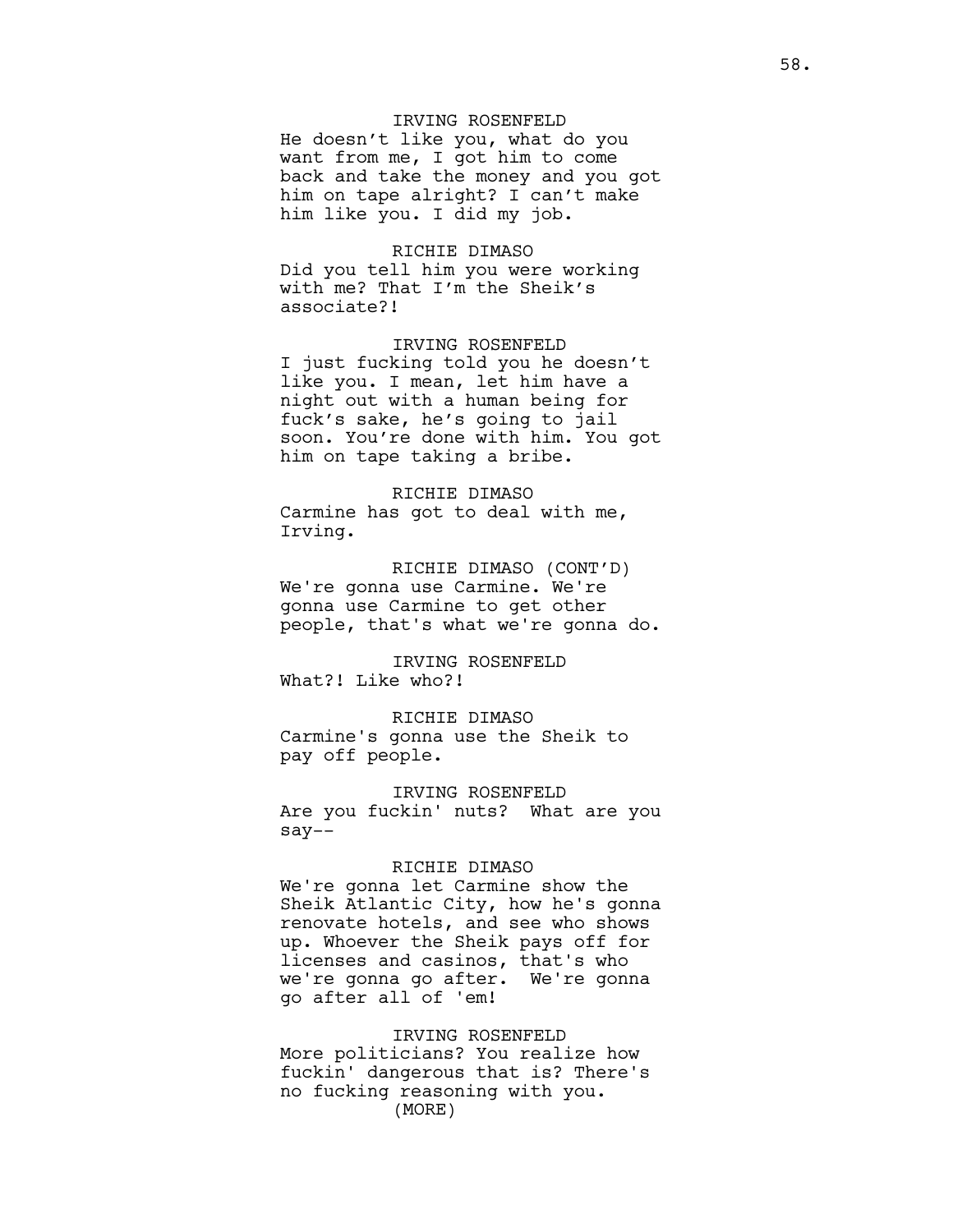Edith and I were so successful for so long because we kept it just small enough. You are takin' us to a very fucking dangerous place, with very serious numbers! IRVING ROSENFELD (CONT'D)

# RICHIE DIMASO

If your that successful, how come you wound up in this room with me? Taking orders from me.

EDITH GREENSLY You're taking your wife out to dinner? Your fucking wife? Did I just hear you correctly?

IRVING ROSENFELD That's the one thing you heard me say?

EDITH GREENSLY I just find it rather shocking that's all.

IRVING ROSENFELD I get to handle two wives with one dinner, alright? I take Rosalyn out, she keeps her mouth shut, she sees that my work is legitimate, I get to keep my kid, and I get to keep (pointing at Richie) *that* fucking wife happy. Both wives happy.

INT. SYDNEY'S APARTMENT - NIGHT

Sydney sits alone in her apartment, hair in curlers and sparks a joint.

96 INT. RICHIE DIMASO'S APARTMENT - NIGHT 96

Richie sits in his bathroom, his hair in tight curlers, as he eats a chicken wing.

> RICHIE'S MOTHER (O.S.) Richard! What are you doing? Don't eat in the bathroom, I told you so many times! And Diane brought Napoleons for dessert. Come out of the bathroom and pray!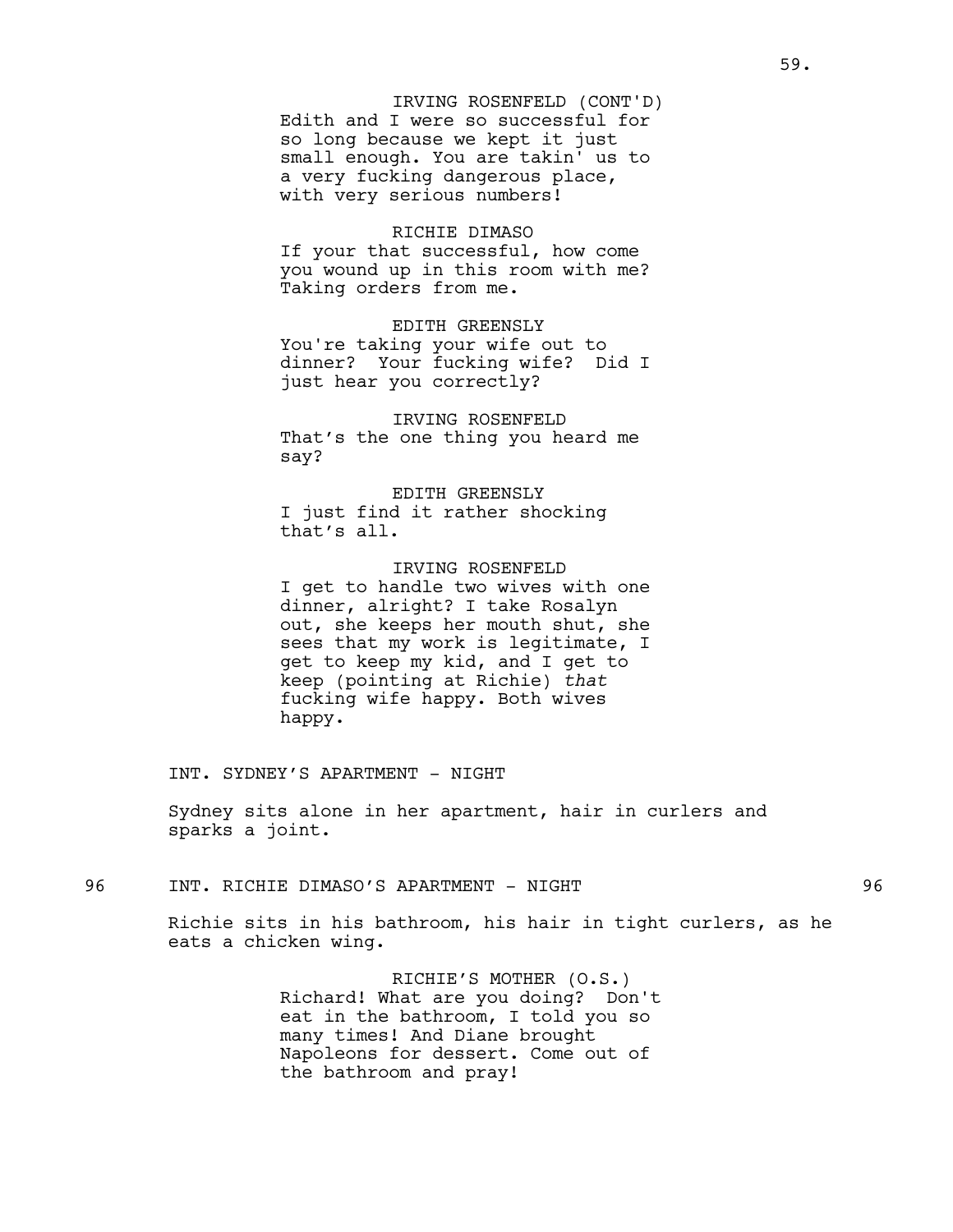RICHIE DIMASO Oh my god, what did you do?

## CUT TO:

97 RICHIE'S MOTHER, ITALIAN, HER HAIR PULLED BACK. 97

RICHIE'S MOTHER Richard, the filter is broken in the fish tank. It's a problem.

RICHIE DIMASO See, your job is to do the filter, Mom, mine is to do the gravel. When you don't do the filter right all the fish die. See?

RICHIE'S MOTHER I can't get the top on that filter.

RICHIE DIMASO I've gone over this a hundred times  $mom$   $---$ 

CUT TO:

RICHIE, HIS GIRLFRIEND, AND MOTHER ALL SIT AT THE TABLE WITH FOOD INFRONT OF THEM AS THEY START TO PRAY.

> RICHIE'S MOTHER -- and please help Richard to marry Diane so that I may have grandchildren and the Pope may have more followers. And please bless this food that we are about to eat --

THE TELEPHONE RINGS OFF SCREEN. RICHIE GETS UP TO GRAB IT.

RICHIE DIMASO Yeah, hello?

SMASH TO:

EDITH GREENSLY

Hi.

RICHIE DIMASO Who's this?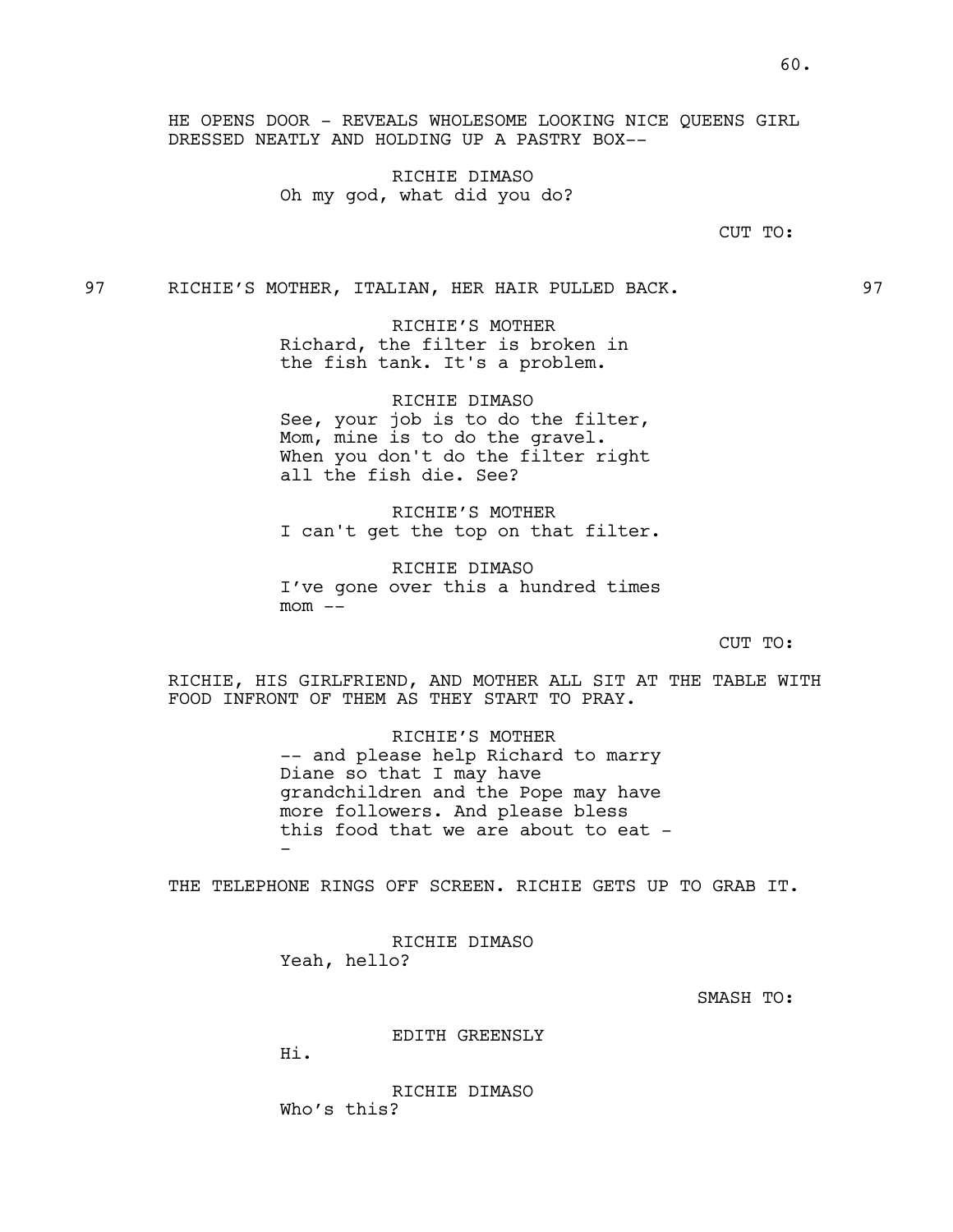EDITH GREENSLY It's Edith.

RICHIE'S MOTHER (O.S.) Sit down and pray properly!

RICHIE DIMASO Are you alright?

EDITH GREENSLY Yeah, I'm fine, I'm just alone, you know? Irving's out with Carmine.

RICHIE DIMASO That's right, he went out with Carmine and his wife. You must not feel so good about that.

RICHIE'S GIRLFRIEND (O.S.) Richard, sit down!

EDITH GREENSLY Wait who's there? Who are you with?

RICHIE DIMASO Oh, no, it's just people.

RICHIE'S GIRLFRIEND (O.S.) People? I'm your fiancée! Richard!

EDITH GREENSLY Oh, you've got a fiancée. You're engaged.

RICHIE DIMASO Well, I don't know, no fiancée. I don't know.

EDITH GREENSLY You don't know if you have a fiancée?

RICHIE DIMASO I don't know --

EDITH GREENSLY You don't know? You don't know if you have a fiancée?

RICHIE'S MOTHER (O.S.) The fish filter is broken!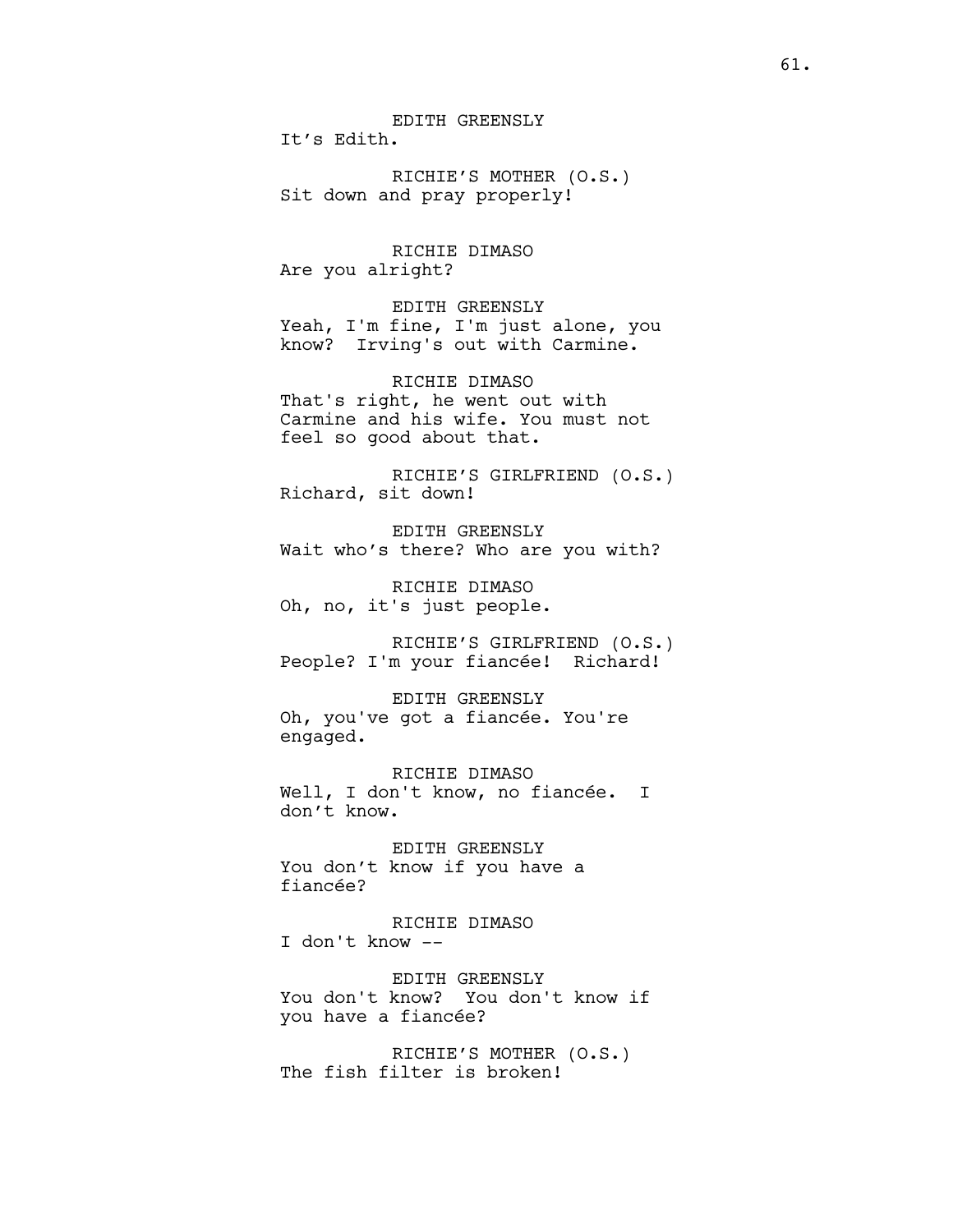RICHIE DIMASO I don't. No.

EDITH GREENSLY Hmm -- intersting.

RICHIE DIMASO Hey, you want to get together?

RICHIE'S MOTHER (O.S.) Richard, do something about the fish tank.

EDITH GREENSLY Fifty-fourth Street?

RICHIE DIMASO OK, fifty-fourth street.

EDITH GREENSLY

OK.

SMASH TO:

RICHIE WALKS OVER TO HIS MOTHER, SITS DOWN IN FRONT OF HER. ELLA FITZGERALD'S "IT'S DE-LOVELY" PLAYS.

> RICHIE DIMASO That's what that phone call's about. Everybody thought, "Oh, Richie DiMaso's gonna stay in the office, pushing papers." That's not gonna happen, Mom. I'm outside in the field. I got people working for me. My ideas. I'm running the show. I'm the quarterback. And I'm not gonna settle for no one, Mom.

RICHIE KISSES HER ON THE CHEEK AND EXITS.

SMASH TO:

98 Ext. BARON'S ITALIAN RESTAURANT- CAMDEN- NIGHT 98

ELLA CARRIES OVER AS --

SLOW MOTION: Carmine and DOLLY POLITO (big frosted hair) get out of his maroon Lincoln Town car.

Irv and Rosalyn Rosenfeld get out of his green Cadillac. SOME LOCALS SHOUT TO THE MAYOR.

CUT TO: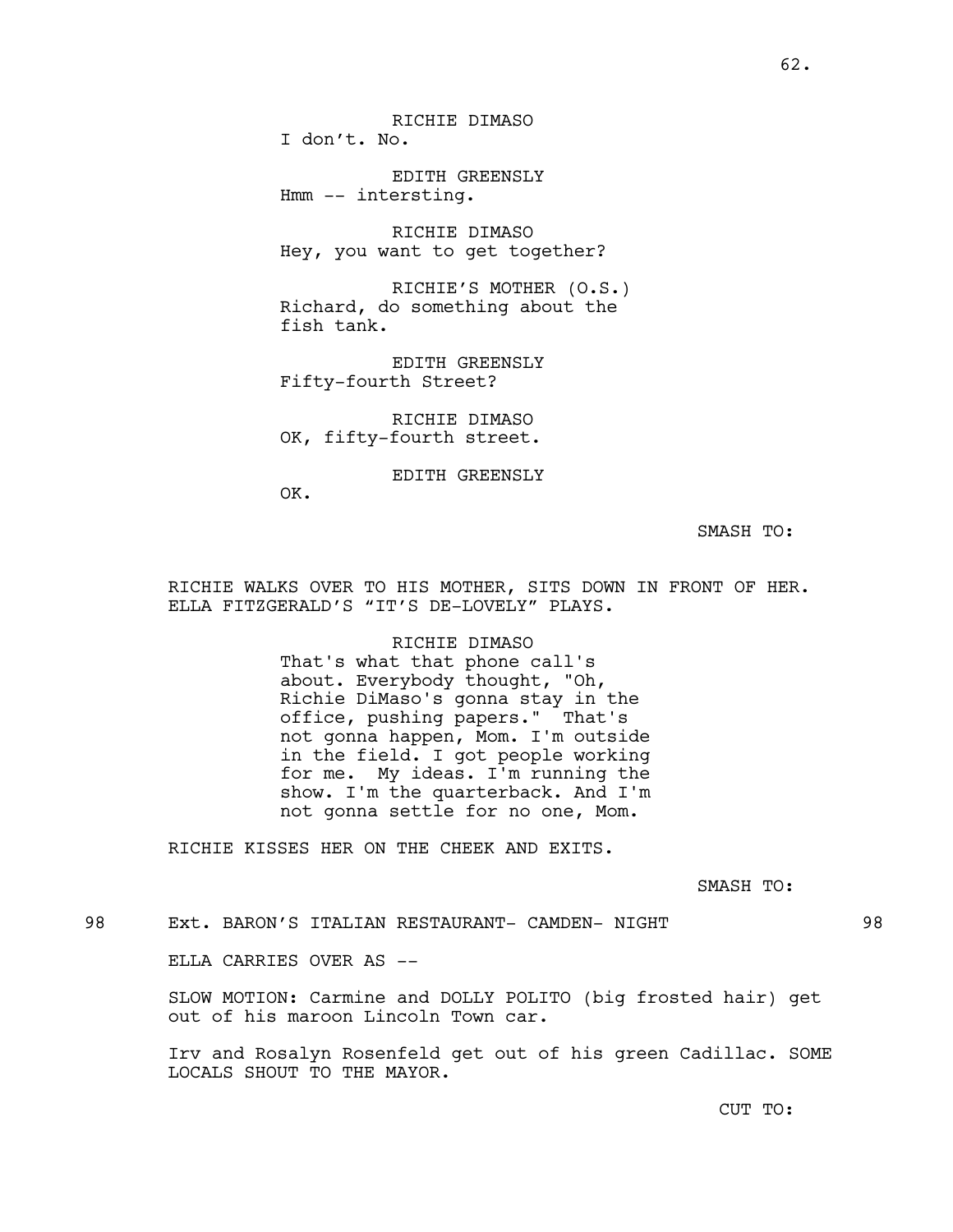# 99 INT. TABLE AT BARON'S ITALIAN RESTAURANT - CAMDEN - NIGHT 99

Ella continues. Mixture of LOCALS: ITALIANS, POLISH, BLACKS AND PUERTO RICANS -- wave to the mayor from the bar, and tables, as Irv and Rosalyn follow.

100 THEY SIT AT BOOTH  $--$  100

### CARMINE POLITO

Rocco, you know like we do. The chicken very thin. You should see the way he does this chicken with the red sauce

DOLLY POLITO It's beautiful.

CARMINE POLITO Right? With the red sauce, the lemon--

Dolly kisses Carmine as he gives his wife's leg a squeeze and kisses her cheek, then her mouth.

Irv and Rosalyn squeeze hands on the table. SHE KNOCKS BACK A GLASS OF RED WINE as a plate of Chicken Picatta is served to the table.

## DOLLY POLITO It's the Piccata of the gods!

She pulls away awkwardly, waiter refills her glass which she throws back right away. Irv looks concerned.

They all drink.

101 CUT TO - LATER: Carmine and Irving talk. 101

IRVING ROSENFELD I believe that you should treat people the way that you want to be treated.

CARMINE POLITO

Right.

IRVING ROSENFELD Didn't Jesus say that or something?

CARMINE POLITO He may have.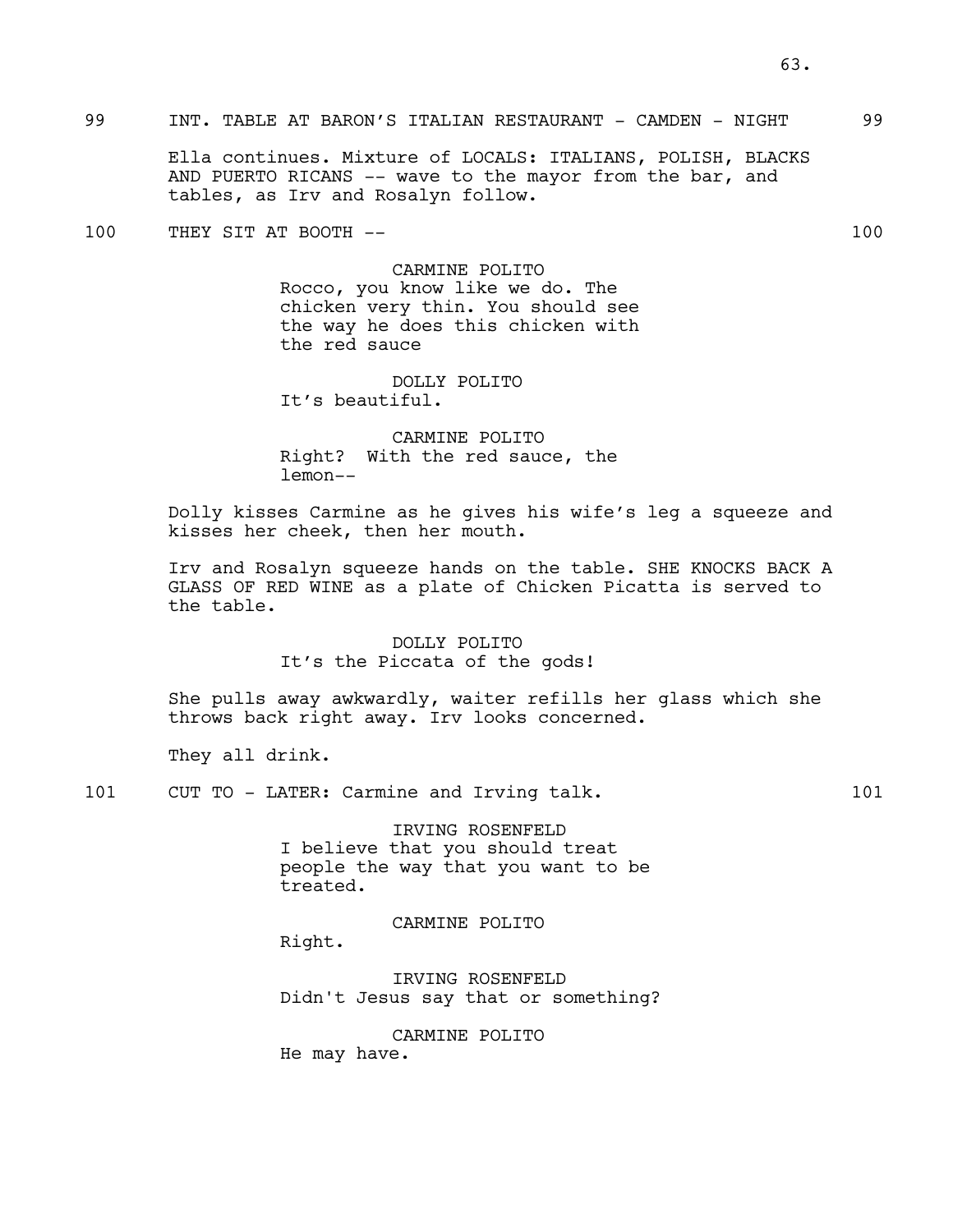IRVING ROSENFELD Also, always take a favor over money. I think Jesus said that as well.

CARMINE POLITO (laughing) I don't know if he said the second one but he may have said the first one.

CUT TO -- Rosalyn DRUNKENLY LEANS IN TALKING TO Dolly POLITO

## ROSALYN ROSENFELD

(shows her nails) I chip them moving furniture, it's my obsession -- Moving, redecorating, it makes me feel better like exercise. There's this top coat that you can only get from Switzerland and I don't know what I'm going to do because I'm running out of it but I LOVE the smell of it.

DOLLY POLITO I can get that for you, of course.

ROSALYN ROSENFELD There's something, the topcoat, (sniffs nails) it's like perfumey but there's also something rotten? I know that sounds crazy, but I can't get enough of it.

Dolly laughs.

ROSALYN ROSENFELD (CONT'D) No, smell it. It's true. Dolly, historically the best perfumes in the world, they're all laced with something nasty and foul. It's true!

She puts it under Irv's nose as he talks to Carmine, he sniffs, closes his eyes, nods without even looking.

> ROSALYN ROSENFELD (CONT'D) Irving loves them. He can't get enough of them.

IRVING ROSENFELD I can't get enough.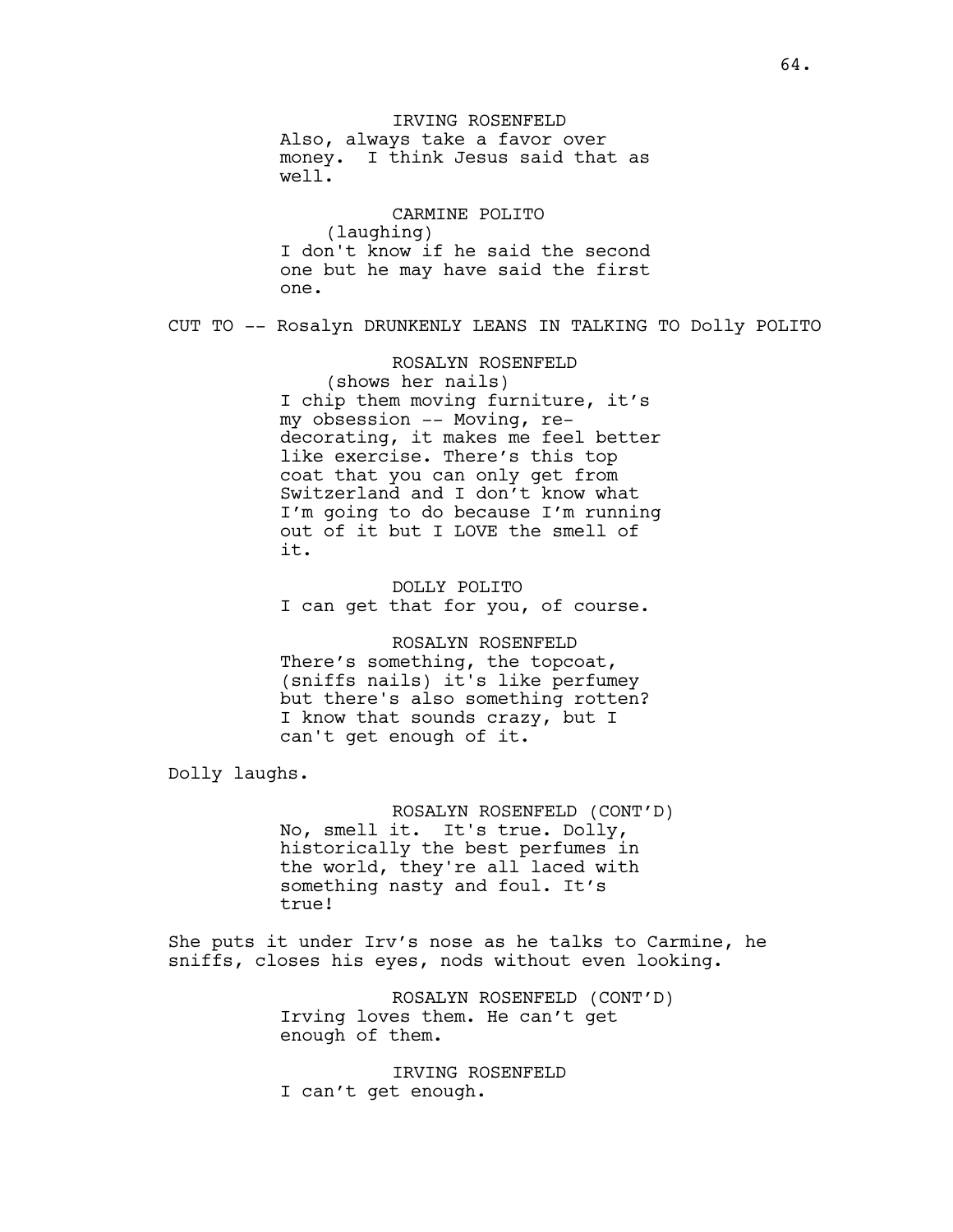ROSALYN ROSENFELD (hand out to Carmine) Carmine, sweet and sour. Rotten and delicious.

She leans across the table and puts them under Carmine's nose.

> CARMINE POLITO Smells like flowers.

ROSALYN ROSENFELD Flowers, but with garbage.

CARMINE POLITO You know what that is for me? It's coriander for me.

ROSALYN ROSENFELD Irving loves it. He can't get enough. That's what hooks you. He always comes back for it.

IRVING ROSENFELD I can't stop.

ROSALYN ROSENFELD (confidentially to Dolly) He's gonna say we have to talk business in five, four, three, two, one --

IRVING ROSENFELD (to girls) Dolly, can me and the mayor talk business here?

ROSALYN ROSENFELD (falling off her seat) AHH-HA-HAHAAAAAAAAHHHHH!

Carmine and Dolly rush to grab Rosalyn; JULIUS, Carmine's steadfast AIDE, BLACK, 40, BIG SIDEBURNS, LOOSENED TIE and white shirtsleeves, BIG SMILE, helps.

> ROSALYN ROSENFELD (CONT'D) No, don't do that it makes me look more drunk than I am! I'm not this drunk. Irving please don't make me go, I was just starting to have fun!

She WOBBLES INTO ARMS OF his WIFE Dolly, she and Carmine help guide Rosalyn out.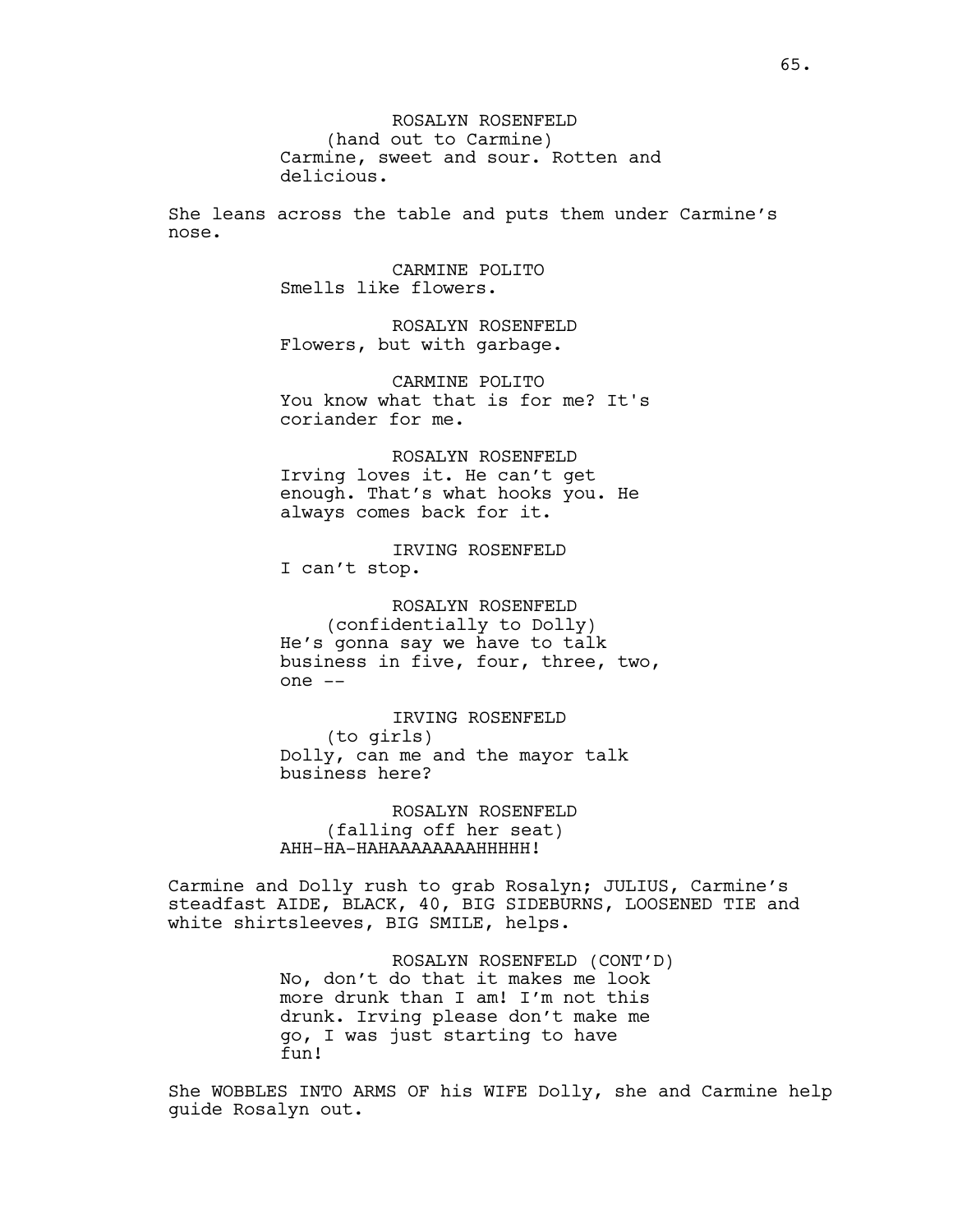## 102 EXT. WEST 54TH STREET - NIGHT 102

Todd Rundgren's "I Saw the Light" plays somewhere. Edith dressed in tight Halston dress, hair flows huge all round her; walks with Richie, who is waiting in a white gray suit with a white disco collar outside the lapel, chains around his neck.

> EDITH GREENSLY Didn't your fiance want to come out tonight?

RICHIE DIMASO Yeah, no, I don't know.

EDITH GREENSLY I'm sorry, we don't have to talk about it. I was just teasing you.

RICHIE DIMASO

Do you ever think, how did I end up here? How did my life become this? You ever think that? And you wonder, am I ever gonna get to a better place or is this it? You ever feel like that?

Edith stares, nods yes.

EDITH GREENSLY I do. I definitely know that.

Edith nods puts a hand on his face.

EDITH GREENSLY (CONT'D) I'm sorry we don't have to go dancing. We can go have coffee or talk or something.

RICHIE DIMASO No, I need this. Please, I need to go dancing with you.

Richie reaches down and squeezes her hand.

RICHIE DIMASO (CONT'D)

103 Edith smiles. 103

EDITH GREENSLY OK baby, let's go dancing.

INT. DISCO - NIGHT

Please.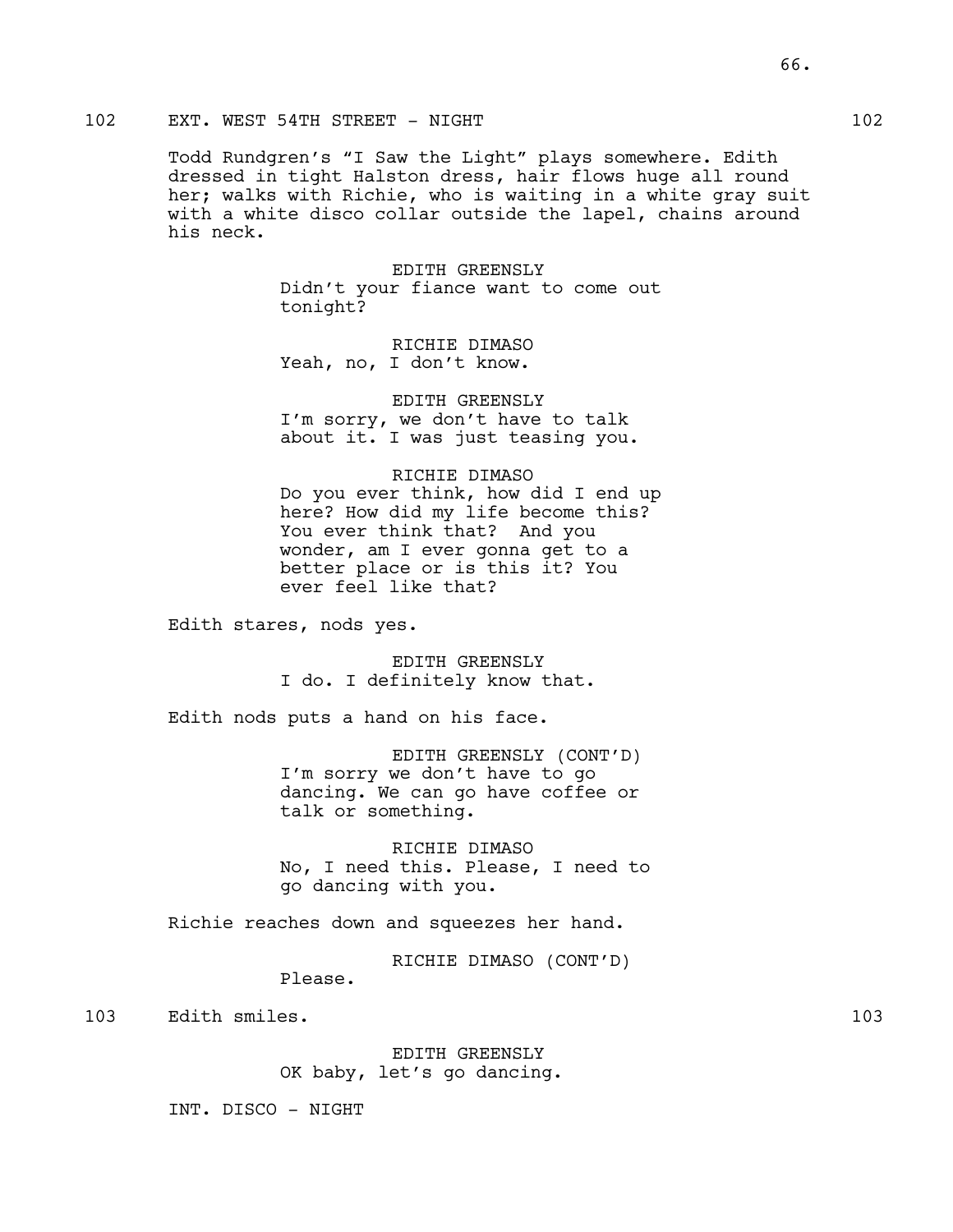Richie and Edith DANCE AND DANCE AND SWEAT to Donna Summer's "I Feel Love" -- dance -- riding a high.

Edith EXCUSES HERSELF to go to bathroom -- breaks away through crowd -- leaves Richie on dance floor -- then SUDDENLY BREAKS AWAY -- RUSHES THROUGH THE CROWD --

104 GETS TO THE LADIES ROOM JUST AS SYDNEY DOES -- HE PUSHES HER 104 FROM BEHIND INTO A STALL -- SHE PUTS HER HANDS ON THE TOP OF THE STALL WALL AS RICHIE RUNS HIS HANDS UP HER LEGS FROM HER ANKLES AND UNDER HER DRESS - SHE LEANS HER ASS BACK INTO IT ARCHES HER BACK --

> SUDDENLY RICHIE STOPS, throws himself back against the other stall wall, out of breath. Edith LOOKS OVER HER SHOULDER --

> > RICHIE DIMASO I really fucking like you.

EDITH GREENSLY I like you too. I want to live, alright. For real. No more fake shit. Alright?

She get's real close to his face, almost about to kiss.

EDITH GREENSLY (CONT'D) We're going to wait until we decide to go for love Richie. For real. That's when we fuck. Not till then, ok?

RICHIE DIMASO

OK.

GIRL OUTSIDE STALL (O.S.) Are you gonna fuck for real or get out of the stall for real?

EDITH GREENSLY No more fake shit.

RICHIE DIMASO No more fake shit.

EDITH GREENSLY No more fake shit!

GIRL OUTSIDE STALL Fuck me I gotta piss!

The girl outside the stall bangs on the door.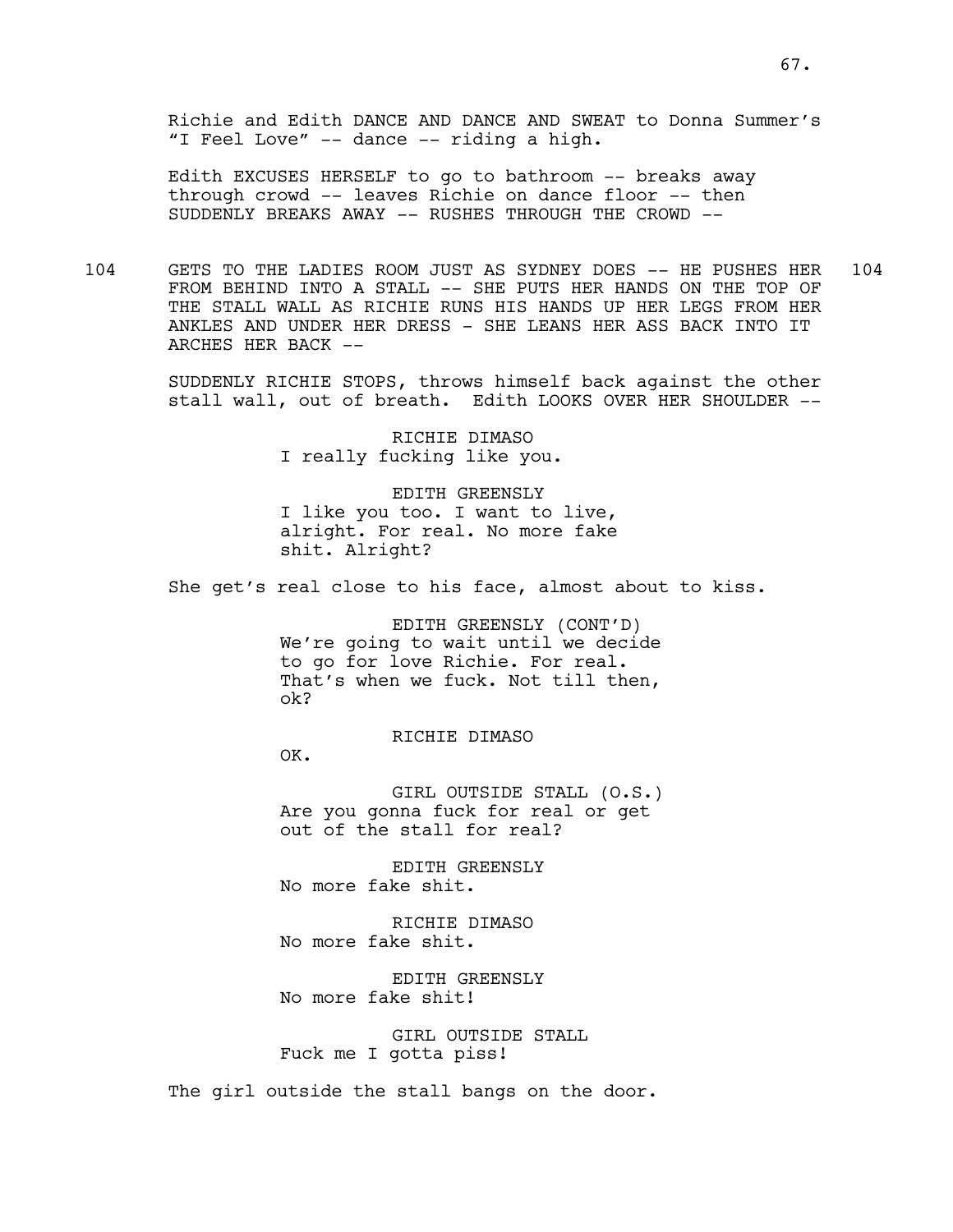#### EDITH GREENSLY

Get out!

SHE SHOVES HIM OUT OF THE STALL, LOCKS IT.

RICHIE DIMASO (outside stall) I want to be fucking real!

RICHIE LAUGHS MANICALLY EXCITED AS HE STANDS AMID MANY WOMEN WHO SHOVE HIM OUT THE DOOR. IN THE STALL SYD SITS EXHILARANTLY AND THROWS HER HEAD BACK LAUGHING HYSTERICALLY -GIDDY.

## EDITH GREENSLY

AHHHHHHH!

SMASH TO:

105 INT. BARON'S BACK ROOM - CAMDEN SOCIAL CLUB - NIGHT 105

Irv and Carmine JOYOUSLY SING Tom Jones' "Delilah" WITH a RAUNCHOUSLY HAPPY GROUP OF locals.

SMASH TO:

INT. BARON'S BACK ROOM- CAMDEN SOCIAL CLUB - NIGHT - LATER

Carmine puts down glass of bourbon as he addresses everyone emotionally as he looks at Irving.

CARMINE POLITO

(to Julius) This guy right here, Irving Rosenfeld? You know what he's gonna do? He's gonna bring the Sheik to Atlantic City, where we can rebuild all those resorts there, put everybody back to work.

Irving stares and is moved by this. Tears come to his eyes, he feels bad about it all suddenly.

> CARMINE POLITO (CONT'D) He's gonna get this community - he's gonna get this state -- back on its feet where it belongs. Isn't that right? (MORE)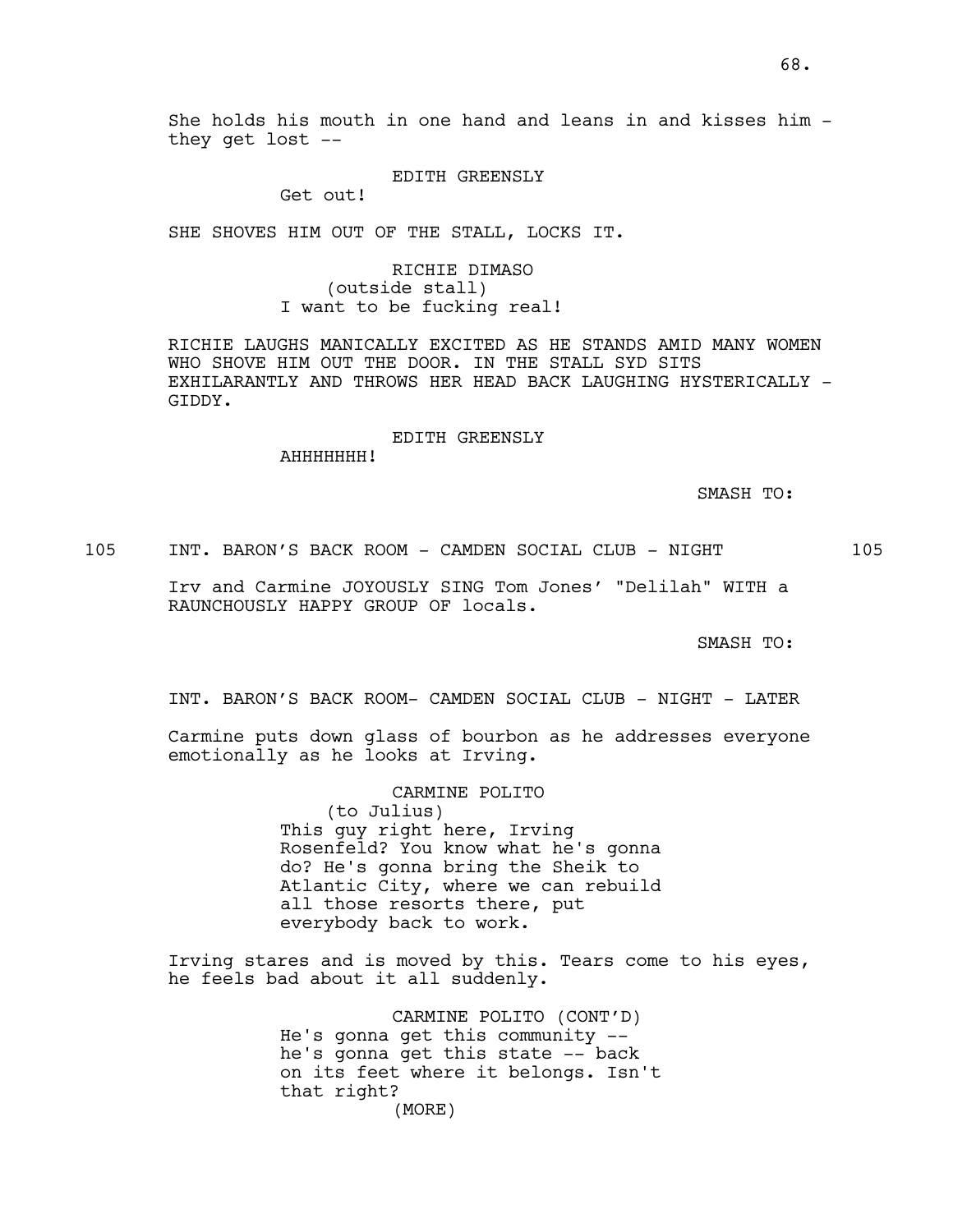He's gonna grow our tax base and create thousands and thousands of jobs for everyone. You understand that? You know what that means? CARMINE POLITO (CONT'D)

JULIUS

To Irving.

GIRLS

To Irving!

Carmine sits down on the couch next to Irving.

CARMINE POLITO This guy right here. He's got a big heart.

IRVING ROSENFELD (quietly) I'd just hate it if it didn't work out.

CARMINE POLITO What do you mean? Of course it's going to work out. Guys like you and me? We dream and we build. We never give up. We never quit.

SMASH TO:

106 EGGS, PANCAKES, AND BACON COOK ON A DINER GRIDDLE. 106

107 OUIET -- INT. DINER - MORNING 107

Irv and Carmine eat breakfast.

CARMINE POLITO Can I ask you a question.

IRVING ROSENFELD

CARMINE POLITO Is the sheik black?

Irving looks flummoxed.

Sure.

IRVING ROSENFELD He's an Arab.

They look at each other.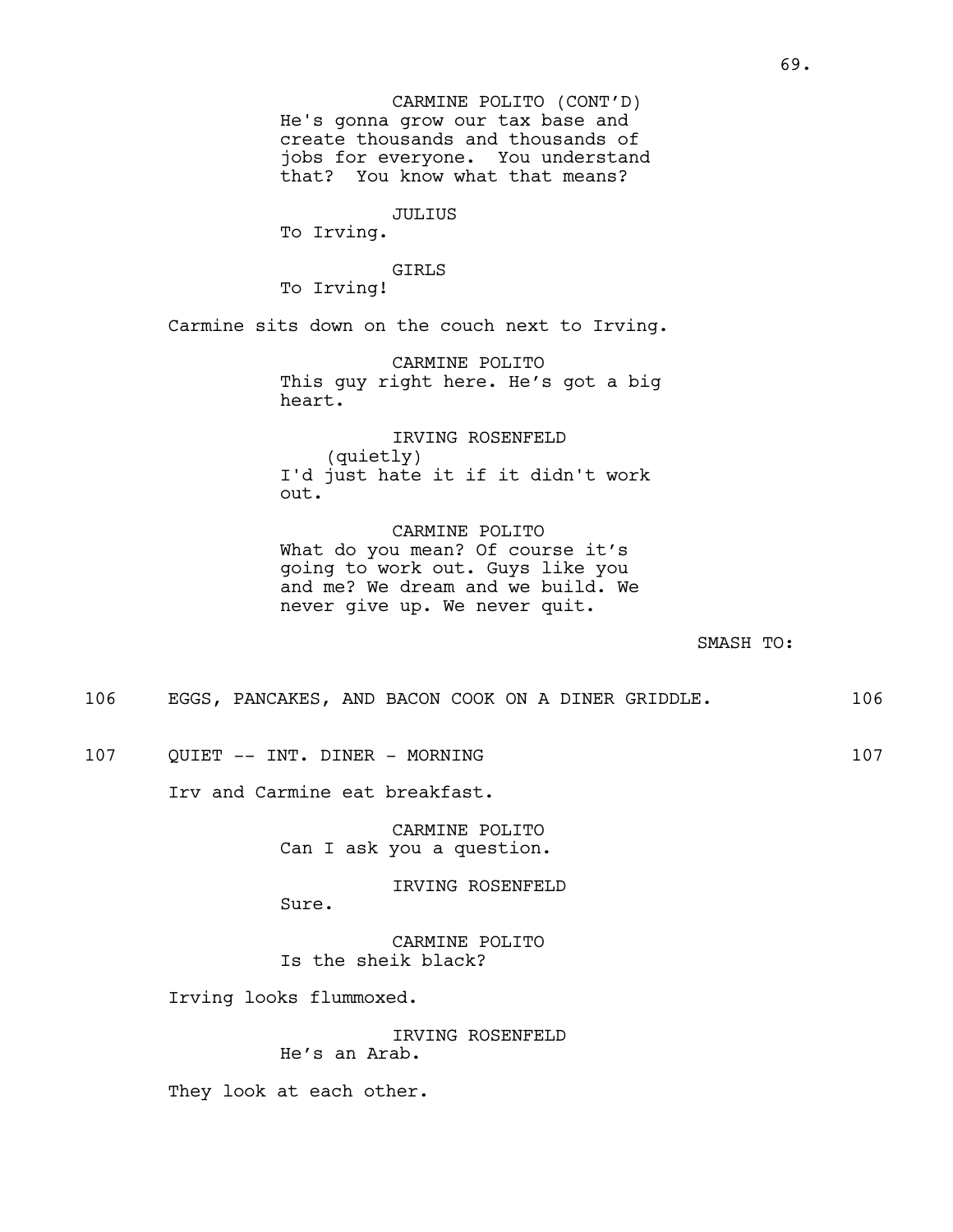Irv isn't sure what to say.

IRVING ROSENFELD Why you asking?

### CARMINE POLITO

Maybe it's a dumb question, but I was just wondering -- I would like to arrange for the Sheik to see Camden. To see the people of Camden. The people I serve. The people I love. Who are mostly black and Puerto Rican. I really want him to see how good this is going to be for the community, how ready we are for this opportunity, and he can see how far his dollar will go. You know what I mean? What do you think?

IRVING ROSENFELD Yeah we can do that. He can see Camden.

CARMINE POLITO (relieved) Hey, I got something I wanna give to you.

IRVING ROSENFELD For me?

CARMINE POLITO I got you a gift. Let's get out of here. The girls are going to kill us I'm sure.

CUT TO:

108 EXT. DINER PARKING LOT - MORNING 108

They walk in the morning sun to Carmine's Lincoln where he opens the trunk and they stare at what is inside.

IRVING ROSENFELD

What is it?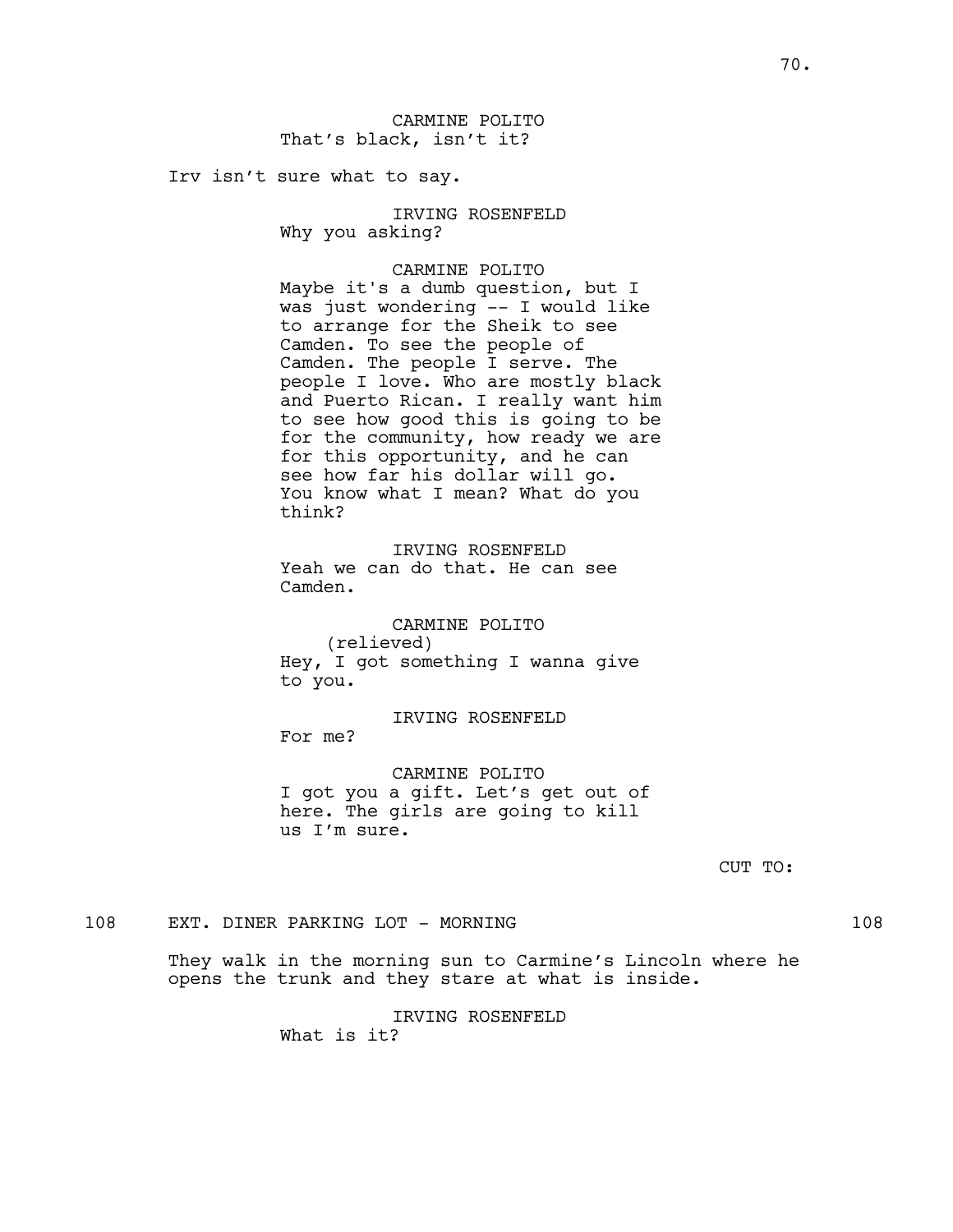CARMINE POLITO It's a microwave. It heats up everything. Pasta, lasagna, meatballs, whatever.

IRVING ROSENFELD Really?

CARMINE POLITO It's science, yeah. That's how it heats up the food. It's scientific.

IRVING ROSENFELD And you specifically bought this science oven for me.

CARMINE POLITO (Carmine stares meaningfully at Irv) Yes. A new friend.

Irv is touched. He sees it is a sincere gift from Carmine, because Carmine likes him; not cynical in any way.

> IRVING ROSENFELD Thank you.

CARMINE POLITO Don't put metal in it. Come on, let's get out of here.

SMASH TO:

EXT. FBI BUILDING - DAY

RICHIE DIMASO (O.S.) I need a jet at Teeterboro.

109 INT. FBI OFFICE, FEDERAL OFFICE BUILDING, NY - DAY 109

RICHIE DIMASO I need a jet at Teeterboro for the sheik.

STODDARD THORSEN You don't need a jet. Let him walk to the curb at JFK.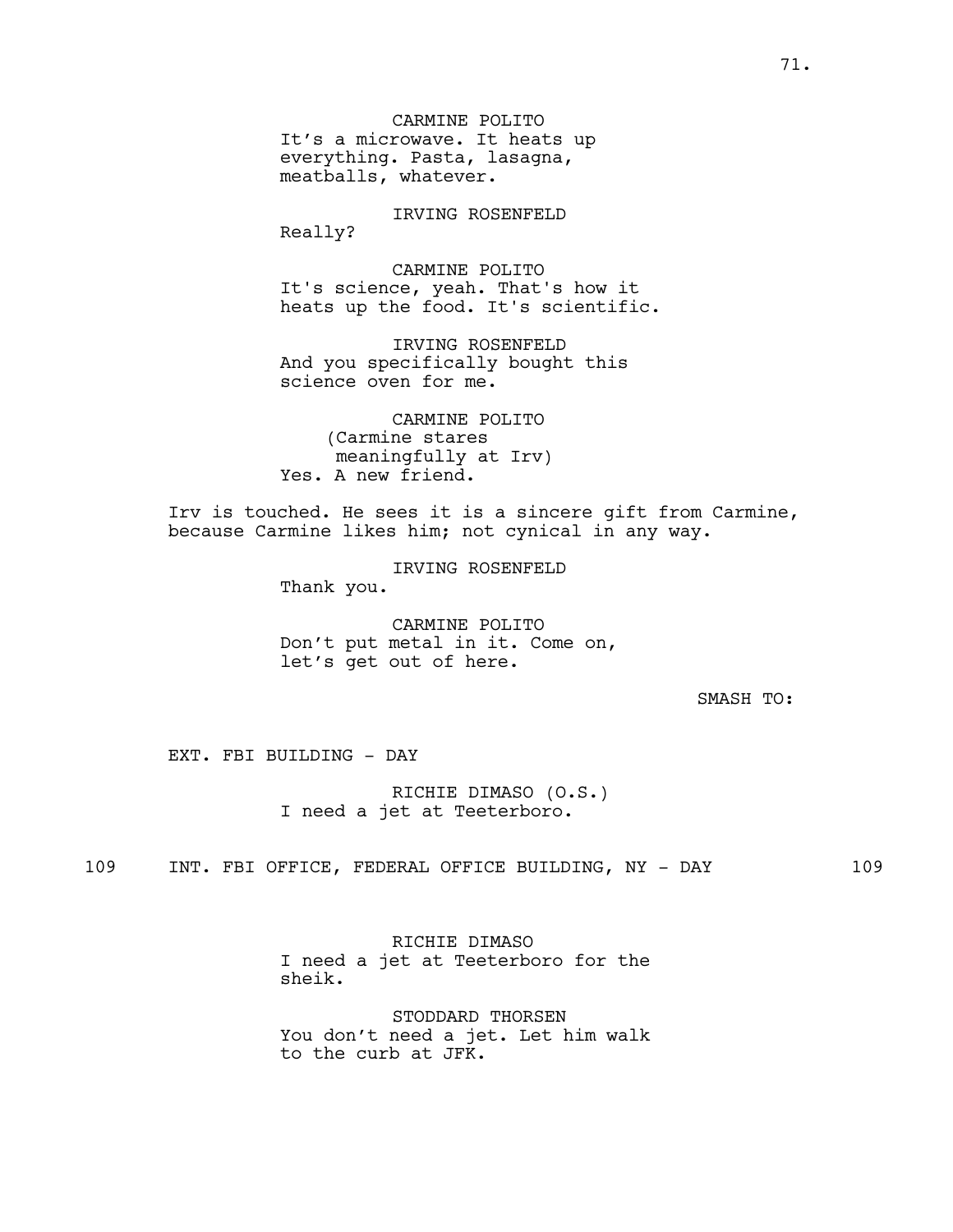# RICHIE DIMASO

Stoddard, that's not how it works. You got to do it from the feet up.

STODDARD THORSEN That doesn't mean anything. What's that mean?

# RICHIE DIMASO

It means you gotta be committed! It means you gotta be committed to something in your life, for Christ's sake. I want a jet at Teterboro for the Sheik. It can be a small jet. It doesn't even have to take off, cause I know you're so worried about how much money the Bureau's gonna fucking spend. It can take off and land on the tarmac, okay?

# STODDARD THORSEN Alright, you can have a jet for an hour, but it takes off and lands at Teterboro.

# RICHIE DIMASO

I got the jet?

STODDARD THORSEN You got the jet.

# RICHIE DIMASO

110 Thank you. 110

Richie goes to walk out of Stoddard's office but stops at the door.

> RICHIE DIMASO (CONT'D) So tell me the rest of the ice fishing story.

STODDARD THORSEN Where was I?

RICHIE DIMASO Your father woke you up, it was a blizzard, it was Lake Canoga. Come on!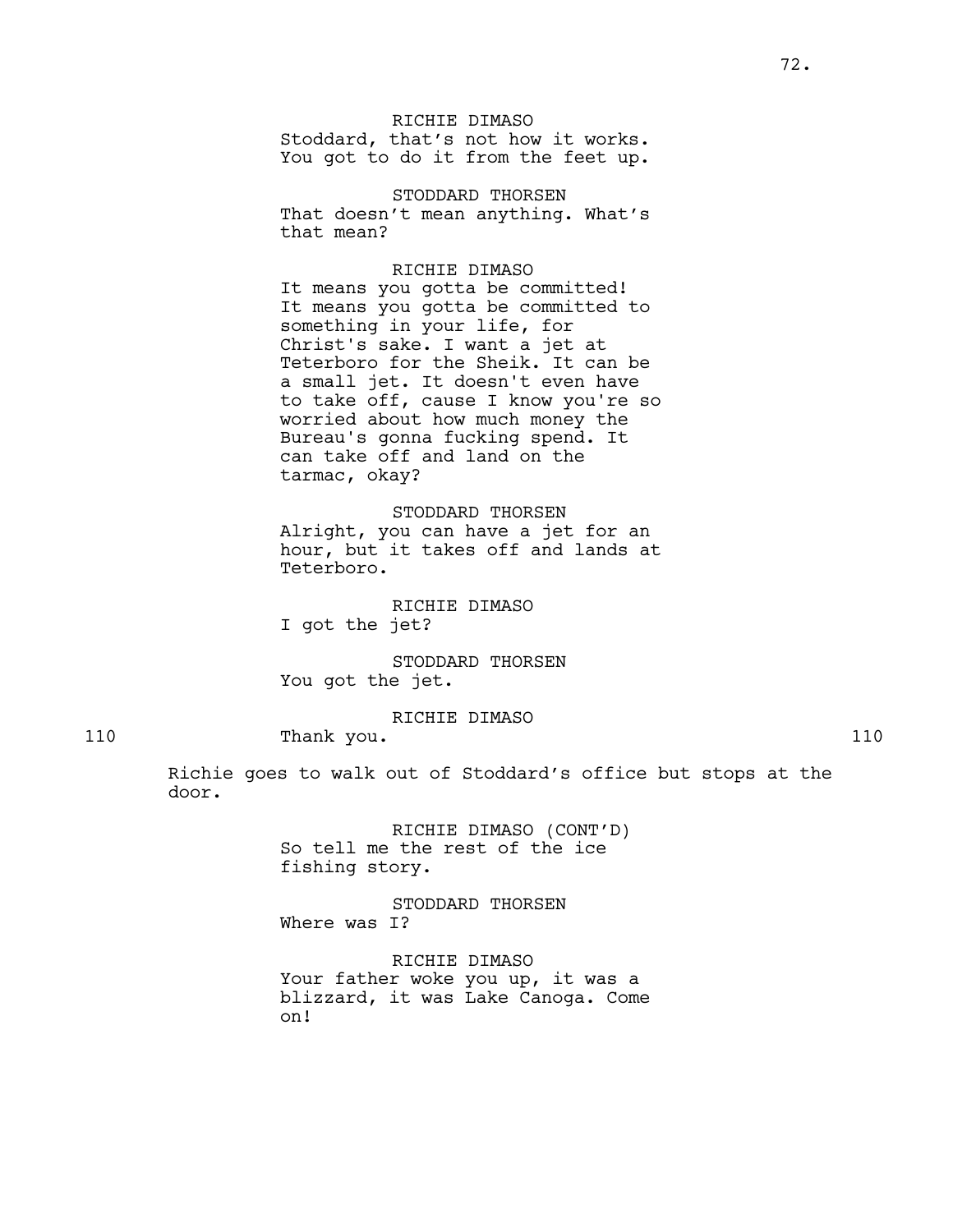# STODDARD THORSEN

Okay, well, my brother and I were on the ice and my father came out of the house and I could see him coming. He was holding a lantern, and it was in the blizzard and I knew he was gonna be angry. So I went to intercept my father because I knew if he saw what my brother was doing he was going to kill him.

Richie cuts him off.

RICHIE DIMASO

So you tried to protect your brother, but you couldn't and that's why you feel bad, because you're trying to protect me and you're worried about me. Is that what the story's about? About protection?

STODDARD THORSEN No, it's not about protection.

RICHIE DIMASO It's not about protection?

STODDARD THORSEN

No.

RICHIE DIMASO Alright, fine.

Richie walks out the door.

111 INT. ROSALYN'S KITCHEN - DAY 111

Ros talks to herself carrying tin foil covered tray of lasagna.

> ROSALYN ROSENFELD (to herself) "Don't put metal in the science oven, don't put metal in the science oven, Rosalyn"...always treats me like a fucking child. I'll do whatever I want.

She puts the tin foil lasagna into microwave. After a few moments it sparks, explodes into flames. DANNY RUNS IN.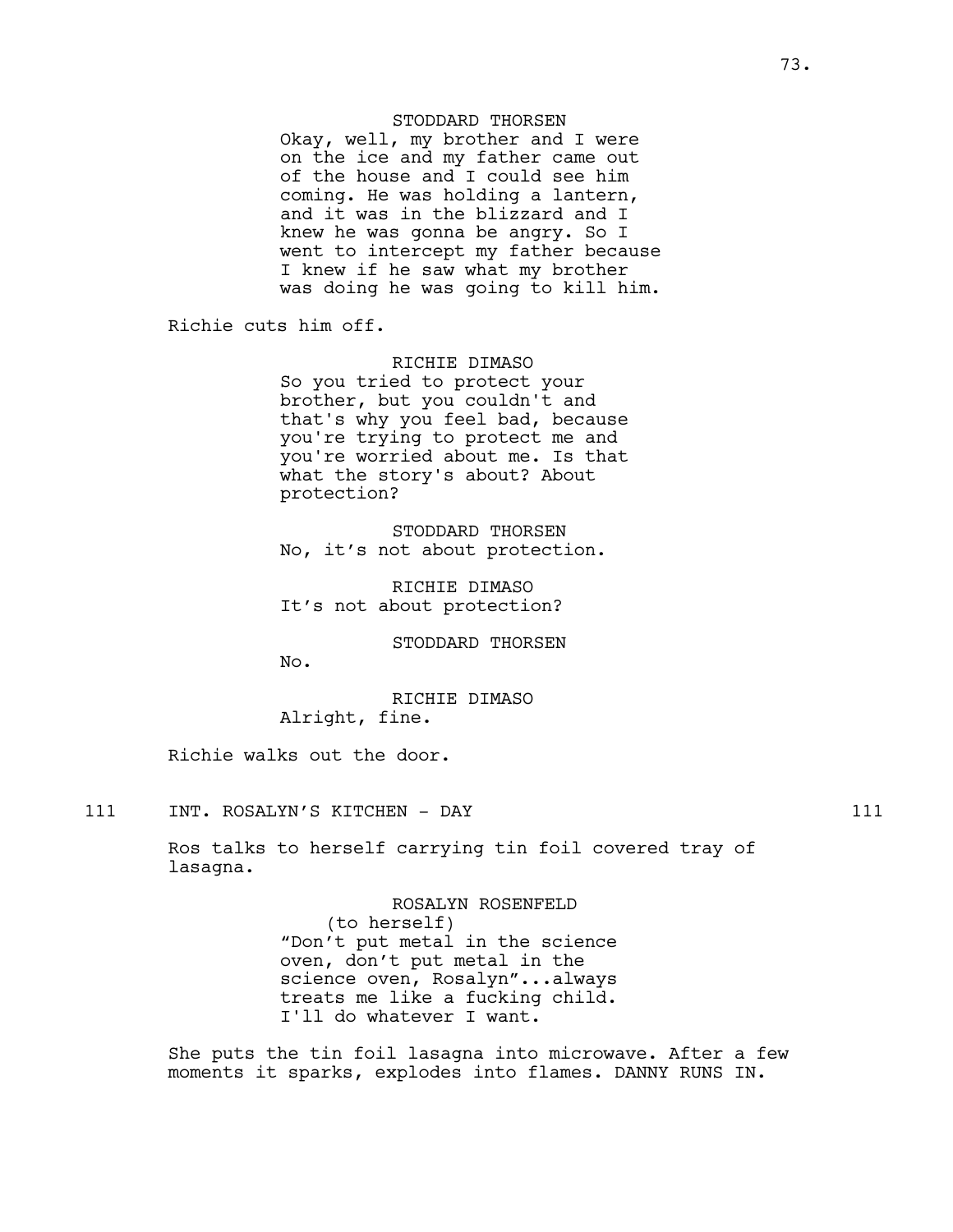DANNY (runs in) Another fire!

ROSALYN ROSENFELD (grabbing a fire extinguisher) No, Danny, not that one! That one's empty! We gotta use the big one!

SMASH TO:

IRVING ROSENFELD I told you not to put metal in the science oven. Why did you do that for?

ROSALYN ROSENFELD Don't make such a big deal. Just get another one.

IRVING ROSENFELD I don't want another one. I want the one that Carmine gave me.

ROSALYN ROSENFELD "I want the one Carmine gave me!" Carmine, Carmine, why don't you just marry Carmine, get a little gold microwave and put it on a chain around your neck. You want to be more like Carmine? Why don't you build something like he does, instead of all your empty deals that are just like your fucking science oven. You know I read that it takes all of the nutrition out of our food. It's empty, just like your deals. Empty, empty!

IRVING ROSENFELD That's bullshit.

ROSALYN ROSENFELD It's not bullshit. I read it in an article. Look, by Paul Brodeur.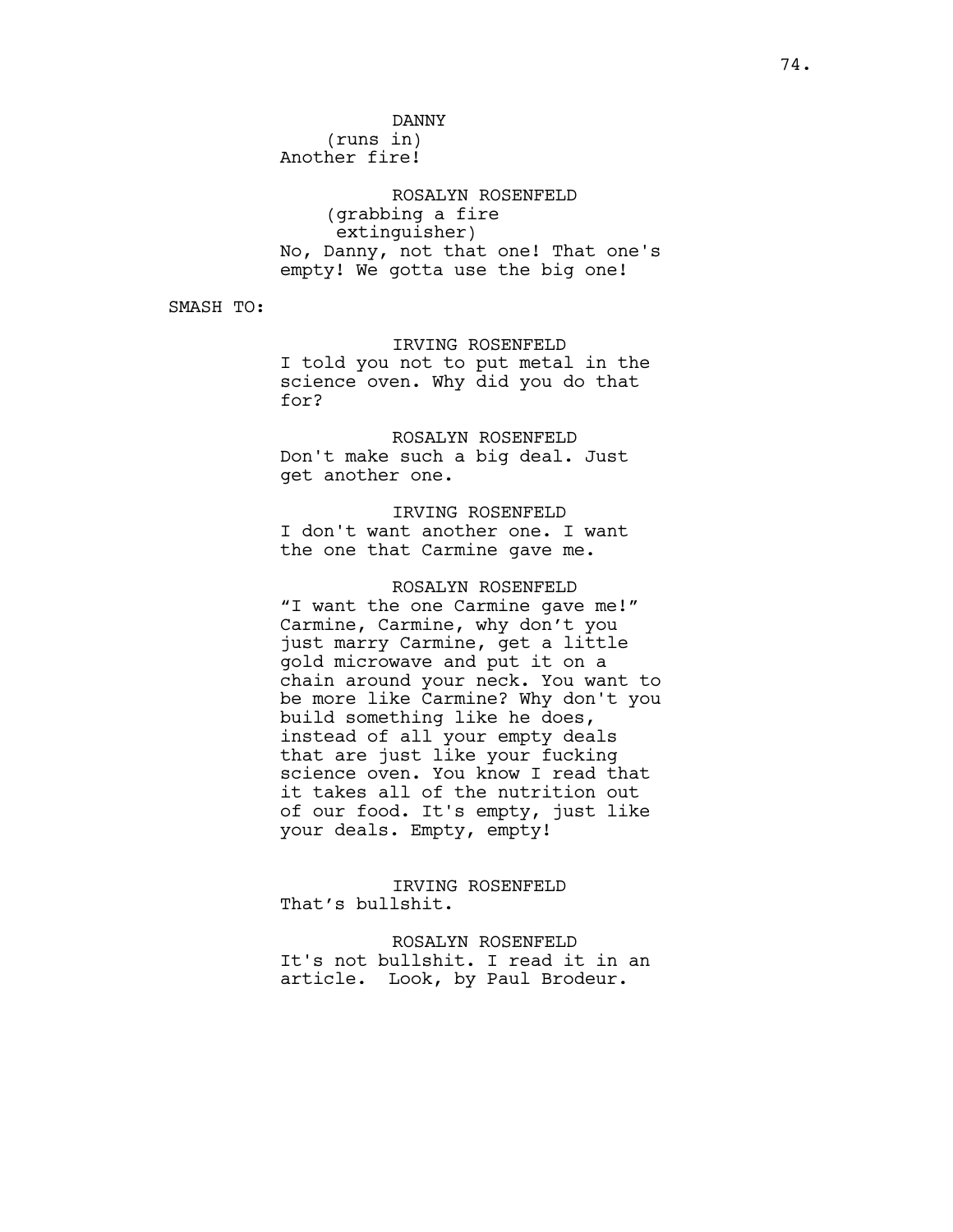ROSALYN ROSENFELD Bring something into this house that's gonna take all the nutrition out of our food and then light our house on fire? Thank God for me.

Ros stares defiantly, clicks her nails on the counter. PRE-LAP JET ROAR, IRVING STARES AT ROS and BURNED OVEN and looks at the magazine article.

#### 112 EXT. TEETERBORO AIRPORT TARMAC, NEW JERSEY - DAY 112

JET ROAR LANDING. A small airport. Irv stands alone, staring at Edith and Richie kissing. Richie, in long full length fleece lined suede coat, walks over towards where Carmine stands.

CUT TO:

#### 113 IRV AND SYDNEY WALKING ACROSS TARMAC. 113

#### IRVING ROSENFELD

I don't think you should come to Carmine's party tonight. You look beautiful by the way.

#### EDITH GREENSLY

Don't look at me. Don't look at my legs, don't look at my hair, don't smell my hair, don't ask me how I am, don't talk to me outside of these roles, 'cause we're done.

IRVING ROSENFELD

What are you doing? Get under the umbrella. It's just that Carmine wants Rosalyn to come.

#### EDITH GREENSLY

I don't care. You weren't listening. I don't care if Rosalyn comes. Just do your job, okay? You're nothing to me until you're everything. I'm not Rosalyn. I'm not gonna put up with that shit.

THEY ARRIVE AT Richie as the JET arrives on the tarmac.

RICHIE DIMASO Now that's a fucking jet right?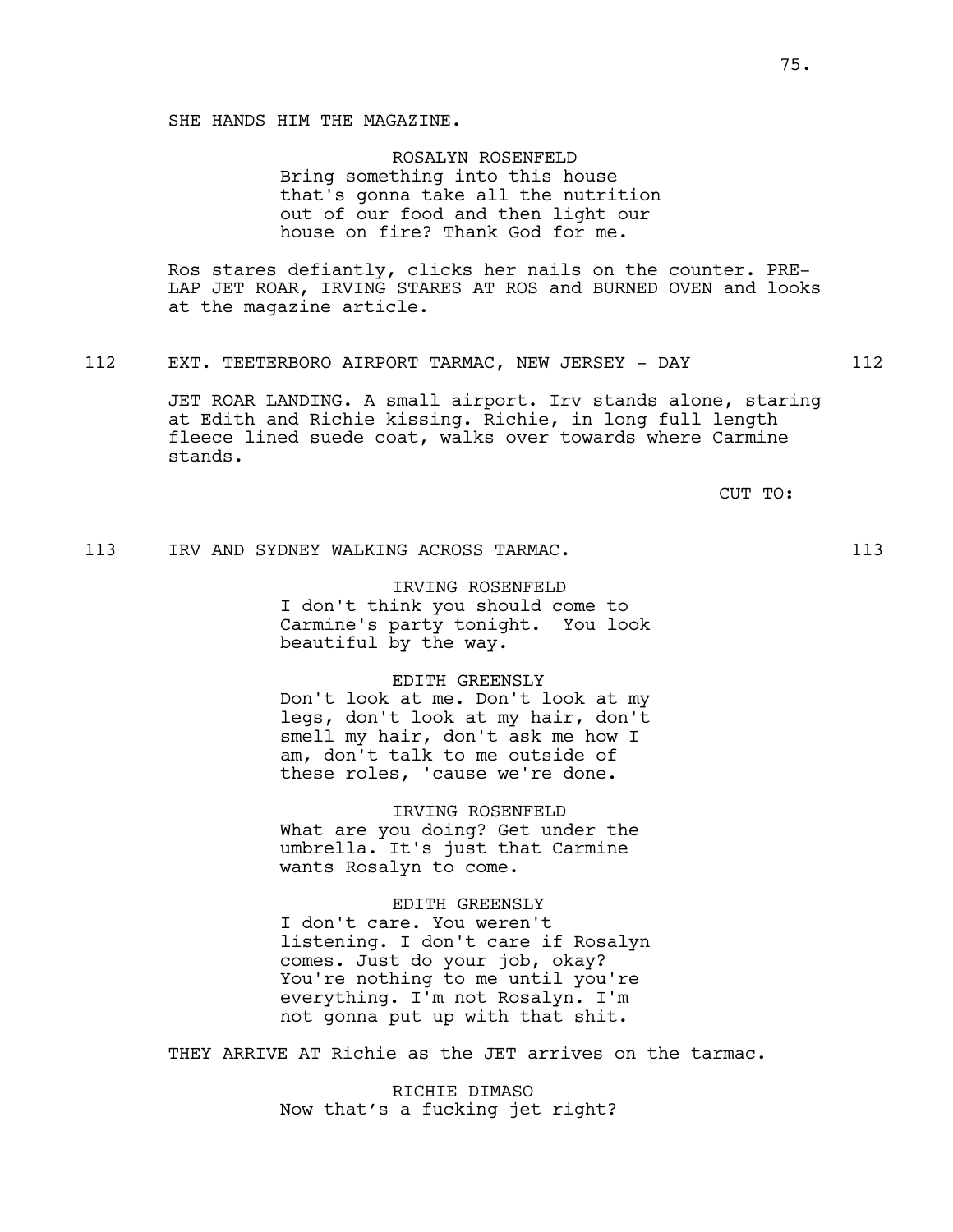RICHIE DIMASO That's the kinda moves you need to make.

They walk towards the Jet and walk on leaving Carmine and Edith waiting outside.

INT. PRIVATE JET - CONTINUOUS

Irv and Richie step aboard to find FBI AGENT PACO HERNANDEZ putting on a regal looking white Arab keffyeh headdress and robe -- he looks noble. TWO AGENTS posing as body guards.

> RICHIE DIMASO Paco, Richie Dimaso, good to meet you in person [shakes Paco's hand] this is Irving Rosenfeld.

Irv nods to Paco and the other agents.

PACO HERNANDEZ Paco Hernandez. Nice to meet you.

IRVING ROSENFELD Paco? He's--wait, he's not a real Arab.

PACO HERNANDEZ No. I'm Mexican. From Tuscon.

IRVING ROSENFELD Wait, where's my guy? Where's Al from Queens?

RICHIE DIMASO

Who?

IRVING ROSENFELD My friend from Queens. Where is he? What are you doing?

RICHIE DIMASO I gotta hire an F.B.I. guy.

IRVING ROSENFELD What are you-- (to Paco) You speak any Arabic?

PACO HERNANDEZ Yeah. Abdullah Ahmed.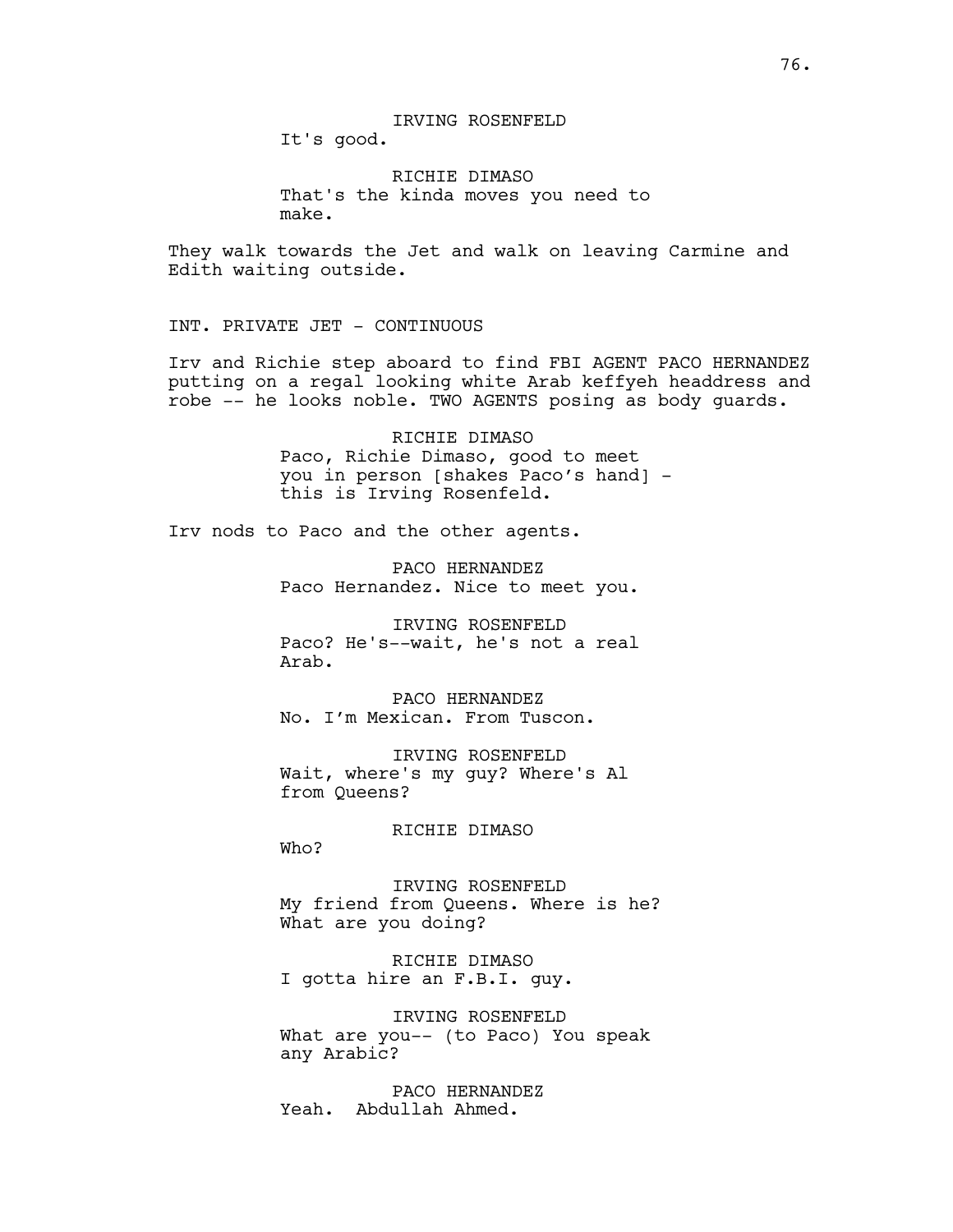IRVING ROSENFELD That's it? That's all you got?

PACO HERNANDEZ No, I have a couple phrases.

Irving isn't sure, looks Paco up and down.

## IRVING ROSENFELD

(to Richie) From the feet up, you motherfucker. What are you doing? (to Paco) Act normal. That's it. Like you can barely understand English. You can't speak it. You say as little as possible. You follow my lead. Alright?

# PACO HERNANDEZ

(to Richie) Who's running this? I thought you were running it.

#### RICHIE DIMASO

I am running this but you've gotta listen to him. He's the guy with the vision.

IRVING ROSENFELD I've got the vision? You know what vision I had? You just kissing my girl outside. That's what vision I had.

# RICHIE DIMASO (stares at Irving) I thought you guys broke up. I'm giving you a compliment.

PACO HERNANDEZ What's going on?

RICHIE DIMASO Don't worry about it.

Irving takes a expensive looking ceremonial knife out of his jacket pocket and holds it out to Paco.

> IRVING ROSENFELD You got a knife. This is for the Mayor. You've got to present it to him. Look me in the eye. This means a lot to you. Right? That knife.

#### PACO HERNANDEZ

OK.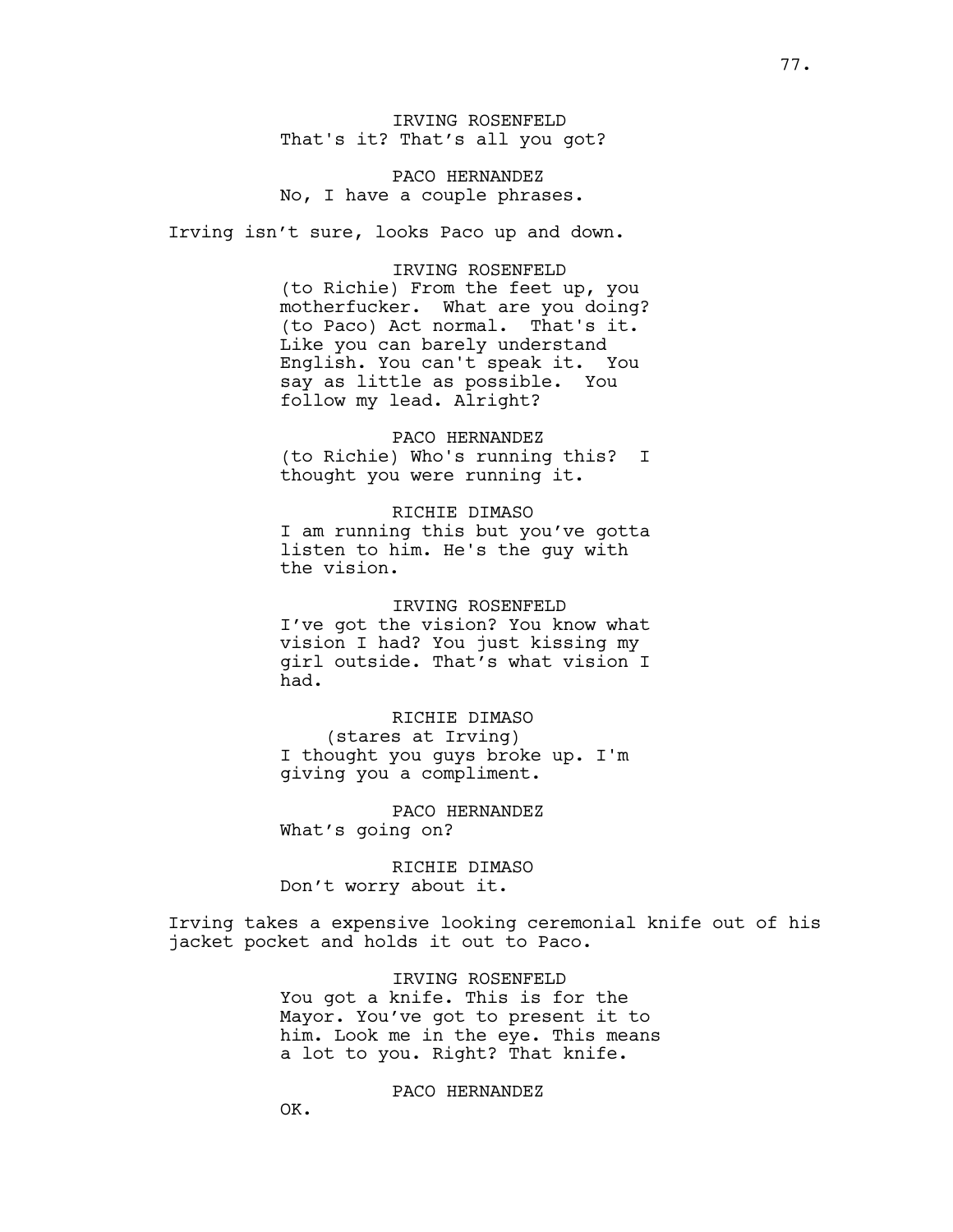IRVING ROSENFELD Play it. You present it. "Friendship for life," alright? You gotta feel it. Sacred. Can you do it?

PACO HERNANDEZ Right. Sacred.

IRVING ROSENFELD You gotta sell it.

RICHIE DIMASO Sell it.

IRVING ROSENFELD If you believe it's sacred, it's sacred.

RICHIE DIMASO Listen to what he's saying.

IRVING ROSENFELD Can you do it?

RICHIE DIMASO It's the details. That's what makes this guy a genius.

IRVING ROSENFELD Again? You compliment me again. What is this, rubbing salt in the wound?

Irving stares incredulously.

What?

RICHIE DIMASO I'm complimenting you. (to Paco) Any other questions?

PACO HERNANDEZ Yeah, I think the name of this operation is offensive.

RICHIE DIMASO

PACO HERNANDEZ Abscam. "Arab Scam?" It's racist.

IRVING ROSENFELD Are you fucking kidding? What do you care? You're Mexican.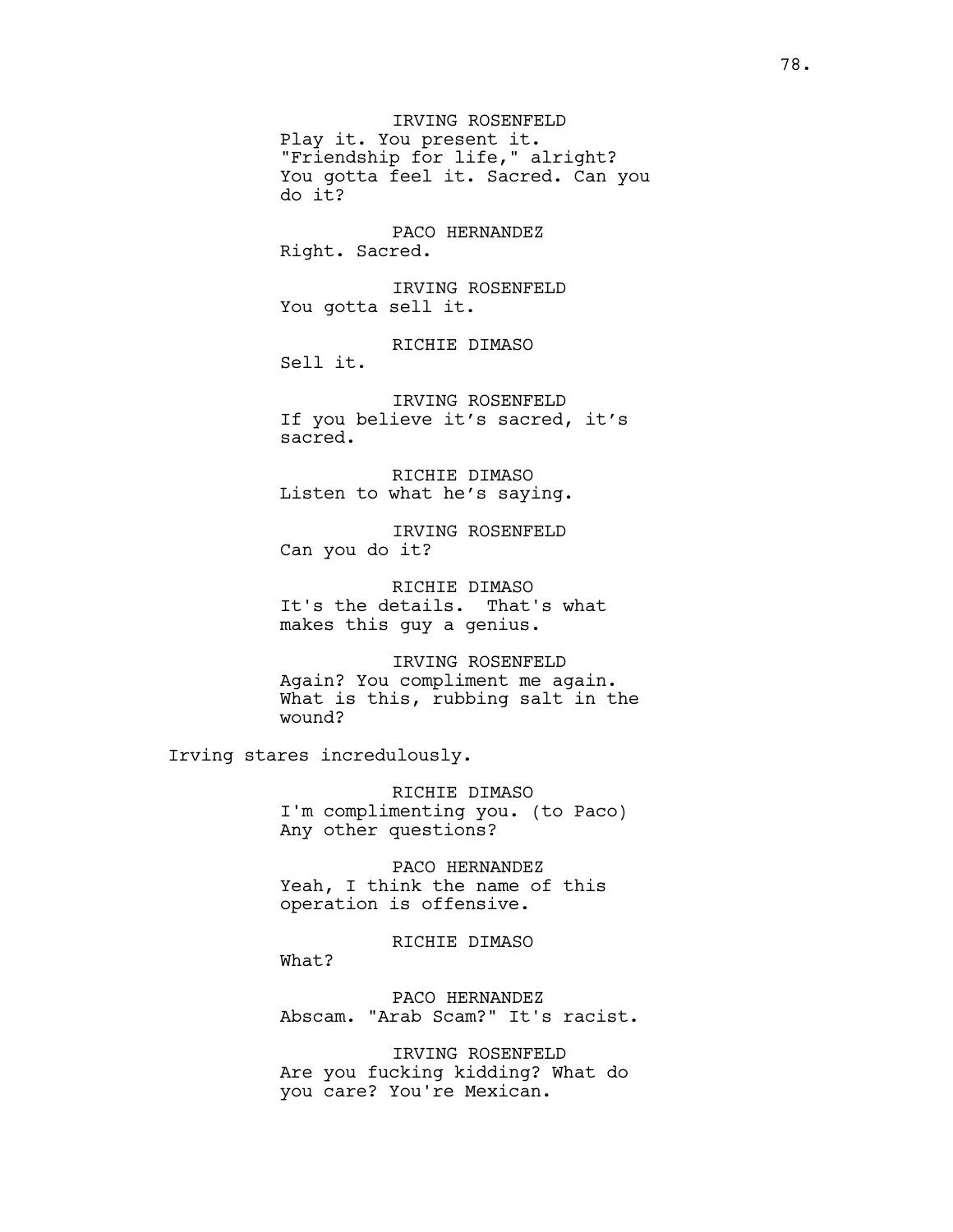ELO's "10538 Overture" kicks on. Irv and Richie exit the plane walking slightly behind the "sheik" and his "bodyguards" - the sheik in the front.

The Sheik hands the ceremonial knife to Carmine and bows his head --

> CARMINE POLITO Hello Sheik, my friend. Welcome. On behalf of the great state of New Jersey I want to welcome you to New Jersey. I know that was redundant. I'm sorry. I'm just very nervous.

116 Carmine takes the knife and looks to the others excitedly. 116

CARMINE POLITO (CONT'D) (to "shiek") We have a great party planned for you this evening.

118 INT. IRV AND ROSALYN'S HOUSE - NIGHT

ROSALYN ROSENFELD (half dressed) But what are you talking about, I can't go? I just did my hair and makeup and everything!

IRVING ROSENFELD The Sheik's very particular. It's international cultural protocol.

ROSALYN ROSENFELD International protocol? What the fuck are you talking about?

PHONE RINGS --

IRVING ROSENFELD Do not answer that!

ROSALYN ROSENFELD (answers phone) Hello -- Robert Spencer? I don't know a Robert Spencer. What do you want?

IRVING ROSENFELD (takes phone) Give it to me.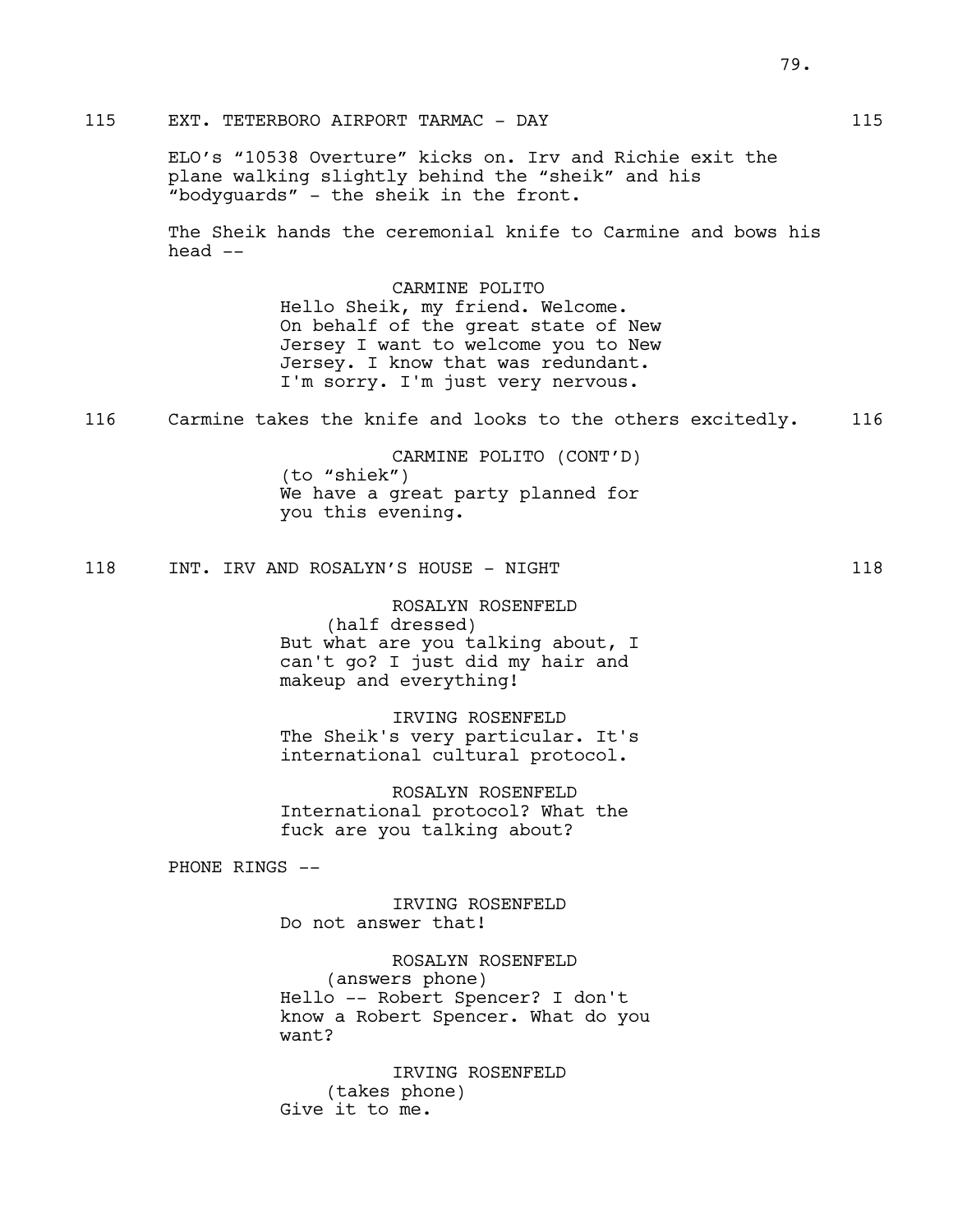ROSALYN ROSENFELD Who is that?

IRVING ROSENFELD (into the phone) Look, I told you, for God's sake, I told you not to call here.

ROSALYN ROSENFELD What is that about?

RICHIE DIMASO (on phone) Two more federal agents tonight, OK?

Ros leaves the room.

IRVING ROSENFELD No way.

RICHIE DIMASO Yes. They're bodyguards for the Sheik.

IRVING ROSENFELD That's too many people for me to control, no.

RICHIE DIMASO Look. I'm in charge here, alright? Just do it.

IRVING ROSENFELD Rosalyn, get off the extension!

#### PAN TO:

REVEAL ROSALYN IN KITCHEN LISTENING ON THE PHONE.

ROSALYN ROSENFELD (hangs up) I'm not on it!

But she was on it. She heard.

IRVING ROSENFELD Look, don't call here again, alright? Don't call at home.

RICHIE DIMASO

Alright?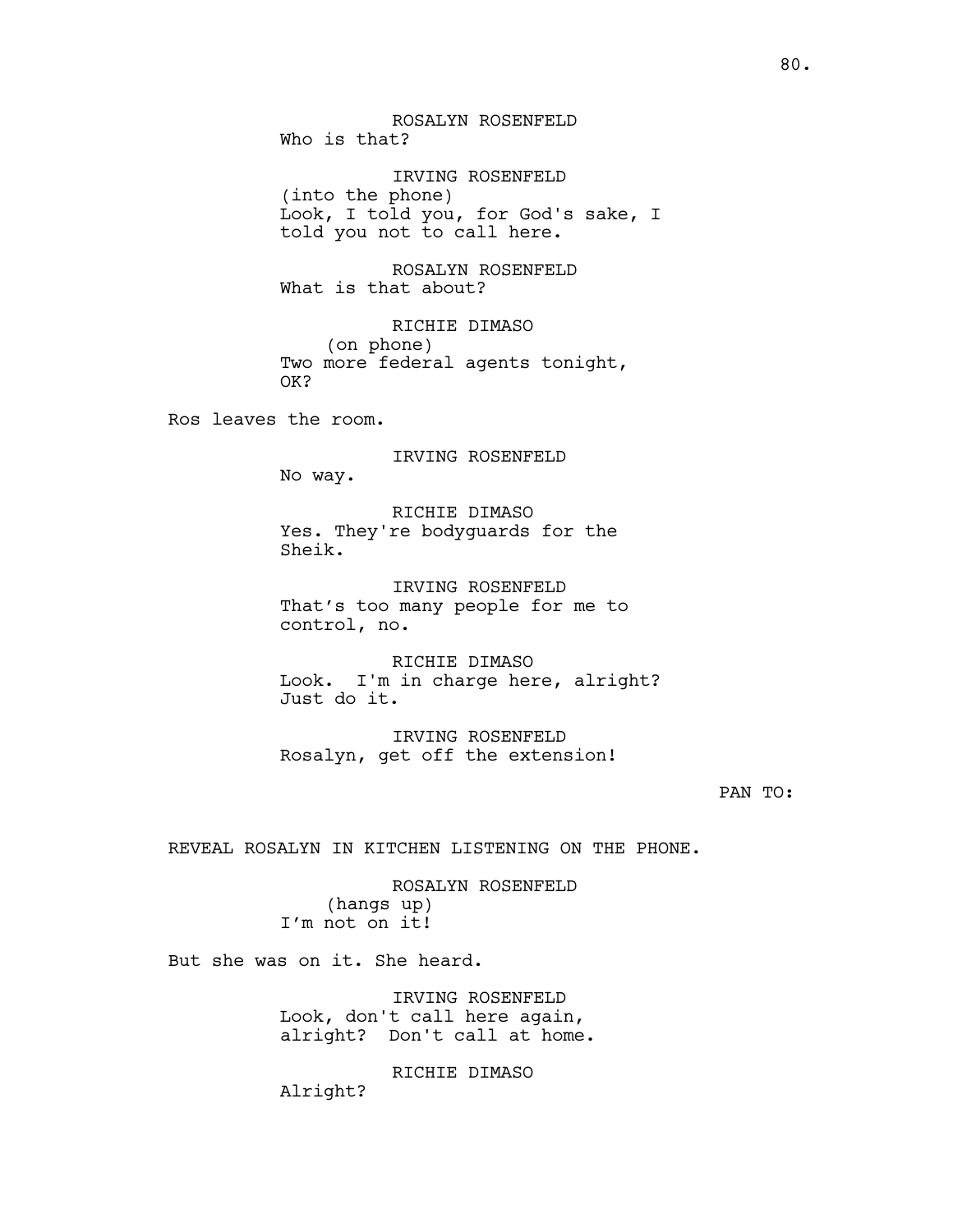# IRVING ROSENFELD

OK.

# RICHIE DIMASO

Good night.

He HANGS UP and walks into the kitchen. Rosalyn looks at him.

ROSALYN ROSENFELD Federal agents?

IRVING ROSENFELD It's bodyguards for the visiting dignitary, that's all.

ROSALYN ROSENFELD What is it, an I.R.S. thing? Like a tax investigation?

IRVING ROSENFELD Why you gotta say that? I mean, that's why I can't invite you. It's too complicated. Listen, come on.

ROSALYN ROSENFELD Are you in trouble?

IRVING ROSENFELD Look, stop being so nosy.

Irving opens the fridge which is a mess.

IRVING ROSENFELD (CONT'D) Look at this shit.

ROSALYN ROSENFELD I'm only nosy cause you never tell me anything.

IRVING ROSENFELD Can we clean up this fridge? I mean, what are you causing trouble for all the time?

PHONE RINGS AGAIN.

IRVING ROSENFELD (CONT'D) DO NOT ANSWER THAT--

ROSALYN ROSENFELD (picks up phone) HEL-LO- Oh, hi, Carmine. We were just talking about you. (MORE)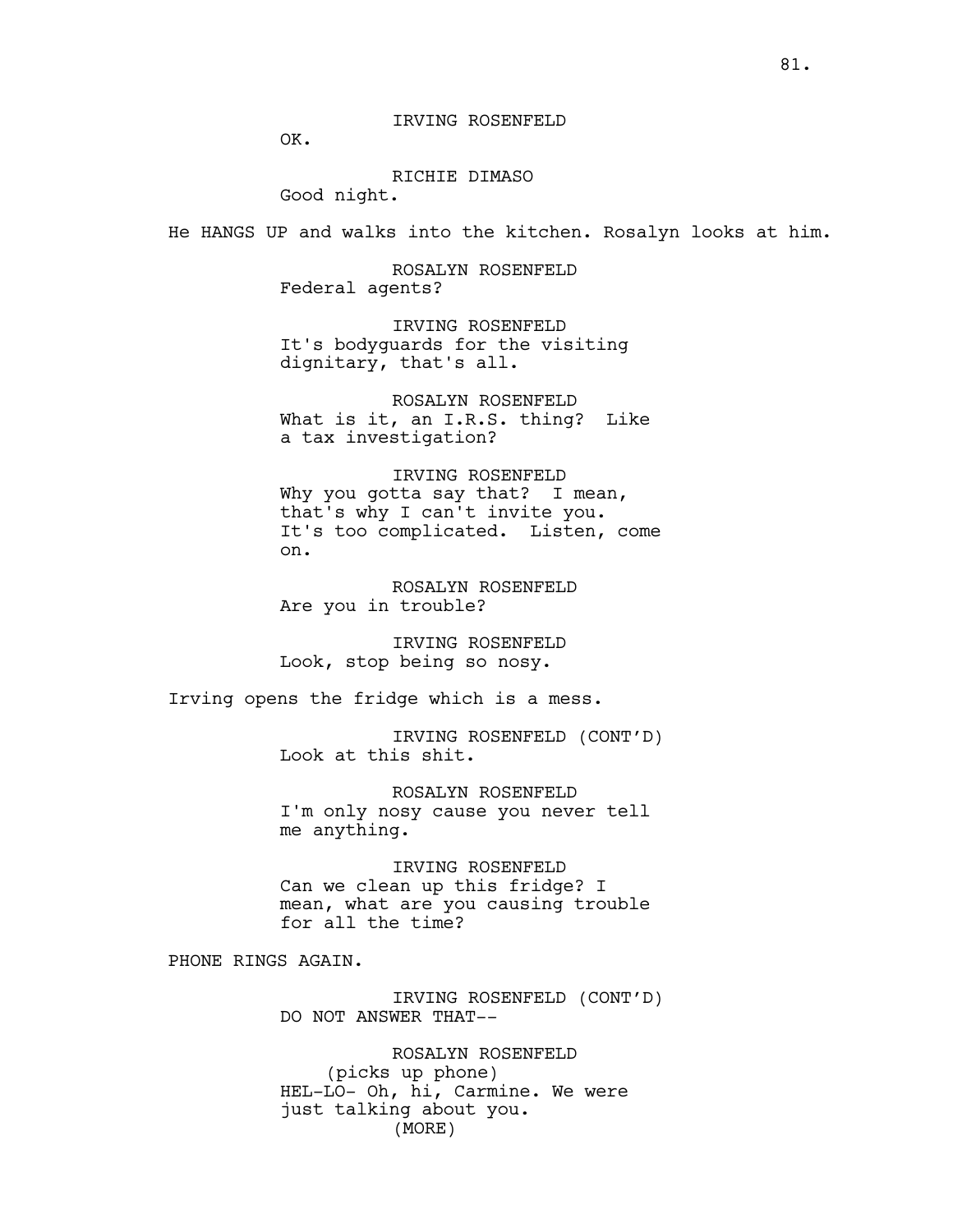Irving's being a mean, boring man saying that he doesn't want me to come tonight. ROSALYN ROSENFELD (CONT'D)

CARMINE POLITO (on phone)Tell him he's crazy!

ROSALYN ROSENFELD Well, I agree. Want to tell him yourself?

IRVING ROSENFELD Gimme the phone, come on.

CARMINE POLITO It wouldn't be a party without you!

ROSALYN ROSENFELD Can you imagine? Tell him yourself.

She hands the phone to a very exasperated, anxious, Irv.

IRVING ROSENFELD (into telephone) Hey, Carmie.

CARMINE POLITO Irving, you're crazy! Your wife is coming, you kidding me? She's the life of the party! Everybody loves her.

ROSALYN ROSENFELD I'm the life of the party!

IRVING ROSENFELD (confidential into phone) Look, you know what she's like. She's unpredictable. She's just always --

ROSALYN ROSENFELD Hey, don't talk about me like that! What's Carmine saying?

IRVING ROSENFELD I can't hear what he's saying.

CARMINE POLITO Listen, Irving, it's very important that she come, you understand?

ROSALYN ROSENFELD Carmine loves me.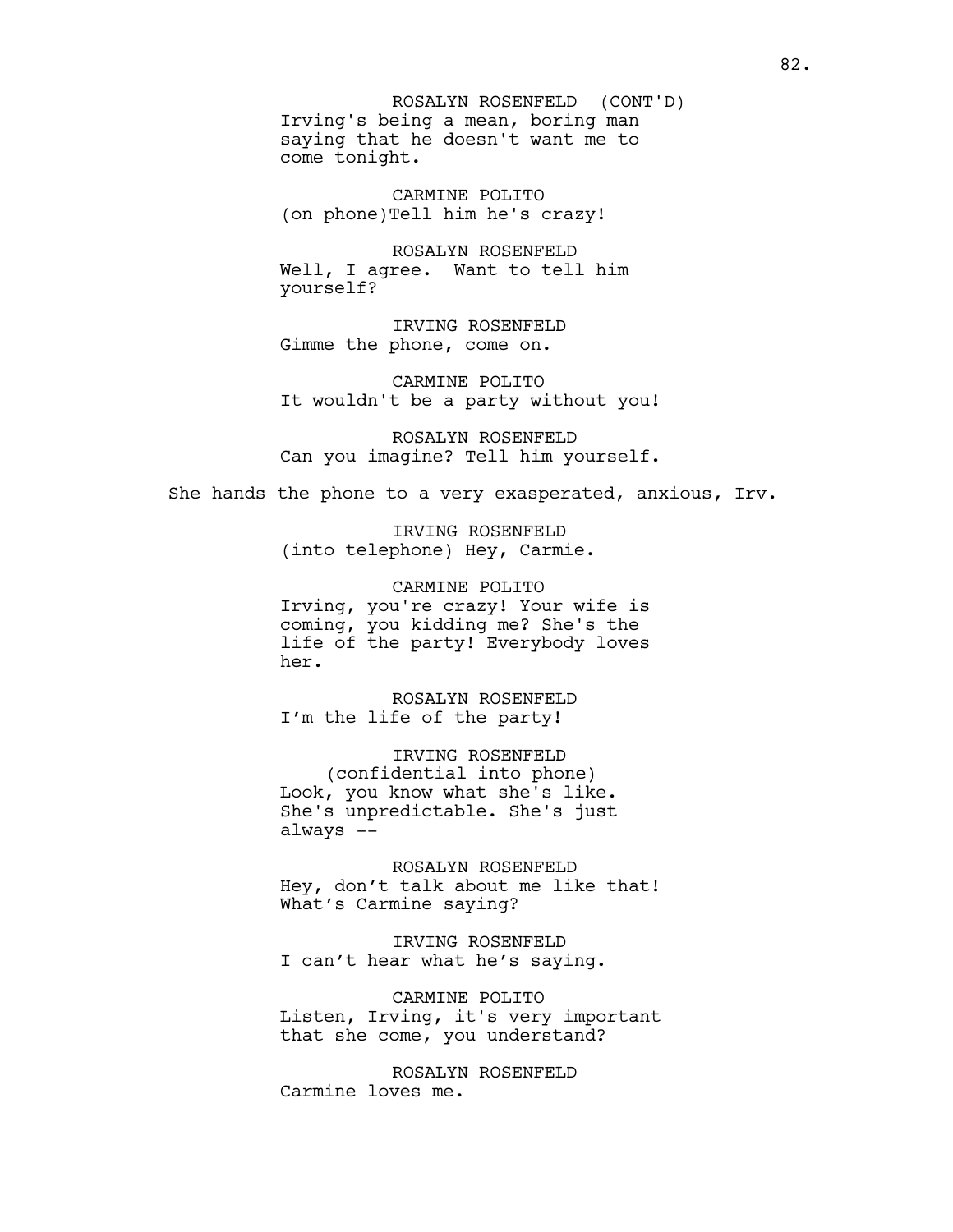#### CARMINE POLITO

(on phone) This is a really big night for us, you understand? Come on, you gotta bring your wife. And Dolly's got somethin' special for her.

Dolly is getting dressed for the party in the background.

DOLLY POLITO Tell her I got the nail polish for her.

CARMINE POLITO See? Listen!

DOLLY POLITO (raising her voice to phone) I got your nail polish for you, sweetie!

#### CARMINE POLITO

You see? Somethin' special for you. What is it? Tell me. I mean, (lowers his voice, conspiratorial) What is it, you got a girlfriend coming? Come on, I thought we were friends. You're not gonna tell me you got a girlfriend? This is ridiculous.

IRVING ROSENFELD No, it's just Rosalyn's unpredictable.

CARMINE POLITO Look, we're gonna handle this like men, you understand? You're bringing your wife. We're gonna have a good time. That's an order from the Mayor. Good-bye.

IRVING ROSENFELD (to Rosalyn) Alright, you happy? Go get ready.

Irv hangs up and exits the kitchen.

ROSALYN ROSENFELD Yes, I am happy.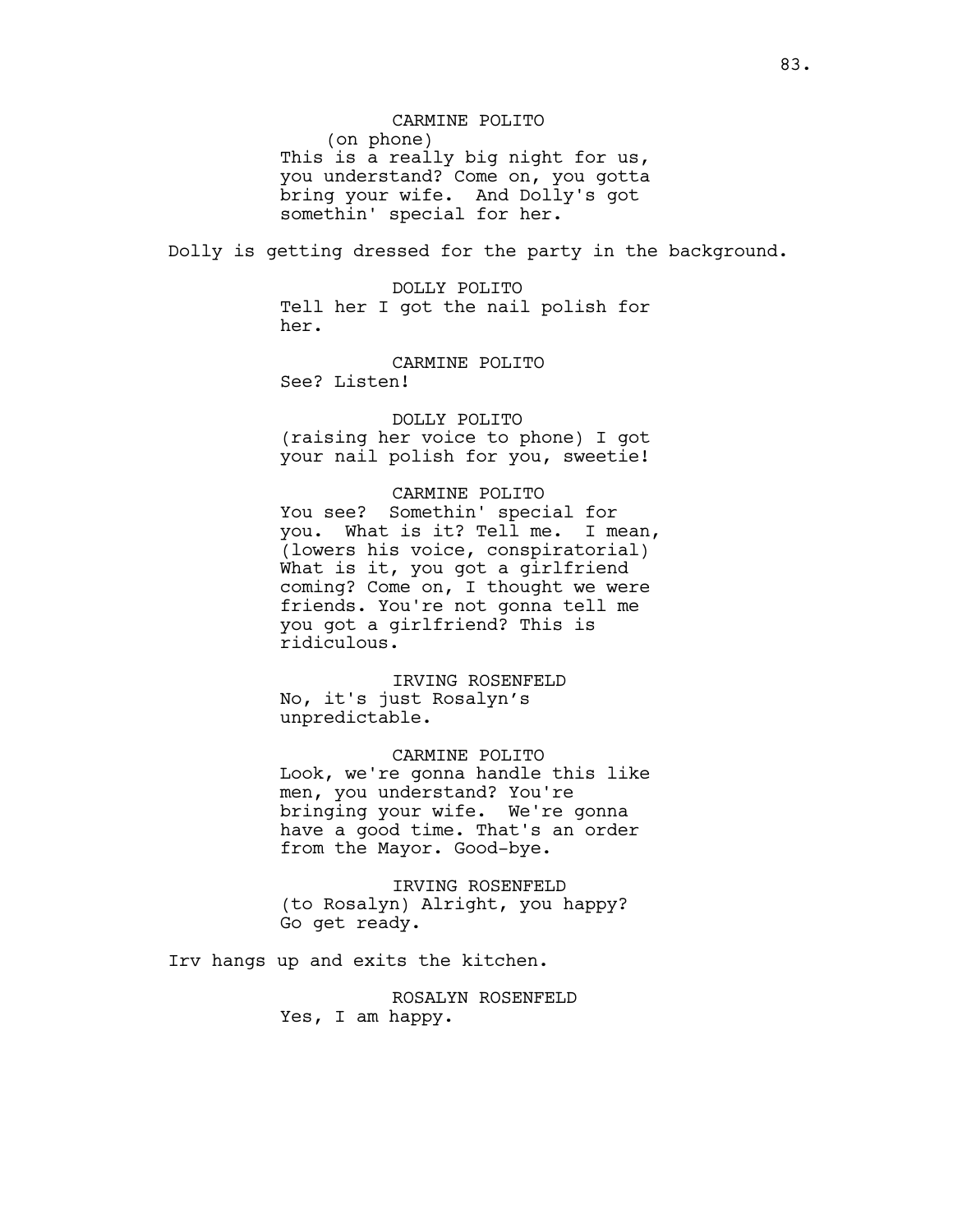# 119 INT. IRV'S CADILLAC - DUSK 119

Elton John's "Goodbye Yellow Brick Road" plays on the soundtrack as Irv drives: tinted glasses, large comb over, blue crushed velvet suit, dark tie -- PAN TO:

VISOR MIRROR -- WHERE Rosalyn APPLIES MASCARA --

SMASH TO:

# 120 EXT. GRAND OLD ATLANTIC CITY HOTEL - NIGHT 120

Elton John continues as Carmine LIGHTS A CIGARETTE in a twotoned GRAY AND BLACK TUXEDO, at the center of a haphazard red carpet situation in front of a has-been beach resort -- large old movie premiere spotlights rotate onto the facade in an assorted CROWD OF LOCALS some dressed up -

JULIUS, CARMINE, TITO, MELORA (Carmine's STEADFAST AIDES) son DOMINIC, daughter LUCILLE, wife Dolly, assorted COPS, FIREMEN IN FORMAL UNIFORMS WHITE GLOVES, UNION GUYS in suits, fringe the area. Carmine 's family is dressed up.

IRV'S CAR PULLS UP AND A FAT VALET IN RED OPENS DOOR. ROSALYN GETS OUT IN HER WHITE DRESS --

DOLLY HANDS ROSALYN A TINY SHOPPING BAG WITH SWISS NAIL PRODUCTS. ROSALYN OPENS A LITTLE BOTTLE OF NAIL FINISH AND SHRIEKS IN ECSTACY.

Greets everyone.

LIMO PULLS UP: FLASHBULBS GO OFF -- SUDDENLY THE SPOT LIGHT JAMS WITH GRINDING SOUND, LAMP EXPLODES IN SMOKE --

THROUGH THE SMOKE FROM THE FIRE STEPS: Richie IN A WHITE SUIT, Edith stunning SILVER METALLIC Halston dress, WHITE FUR  $COAT$   $--$ 

THE SHEIK STEPS OUT OF HIS LIMO, IN A BLACK FORMAL ARAB DRESS, WITH AN ARABIC OR HISPANIC LOOKING FBI AGENT WE SAW ON THE PLANE DRESSED AS HIS BODY GUARD IN BLACK WITH BLACK SUNGLASSES.

ACROSS THE RED CARPET -- ROSALYN AND SYDNEY SEE EACH OTHER FOR ONE OF THE FIRST TIMES -- LOCK EYES. ROSALYN HUGS IRV'S  $ARM$   $--$ 

> ROSALYN ROSENFELD (to Edith, glaring) I know who you are.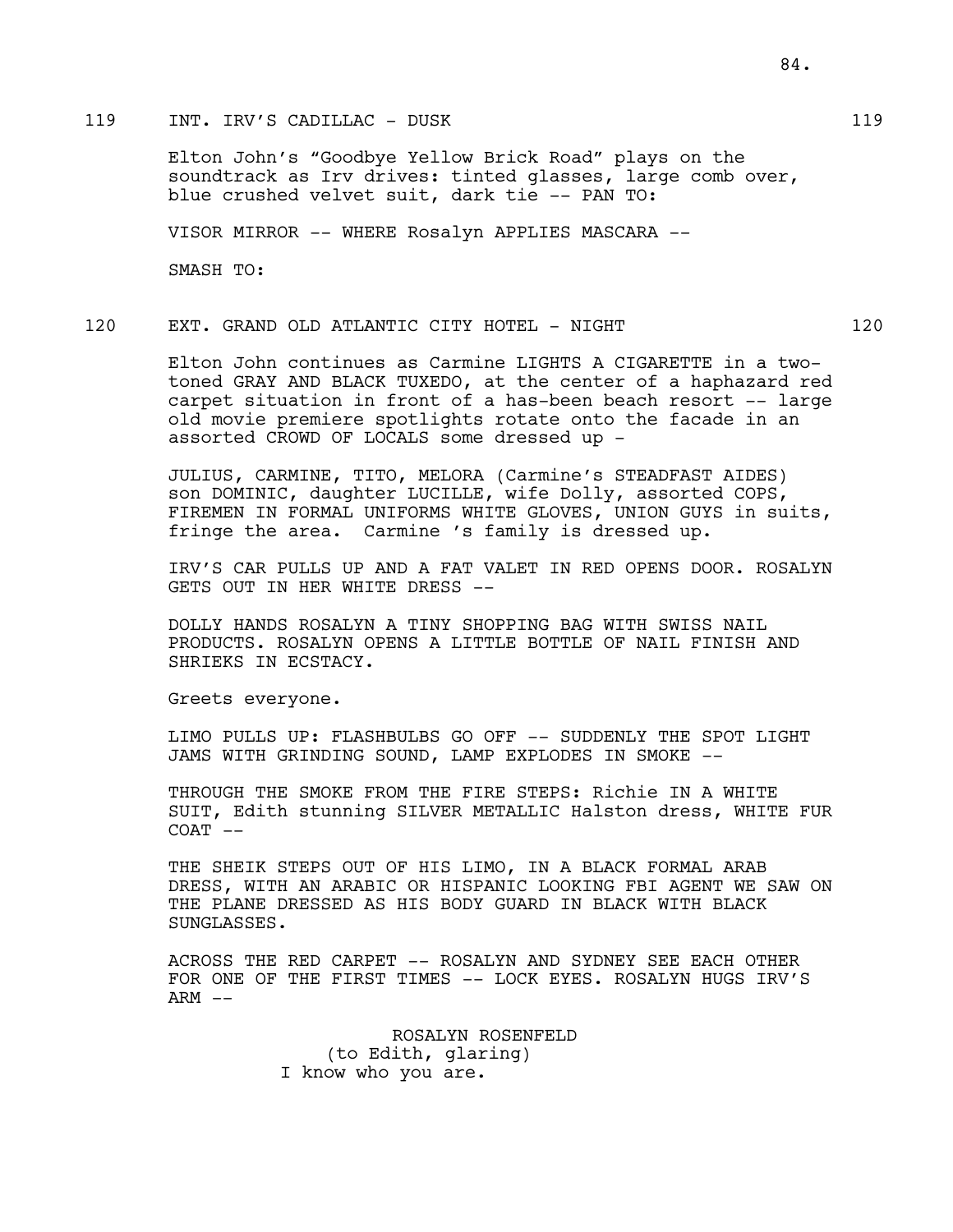Irv tries to turn Rosalyn away, but she keeps turning back giving Edith the hairy eyeball, as Edith gives it right back.

> ROSALYN ROSENFELD (CONT'D) I know who that is Irving.

Off to the side, Richie steels himself with bump of cocaine before walking inside the old resort, his eyes dilate.

# 121 INT. LOBBY OF GRAND OLD SEASIDE HOTEL - NIGHT 121

The entourage walks through the ornate lobby as Edith and Rosalyn continue to eyeball each other with Irv uncomfortably in the middle as Carmine ENTHUSIASTICALLY CONTINUES HIS PRESENTATION FOR THE SHEIK.

> CARMINE POLITO So this is the lobby. Now mind you, a week ago this place was a mess, but what existed was this plasterwork. Look at the detail. This is beautiful. My sons are craftsmen. (to son, Dominic) Please, tell them what you did.

DOLLY POLITO Tell them everything you know. The trompe l'oeil.

DOMINIC POLITO Birds, sky, clouds, wood. Trompe l'oeil -- "Trick of the eye."

CARMINE POLITO We can restore all of this, you see? You save 50 million -- look at me -- fifty million right off the bat -- I waive the law I helped write. It said casino construction must be ground up new, we don't do new. We renovate.

DOLLY POLITO We don't do new. We renovate.

Carmine leads all of them through the very crowded lobby as he talks.

Irving listens intently, moved.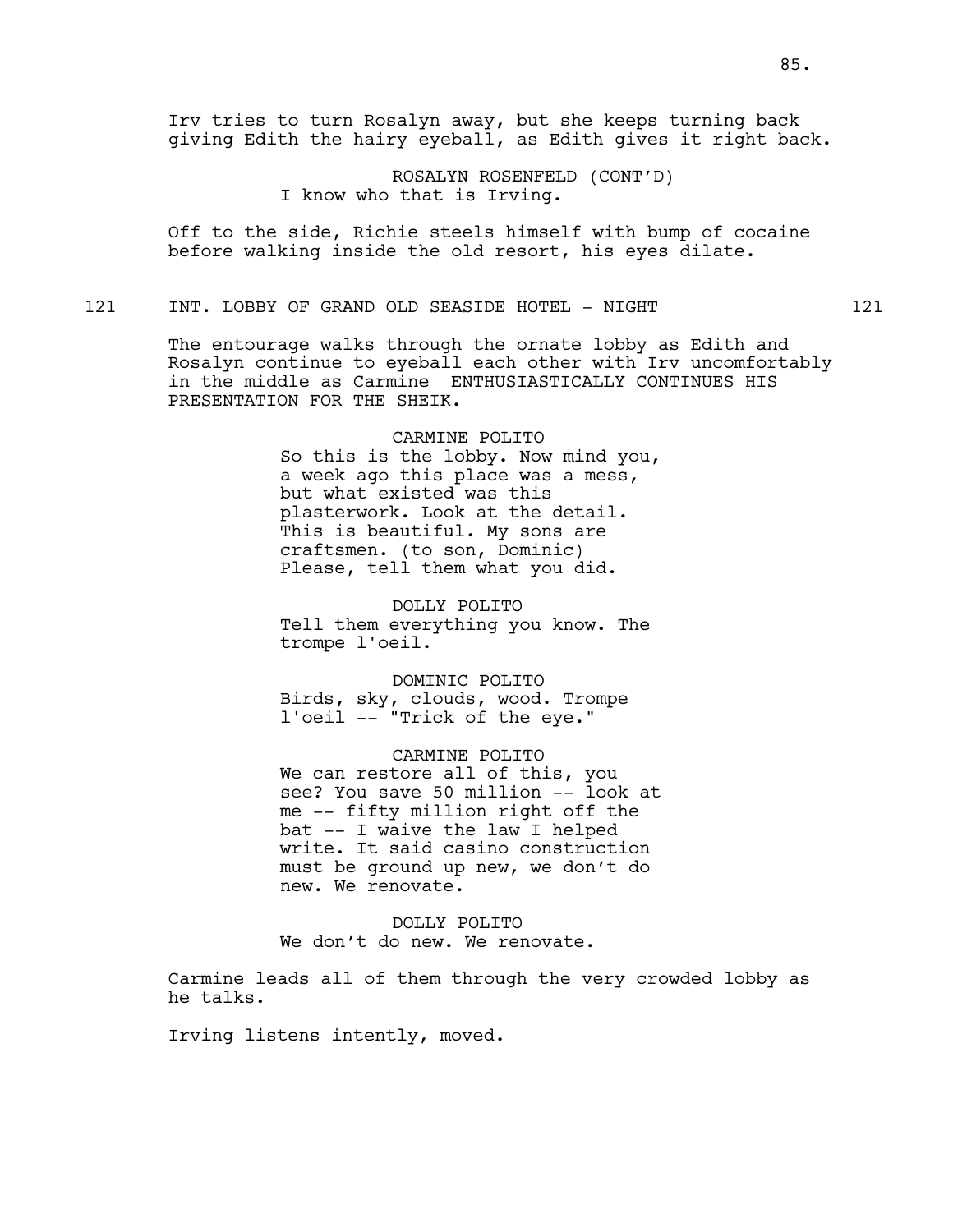200 PEOPLE ARE GATHERED around blackjack, roulette, and craps tables, playing and having a good time.

> CARMINE POLITO We put in some temporary fun -some gaming tables, some play money for people to have a good time. For charity -- the Boys and Girls Club and some arts programs.

Rosalyn walking with Irving, continues to stare daggers at Edith, who stays close to Richie.

Carmine, Julius, Melora, CONTINUE TO LEAD EVERYONE INTO

### 123 INT. THE OCEAN ROOM -- CONTINUOUS 123

Carmine continues to walk --

# CARMINE POLITO This is the Ocean Room --

He pushes open double upholstered old doors --

#### THEY ENTER THE LARGE CROWDED YET INTIMATE BEMELMANS STYLE BAR

The bar -- LIKE THE BEMELMANS BAR AT THE CARLYLE HOTEL IN MANHATTAN - IS LARGE YET INTIMATE -- THERE ARE 50 DRESSED UP CITIZENS THERE DRINKING -- AND A CROWDED LONG BAR -- AND ANOTHER SMALLER BAR ON THE FAR SIDE OF THE ROOM ---

Carmine pauses to stare at the MEN AT THE FAR BAR -- FIVE MEN IN SUITS, 40 TO 60, SLIGHTLY MOB-LOOKING.

AS Irv IS PULLED ASIDE CONFIDENTIALLY BY Carmine -- Richie AND Edith WATCH -- Rosalyn STANDS TO THE SIDE -- Carmine puts his arm around Irv's shoulders --

#### CARMINE POLITO

There are some gentlemen over there at the bar. That's a hundred and thirty years sitting there - that's how much time's between them. They run the biggest casinos in the United States. We have to work with them.

IRVING ROSENFELD Right.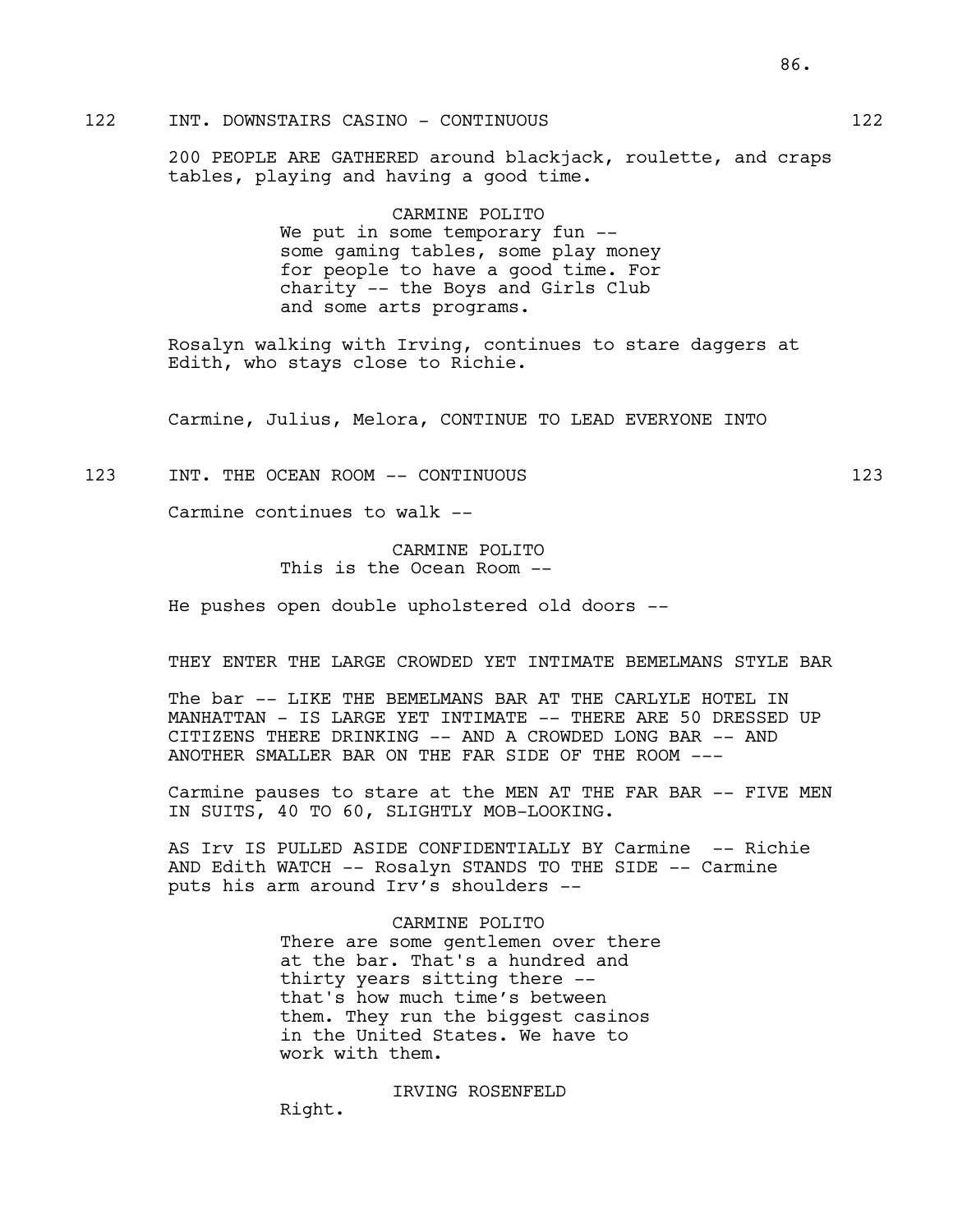CARMINE POLITO The good news is they know how it's done. They get it done. You don't have to worry. Everyone makes their money.

IRVING ROSENFELD You mean the Mob?

CARMINE POLITO Yes, but they're businessmen, okay? Now, spend as much or as little time with them as you like, but we do have to deal with them. All we've got to do is go say hello. We just gotta say hi, that's all.

Edith looks on, calm, as Richie -- WILD EYED WITH COCAINE AND ADRENALINE --

> IRVING ROSENFELD Carmine, maybe -- I'm not sure that's such a good idea. We gotta confer before we talk to these guys.

RICHIE DIMASO (interrupting, hopped up) Confer? What is there to confer about? They're casino guys.

CARMINE POLITO They are businessmen.

RICHIE DIMASO We came all this way, Irving. We should be here. What's everybody scared of? There's nothing to be scared of.

Richie stares down Irv, Edith pulls Richie back -- Rosalyn is starting to go down a SPIRAL OF DEPRESSION as she looks increasingly uncomfortable.

> ROSALYN ROSENFELD (re: the mob guys) Those are the guys you're all scared of? Those guys over there? They don't scare me.

She glares at Edith and Irv and pivots to walk to the bar.

IRVING ROSENFELD

Rosalyn!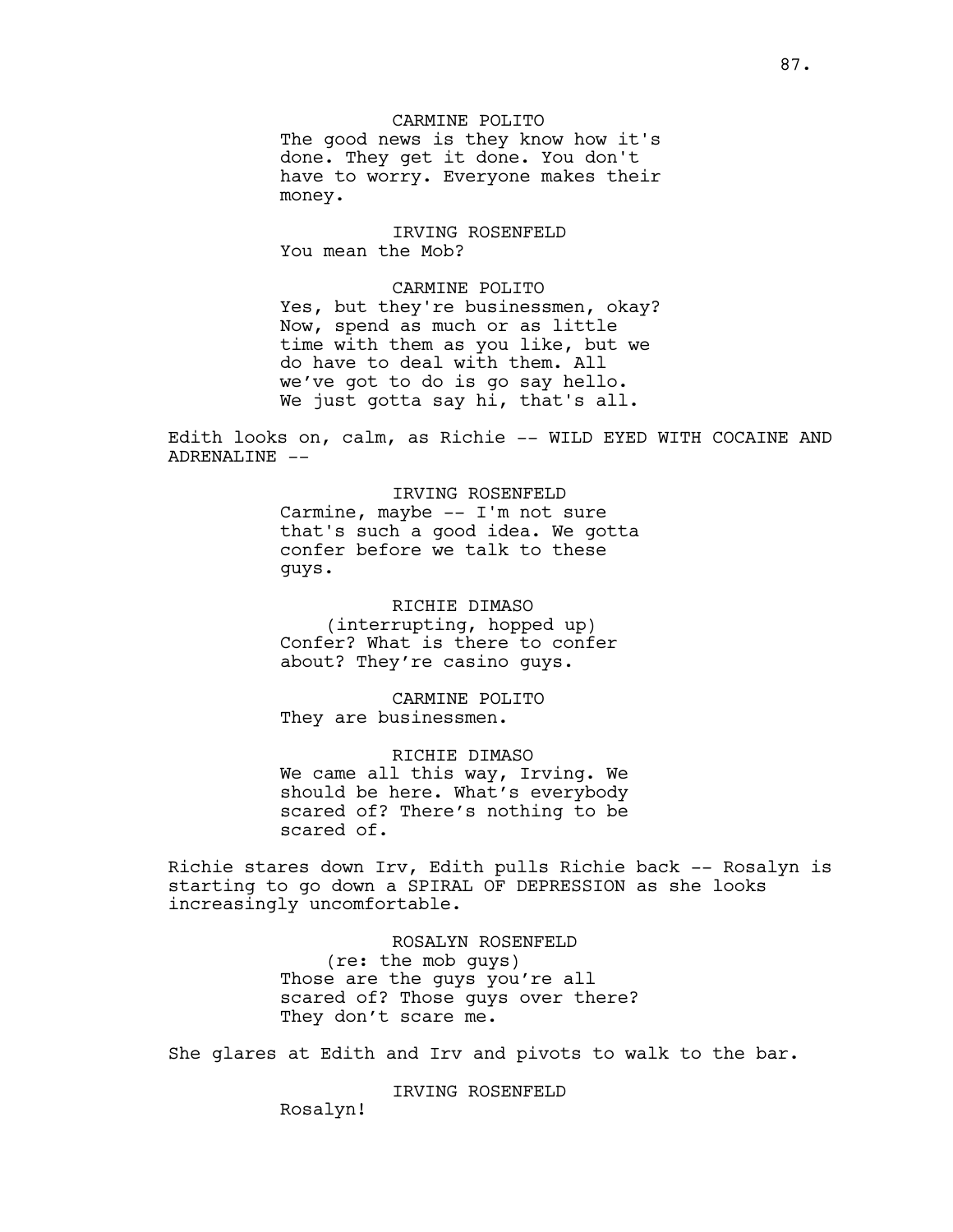But she's already on her way over to the MAFIA MEN at the bar who GREET HER WARMLY as Irv, Edith, Richie, and Carmine watch.

#### RICHIE DIMASO

I love this!

Rosalyn walks up to PETE MUSANE, CHARISMATIC, 30 and sits down in between all the Mafia guys.. THE OTHER THREE SALT AND PEPPER MAFIA GUYS LAUGH AND TALK WITH Rosalyn - who gulps a glass of PROSECCO and IS REFILLED BY PETE MUSANE.

> ROSALYN ROSENFELD Hi. Can I sit here?

Carmine whispers to Irv as he watches Rosalyn talk to the Mafia guys.

> CARMINE POLITO Irving, this is not a good idea.

ROSALYN ROSENFELD How you guys doing? Everybody over there is really scared of you guys, you know that?

She knocks back the prosecco. She seems relieved.

Dolly ushers her kids to the door.

DOLLY POLITO Kids, I want you to go up and get some pizza and soda, please.

Irving and Edith watch in horror at Rosalyn.

EDITH GREENSLY It's a disaster.

ROSALYN ROSENFELD I think they have this room all wrong.

PETE MUSANE Yeah? What would you do?

ROSALYN ROSENFELD I would do it in all black and gold and I would do this bar like a big, warm golden mirror.

DICK HELSING Sounds beautiful.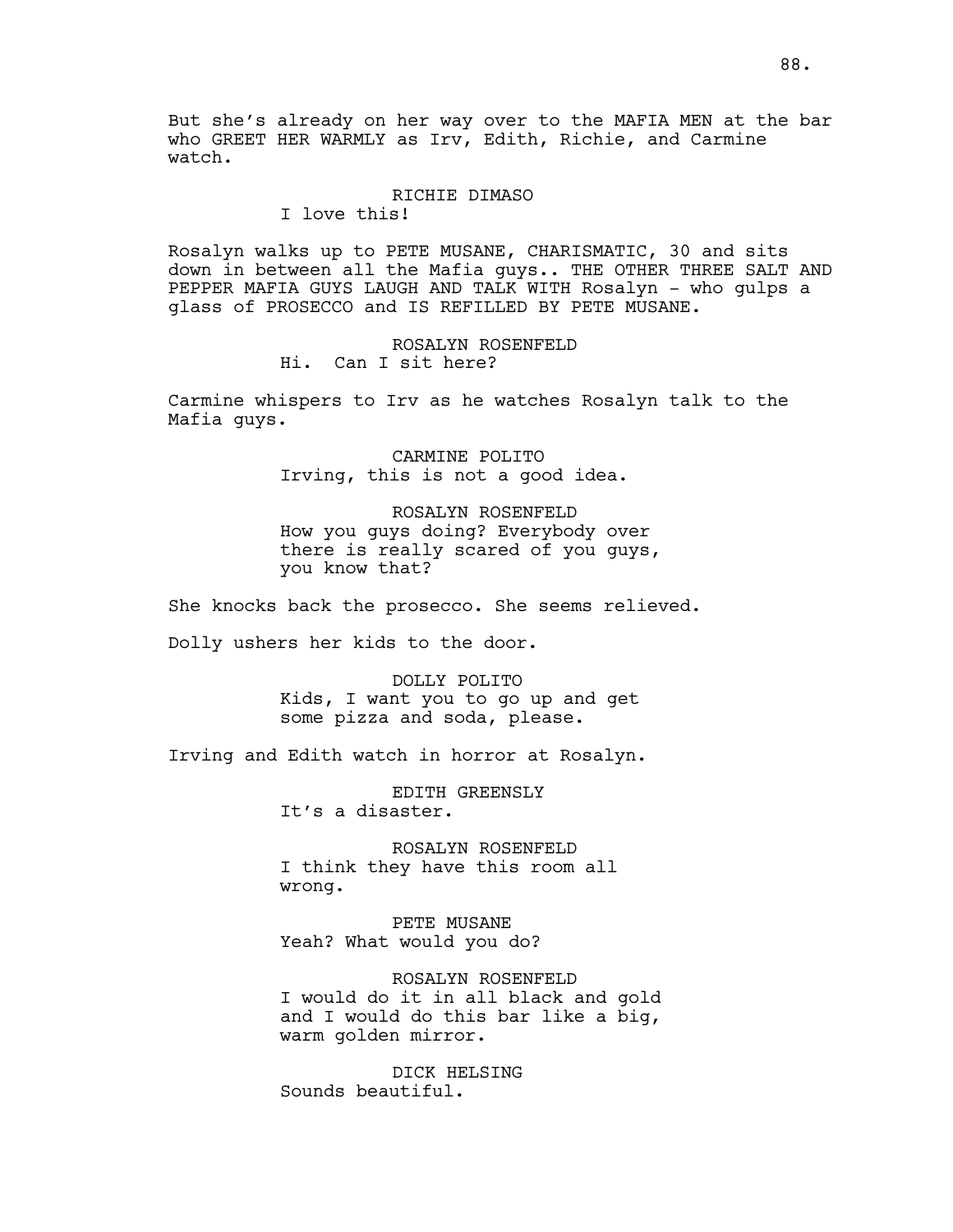ROSALYN ROSENFELD Thank you.

Rosalyn's smitten by the mobsters.

PETE MUSANE But you expect that from her because she's so beautiful --

ROSALYN ROSENFELD Oh stop.

DICK HELSING

Gorgeous.

PETE MUSANE I love her hair, so I know I'm gonna love how she'd do the room --

He touches the front of her huge Farrah overhang bangs. Richie, Irving, Carmine, and the Sheik walk up to them.

> RICHIE DIMASO How do you do?

PETE MUSANE (to Richie) I'm sorry is she your wife?

IRVING ROSENFELD No, she's my wife. She's my wife.

CARMINE POLITO Look at these fine gentleman.

PETE MUSANE Carmine, there you are.

CARMINE POLITO How you doing?

Irving takes the glass of prosecco out of Rosalyn's hand and puts it on table.

> PETE MUSANE AND GUYS Ohhhh, heyyyyy! Come onnn!

ROSALYN It's because he's a party pooper. He's so boring.

Irving stares fuming at Rosalyn and the guys, he nods and forces a smile good naturedly as they put prosecco glass in his hand. He knows how to fake it.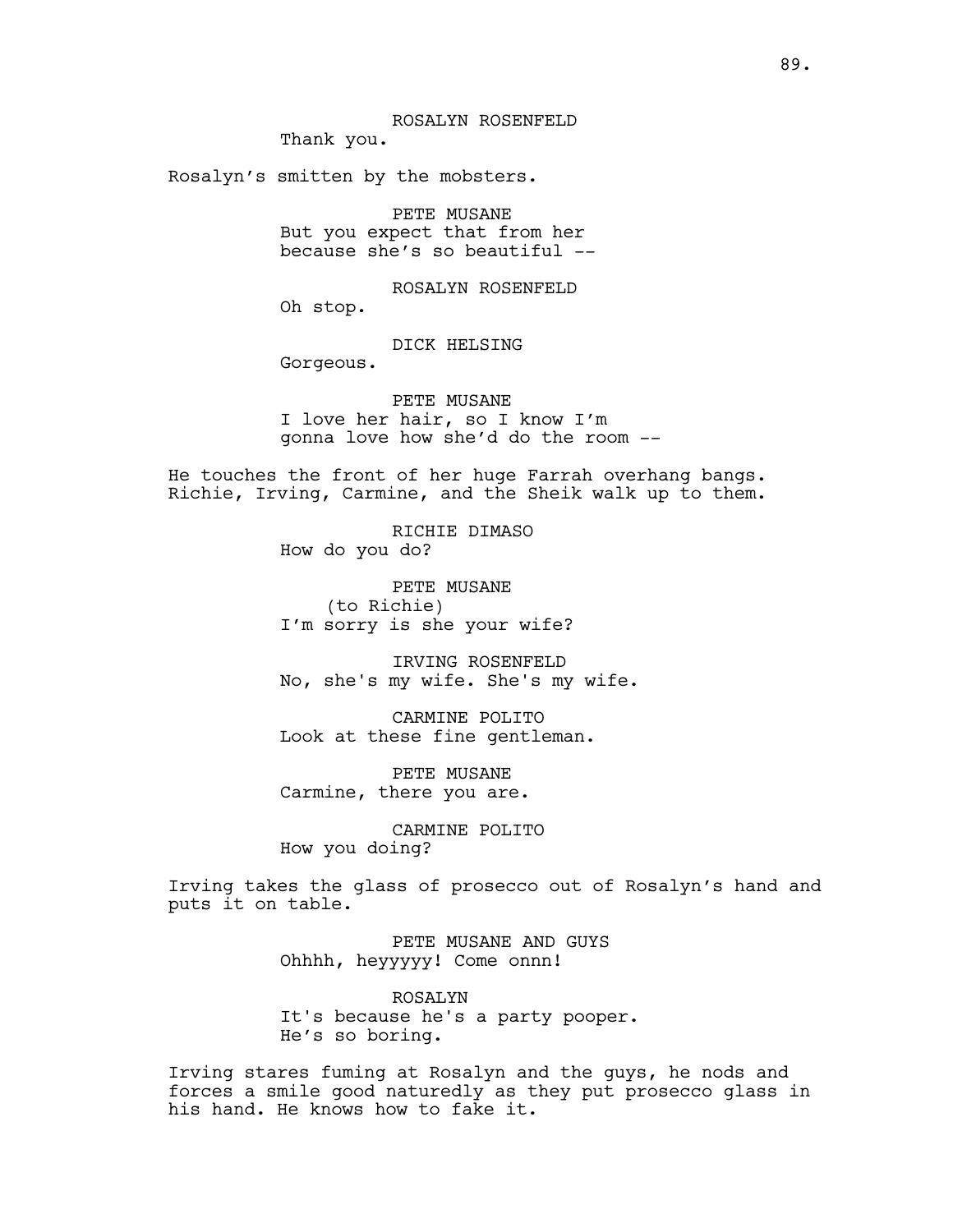PETE MUSANE You have a very beautiful wife.

> DICK HELSING, ROSALYN ROSENFELD, OTHER GUYS

Salud.

THE MADE GUYS LAUGH. SYD ROLLS HER EYES. IRVING, CARMINE STARE WITH TENSION.

THEY ALL LAUGH. RICHIE GUIDES SHEIK with ONE BODY GUARD.

RICHIE DIMASO May I present Sheik Abdullah, gentlemen, from Abu Dhabi. Sheik, these men are professionals, they run the best casinos in the United States.

The Sheik acknowledges them with a nod. Irv is extremely uncomfortable.

> PETE MUSANE Mr. Sheik, as a sign of our seriousness, Mr. Tallegio came from Miami to meet you tonight.

HEAVY PAUSE.

CARMINE POLITO Mr. Tallegio? Why didn't you tell me Mr. Tallegio was here?

PETE MUSANE He's in the back room.

IRVING ROSENFELD It's a sign of disrespect to do business on the first meeting.

RICHIE DIMASO That's not true. I don't know what your talking about. (to Musane) He's got it all wrong.

DICK HELSING Well, don't leave him back there in the back room waiting. Come on, let's go.

Rosalyn reaches to have her glass refilled by Dick Helsing when one of the other guys NUDGES her hip in her tight dress and she drops into Pete Musane's lap.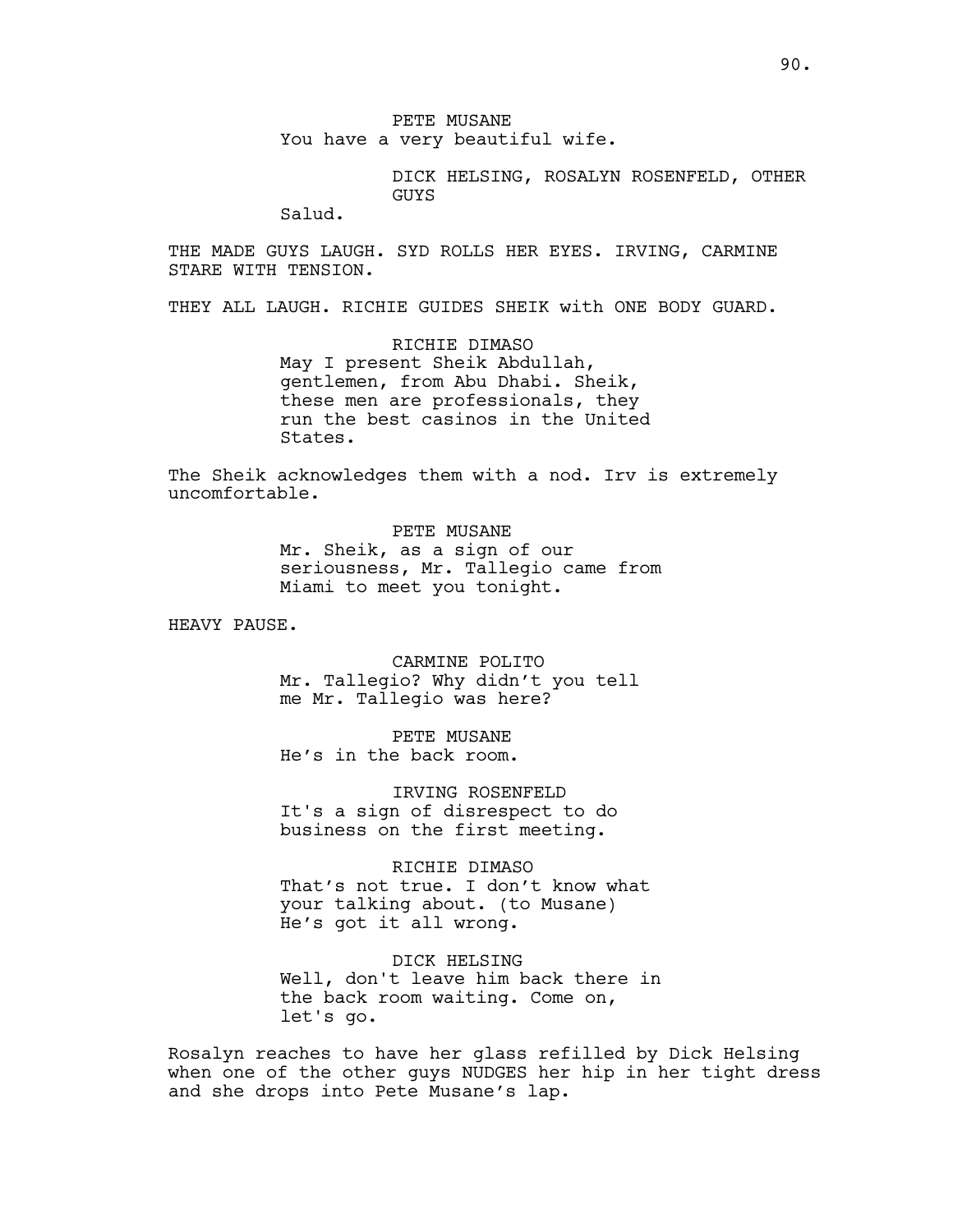Irving turns and heads with dread towards the back door with Carmine, Richie, and the Sheik. Sydney, worried about Rosalyn with Musane, decides to hang back.

## 125 INT. CASINO BACK ROOM -- NIGHT 125

SLOW PUSH IN ON POWERFUL LOOKING: BALD MAN IN SUNGLASSES, LIGHT GRAY SUIT, DARK TIE -- STANDING BY HIMSELF.

CARMINE, RICHIE, SHEIK, IRVING ENTER A HALF FINISHED BACK ROOM. PUSH IN ON IRVING.

VICTOR TELLEGIO

Carmine!

IRVING ROSENFELD (V.O.) Victor Tellegio was from Miami. He was Meyer Lansky's right-hand man. In his prior reputation as an enforcer from twenty years ago, he was known to never bury a body because he felt it sent a stronger message to leave it in the street.

# FLASH BACK TO:

#### 125A EXT. STREET - NIGHT 125A

YOUNGER TELLEGIO WALKS LAUGHING WITH A COLLEAGUE, LETS COLLEAGUE GET AHEAD AND TELLEGIO SUDDENLY PULLS PISTOL, FIRES THREE BULLETS WITH MUZZLE FLASH INTO MAN'S HEAD, MAN GOES TO GROUND, TELLEGIO FIRES ONCE MORE, DROPS CLIP FROM GUN AND SPITS ON BODY, WALKS DIRECTLY TO CAMERA MENACING. NOW BACK TO:

> IRVING ROSENFELD (V.O.) This is the guy we now had to deal with.

# 125B INT. CASINO BACK ROOM - CONTINUOUS 125B

RESUME PUSH IN ON TELLEGIO AS A COUPLE OF BUSBOYS SET UP AN IMPROMPTU TABLE AND CHAIRS. Carmine greets him.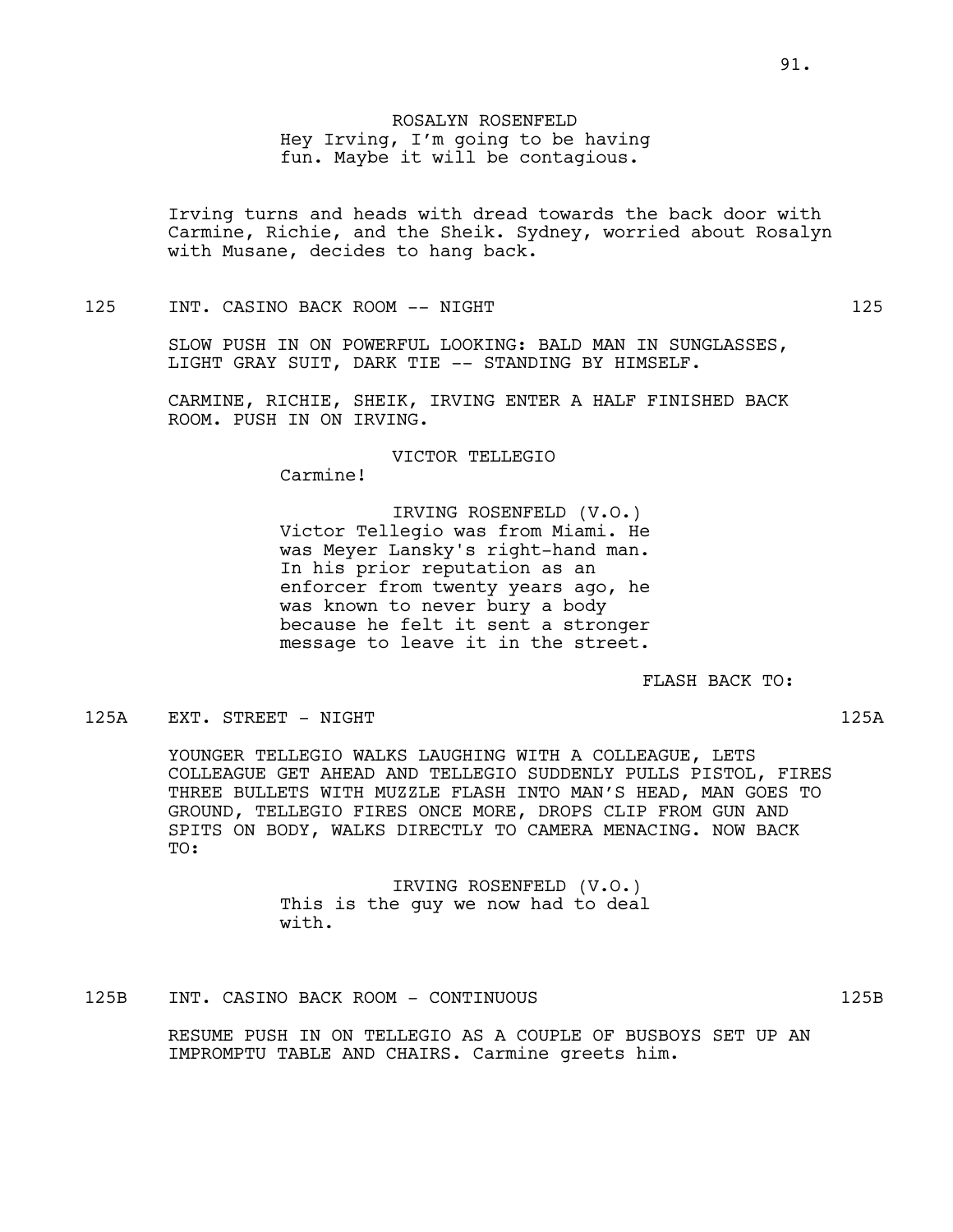CARMINE POLITO You sure you don't want to go into the Ocean Bar? It's really, it's beautiful in there.

VICTOR TELLEGIO I'm very happy I don't have to go there. I like it here. There's an exit. I'm like a ghost. Nobody knows I'm here.

Busboys whip open a white table cloth for the table.

Everyone sits down. Tellegio looks at the Sheik, then over to Richie.

> VICTOR TELLEGIO (CONT'D) Tell him I speak for our friends in Florida. We're very excited. It's been our lifelong dream to build casino resorts on the East Coast.

Richie pretends to translate in the Sheik's ear.

VICTOR TELLEGIO (CONT'D) You told him that? They didn't want the Jews to make money, they didn't want the Italians to make money, definitely don't want the blacks to make money. After the oil embargo - the gasoline crisis -- the hijackings, the Olympics, they don't want to see Arabs make money, trust me, not on our soil. You can tell him this in your own way: I've been in the casino business forty years. It's scrutinized more carefully than any other business. Carmine made this legal, but we must be careful or they'll take it away.

CARMINE POLITO So, Mister Tellegio, how do you think we should approach this? What do you want to do?

VICTOR TELLEGIO If you want to get the gaming license and keep it we have to make our principal investor here, the Sheik, an American citizen.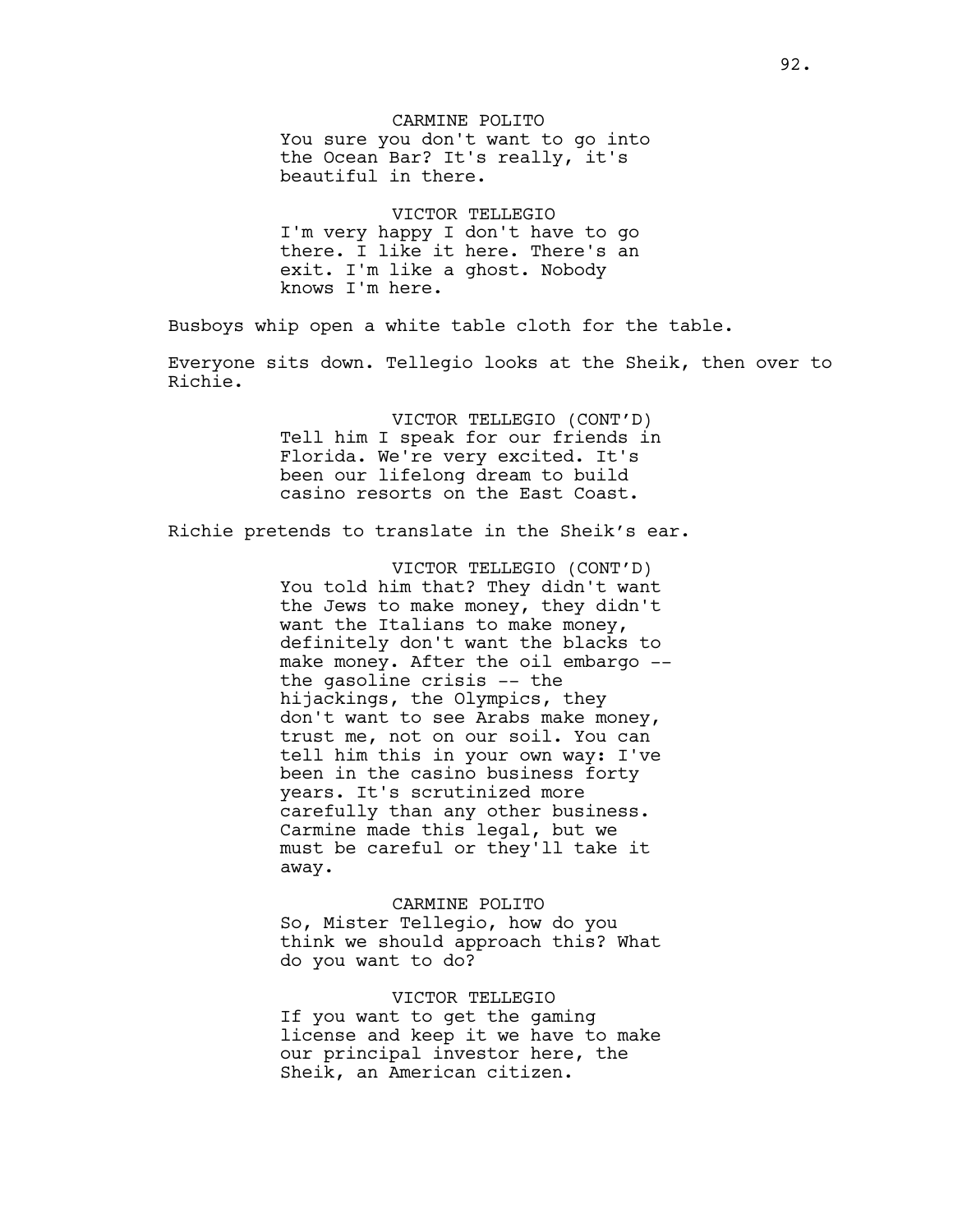Irving and Richie both look at Victor intensely not sure where this is going.

> CARMINE POLITO To expedite citizenship -- well, that requires very special treatment.

VICTOR TELLEGIO You would know the right people to do that, Carmine.

RICHIE DIMASO Carmine knows everybody.

IRVING ROSENFELD What are we talking about?

CARMINE POLITO U.S. Senators. Congressmen.

RICHIE DIMASO Wow, that's fantastic.

IRVING ROSENFELD I say stay away from that. That's bad. That's trouble. No, that's not good.

RICHIE DIMASO Irving please.

IRVING ROSENFELD That's trouble.

VICTOR TELLEGIO Who is this guy? (to Irving) What are you, a farmer?

Richie and Tellegio both laugh.

CARMINE POLITO Mr. Tellegio, I'm sorry, this is Irving. New York businessman. Irving Rosenfeld.

VICTOR TELLEGIO Irving, Irving. What's the matter, Irving? What's the problem?

IRVING ROSENFELD Nothing. No problem.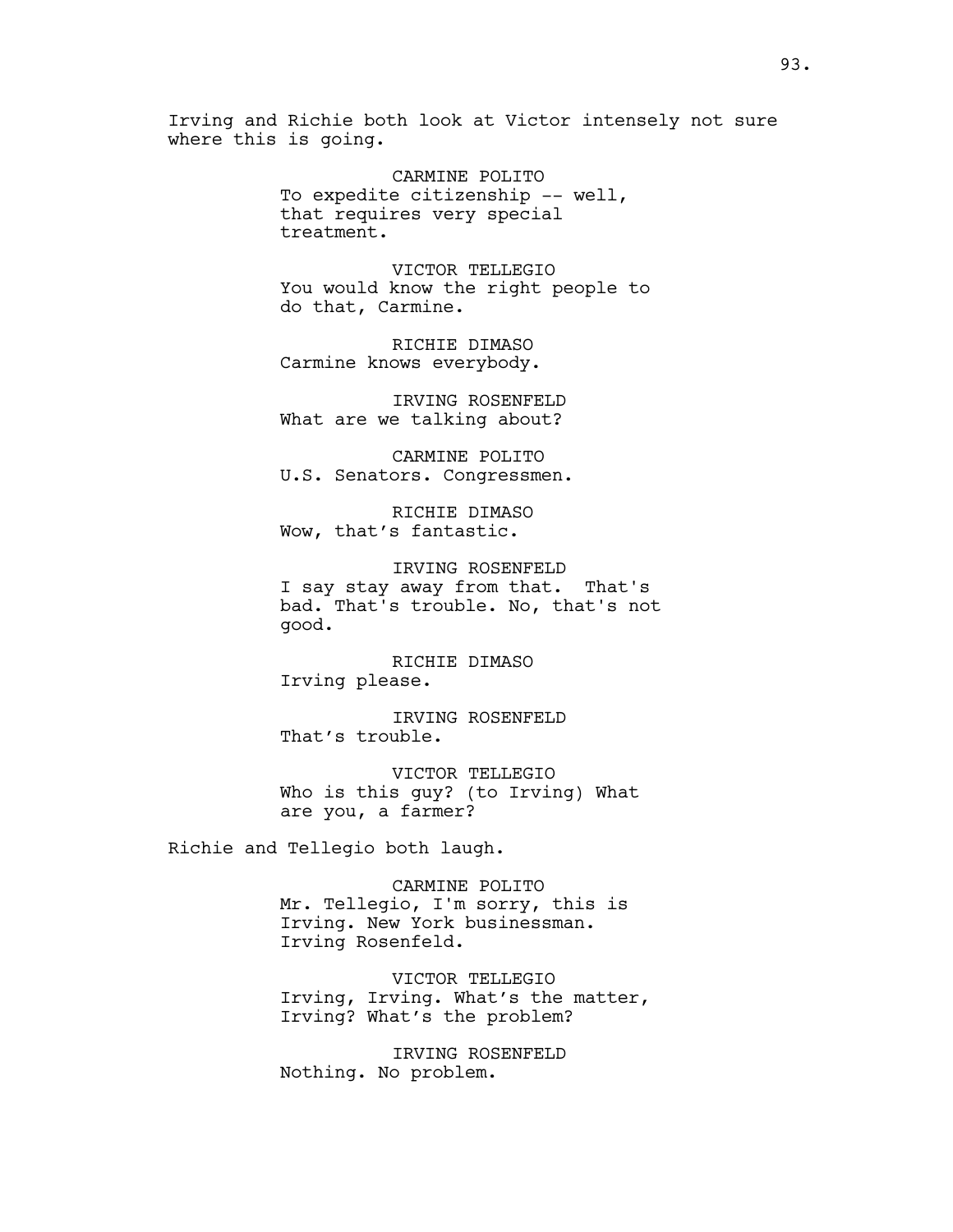# VICTOR TELLEGIO

Don't get your balls in an uproar. Everything's fine, everything's good. It's all good. It's all good. I just hope the other part of this is all good. And real. Because we're real. You know that. You deal with us. We're a real organization. We deal with you, we don't know what we're dealing with.

Everyone stares increasingly tense at Tellegio in silence. This could go wrong at any minute. Tellegio looks over to Richie and points to the Sheik.

Irving watches in horror as --

VICTOR TALLEGIO Where's he from?

RICHIE DIMASO (winging it) Abu Dhabi.

VICTOR TELLEGIO Oh, he's from the Emirates.

RICHIE DIMASO

Yeah.

VICTOR TELLEGIO (in subtitled Arabic) (*Can I count on you? You gotta be honest about this. Do you understand me? Good means good. No bullshit.*)

PUSH IN ON IRV AND CARMINE FEELING THIS IMMENSE PRESSURE. WHAT THE FUCK IS GOING ON HERE?

> VICTOR TELLEGIO (CONT'D) (to Sheik) (*Did you hear what I said? Do you want me to repeat it?*)

Irving looks ill, as does everyone else at the table.

VICTOR TELLEGIO (CONT'D) (*What do you think now? Tell me. Tell me.*)

RICHIE DIMASO Uh, I think, I think what he's --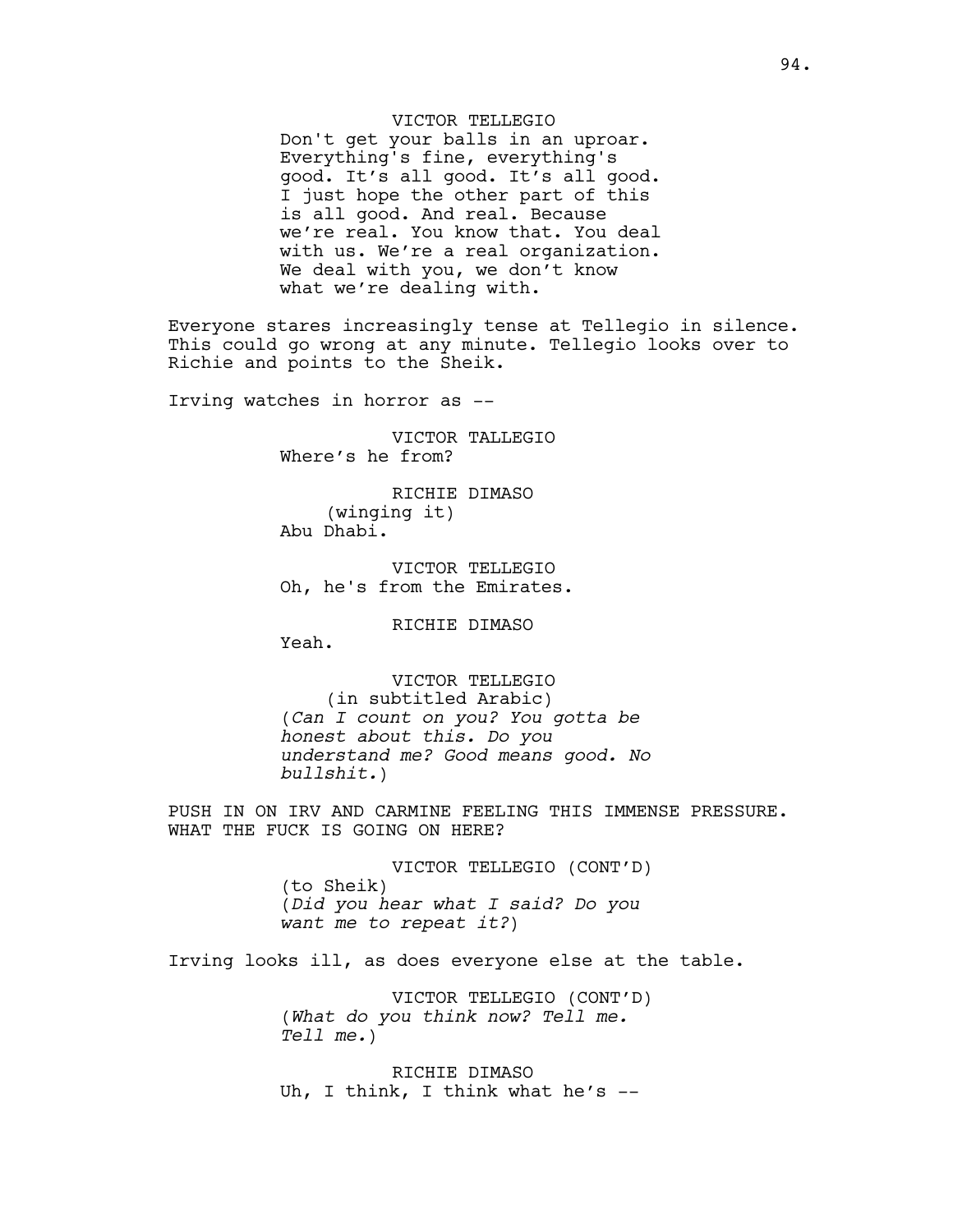VICTOR TELLEGIO No, let him speak for himself.

Sheik swallows hard and looks to Richie. It's a very tense moment for everyone at the table.

Tellegio stares. Everyone hangs on this. Irving and Richie share a look -- *what is he doing*?

A DRUNK, AL KOWALSKI, a working man, friend of the Mayor BARRELS INTO INTO THE TABLE, spilling drinks. Tellegio's guys jump in and grab him and start to pull him away.

> CARMINE POLITO No, I know him.

# AL KOWALSKI

You guys are way too serious for a party!(to Tellegio) Hey, what are you drinking? You got a drink?

TELLEGIO GLARES BACK AT THE INTRUSION.

CARMINE

(to Al) We're in a very serious meeting. (to Tellegio) I apologize.

TELLEGIO DOES NOT LOOK AMUSED.

AL KALOWSKI I understand, you're in conference. You gotta come with me now. You got a speech to give. Everyone's waiting for you.

CARMINE POLITO Al, I'll be right behind you, okay? Trust me.

Paco Hernandez/Sheik stands up and reaches over to Tellegio to shake his hand. Irving panics. THE MENACING DEEP BASS INTRO OF "WHITE RABBIT" FADES UP ON THE SOUNDTRACK.

> SHEIK ABDULLAH (In Arabic) It is great doing business with you. The investment is real. It was a pleasure to meet you.

Irving exhales in relief that Paco managed to say anything passable in Arabic.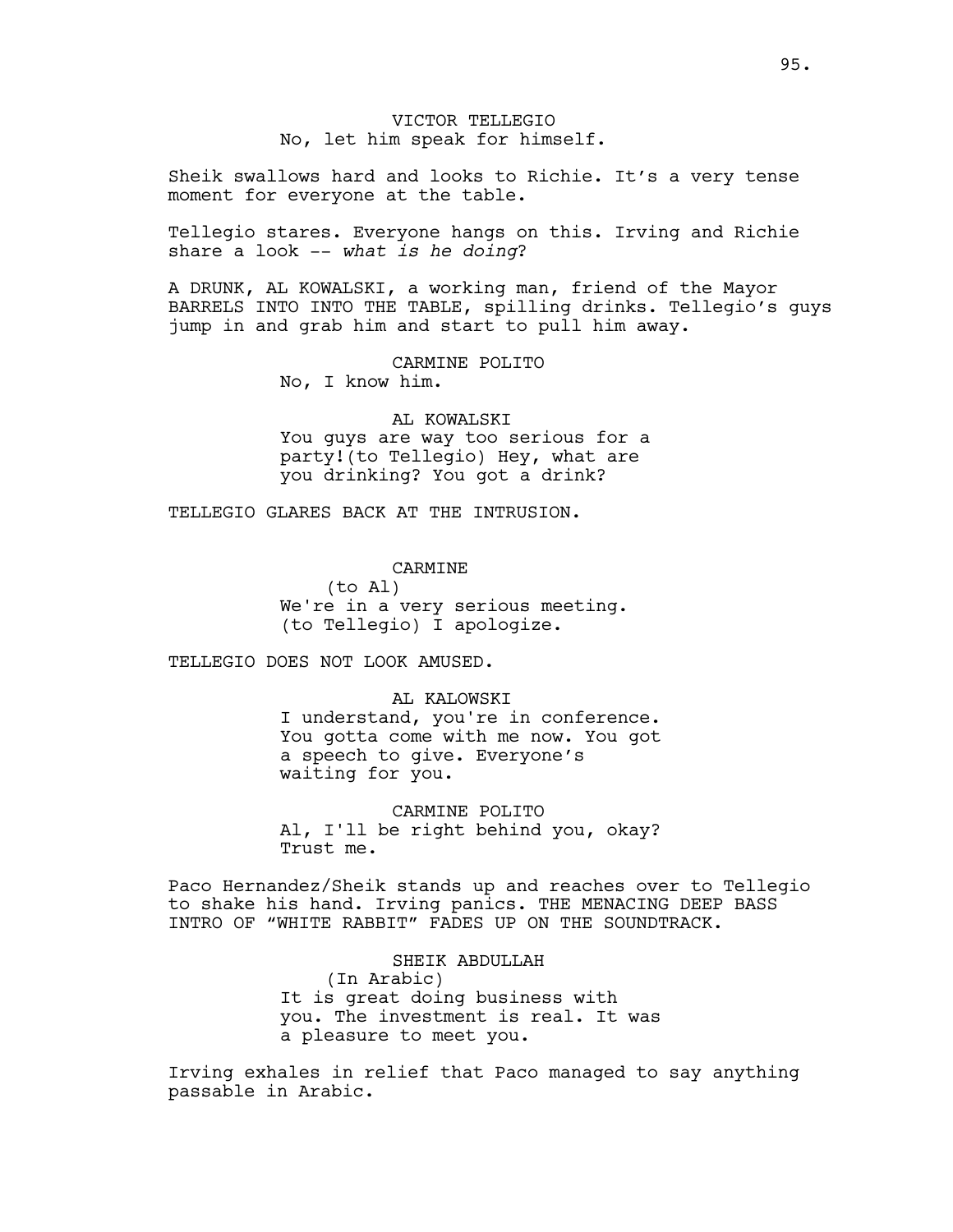IRVING ROSENFELD (V.O.) What are the odds of an Italian guy from Miami knowing Arabic? But it turns out he's got casino investments in the Mideast and he spent two years learning it to keep the upper hand.

Victor leans over to talk to Carmine.

VICTOR TELLEGIO Listen to me carefully. If you're real, you put ten million in the bank of our choice in the next two weeks.

Carmine nods.

VICTOR TELLEGIO (CONT'D) Carmine, listen to me carefully, if you're real, you put ten million in the bank of our choice in the next two weeks or not only will the Sheik feel insulted, but our friends in Florida will feel deeply disrespected and so will I.

Irving looks at Victor, who stares back at him. This is bad.

AT THE BAR  $--$ 

"WHITE RABBIT" CONTINUES. ROSALYN CONTINUES TO FLIRT WITH PETE MUSANE --

SYDNEY WATCHES OUT OF CONTROL ROSALYN, STANDS AND WALKS OVER TO HER.

> EDITH GREENSLY Rosalyn, you need to come with me alright?

ROSALYN ROSENFELD I don't need to come with you.

EDITH GREENSLY You need to come with me. This needs to stop. Come on.

ROSALYN ROSENFELD Oh, you think I should come with you?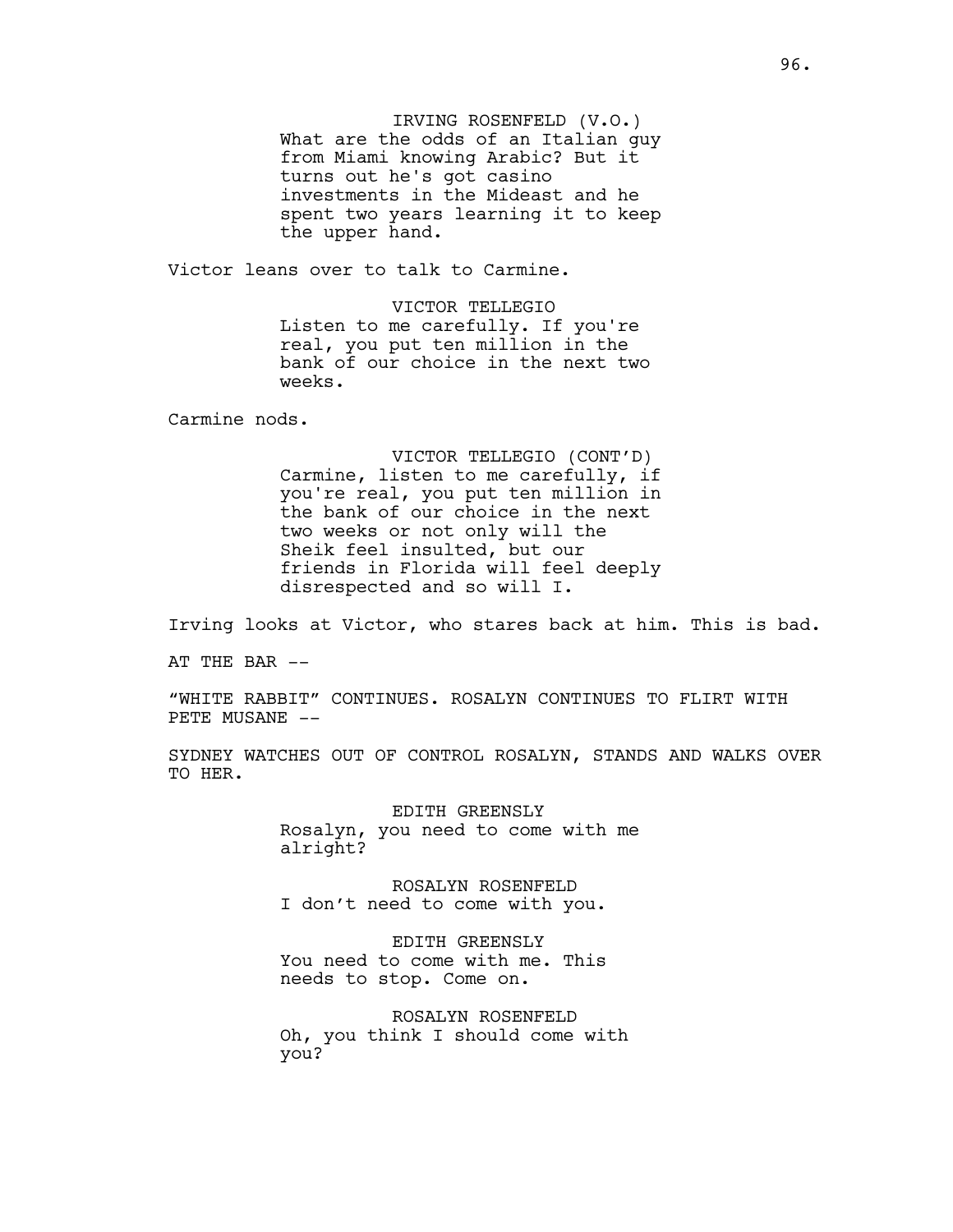EDITH GREENSLY Yeah, you need to come with me right now.

Rosalyn takes her wrist out of Sydney's grasp.

ROSALYN ROSENFELD Why don't you get your fucking hands off me, you fucking whore!

PETE MUSANE

Hey!

ROSALYN ROSENFELD You're a whore. (to everyone) This is my husband's whore!

EDITH GREENSLY That's real nice.

DOLLY POLITO We're not going to do this in the Ocean Room tonight. Not tonight. Please.

ROSALYN ROSENFELD This is my husbands whore!

Dolly escorts Edith over to one side of the room away from Rosalyn.

> DOLLY POLITO You stay over here with me. Everybody just calm down. I don't know what's going on.

Pete looks over to Rosalyn.

PETE MUSANE You alright? Take it easy. These things happen. Whatever's meant to be will be.

Rosalyn smiles at Pete.

Yeah.

ROSALYN ROSENFELD That's what I always say.

PETE MUSANE You say that?

ROSALYN ROSENFELD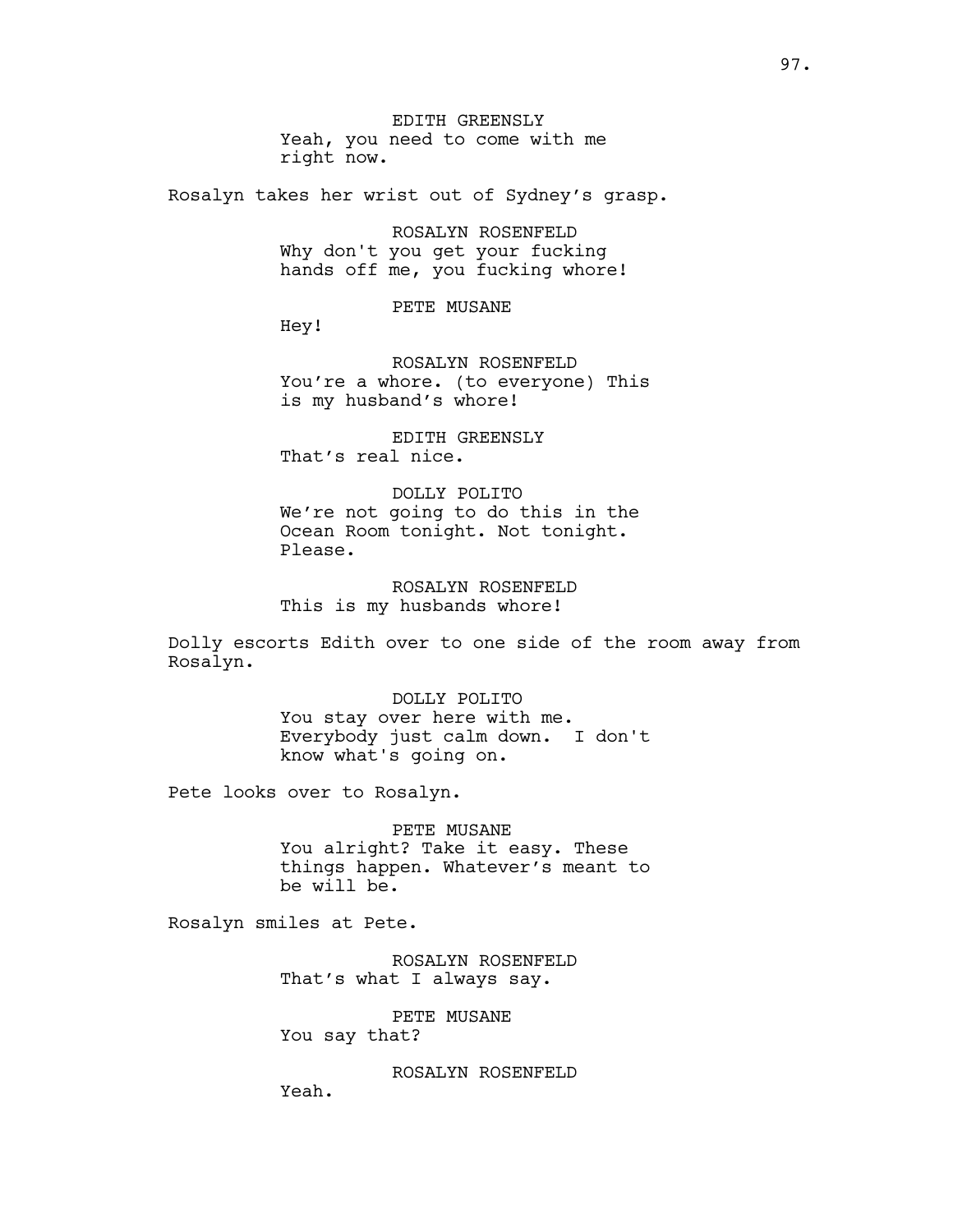PETE MUSANE See? Kindred spirits.

ROSALYN ROSENFELD Whatever's meant to be will be.

PETE MUSANE Whatever's meant to be will be.

CUT TO:

INT. WOMEN'S POWDER ROOM HALLWAY - CASINO

ROSALYN STORMS DOWN THE HALL TOWARDS THE BATHROOM AS "WHITE RABBIT" BUILDS TO ITS CLIMAX.

126 INT. WOMEN'S POWDER ROOM - CASINO 126

Rosalyn looks in mirror: sadness, anger, fear. Edith rushes in.

> EDITH GREENSLY What the hell do you think you're doing?

ROSALYN ROSENFELD What the hell do I think I'm doing?! What the fuck do you think you're doing? You really gonna come in here and judge me for flirting with somebody after you've been fucking my husband for how many years?!

EDITH GREENSLY You don't have any fucking clue what's going on!

Rosalyn holds her hand, with wedding ring to Sydney's face.

ROSALYN ROSENFELD I got a ring on my finger. We have a child together.

EDITH GREENSLY He doesn't love you Rosalyn he loves me. And you know it and I know it and he knows it. And it might be done now, but it was beautiful and it was real.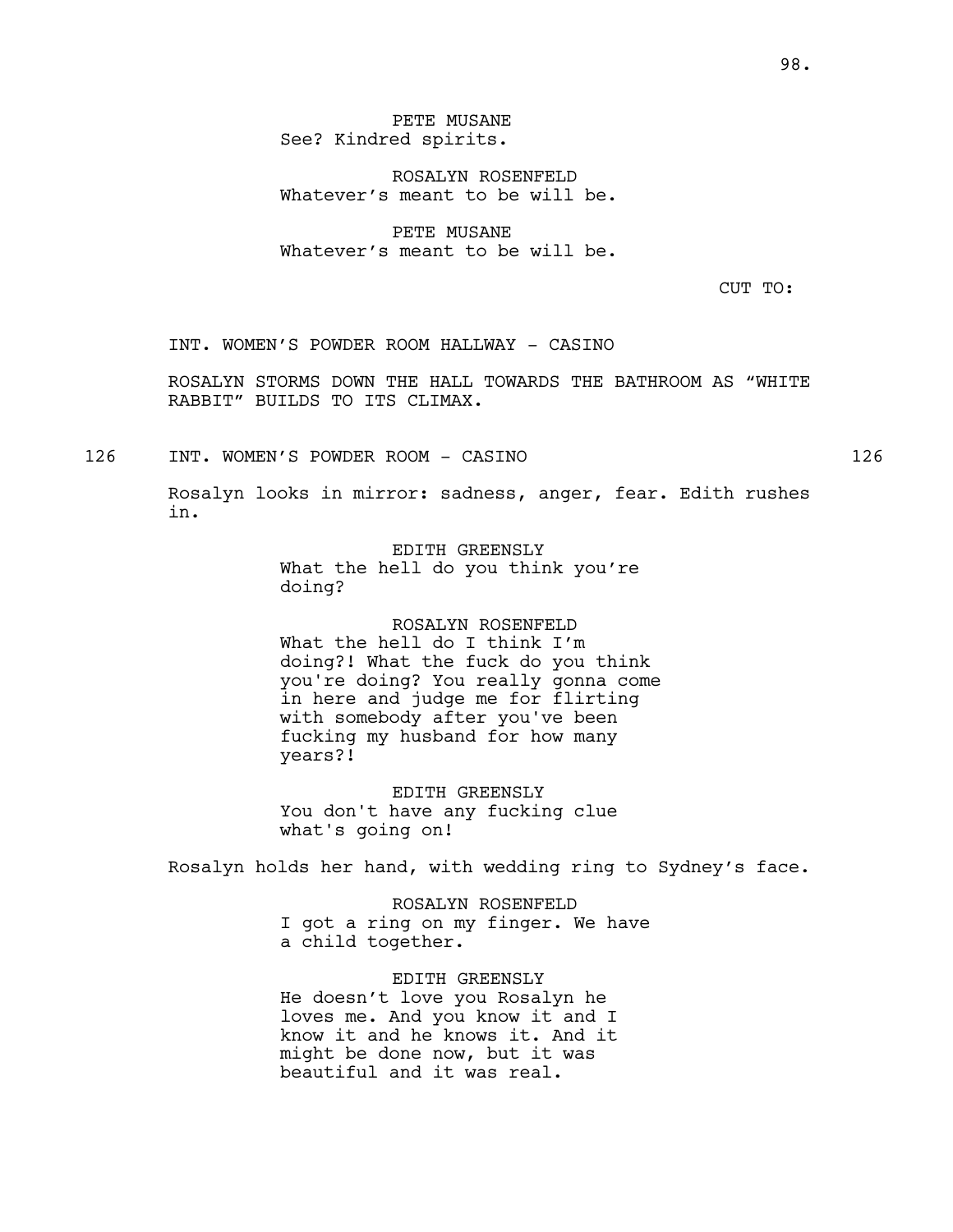Stop.

EDITH GREENSLY And we loved each other.

ROSALYN ROSENFELD

Shut up.

Rosalyn starts to tear up.

EDITH GREENSLY You scare him, and you manipulate him, and you use your son!

#### ROSALYN ROSENFELD

Well, he must like it on some level. He must want it because he keeps coming back for it. It's like that perfume that you love that you can't stop smelling, even when there's something sour in it. You can't get enough of it. But guess what, he's never gonna leave me. He's always going to want me, and I will make you so sorry, Edith. I will make you so sorry for what you've done to my family, mark my words.

#### EDITH GREENSLY

That is fucked up! I would never say anything that fucked up to anybody, but you do because you're gross inside, you're so fucked up and gross.

ROSALYN ROSENFELD Oh, I'm gross inside?

#### EDITH GREENSLY

Yeah.

#### ROSALYN ROSENFELD

Maybe you're gross inside, with robbing people and all that shit that you do? Maybe we're both gross inside, that's what Irving loves about us. At least he's consistent with his women. You know, sometimes in life all you have are fucked up, poisonous choices.

Rosalyn reaches over, grabs Sydney's face and kisses her.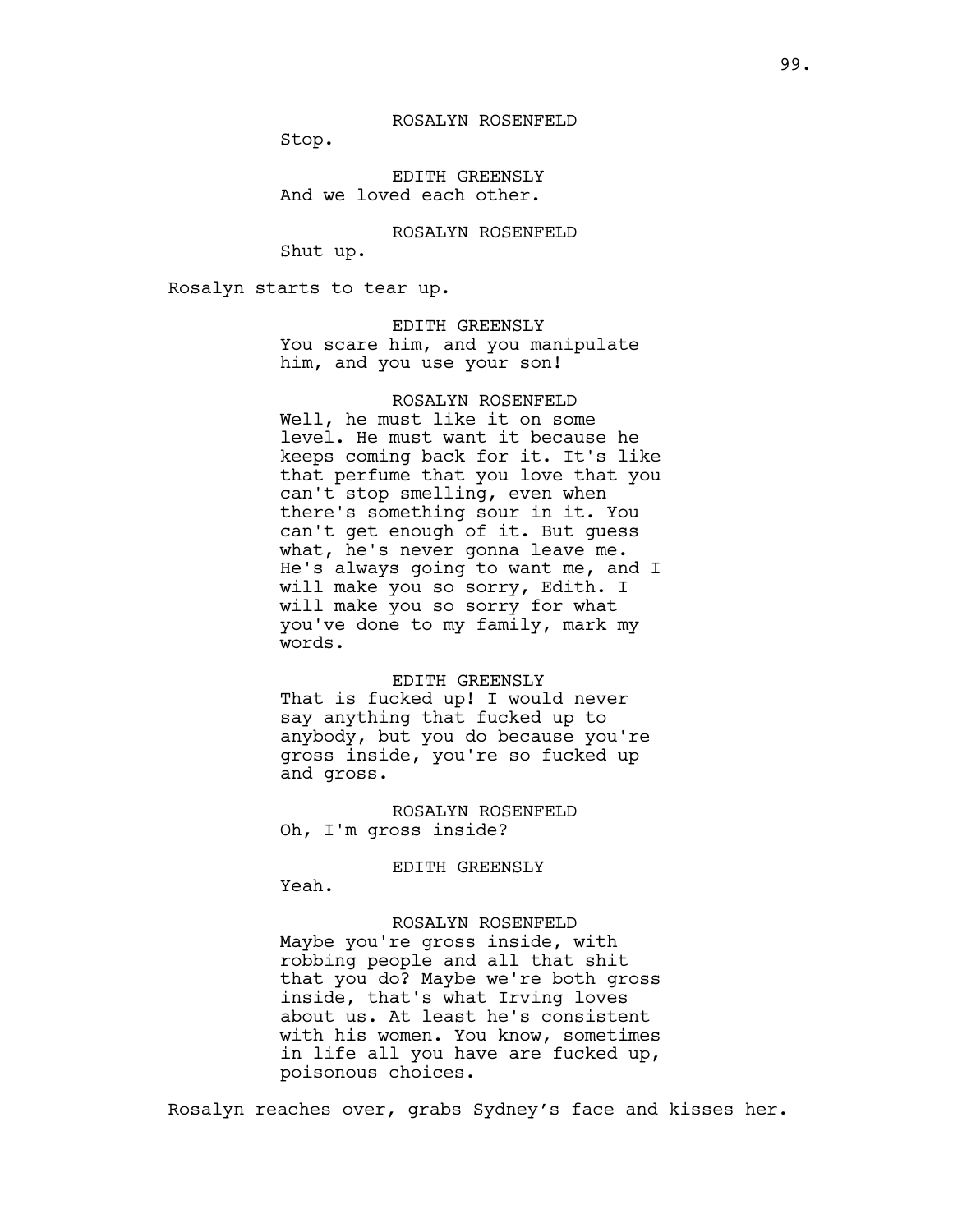Rosalyn laughs a toxic, tough front dark laugh and walks out. THE BEE GEES "HOW CAN YOU MEND A BROKEN HEART?" STARTS.

Sydney looks into the mirror and wipes the lipstick off her lips as Rosalyn storms out of the powder room.

SMASH TO:

129 ROSALYN WALKS OUT SHAKY -- SUDDENLY FROM BEHIND A ROW OF 129 WOODEN PAYPHONES A HAND GRABS ROSALYN'S AND PULLS HER BEHIND THEM - ITS PETE MUSANE - THEY STARE AT EACH OTHER - SILENT -INTENSE-- ROSALYN IS SHAKING AND CRYING AS SHE FALLS APART IN HIS ARMS.

> SYDNEY COMES STORMING OUT OF THE POWDER ROOM AND WALKS RIGHT PAST ROSALYN AND PETE.

PUSH IN ON: SYDNEY LOOKING BACK, STOPPED, SEES ROSALYN EMBRACING PETE AS SHE CRIES.

SMASH TO:

130 SYDNEY RUNS INTO BACK ROOM, URGENTLY JOINS IRV AND RICHIE AT 130 THE TABLE.

> EDITH GREENSLY We need to talk! This is serious.

> > SMASH TO:

CARMINE AND DOLLY CLIMB THE STAIRS TO THE MAIN BALLROOM FILLED EXCITEDLY WITH OPTIMISM AS THE SONG SWELLS. THEY KISS IN SILHOUETTE INTO A HARD BACKLIGHT. CARMINE CLIMBS REACHES THE STAGE AND THE CROWD ROARS.

> AL KALOWSKI Ladies and gentlemen, your friend, the working man's friend, my friend, Mayor Carmine Polito!

ON STAGE: Carmine TAKES MIC

Irving stands off to the side of the stage as his world closes in around him. Pulls his heart pills out of his pocket and takes one. Sydney sees this as she stands nearby with Richie.

Irv, Edith, Richie watch near stage, jostled. Rosalyn enters the ball room looking disheveled as she is guided by Pete Musane looks to stage.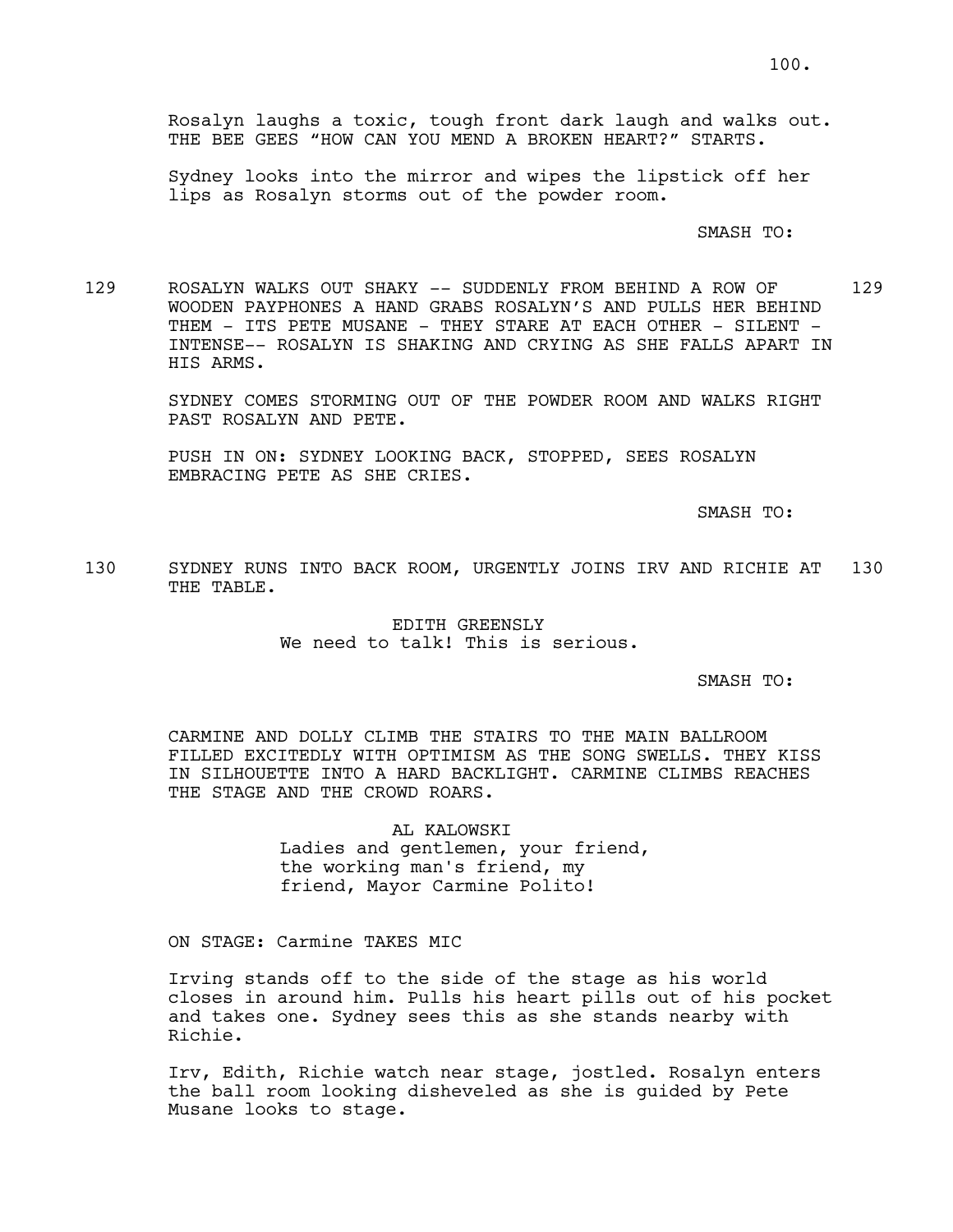## CARMINE POLITO

(on mic) Hello, Camden! Hello, New Jersey! Hello, Atlantic City! [CROWD ROARS] A lot of my friends been out of work [CROWD WHISTLES - BOOS] A lot of good hard working families just wanna WORK AND LIVE. (crowd CHEERS) There's no money nowhere. You gotta be kidding me! -- don't they remember who built this country? [CHEERS] The one thing we can all agree about in the State of New Jersey is that we never, ever give up! Do we?

Carmine dominates the crowd and you can see the emotion in his face as he says this. He raises his glass to the crowd.

> CARMINE POLITO (CONT'D) Please, raise a glass with me to a new era that begins tonight. From me and my family, we thank you. For all the hard work that you've given us in the community. Look what you've done. This is beautiful! Thank you!

Crowd ROARS WILDLY. Irv watches, MOVED AND DESTROYED.

DISSOLVE TO: SHOTS OF EMPTY BALL ROOM, TRASHED HALLWAYS, ATLANTIC CITY STREET TO OCEAN -- OCEAN SOUNDS

SMASH TO:

#### 132 INT. IRVING'S DRY CLEANERS - EARLY MORNING 132

Irving walks in with his keys, same clothes from night before, as ocean sounds continue, TAKES A GUN FROM THE SAFE, and he stands looking lost and lonely, he turns on the electric dry cleaning rack, where he and SYDNEY STOOD TOGETHER, IN LOVE. He looks heartsick. HE STEPS INSIDE THE SWIRLING ELECTRIC DRY CLEANING RACK OF PLASTIC WRAPPED CLOTHES, AND STANDS ALONE, WHERE SYD USED TO BE, AND IS HEARTBROKEN.

EXT. THIRD AVENUE - DAY - CONTINUOUS RICHIE STORMS DOWN THE STREET IN SAME NIGHT CLOTHES.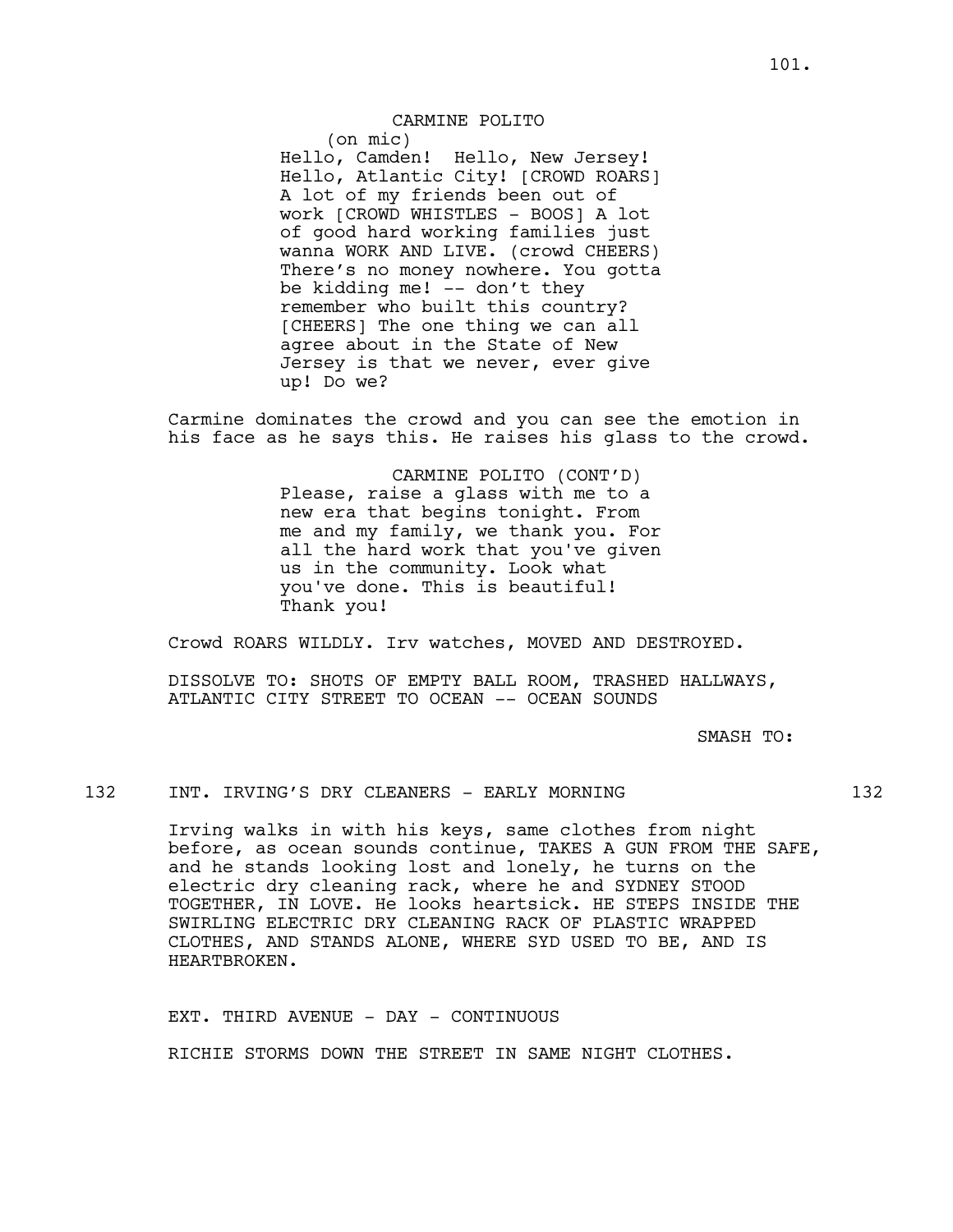# 134 INT. HALLWAY TO SYDNEY'S APARTMENT - DAY 134

BANG BANG BANG -- Richie POUNDS ON SYDNEY'S DOOR -- SYDNEY, HAIR IN CURLERS, ANSWERS THE DOOR.

> RICHIE DIMASO Can I use your phone?

135 INT. SYDNEY'S APARTMENT DAY - AS SHE WATCHES -- HE paces 135 intense, phone in hand, SHIRT SLEEVES, a mess. HE DIALS.

> RICHIE DIMASO (CONT'D) (to Sydney) Last night was insane. I got it all figured out.

STODDARD THORSEN (on phone) Stoddard Thorsen.

RICHIE DIMASO (into phone) Listen, I need the Sherman Suite at the Plaza Hotel, okay?

STODDARD THORSEN (on phone) That's a whole floor of the hotel.

RICHIE DIMASO I need a whole floor. I need it for my operation

INT. FBI FIELD OFFICE - DAY - CONTINUOUS

STODDARD THORSEN (on phone) Stop calling it your operation, Richard. It's not your operation. And I'm not giving you a whole floor of the Plaza Hotel.

INT. SYDNEY'S APARTMENT - DAY

RICHIE DIMASO

I have members of Congress that are gonna come in right now to try to give the Sheik citizenship. They're taking bribes. This is happening right now. That's what's happening right now.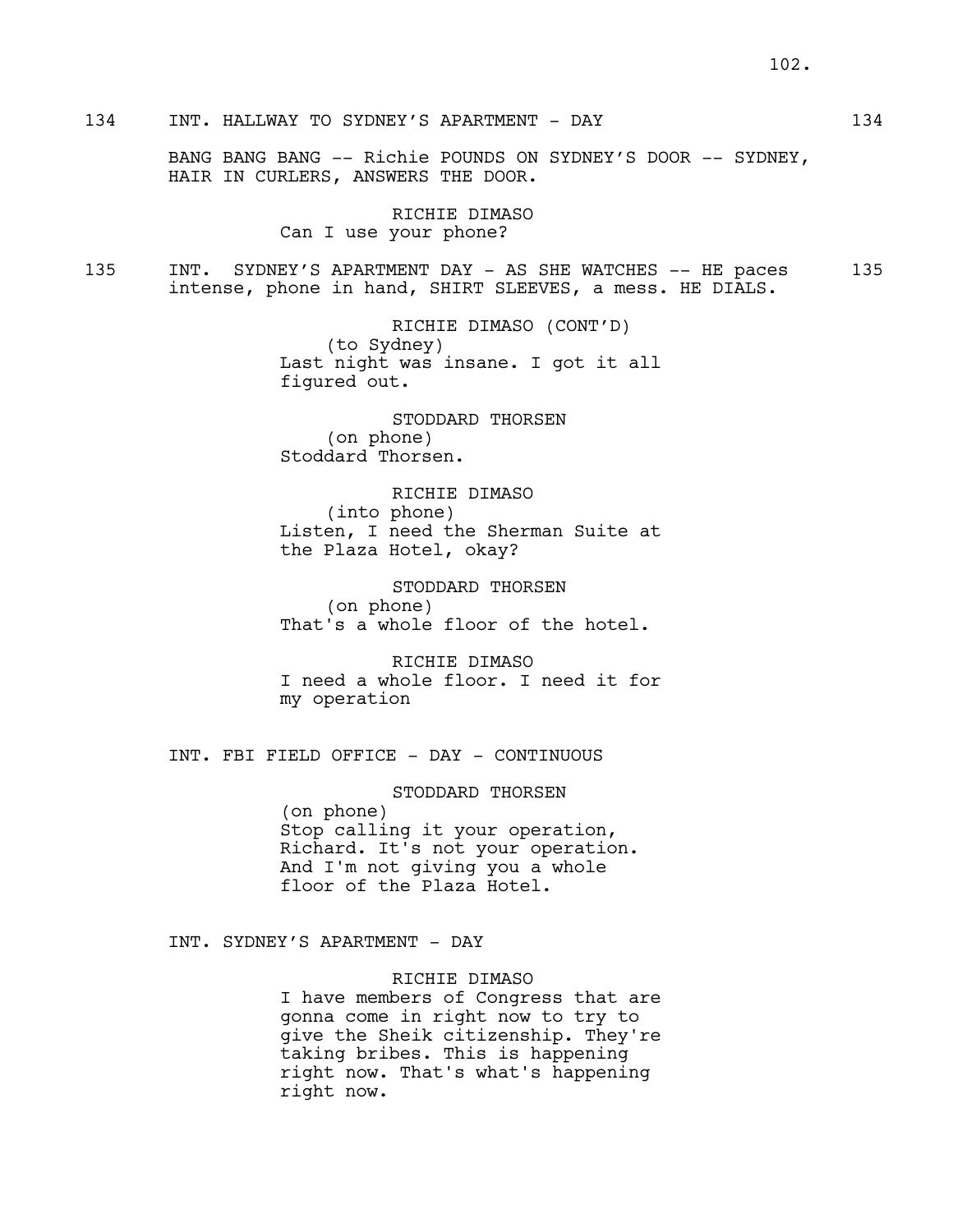STODDARD THORSEN (on phone) Bribing members of Congress are you out of your fucking mind?

INT. SYDNEY'S APARTMENT - DAY

RICHIE DIMASO Stoddard. Stoddard! Shut up! Listen! Do you know who Victor Tellegio is? Victor. Tellegio. Works for Meyer Lansky. You know who that is?

STODDARD THORSEN I know who Victor Tellegio is.

RICHIE DIMASO Resorts International! He wants ten million dollars. I have two weeks!

STODDARD THORSEN You're not getting ten million dollars.

# RICHIE DIMASO

(screaming) Just listen to me! You're not listening to me! I have two weeks! I have two weeks to put this thing together and I need you to get me the Sherman Suite at the Plaza Hotel. And your going to fucking do it!

STODDARD THORSEN Lower your voice. You don't get to yell at me.

Richie SLAMS DOWN THE PHONE. Edith (HAIR IN CURLERS) STARES AT HIM.

> RICHIE DIMASO Calm me down baby. You gotta calm me down.

He handles her hips and neck and waist and ass.

RICHIE DIMASO (CONT'D) Baby let's do this. Let's do this right now. --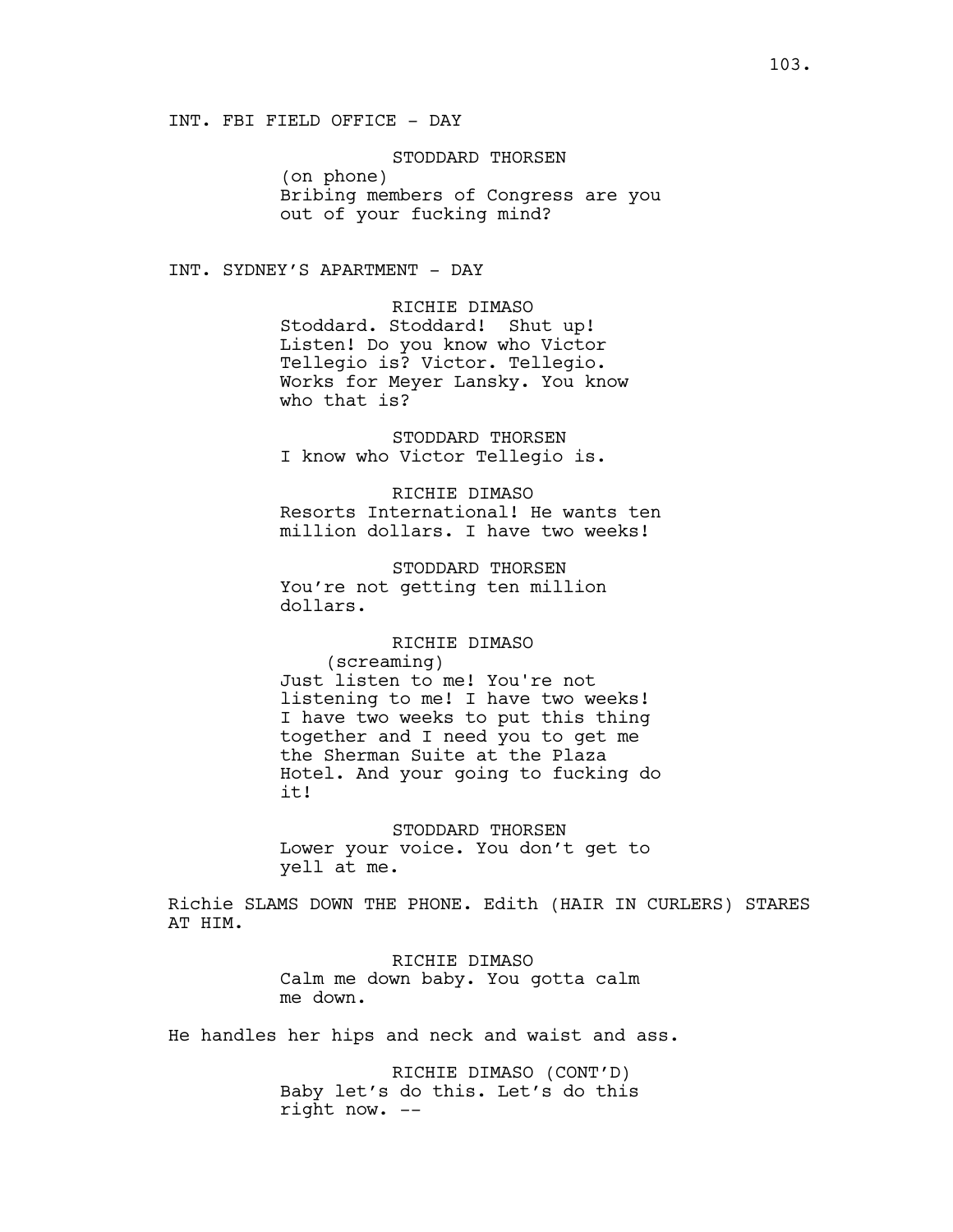No, no.

## RICHIE DIMASO

I want to do this. You're fucking skin is glowing baby. Your skin is glowing.

EDITH GREENSLY I'm not doing this with you. We're not going to do this unless we do it for real, alright?

RICHIE DIMASO I want to do this now!

EDITH GREENSLY That's what we agreed on so we're not going to do that alright? Alright? Where are you? You're acting all scary.

She grabs him by the head to calm him down.

EDITH GREENSLY (CONT'D) Are you here with me?

HE TRIES A GENTLER SEDUCTION.

RICHIE DIMASO (leans down to her eyes) I love you. I love you. Look at me. (slowly) I'm in love with you. It is real now. I just said it so now's the time.

He handles her, nuzzles her neck, starts to turn her on.

EDITH GREENSLY (kissing him) You want the truth? You want real?

RICHIE DIMASO I'm ready for real.

SOMETHING CLICKS INSIDE HER -- SHE DROPS HER BRITISH ACCENT --

SYDNEY PROSSER (DROPS HER BRITISH ACCENT) OK, this is real. Do you hear my voice? This is real. This is real. What you hear is real.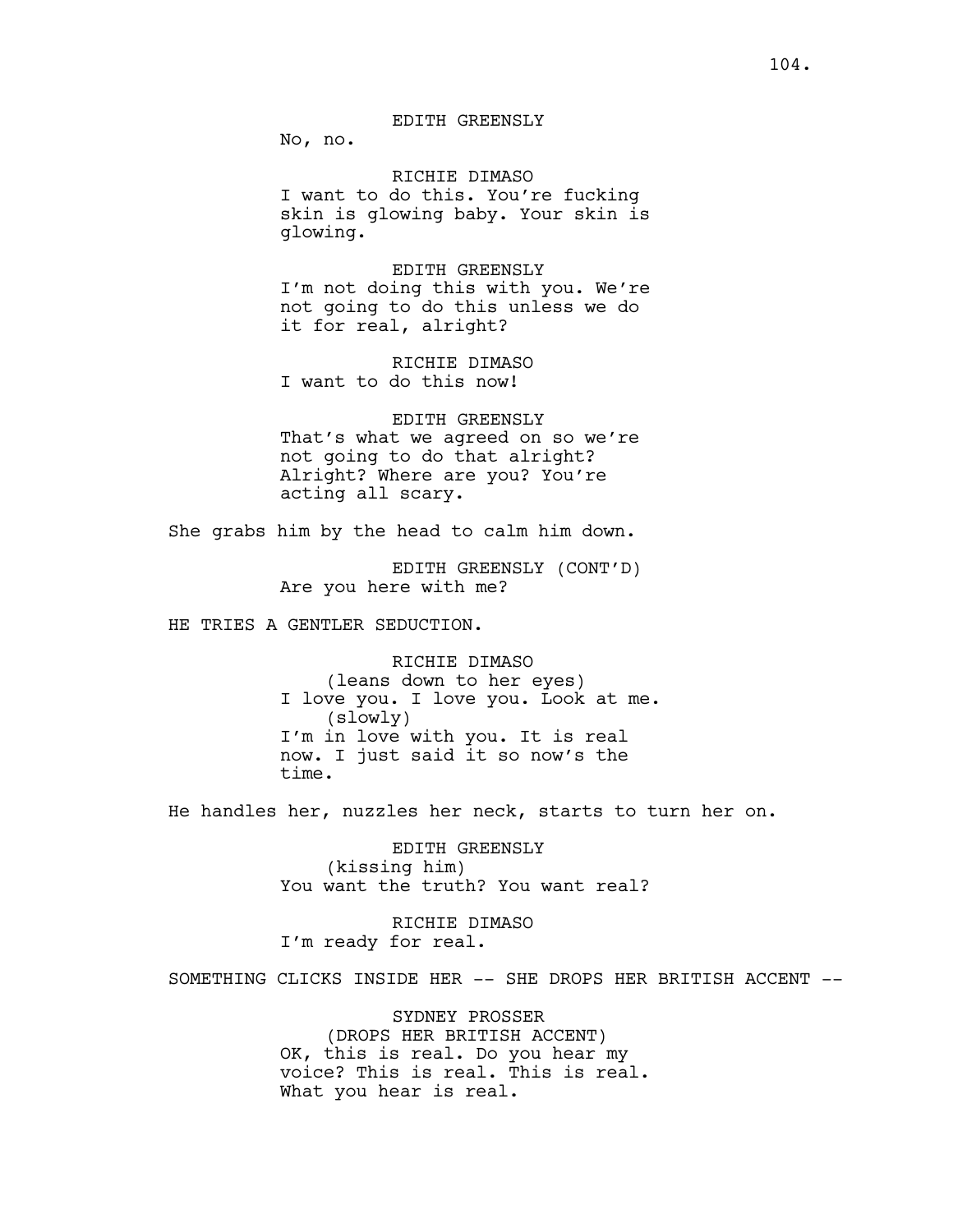RICHIE DIMASO

What?

SYDNEY PROSSER This is me.

RICHIE DIMASO What do you mean? What are you doing an accent? An American accent?

EDITH GREENSLY No. There is no English. There's only American. There is no English.

Richie looks at her and continues to hold her looking very confused and flustered.

> RICHIE DIMASO What are you talking about? Stop it. You're Edith. You're Edith Greensly. I checked your records.

SYDNEY PROSSER I falsified my records back to birth. I falsified them.

SYDNEY PROSSER (CONT'D) My name is Sydney Prosser, and I'm from Albuquerque, New Mexico. I'm not Edith Greensly. There is no Edith Greensly.

Richie steps back. He stares at her darkly.

RICHIE DIMASO You're -- freaking -- me -- out. No, you said in the stall that we were going to be real and that we weren't going to fake it.

SYDNEY PROSSER I'm being real now. This is who I am. I'm Sydney Prosser. Ok?

RICHIE DIMASO So -- why -- did you do an English accent after that?

SYDNEY PROSSER I'm sorry I didn't tell you in the stall.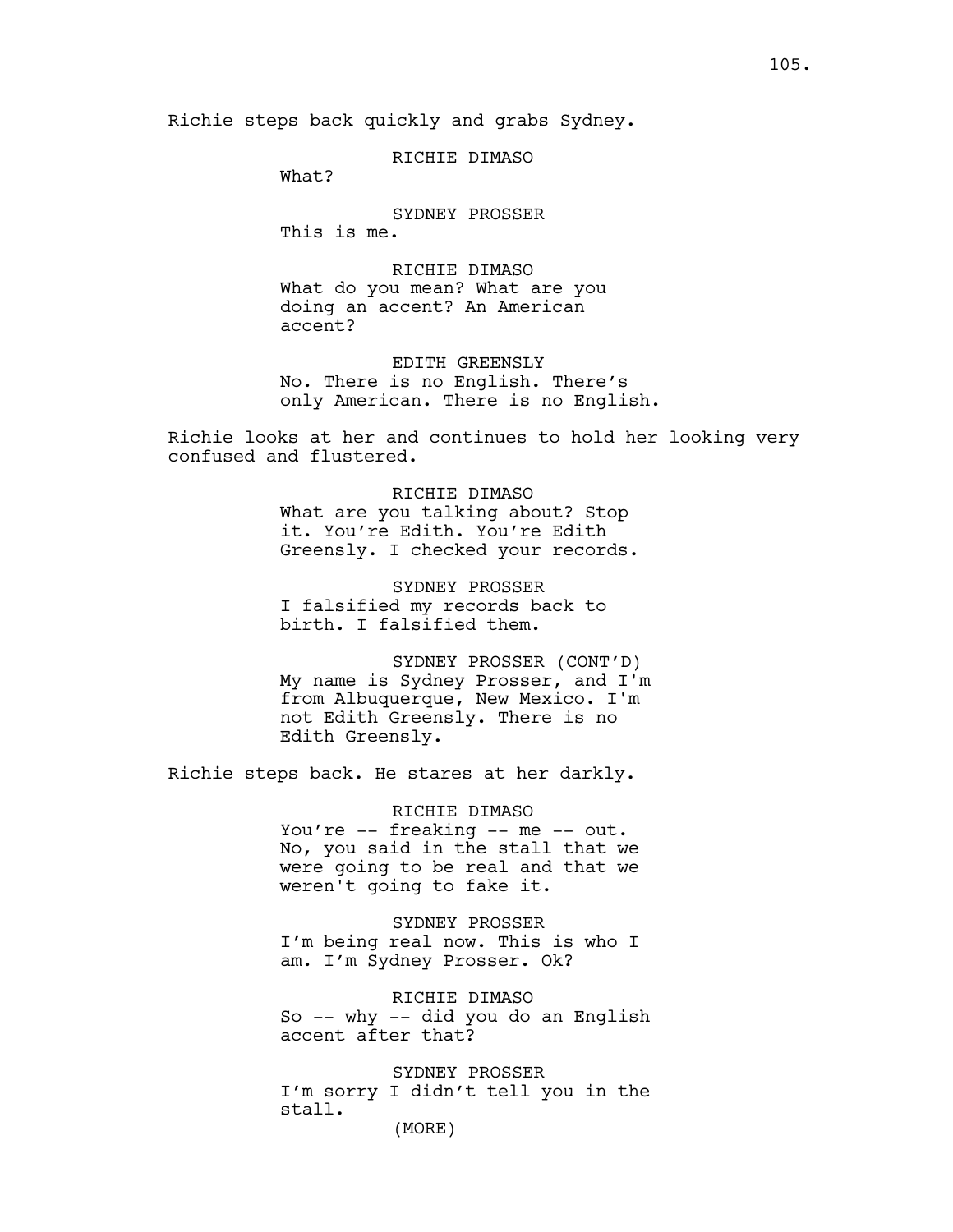I created Edith because I needed her to survive, okay? But I'm done with that now. I'm so fucking done with that. Like you do what you need to survive, right? You do it. You know, you live with your mom - you have a fiancée you don't even acknowledge, right? That's what you do. And you curl your hair in little fucking curlers, which is -- No, it's okay, you look good with it, but you know -- you have straight hair, so that's what you do to survive. You do all sorts of things, you know. We all do. SYDNEY PROSSER (CONT'D)

RICHIE DIMASO (whispers tensely) Please don't talk about that. I'm confused. I'm confused and --

SYDNEY PROSSER I'm fucking confused too, alright?

RICHIE DIMASO -- I think we should fuck, and then we'll feel it and we won't be confused anymore.

HE EMBRACES HER --

SYDNEY PROSSER No -- I want to talk. I don't want to fuck.

RICHIE DIMASO (embracing her) Yes! Come on.

SYDNEY PROSSER NO! I'm not fucking you. I'm not fucking fucking you!

RED FACED LIKE HE MAY HIT HER, a vein stands out in his neck. SHE FLINCHES. HE SCREAMS like an animal in confusion and frustration.

#### RICHIE DIMASO

# AHHH!

SUDDENLY SYDNEY GRABS A GLASS PICTURE FRAME FROM A TABLE, SMASHES IT ACROSS RICHIE'S FOREHEAD AND FACE WITH A SHATTERING OF GLASS.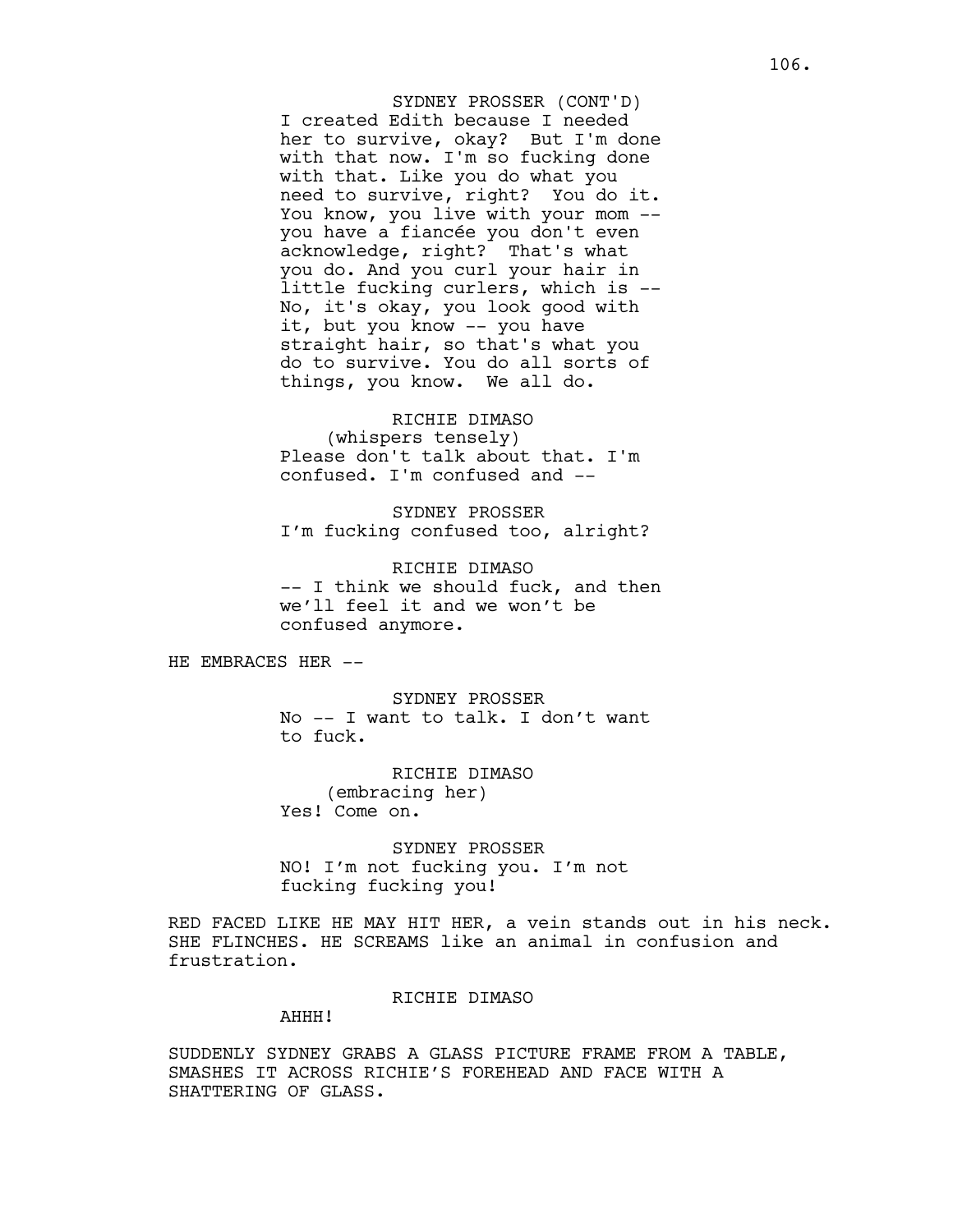Richie in pain holds his cut forehead and eyebrow.

RICHIE DIMASO (CONT'D) (in pain and dismay) SHTT!

They hear a door open off screen, someone approaches. Irving appears from around the corner of the wall pointing his handgun at Richie.

> IRVING ROSENFELD Will you please step away from Edith. I'm asking you nicely please step away from Edith right now.

RICHIE DIMASO What the fuck --

IRVING ROSENFELD Step away from her. Please.

RICHIE DIMASO You mean Sydney?

Irving looks over to Sydney very confused.

SYDNEY PROSSER I told him. I'm sorry. I just don't give a fuck anymore, I don't give a fuck. I don't fucking care.

RICHIE DIMASO Irving has a gun.

IRVING ROSENFELD What Richie's gotten us into is worse then jail. I told you last night, don't sit down with those goons. And what? Now what? No one's getting ten million for Tellegio. It's over.

RICHIE DIMASO I don't think so.

Irving and Sydney stare.

RICHIE DIMASO (CONT'D) (slowly) Because when Tellegio finds out what happened, do you think he's gonna go after me? I don't think so. Someone from the Bureau? (MORE)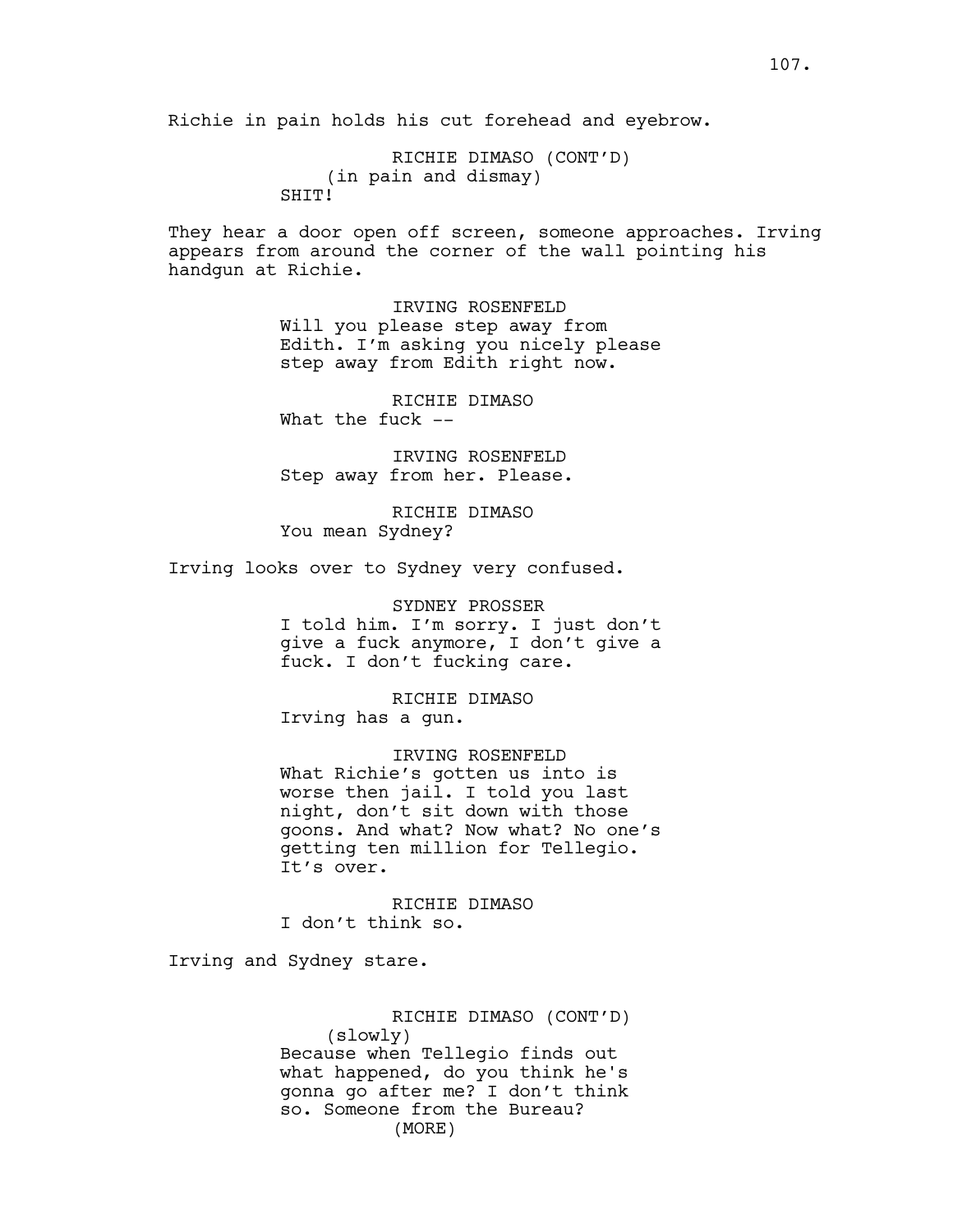Think he's gonna go after a politician? He's gonna kill you. Then he's going to go after your son. And Sydney. RICHIE DIMASO (CONT'D)

Richie PICKS UP PHONE AS THEY WATCH -- HE DIALS. INTERCUT:

STODDARD THORSEN (on phone) Stoddard Thorsen.

RICHIE DIMASO (slowly, intensely) You're going to give me the Sherman Suite. The whole floor.

HIS NOSE AND FOREHEAD ARE CUT FROM THE GLASS.

STODDARD THORSEN That's a NO. I said no wacko.

RICHIE DIMASO And you're going to tell me the point of that FUCKING fishing story.

STODDARD THORSEN Not the way you're behaving.

RICHIE DIMASO (FUMING) What's the matter with you? Where are you right now?

STODDARD THORSEN What does that make a difference?

RICHIE DIMASO Just tell me where the fuck you are.

STODDARD THORSEN The field office on 61st street.

RICHIE DIMASO I'm coming to 61st Street. Right now.

STODDARD THORSEN You're going to do what?

RICHIE DIMASO To beat -- your ass.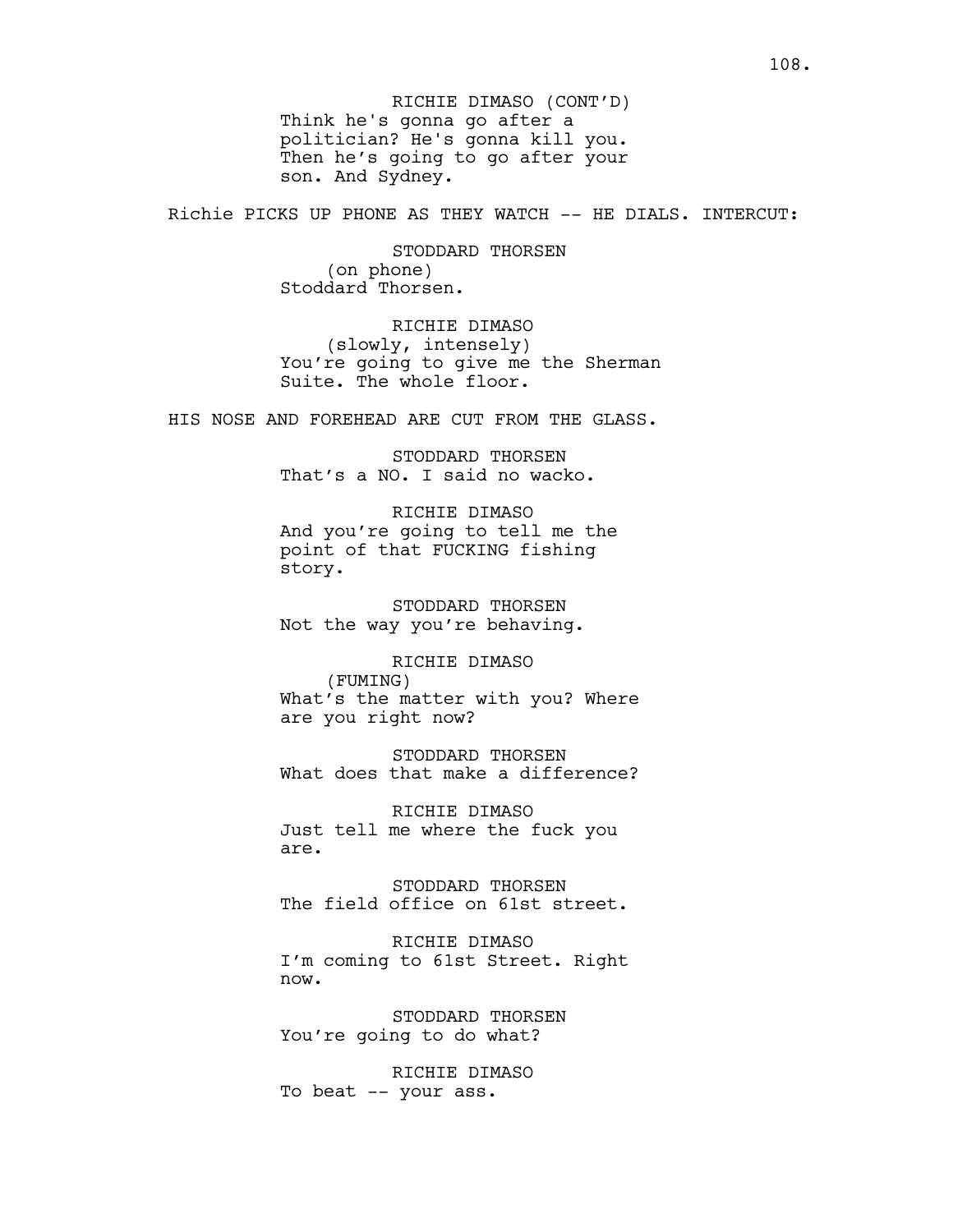# STODDARD THORSEN You're going to what?

Richie SLAMS the phone down, storms out the apartment.

140 INT. SYDNEY'S APARTMENT - DAY 140

IRVING ROSENFELD You were right. We should have gone away.

Irving sits in the corner of the room a disheveled mess. Sydney sits on the bed drinking a Fresca.

> IRVING ROSENFELD (CONT'D) I should have gone away with you.

#### SYDNEY PROSSER

We were supposed to do it from the feet up like you always said. That's how we were meant to do it but you didn't do it like that. You didn't do it like that. You played it safe so there was always a danger you were going to end up with Rosalyn in the dead space, floating on some dead spaceship with the furniture and the curtains. And I was your life line out and you were mine and that was ok.

IRVING ROSENFELD (Irving stares at her, emotional) I wish I could get you back.

He walks across the room and sits down on the bed next to Sydney.

> IRVING ROSENFELD (CONT'D) You know I can't do it without you. You know that. Come on. Me, you and Danny. Like we said.

> SYDNEY PROSSER Like *I* said. You never said that. I said that. We gotta get over on all these guys. That's what we need to be thinking about right now.

Irving takes off his glasses and rubs his eyes.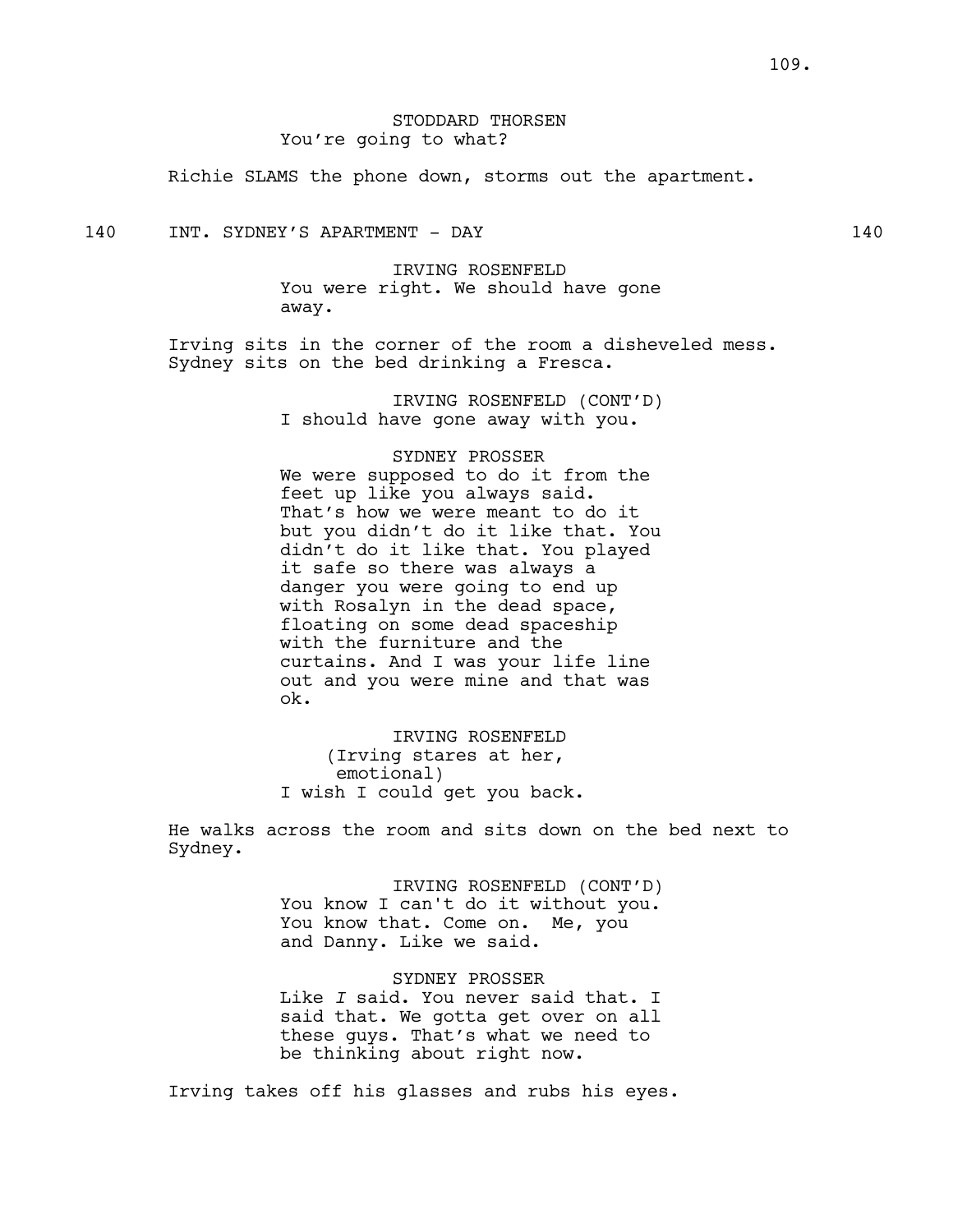IRVING ROSENFELD That's big. That's crazy. Whatever it is, it's got to be the best we've ever done.

Sydney nods her head yes, stares intensely at Irving as the camera tilts down to reveal: their hands clasped together.

141 EXT. OLD FEDERAL BUILDING - DOWNTOWN - DAY 141

High ceiling, old office. Close on a tape recorder.

AS CAMERA PULLS BACK - SEE STODDARD, BANDAGES ON HIS BRUISED FACE AND A WHITE EYE PATCH ON HIS INJURED EYE, SITTING OPPOSITE PROSECUTOR, AMADO - - the tape recorder and microphone sit on the desk in front of Stoddard as he records a statement for a report.

> STODDARD THORSEN (SLOW MIDWEST MONOTONE) Agent Dimaso called me late at night on the 21st. I believe that he was intoxicated. He threatened me and I told him this was inappropriate. I told him procedures exist for reasons we must respect. This is the third such call I received from Agent Dimaso. He called me again the night of the 5th and he threatened to kill me. Subsequently he demanded that I allow him to use the Sherman Suite at the Plaza hotel for purposes of bribing members of congress.

Camera pull-back reveals: THE CHASTENED Richie SITS LISTENING, IN A SUIT AND TIE. He's in trouble with their boss, the prosecutor.

> RICHIE DIMASO I am so sorry.

STODDARD THORSEN I'm not finished. There's a lot more.

Richie gets up and pulls up a chair next to Stoddard. Stoddard flinches and moves away like he's going to get hit again.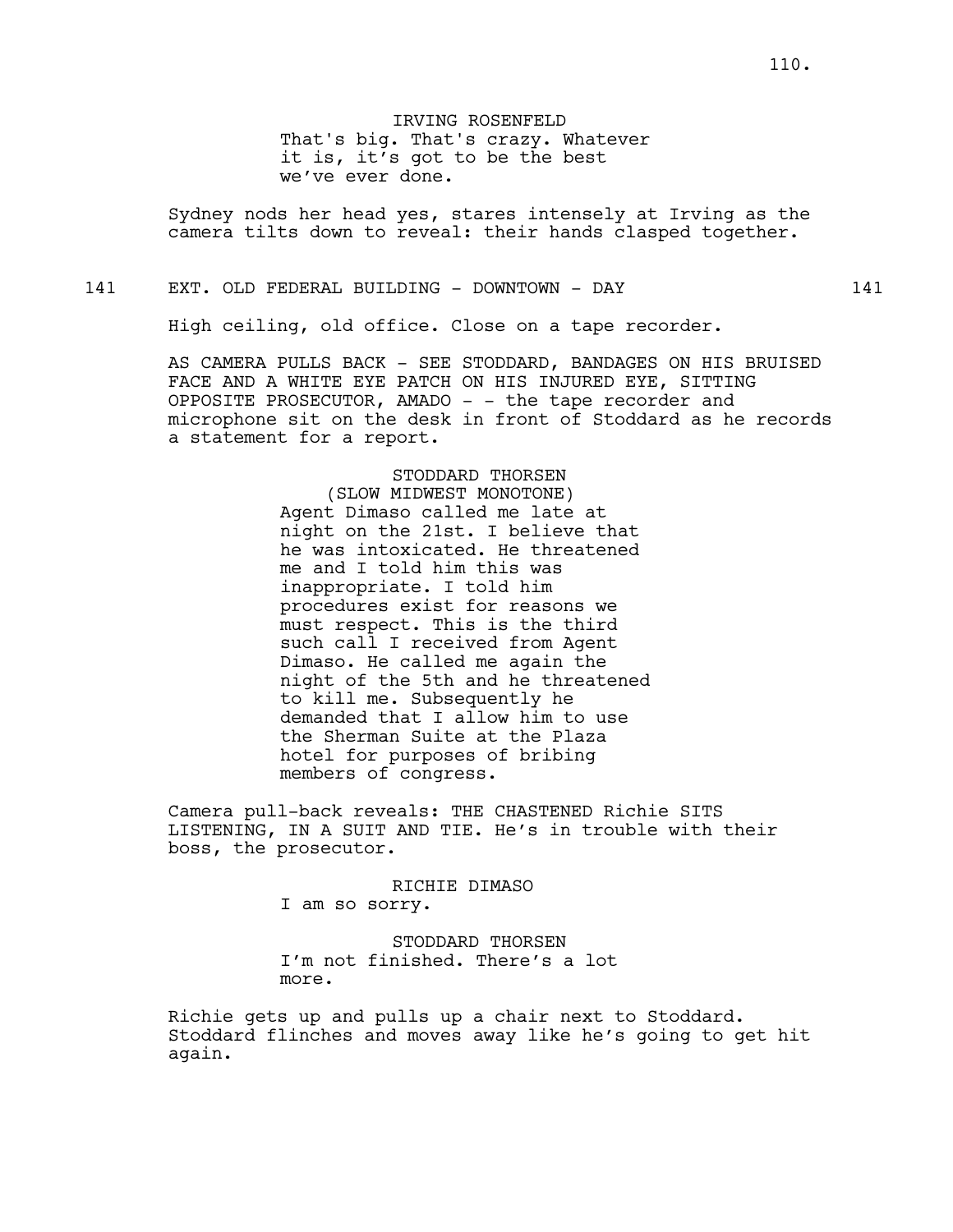STODDARD THORSEN (re: the recorder) What are you doing?

## RICHIE DIMASO

I just want to talk from my heart. I don't want it on record. I want to get vulnerable.

STODDARD THORSEN Can I finish? Can I finish my statement?

RICHIE DIMASO Of course. I respect you.

STODDARD THORSEN I think you do other things besides respect me.

SMASH TO:

### 139 INT. STODDARD'S FIELD OFFICE - FLASHBACK 139

Stoddard paces while on the phone, holds up a finger to Richie to wait, Richie picks up Stoddard's phone -- rips the cord out and smashes Stoddard across the face with the base. Doesn't stop til Stoddard falls to the ground, knocks over desk chair and bookcase behind.

BACK TO:

INT. OLD FEDERAL BUILDING - DOWN TOWN

They stare at each other.

### RICHIE DIMASO

It's just hard for me to control my passion. I'm a very passionate person. (looks to Amado) You're from New York. You understand this. He goes ice fishing in the midwest.

STODDARD THORSEN That was told to you in confidence.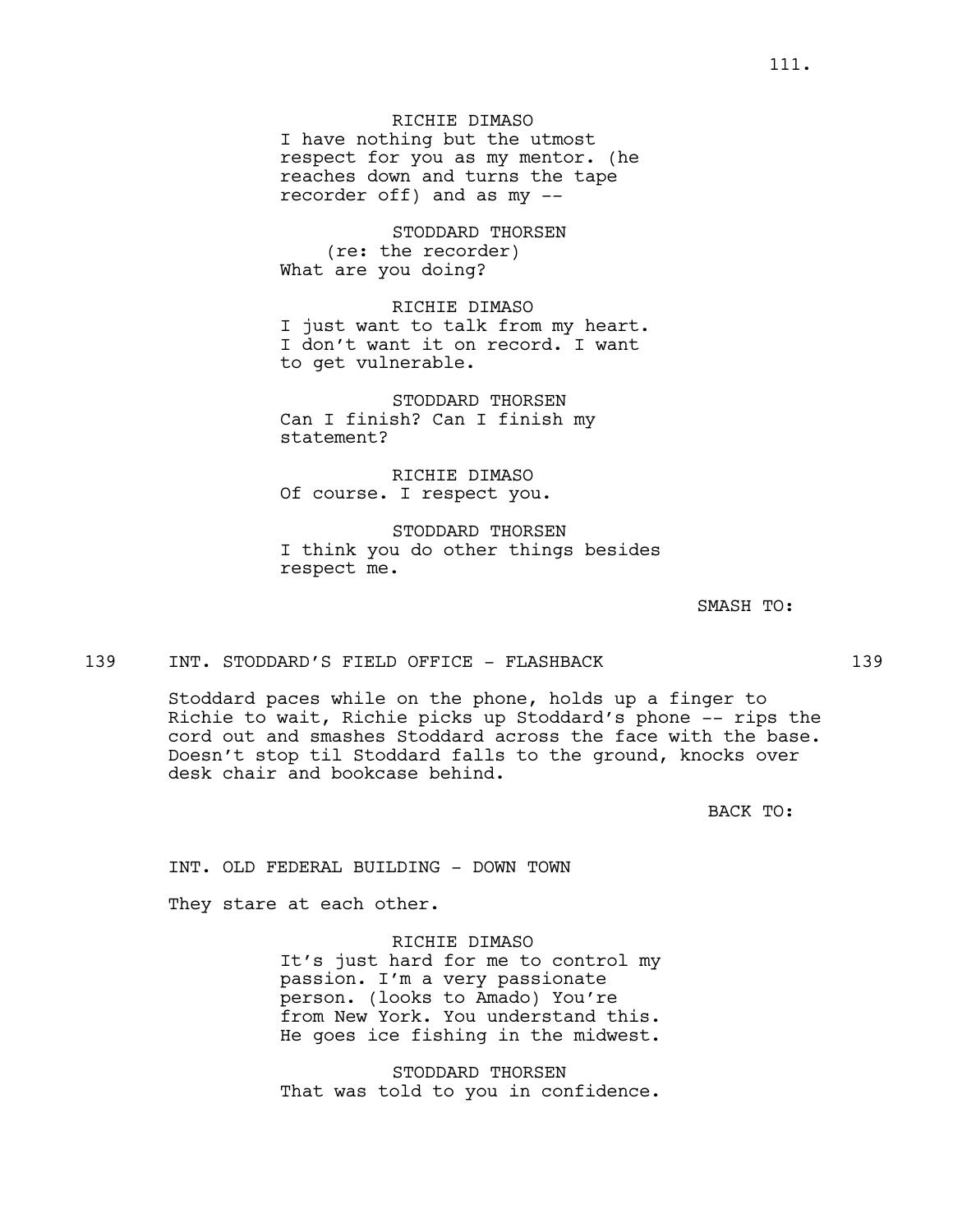SMASH BACK TO:

INT. FBI FIELD OFFICE - DAY - FLASHBACK

Where we left off. Stoddard reaches with bloodied hands across -- what is he reaching for? Oh, on a small table, a gun and a clip.

> RICHIE DIMASO What are you doing pulling out your gun? Stop it. That's not you.

STODDARD THORSEN No, it's me. This is me. It's me.

RICHIE DIMASO Don't do something that you don't know anything about. Alright?

Richie grabs his gun and starts to load it.

STODDARD THORSEN DO NOT LOAD THAT GUN. YOU DROP THAT GUN.

RICHIE DIMASO I'll show you how it's done. I'm not even going to hit you.

He points the gun at Stoddard.

RICHIE DIMASO (CONT'D) Watch this fucko.

CUT TO:

INT. OLD FEDERAL BUILDING - DOWNTOWN

Richie and Stoddard stare at each other in silence.

ANTHONY AMADO So, you want to use the Sherman Suite? The entire floor?

Stoddard throws his head back, looks at ceiling in exasperation.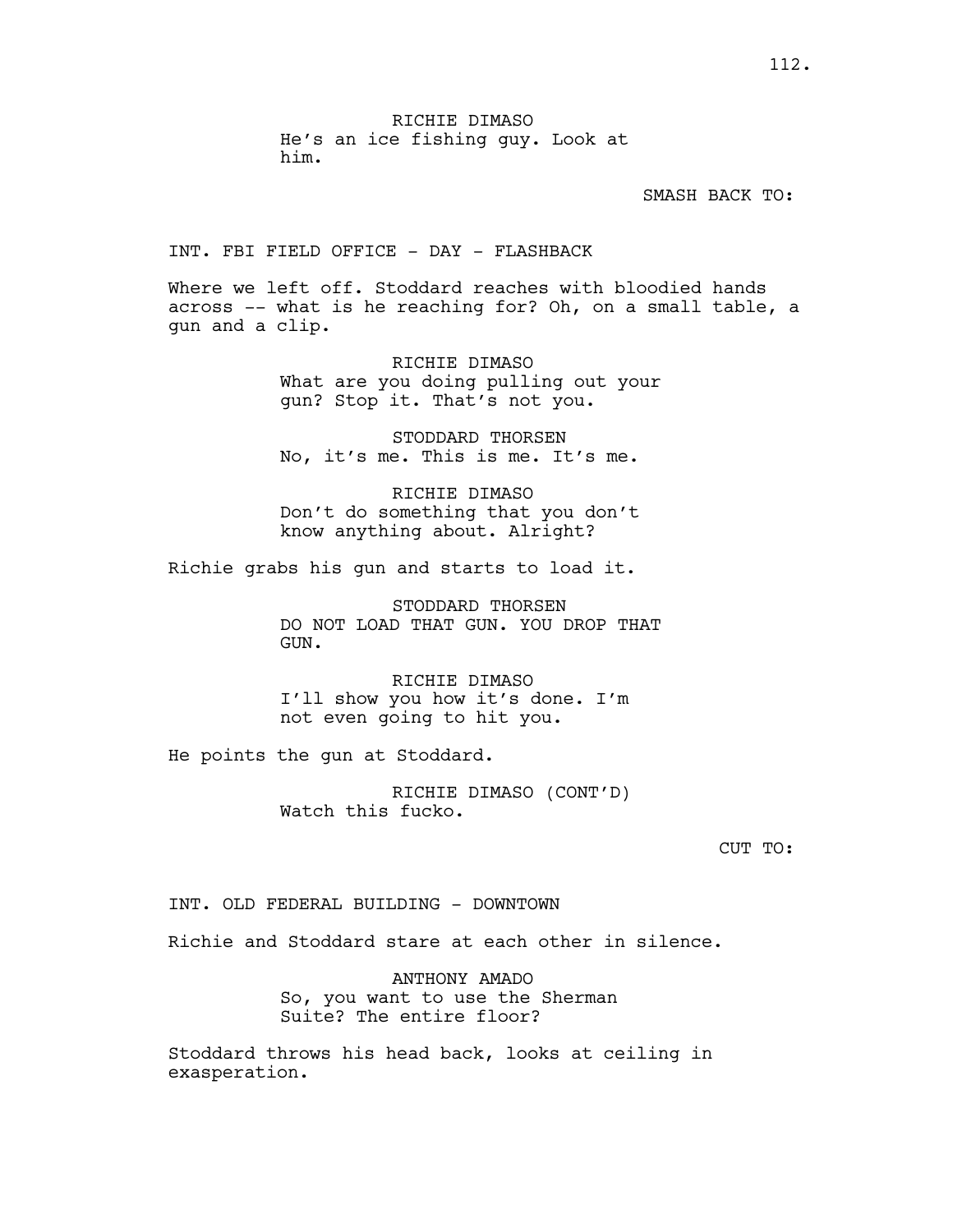OH GOD.

RICHIE DIMASO Yes! At the Plaza Hotel.

ANTHONY AMADO What happened to the Mafia? I thought you were --

### RICHIE DIMASO

This is where they intersect! This is where the two things intersect. The Politicians and the Mafia. Victor Tellegio's people who run resorts international --

# ANTHONY AMADO Victor Tellegio showed his face?

### RICHIE DIMASO

Yes. I sat with him. I sat with Victor Tellegio. I hung out with him. We can get him. We can get his whole organization as well as getting any number of congressmen. I mean, that's just peeling the first layer of the onion.

ANTHONY AMADO Wow. How you going to do that?

#### RICHIE DIMASO

We would get ten million dollars and put it into an account --

STODDARD THORSEN TEN MILLION DOLLARS?! Ten Million dollars?

RICHIE DIMASO And that's how we just let them know we're for real.

### ANTHONY AMADO

What does he say he's gonna do for the ten million dollars? How are we trapping him?

## RICHIE DIMASO

He promises to build casinos, handle the skims, do the licencing - -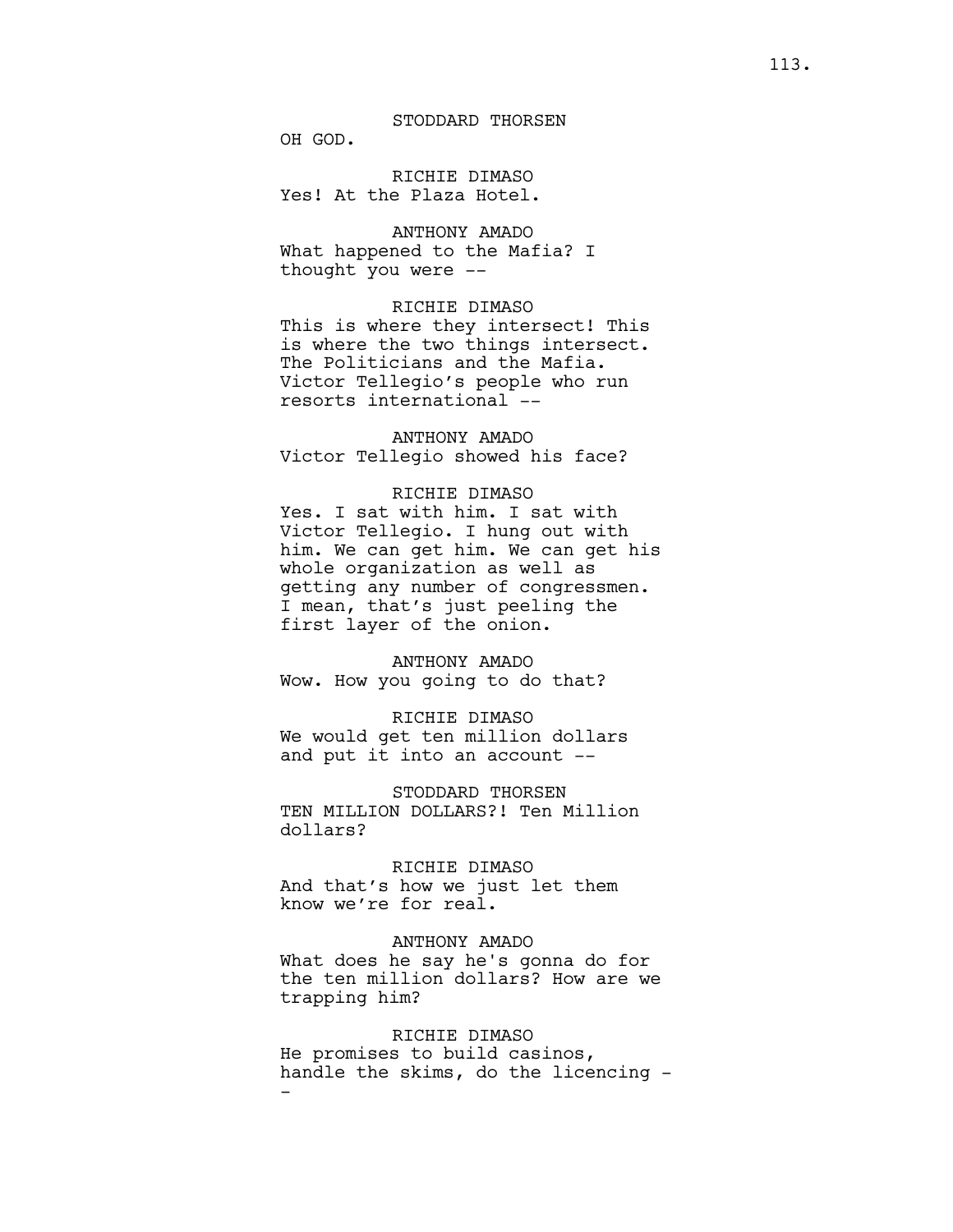ANTHONY AMADO (to Richie) I want you to find a safer way to get Victor Tellegio on a wire. No ten million dollars -- that's crazy.

STODDARD THORSEN

Thank you.

Richie looks down, defeated.

ANTHONY AMADO Even to entrap Tellegio it's crazy. But you can have the Sherman Suite --

STODDARD THORSEN

NO.

ANTHONY AMADO --Stoddard, please -- To go and get me some congressmen. Go get some congressmen taking bribes. I want to pinch us some congressmen, ok? You come back to me. I'm proud of

you.

RICHIE DIMASO Thank you. (then as an afterthought) And Stoddard.

143 INT. CORRIDOR - OLD FEDERAL COURT BUILDING - CONTINUOUS 143

Richie and Stoddard walk down large, echoey Federal building corridor. Stoddard walking ten feet ahead turns and points at Richie.

> STODDARD THORSEN (shouts bitterly) Good luck keeping your job, by the way, and staying out of jail -- and not being killed by the Mob. But other than that you're doing a great job.

Stoddard turns and storms off.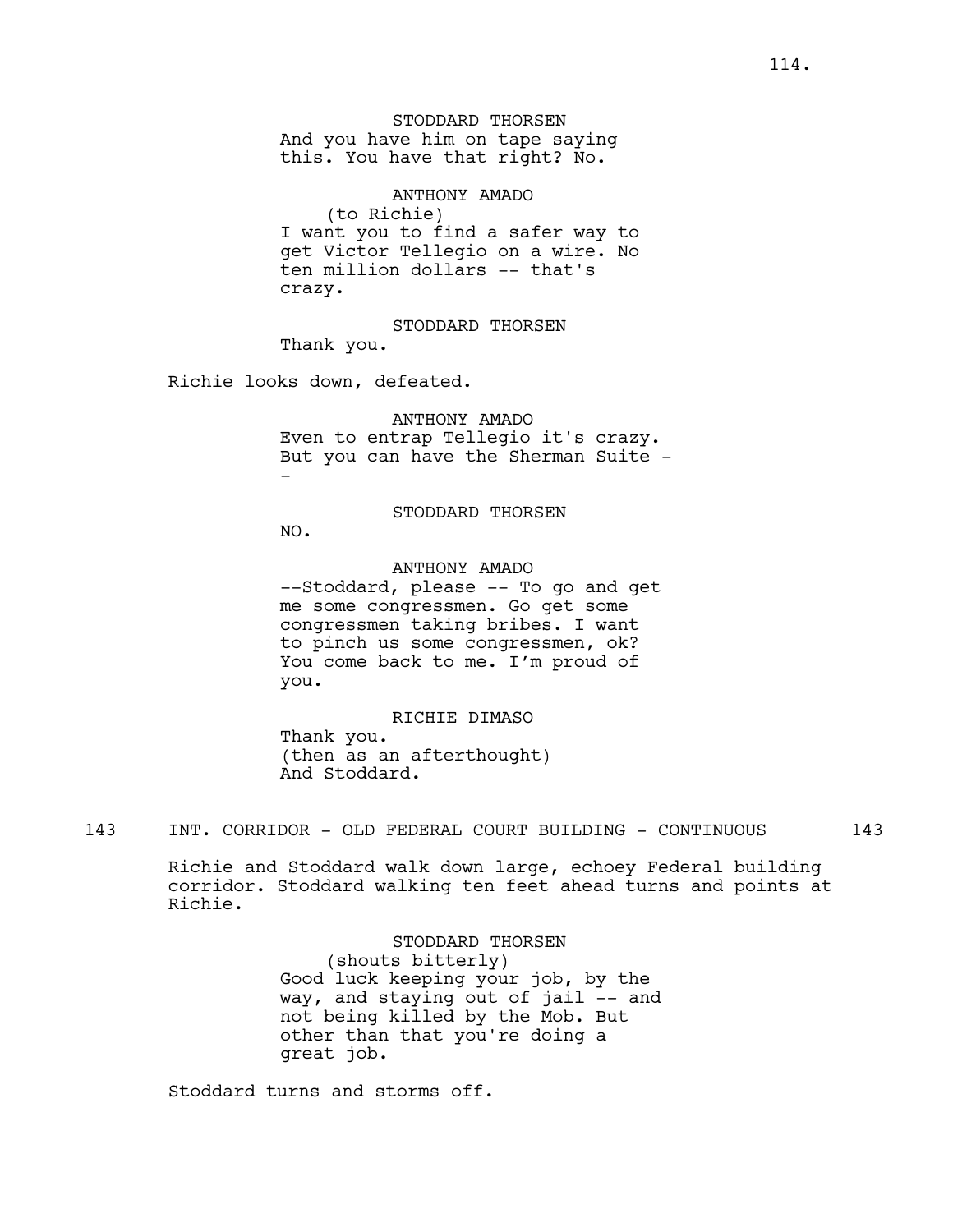RICHIE DIMASO (as Stoddard walks away) What's the end of the ice fishing story?

STODDARD THORSEN I'm not telling you the end of the ice fishing story.

RICHIE DIMASO I'm going to call your fucking brother and find out from him.

STODDARD THORSEN My brother's dead.

RICHIE DIMASO That's how it ends. He fell through the fucking ice.

STODDARD THORSEN (shouts bitterly) No it's not. He died a different way, many years later.

He storms off and leaves Richie staring in the hallway.

EXT. PLAZA HOTEL -- DAY

Establishing.

145 INT. PLAZA HOTEL - GENERAL SHERMAN SUITE HALLWAY - CONTINUOUS 145

Richie walks out of a surveillance room and down the hallway to where Irv and Sydney wait.

> RICHIE DIMASO Listen I know it's awkward and I just want to say I'm sorry, alright? I think we can stick together and still fulfill our goal. I mean, we got the Sherman Suite.

IRVING ROSENFELD You got the whole floor?

RICHIE DIMASO We got the whole floor, yeah.

EDITH GREENSLY That's good.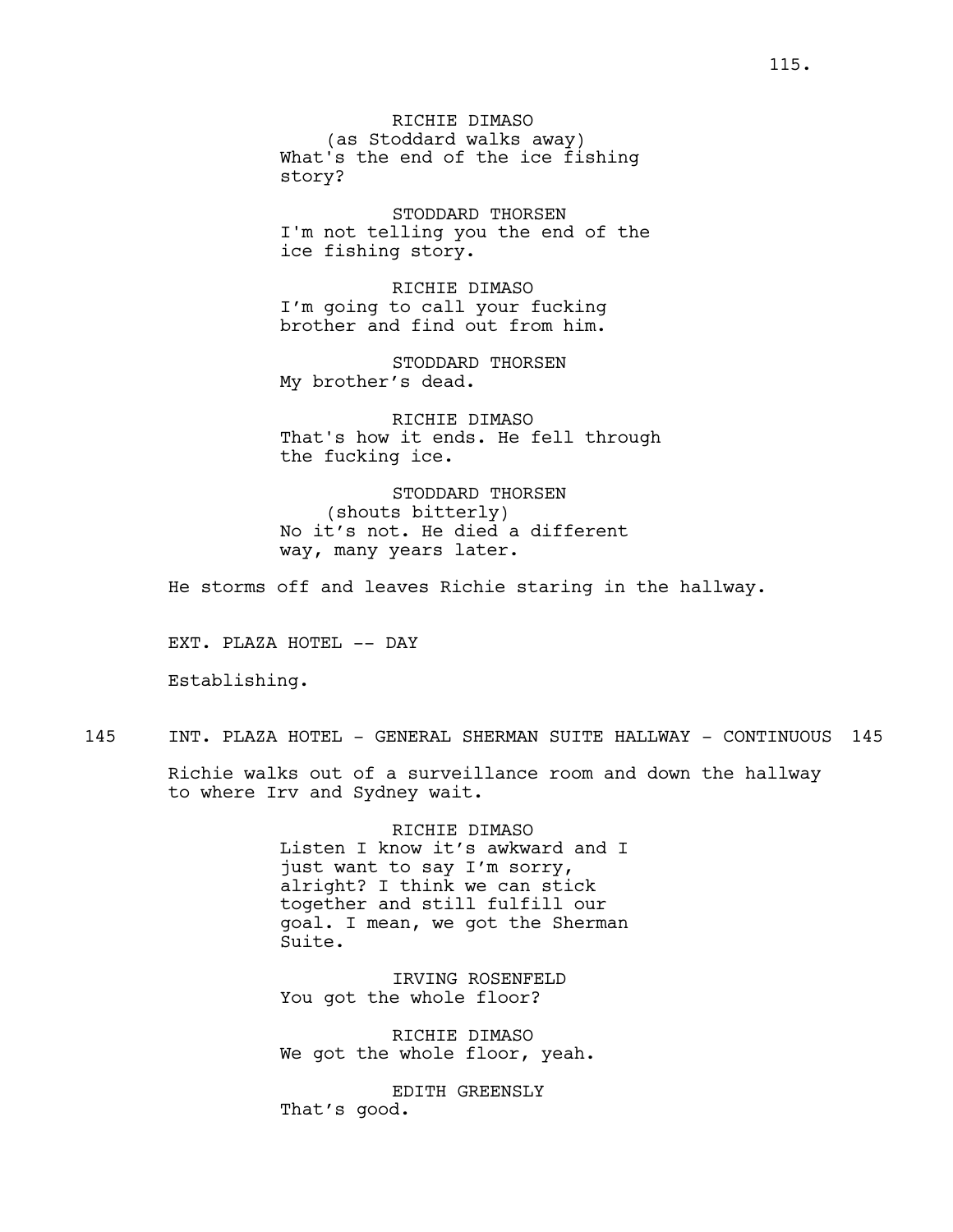SYDNEY PROSSER

Yeah. You?

Richie gestures to his eye that Sydney smashed with the picture frame. He's got a few little scabs.

> RICHIE DIMASO It's alright. I got hit a little bit. My eye. It's a little blurry but I got drops at the pharmacy.

Richie looks over to Irving.

RICHIE DIMASO (CONT'D) Hey, you OK?

IRVING ROSENFELD Yeah, I'm good --

Richie looks back over to Sydney

RICHIE DIMASO Listen, I'm sorry.

SYDNEY PROSSER I'm sorry.

RICHIE DIMASO (to Irving) I'm sorry Irving.

Irving doesn't know what to say, starts to say something twice, stops, can't think of what to say. Leaves Richie hanging.

INT. PLAZA HOTEL - GENERAL SHERMAN SUITE - DAY

Richie directs where cameras should be concealed. AGENTS SCHMIDT AND STOCK FOLLOW MAKING NOTES IN PADS.

> RICHIE DIMASO You can put a camera here. And we get it all on film. You like it?

> > EDITH GREENSLY

I do.

RICHIE DIMASO (to Schmidt) Give me those flowers. (MORE)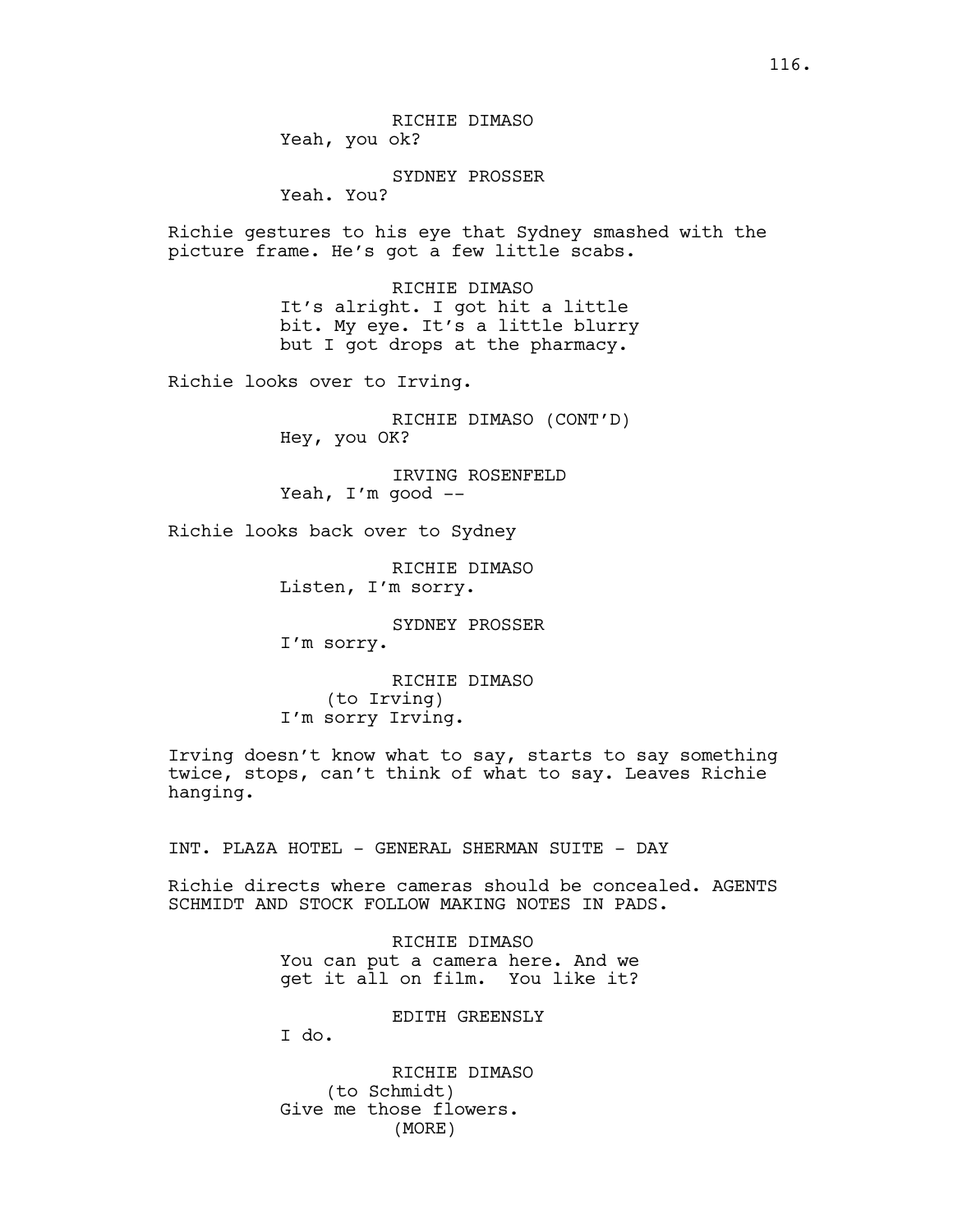If we put the flower base here and put a camera in there we can get a clear shot of the couch there where we can put the congressmen. RICHIE DIMASO (CONT'D)

Irving, sitting on the couch, looks kind of disturbed by this.

> IRVING ROSENFELD That's right. That's the idea.

146 INT. MAYOR CARMINE POLITO'S OFFICE - DAY 146

RICHIE DIMASO (O.S.) And Carmine will go to jail after he delivers us the congressmen soon to be felons.

Carmine's aid MELORA answers a ringing phone as Carmine sits at his desk.

> **MELORA** Congressman O'Connell is on the phone --

PUSH IN ON

CARMINE POLITO I got to take this you guys everyone out please.

Dolly Polito, checking the unwatered plants in her husbands office with her coat on, she has just stopped by. Turns and holds up a parched and dying houseplant.

> DOLLY POLITO This is sad. It's just sad.

CARMINE POLITO Dolly please, I gotta take this.

DOLLY POLITO Ok, sorry. Everyone out. Go out.

CARMINE POLITO (picks up phone) Congressman, how you doing? It's Carmine. Tell me you're gonna be in Trenton this week. We have an amazing investment opportunity I'd like to discuss with you.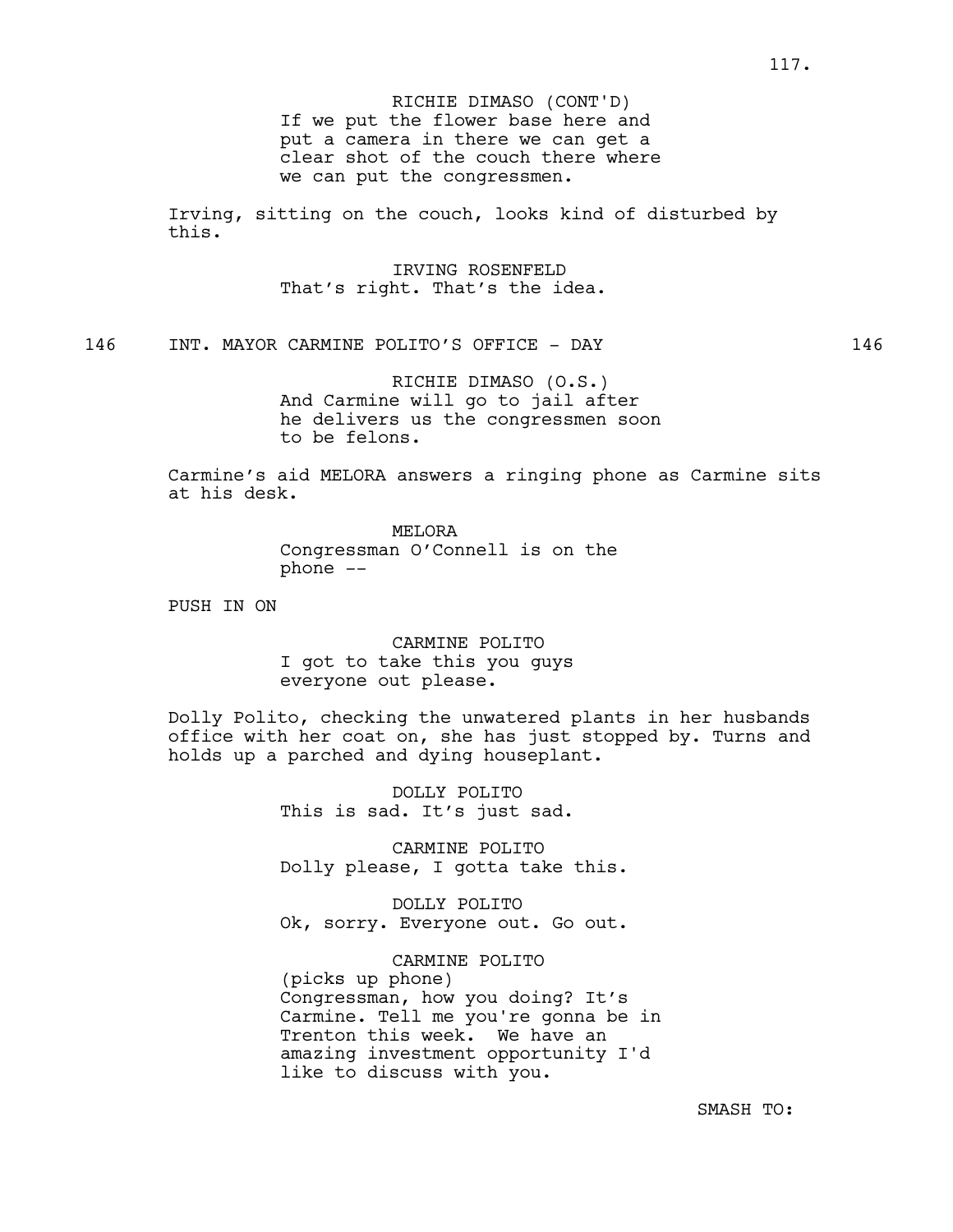INT. PLAZA HOTEL - GENERAL SHERMAN SUITE - DAY

Richie on a black and white surveillance camera as he shows the briefcase full of money.

> RICHIE DIMASO I'm federal agent Richard Dimaso. I've placed seventy-five thousand dollars into this briefcase for Representative John O'Connell of the Ninth District.

> > SMASH TO:

### 148 EXT. STATE CAPITOL - TRENTON, NEW JERSEY - DAY 148

Carmine shakes hands with REP. JOHN O'CONNELL --

CARMINE POLITO Congressman, thank you for coming by, John  $--$ 

RICHIE DIMASO (V.O.) Representative O'Connell was contacted by Carmine Polito to ask if he could obtain rapid citizenship through an act of Congress for one Sheik Abdullah, investor.

They walk up the capitol steps.

CARMINE POLITO You wanna talk jobs, investment, construction, if we can expedite a very wealthy man's citizenship --

| 149 |  | INT. SHERMAN SUITE, PLAZA HOTEL - NIGHT |  |  |  |  |  |  |
|-----|--|-----------------------------------------|--|--|--|--|--|--|
|-----|--|-----------------------------------------|--|--|--|--|--|--|

| 150 |  |  |  |  |  | CAMERA PANS TO HOLE IN CORNER and CAMERA LENS -- |  |  |  |  |  | 150 |
|-----|--|--|--|--|--|--------------------------------------------------|--|--|--|--|--|-----|
|-----|--|--|--|--|--|--------------------------------------------------|--|--|--|--|--|-----|

152 152

RICHIE DIMASO How you doing congressmen?

JOHN O'CONNELL I'm excited to be here.

CARMINE POLITO This brings the state back. I mean, how long we known each other? (MORE)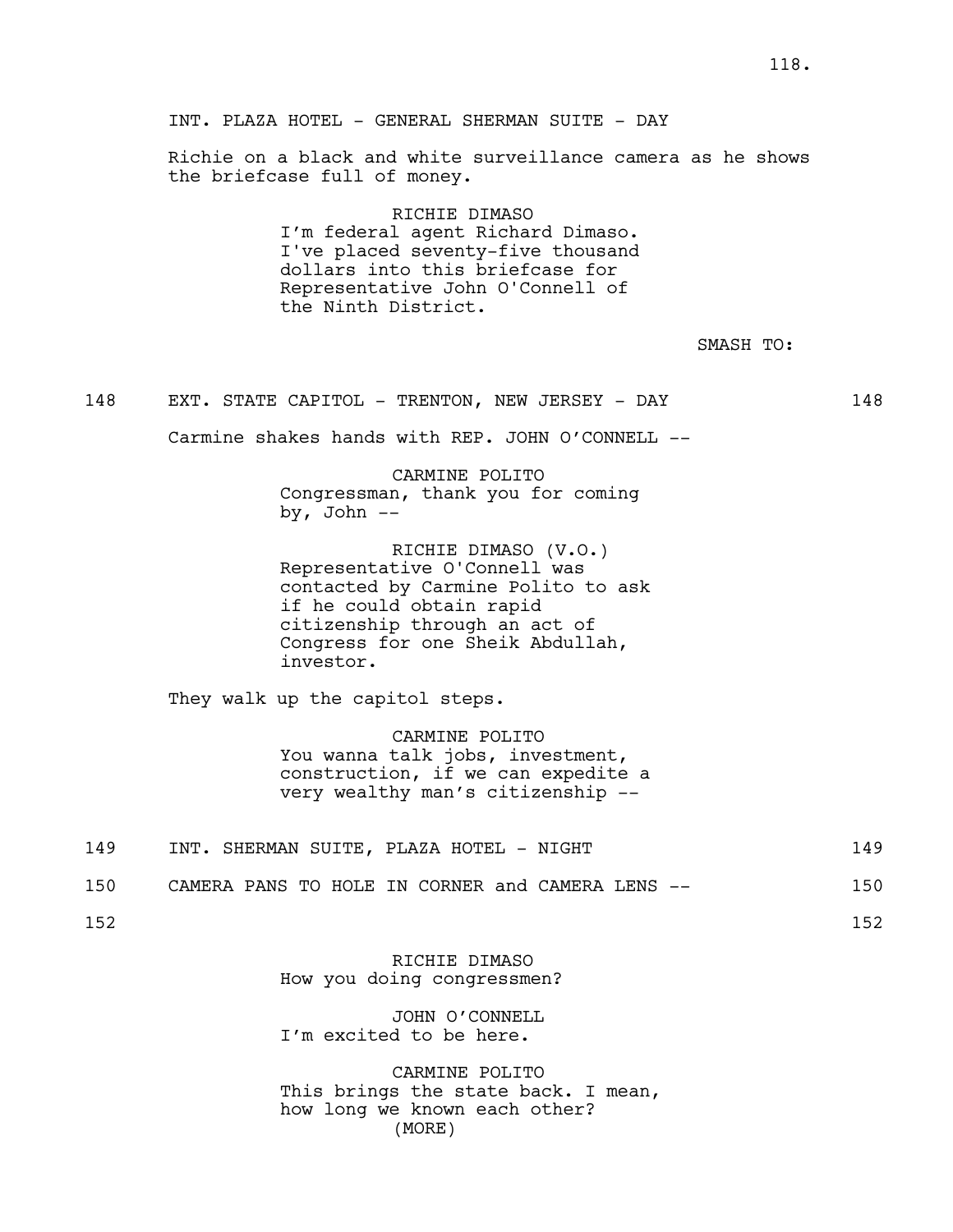You know what this is gonna do for us? This is huge for the state of New Jersey. It stabilizes our economy. CARMINE POLITO (CONT'D)

IRVING ROSENFELD Hotels. Restaurants. It's waiting to happen. Carmine sees it, this fucking thing is waiting to happen.

CARMINE POLITO The goddamn bankers. Keeping their money on the sidelines. How we supposed to get anything done?

JOHN O'CONNELL Bankers only put money in the game when they can reap insane profit.

Richie staring, mesmerized by this trap.

RICHIE DIMASO The only problem is this citizenship situation. I mean, we got to expedite it as soon as possible.

JOHN O'CONNELL Yeah, well I'll tell you, you came to the right place.

Everyone looks tense and on edge before.

JOHN O'CONNELL (CONT'D) I'll make it happen.

CARMINE POLITO Hey, this is going to happen.

Richie slides the briefcase in John's direction.

CARMINE POLITO (CONT'D) This is real. You understand? This is real. On my family. On my kids. On my life. On my work.

JOHN O'CONNELL I know that, Carmine. You're a good man

This hurts Irving to see his friends sincerity.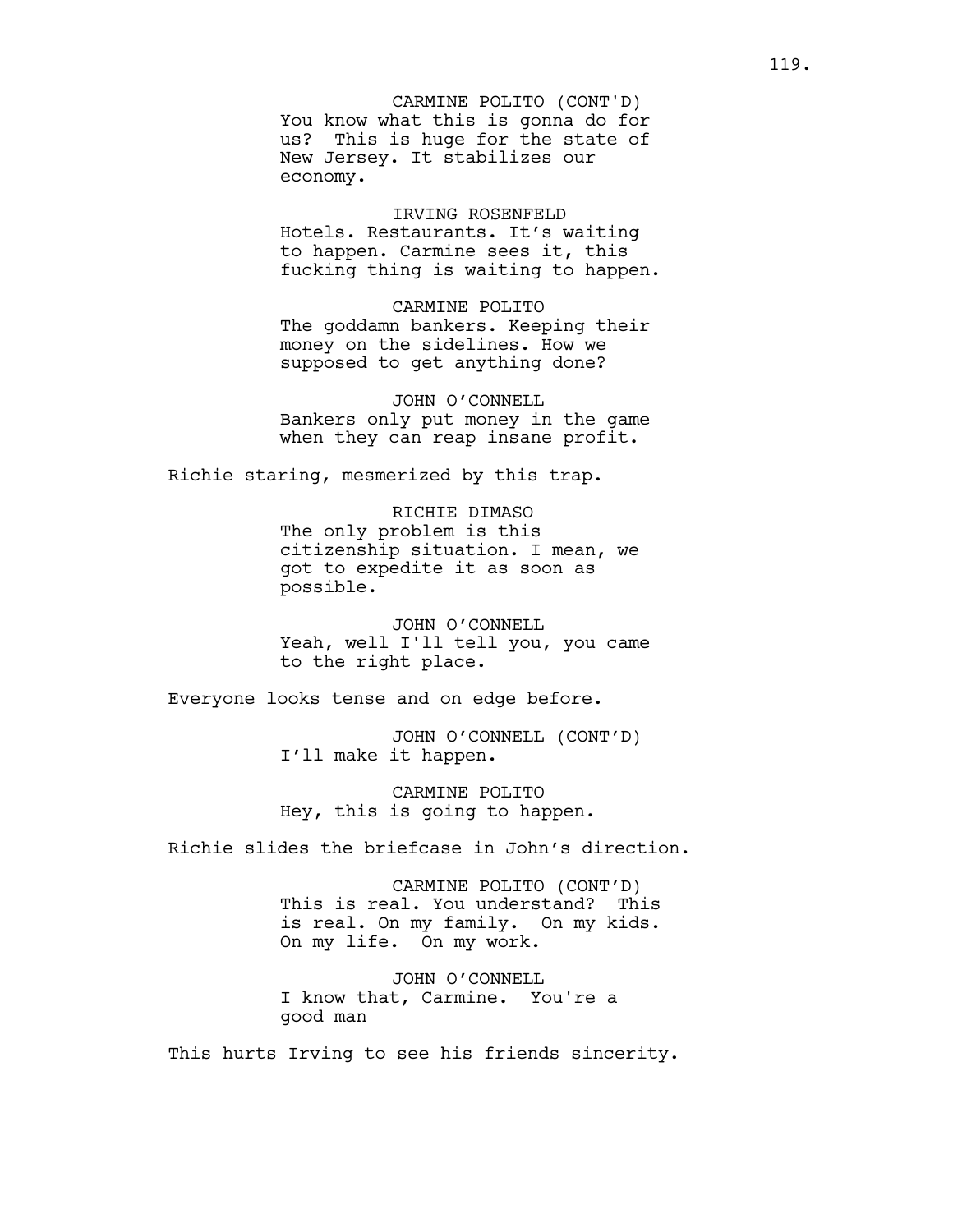# 153 ANOTHER DAY - ON GRAINY MONITOR 153

RICHIE DIMASO (on grainy black and white) I'm federal agent Richard Dimaso. I am placing 75 thousand dollars in this brief case for one Representative Gerald Sanders of the 3rd district.

SMASH TO:

154 -HAND SHAKES - REP. SANDERS SITS LOOKING WARILY AT BRIEFCASE 154

REP. SANDERS I don't want to do anything illegal-

CARMINE POLITO Please Gerry. Use it as a campaign donation. Whatever you want to do.

Richie slides the briefcase to him.

155 ANOTHER DAY 155

RICHIE DIMASO (on grainy monitor) I'm placing g \$60,000 into an this brief case for one Congressman Eric Keshoygan of the 4th district --

ERIC KESHOYGAN I'm going to do what I can to help Carmine.

Irv watches in pain as he sits with them.

SMASH TO:

156 ANOTHER DAY 156

RICHIE DIMASO A \$100,000 into this briefcase for two term United States Senator Horton Mitchell of New Jersey.

A distinguished silver haired Senator, older.

HORTON MITCHELL Atlantic City. All the way down the shore. A mecca by the sea.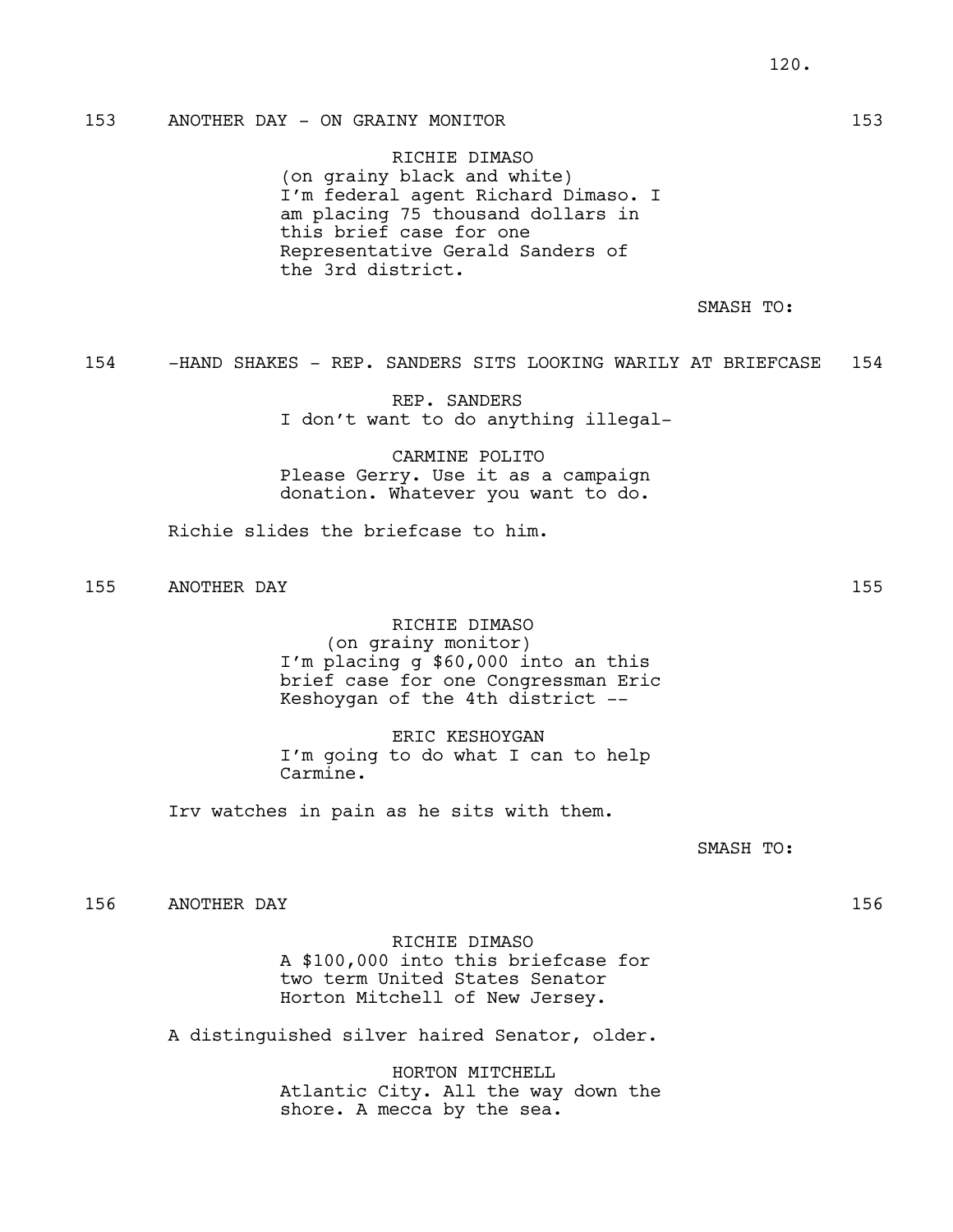Richie slides over the briefcase.

HORTON MITCHELL (CONT'D) Carmine you're beloved by your people. Your constituency is not even your constituency it's your family. That's what you represent, family.

CARMINE POLITO One small thing we do for this man is a huge thing we do for the people of New Jersey. This is what we can leave behind.

Irving can't stand how hopeful his friend Carmine is being because Irving knows Carmine is being set up. He gets up --

> CARMINE POLITO (CONT'D) Irving what are you doing?

RICHIE DIMASO Where you going?

IRVING ROSENFELD (excusing himself uncomfortably) I just gotta go see a man about a dog.

158 IRVING WALKS DOWN THE HALL VERY DISTORTED. HE GOES INTO THE 158 VIDEO ROOM WHERE STODDARD WATCHES THE SURVEILLANCE MONITORS INTENSELY AS CARMINE CONTINUES TO STAND BEHIND HIS SINCERE PLEDGES.

> CARMINE POLITO (on grainy monitor) I appreciate this. On my family. On my kids. This needs to happen. It's gotta happen. You've got my word

Irving walks out of the room --

159 INT. HALLWAY OF SHERMAN SUITE, PLAZA -- CONTINUOUS 159

--into another room where Sydney on elegant gold couch, sits alone. Surveillance equipment and room service trays are on the coffee table.

## 160 INT. ANOTHER ROOM OF SHERMAN SUITE - CONTINUOUS 160

She watches Irving who is pacing anxiously and very wound up.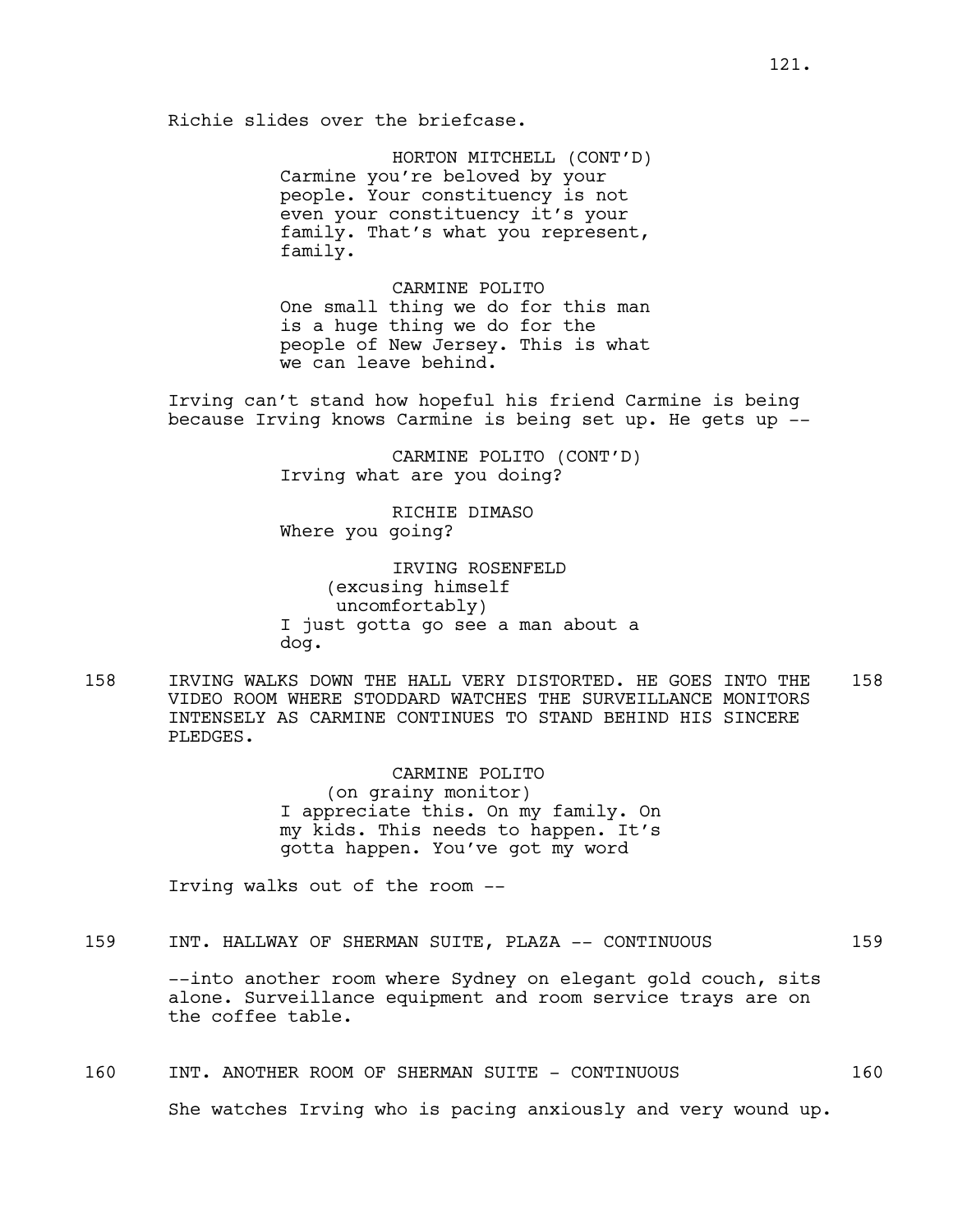## IRVING ROSENFELD

(pacing) I want to save us. I want to save Carmine. It's fucking killing me.

SYDNEY PROSSER You know the only way to help Carmine is through the Tellegio thing.

IRVING ROSENFELD It's dangerous. We gotta get a wire in there. We gotta make him feel safe.

SYDNEY PROSSER There's only one thing that can really fuck this up and that's your wife.

# IRVING ROSENFELD (pacing) Yep.

### 161 EXT. DANNY'S ELEMENTARY SCHOOL -- DAY 161

Rosalyn fixes Danny's coat, hands him his lunch and sends him off towards the school's front door --

CLOSE UP: ROSALYN STARES INTO LENS. Emotional, a mixture of sadness and hope. She holds a closed bottle of her favorite nail finish and smells it nostalgically.

A BLACK SEDAN PULLS INTO THE FRAME, SHE OPENS THE DOOR AND GETS IN. IT IS PETE MUSANE, TELLEGIO'S MOBSTER SHE FLIRTED WITH AT THE CASINO.

162 INT. PETE MUSANE'S CADILLAC - DAY 162

He gently puts a hand on her knee. She leaves it there for a moment before pushing it away. They stare at each other.

163 INT. MAISON D'LUC - HUNTINGTON, LONG ISLAND - DAY 163

A NICE RESTAURANT OVERLOOKING THE LONG ISLAND SOUND, LIGHT CORAL COLORED TABLECLOTHS; THE PLACE FILLED WITH DAYLIGHT -- ROSALYN AND PETE SIT VERY CLOSE. QUIET. TOGETHER. IN SILENCE. FEW BEATS. CONTENT.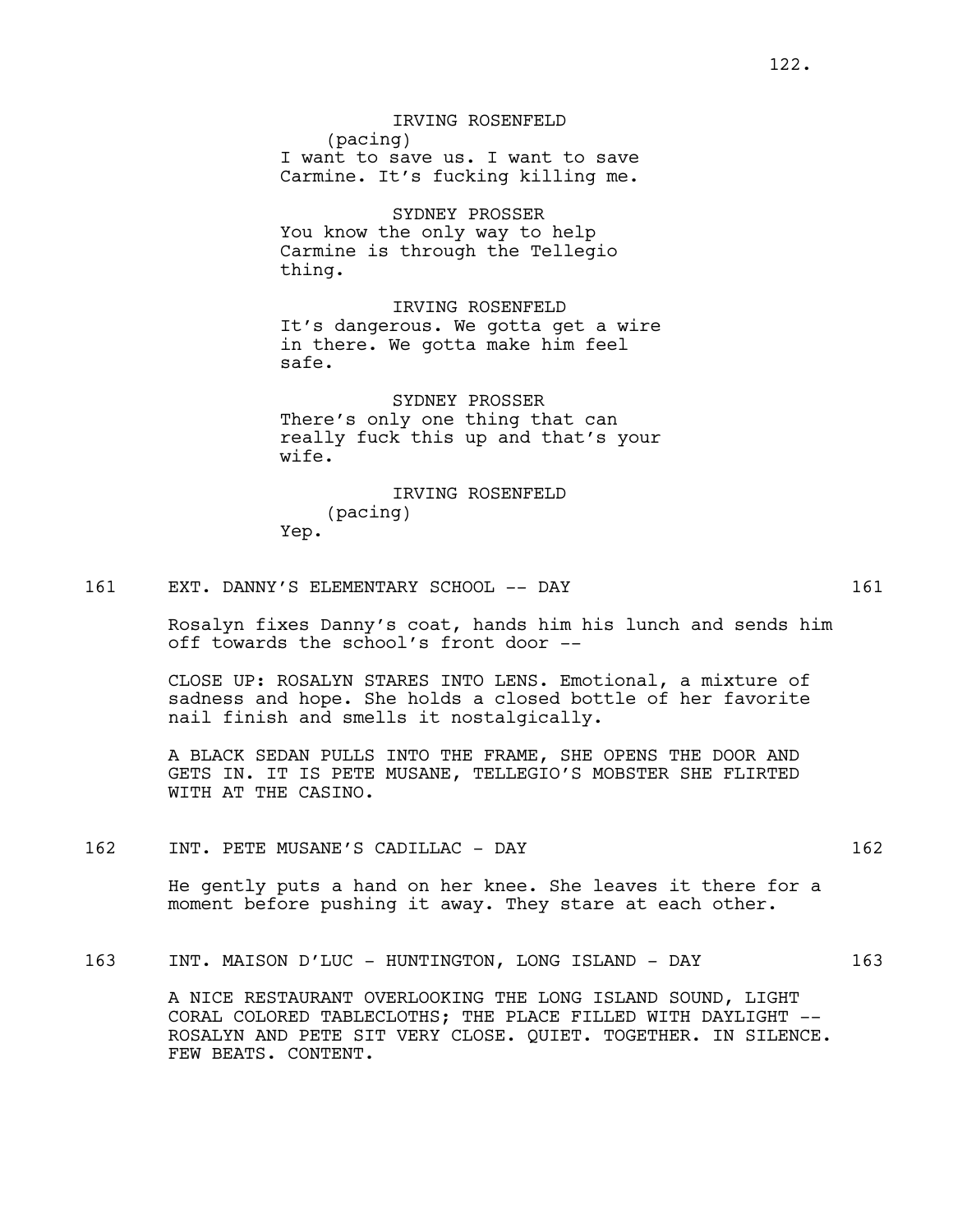### PETE MUSANE

I don't like your husband. You're no good together. He doesn't appreciate you. Hey, it happens. It happened in my marriage. That's why I went to Miami. Sometimes you just gotta be tough. You gotta stand up and you gotta leave, you know?

Rosalyn looks at Pete smitten.

PETE MUSANE (CONT'D) Sometimes you gotta let something die to let something live. You're too beautiful to be unhappy.

### ROSALYN ROSENFELD

I know. I mean, I don't want to badmouth my husband, but let me badmouth my husband for a second. He just thinks that he knows everything and he's so full of shit. He's such a liar. He thinks that I'm stupid, but I'm not stupid. I hear him on the phone arguing. He loves Carmine, but he hates that other guy, that curlyheaded I.R.S. guy, or whatever who's carting around my husband's ex-lover, that redheaded whore.

#### PETE MUSANE

IRS?

ROSALYN ROSENFELD Anyway. You can see that it drives him crazy.

PETE MUSANE

You said IRS. What IRS guy? What are you talking bout?

#### ROSALYN ROSENFELD

I hear them on the phone. I think that he's got Irv in some sort of bind or something and he's making him do all of this stuff and so Irv and Carmine right now are at the Plaza Hotel throwing away all this money at like Congress or whatever. They're giving money to congress or something. I don't really know but I overheard it on the phone.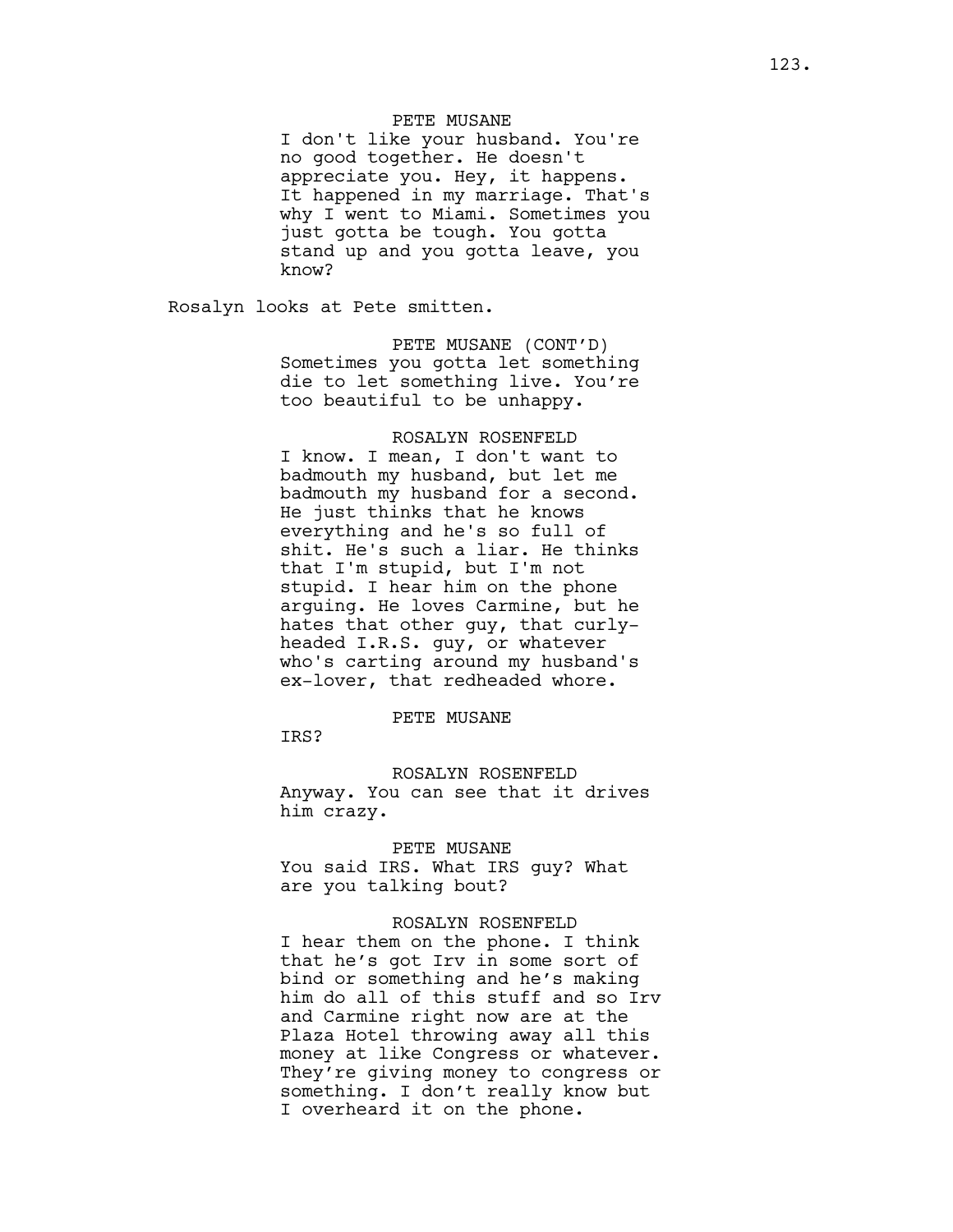Pete's brow furrows - this is serious.

PETE MUSANE You know I hate to do this to you but I have to go talk to your husband. My boss is already angry. You stay here I'm going to give you some money for a taxi home.

He puts cash in her hands.

PETE MUSANE (CONT'D) You stay here. Get yourself some dessert. Finish the bottle of prosecco. I'm sorry.

Rosalyn and Pete hold hands as Rosalyn stares into his eyes. Very emotional.

> PETE MUSANE (CONT'D) You alright?

ROSALYN ROSENFELD (open, vulnerable) I don't like change. It's really hard for me. Sometimes I think that I'll die before I change.

He kisses her.

PETE MUSANE It's gonna be okay. You're gonna come live with me in Miami.

Pete gets up and walks. As he does:

ROSALYN ROSENFELD 164 Don't hurt him too bad. He's still 164 Danny's father.

BACK TO:

- 165 ROSALYN AT TABLE ALONE, EMOTIONAL, VULNERABLE, HER LIFE IS 165 CHANGING.
- 166 EXT. PLAZA HOTEL -- DAY 166

Irv and Carmine down sidewalk leaving from The Plaza Hotel --

Pete Musane stands next to an open passenger side door, -- Irv and Carmine do not move, they stare at the open door.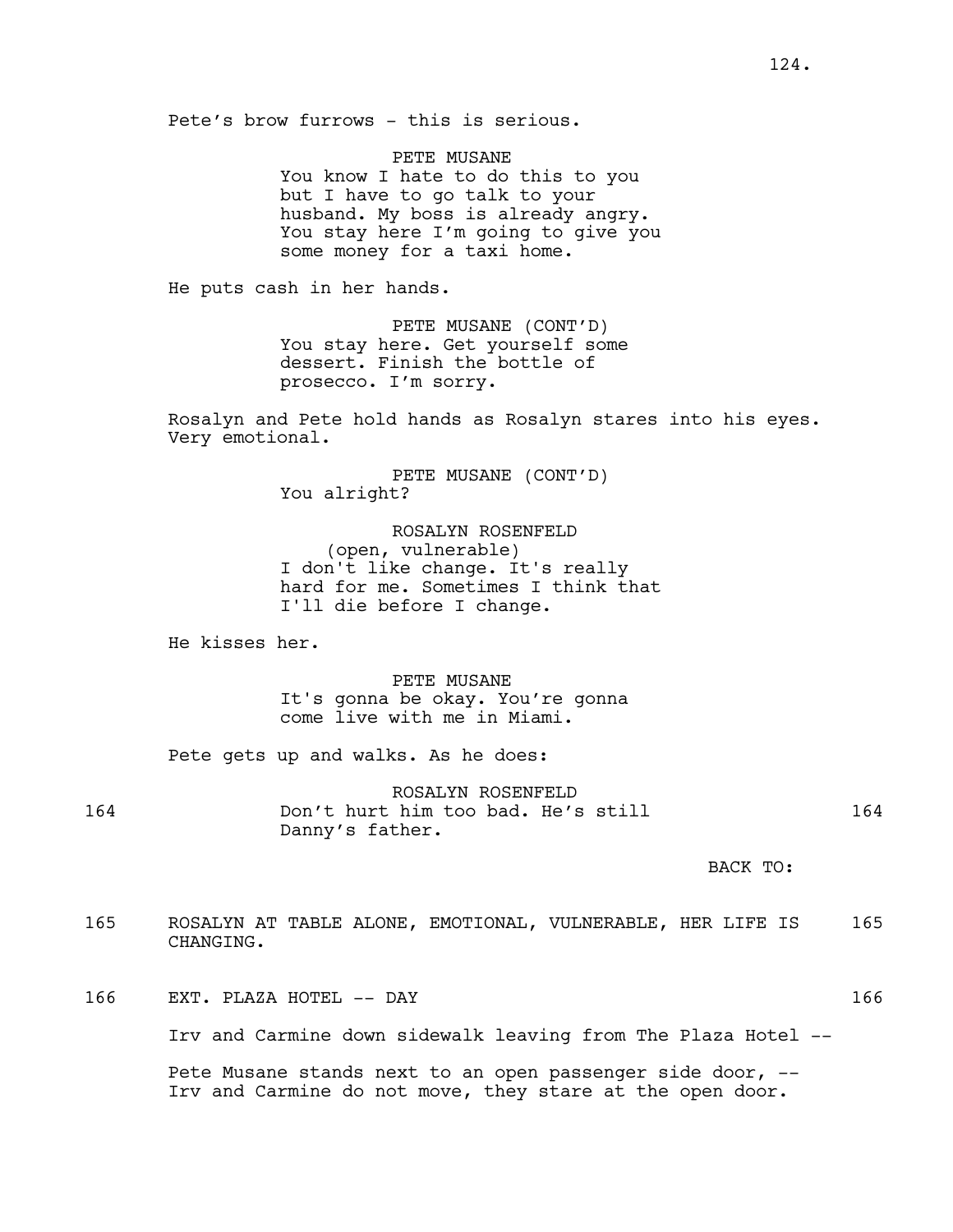PAUL MCCARTNEY AND WINGS "LIVE AND LET DIE" STARTS OMINOUSLY.

INT. IRV AND ROSALYN'S HOUSE - LIVING ROOM - NIGHT

- 170 Rosalyn in full muumuu, wearing cleaning gloves and holding a 170 vacuum sings to LIVE AND LET DIE while Danny sits on the couch watching her. Very intense.
- 171 INT. PETE MUSANE'S CADILLAC "LIVE AND LET DIE" CONTINUOUS 171

Irving and Carmine sit up front with Pete driving and Dick Helsing sits in the back seat looking angry.

INT. IRV AND ROSALYN'S HOUSE - LIVING ROOM - "LIVE AND LET DIE" CONTINUOUS

Rosalyn continues to sing and gets more intense as the music picks up.

INT. PETE MUSANE'S CADILLAC - "LIVE AND LET DIE" CONTINUOUS

Irving looks over to Pete nervously. Unsure of what's going to happen.

INT. IRV AND ROSALYN'S HOUSE - LIVING ROOM - "LIVE AND LET DIE" CONTINUOUS

Rosalyn whips her head up and down, dancing manically through the house.

INT. IRV AND ROSALYN'S HOUSE - BEDROOM - NIGHT

Rosalyn sits on the bed with Danny with clothes all over the place while smoking a cigarette.

> ROSALYN ROSENFELD Life is ridiculous and I would never say anything bad about your father in front of you but your father is a sick son of a bitch.

DANNY Daddy's a sick son of a bitch?

ROSALYN ROSENFELD Don't repeat that. But yes.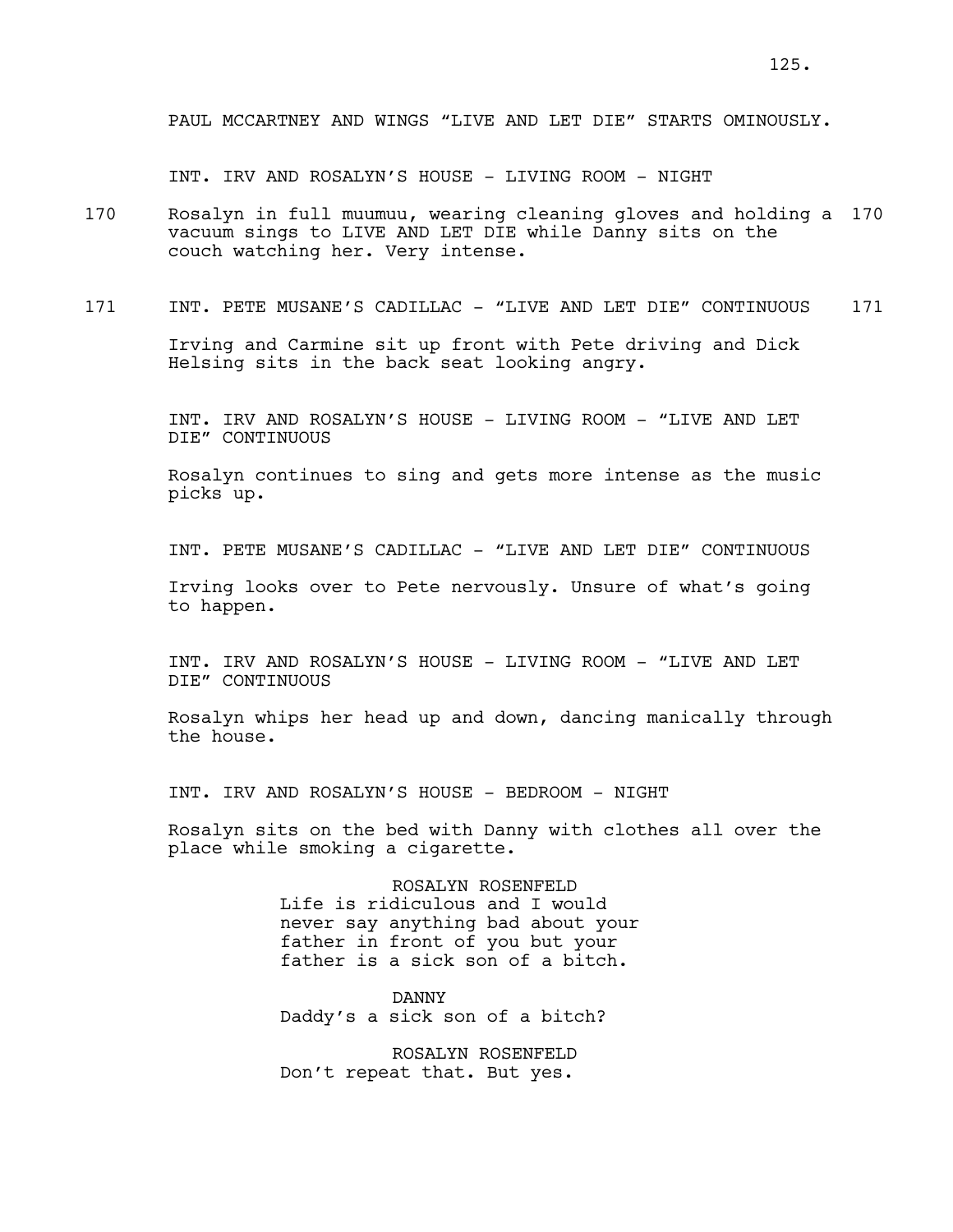EXT. IRV AND ROSALYN'S HOUSE - NIGHT

Irving's Caddy comes screeching up to the house and parks in the driveway. Irv get's out and races inside.

INT. IRV AND ROSALYN'S HOUSE - BEDROOM - NIGHT

Rosalyn is still sitting on the bed with Danny.

IRVING ROSENFELD (O.S.) (shouts) ROSALYN! ROSALYN!

Rosalyn looks scared.

IRVING ROSENFELD (CONT'D) This is a real low in our relationship! You know where I was recently? I was in your boyfriend's fucking car! I saw your nail polish.

SMASH TO:

INT. PETE MUSANE'S CADILLAC - FLASHBACK

IRVING LOOKS DOWN AND SEES THE BOTTLE OF ROSALYN'S NAIL FINISH ON THE CAR SEAT -- HE PICKS IT UP, LOOKS AHEAD THROUGH WINDSHIELD SMELLS IT, WORRIED. Carmine glances over his shoulder anxiously at Dick Helsing in the back seat.

> PETE MUSANE What's this I hear about your curly haired friend working for the Government?

CARMINE POLITO What?! Who said that?

IRVING ROSENFELD That's bullshit!

PETE MUSANE Your wife.

Irving is surprised to hear this.

IRVING ROSENFELD That's bullshit.

CARMINE POLITO Rosalyn?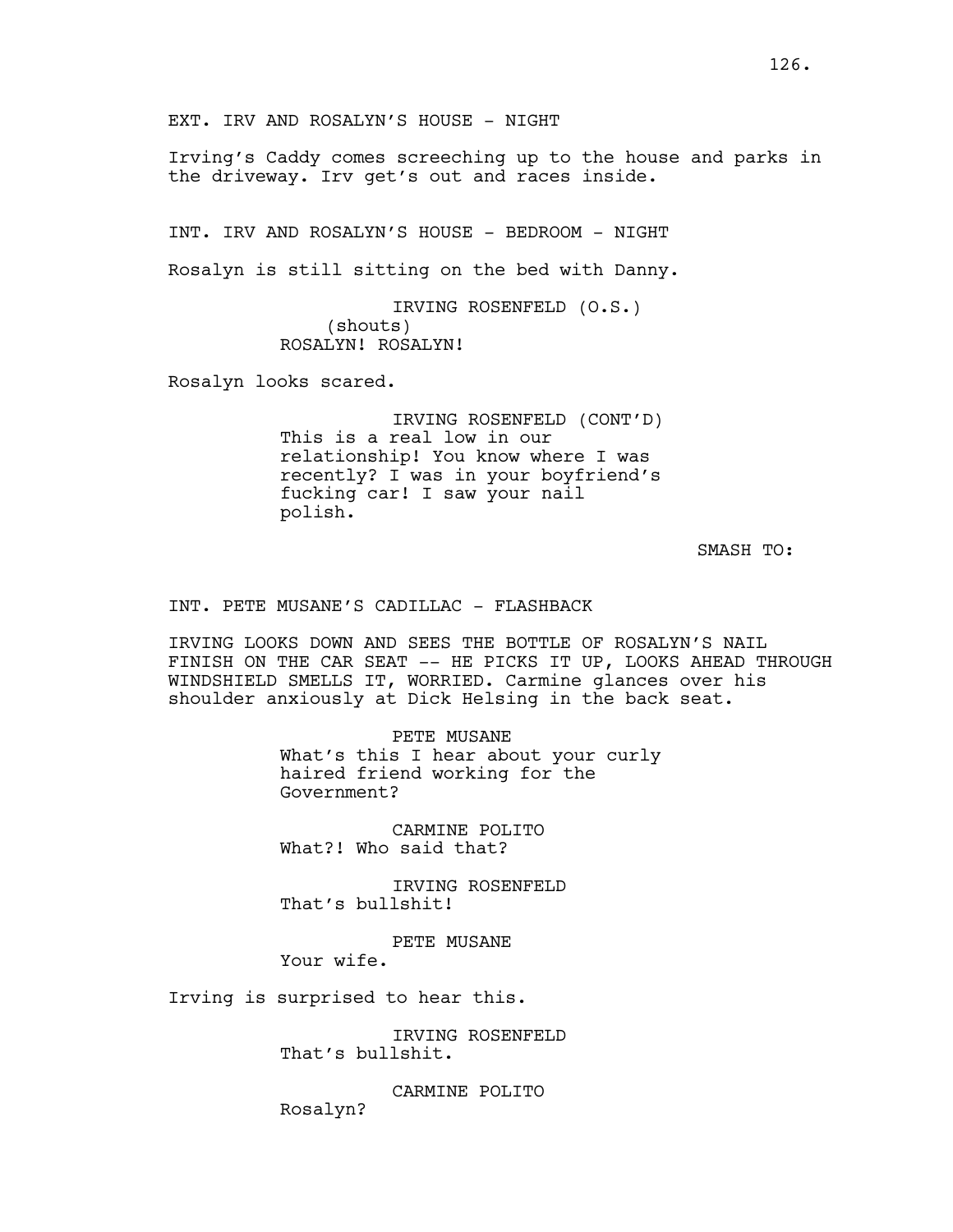INT. IRV AND ROSALYN'S HOUSE - BEDROOM - CONTINUOUS

IRVING ROSENFELD (screams) HE PUT A CANVAS BAG OVER MY HEAD!

SMASH TO:

INT. PETE MUSANE'S CADILLAC - FLASHBACK

A WHITE CANVAS BAG GARROTES OVER IRVING'S HEAD, FROM HELSING IN THE BACK SEAT.

> CARMINE POLITO Hey, what the fuck?! --

PETE MUSANE Shut up. Shut the fuck up.

DICK HOLDS A GUN TO THE BACK OF IRVING'S BAGGED HEAD.

INT. IRV AND ROSALYN'S HOUSE - BEDROOM - CONTINUOUS

IRVING ROSENFELD ARE YOU HAPPY NOW? BECAUSE HE IS TRYING TO KILL ME!

ROSALYN What are you talking about?!

IRVING ROSENFELD WHAT ARE YOU DOING? WHAT DO YOU THINK YOU'RE DOING?

ROSALYN ROSENFELD Get out of here! I'm not doing anything!

IRVING ROSENFELD WHY ARE YOU TALKING SO MUCH? YOU'RE GOING TO GET US ALL KILLED!

Irving looks down to see Danny sitting there on the bed.

IRVING ROSENFELD (CONT'D) Danny. Come here buddy alright? Go draw a picture or something.

Irving ushers Danny out of the room.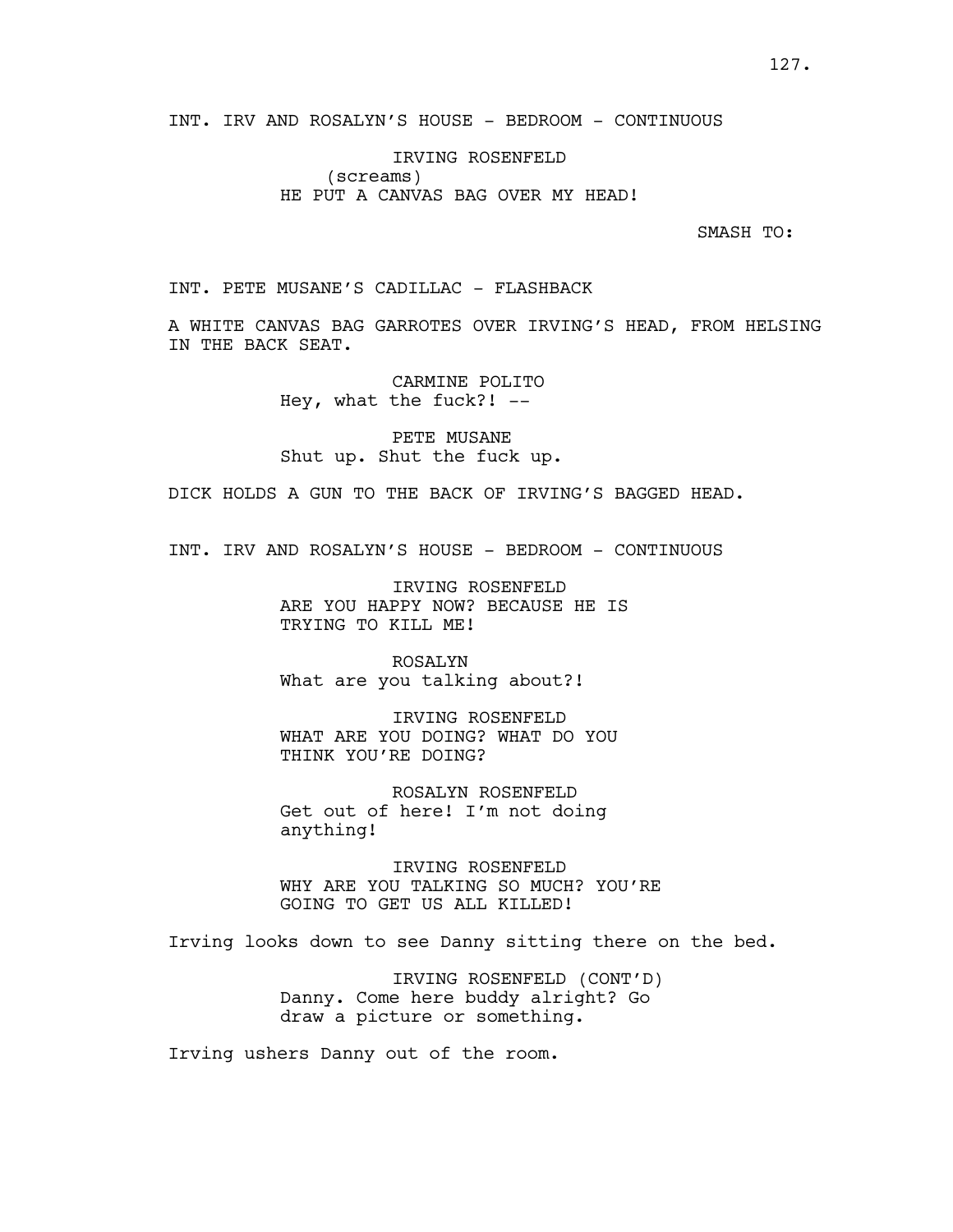ROSALYN ROSENFELD You're a real sick son of a bitch for screaming at me like that in front of Danny.

IRVING ROSENFELD I'M A SICK SON OF A BITCH? YOU'RE TRYING TO GET ME FUCKING KILLED. OH MY GOD!! YOU DRIVE ME SO FUCKING CRAZY. WHAT ARE YOU DOING?! YOU'RE BOYFRIEND -- YOUR FUCKING BOYFRIEND WILL KILL ME, HE'LL KILL DANNY, AND HE'LL KILL YOU.

ROSALYN ROSENFELD STOP TALKING LIKE THAT!

IRVING ROSENFELD He's a mobster alright? That's who you're dealing with.

ROSALYN ROSENFELD Alright fine! Yes, I wanted to hurt you but how do you think that I feel all day when you leave me alone all day? And all I've ever wanted is for you to love me. That's all I ever wanted. And stay married and for you to love me. And that's why I'm going to Miami!

IRVING ROSENFELD You're NOT going to Miami.

ROSALYN ROSENFELD That's why I'm going to Miami with Pete!

Irving picks up Rosalyn's clothes from the bed where there is an open suitcase, throws them back in the closet.

> IRVING ROSENFELD You are NOT going to Miami.

ROSALYN ROSENFELD I finally found somebody who loves me just like YOU always wanted.

IRVING ROSENFELD Too dangerous. Miami? Not now. Too dangerous.

Irv continue to throw clothes back into the closet.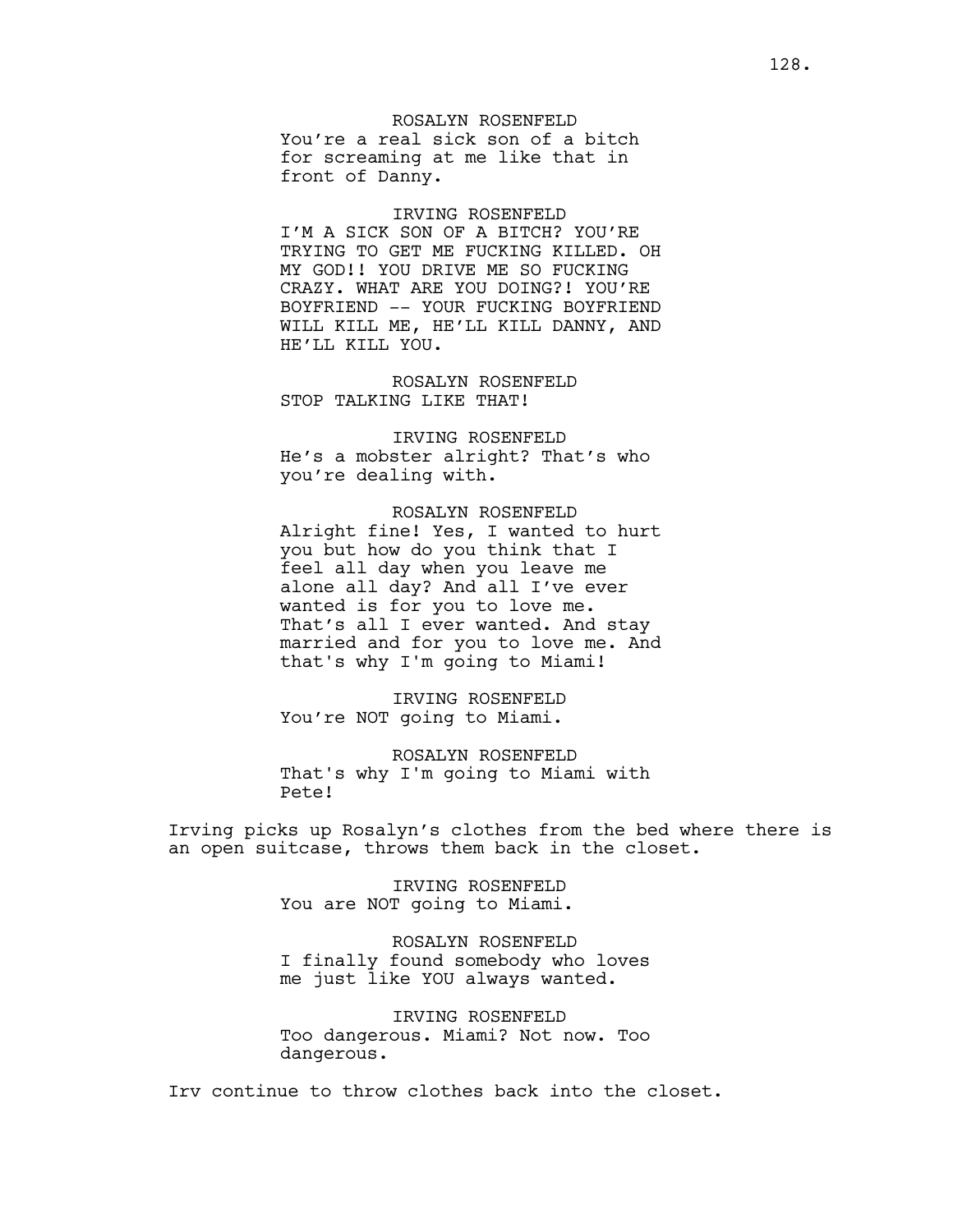ROSALYN ROSENFELD He likes me just the way I am.

IRVING ROSENFELD Not now. Everything has to stay normal right now. And you're going to shut your mouth!

ROSALYN ROSENFELD You told me that you wanted me to find a nice quiet man!

IRVING ROSENFELD Oh and what a DOOZY you picked!

ROSALYN ROSENFELD He's the one.

IRVING ROSENFELD He's the most dangerous guy ever.

ROSALYN ROSENFELD WELL WHAT DO YOU EXPECT IRVING?! I KNOW EVERYBODY THROUGH YOU! WHY CAN'T YOU JUST BE HAPPY FOR ME?!

Irving reaches for his heart pills but they fall out of his hands and scatter on the floor. He bends down to grab them and almost falls. Rosalyn helps him up.

> ROSALYN ROSENFELD (CONT'D) Why aren't you taking your heart pills? Irving, what's going on? What kind of trouble are you in?! What's happening?

IRVING ROSENFELD (out of breath) I've got a plan.

ROSALYN ROSENFELD What's happening?

Irving coughs and steps back. Out of breath and very winded.

IRVING ROSENFELD I've got a plan.

ROSALYN ROSENFELD You've got a plan? When did you get it?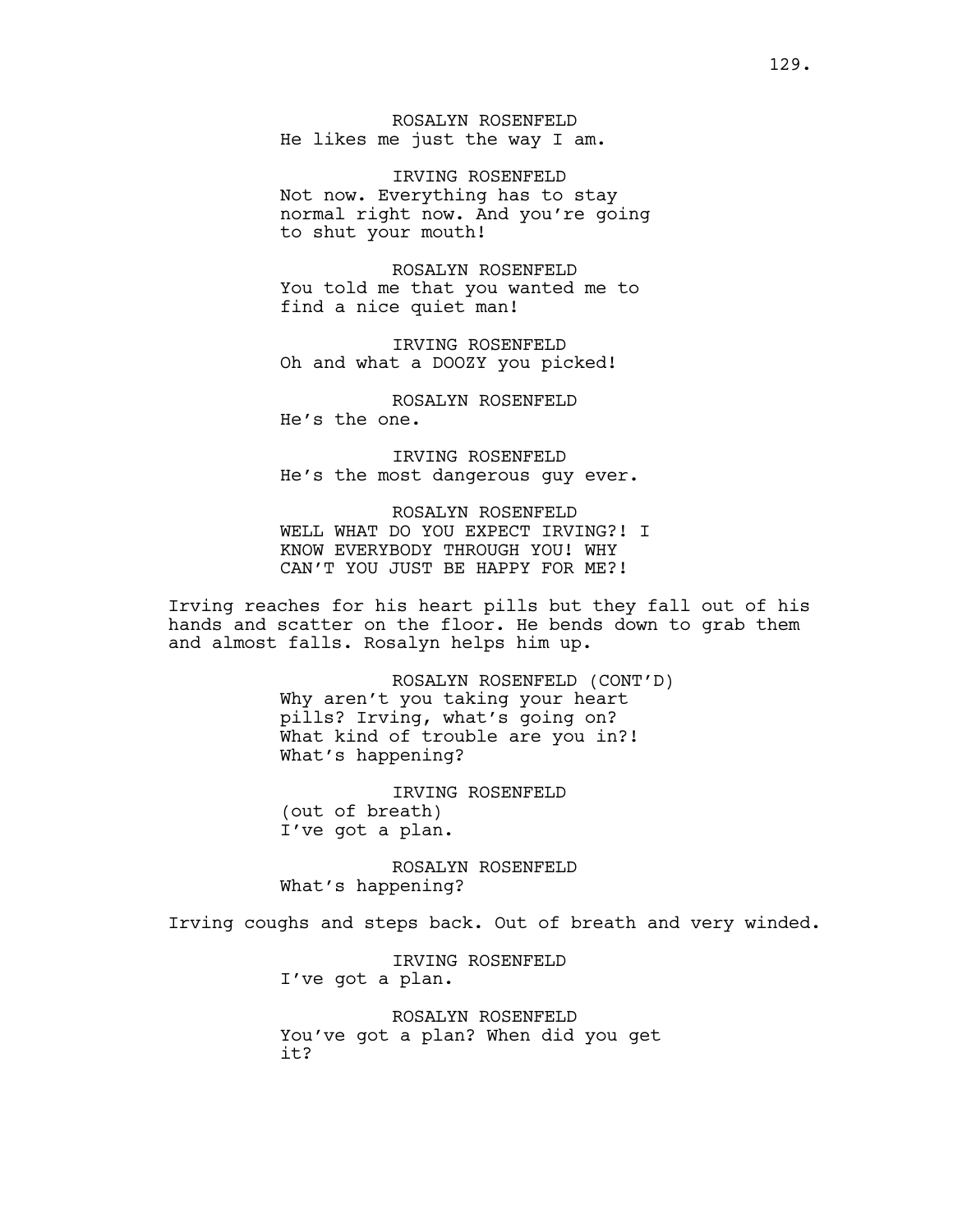IRVING ROSENFELD

It really fucking came to me when I was inside of that canvas bag with your boyfriend's hands around my throat. That's when it really came to me.

INT. PETE MUSANE'S CADILLAC - FLASHBACK

CARMINE POLITO Take it off! Take the bag off his head!

Dick pulls the bag off Irving's head, his comb over is all messed up. IRVING GASPS. Pete and Dick LAUGH --

> IRVING ROSENFELD We've got two million coming this week!

PETE MUSANE What do you think this is? You think this is a fucking down payment plan? Like were Sears of Chevrolet?

IRVING ROSENFELD You ask Victor if he wants two million this week. That's real money. Two million.

PETE MUSANE Two million? How?

IRVING ROSENFELD Wired in.

172 EXT. MADISON AVENUE - FLASHBACK - CONTINUOUS 172

They LAUGH, Irving's hair is all messed up.

Pete patches out. Irving and Carmine are a mess, shirts ripped open, no buttons, they look at each other VERY SHAKEN.

> CARMINE POLITO Is it true? Is it true what he said about your wife?

IRVING ROSENFELD It's not fucking true. That's not true.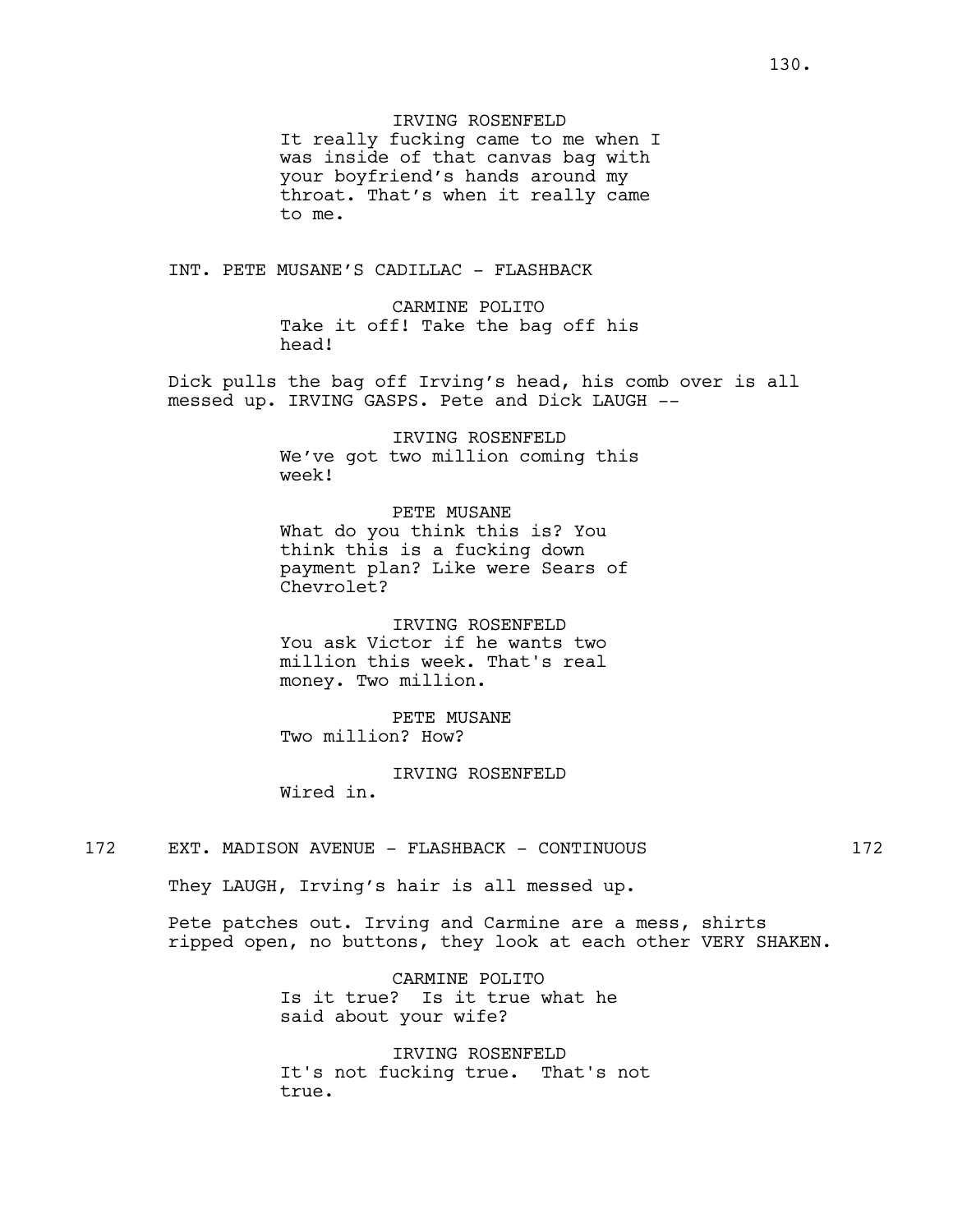INT. IRV AND ROSALYN'S HOUSE - BEDROOM - CONTINUOUS

IRVING ROSENFELD I can save all of us, and we can save money. I can take care of you and Danny. OK? But you gotta close your mouth.

Rosalyn looks satisfied and points her finger at Irving.

ROSALYN ROSENFELD I knew it. I have always said, Irving, that you are very, very hard to motivate properly. And I knew that Pete was gonna go over there and knock some sense into you. I've been reading this book, Irving. It's by Wayne Dyer, about the power of intention.

Irving can't believe what he's hearing right now.

Rosalyn, very satisfied, reaches over the bed and grabs a book.

> ROSALYN ROSENFELD (CONT'D) And my intention in sending Pete over to you was so that you could come up with this plan. So, you're welcome.

Irving incredulous, thinks to himself how to respond. Forces himself to say gently --

> IRVING ROSENFELD OK. Thank you, Rosalyn. Thank you for the plan.

ROSALYN ROSENFELD You're welcome.

IRVING ROSENFELD I appreciate that. So, I think that we should be partners on this.

ROSALYN ROSENFELD I'm a good partner. Almost better than Edith. You ever think about that? You ever think about how you might have underestimated me?

IRVING ROSENFELD So what is our plan? Tell me the plan. What are you gonna do?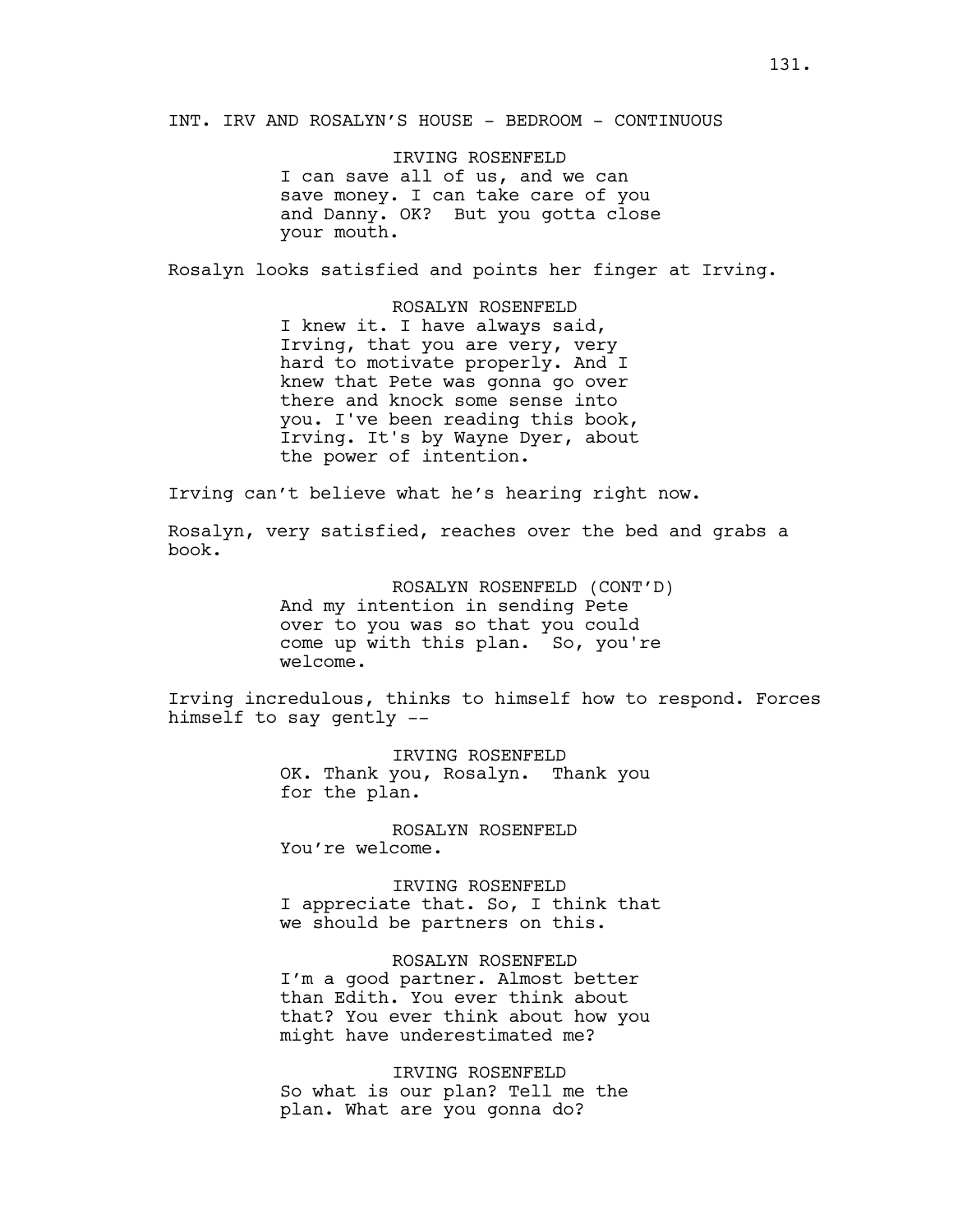# ROSALYN ROSENFELD

I'm going to keep my mouth shut and I'm not going to say anything but what do I do if Pete calls me? What am I supposed to say?

#### IRVING ROSENFELD

You gotta stop talking about your government agencies and your I.R.S. and your tax and your conspiracies and all of that. You're gonna say how you were wrong, you were wrong about that.

#### ROSALYN ROSENFELD

I'll tell Pete that I was wrong but you know that in real life, I was right for saying all that stuff because then that spurred on the actions that made you come up with this plan. So I will tell Pete.

IRVING ROSENFELD (holding his head) OK.

ROSALYN ROSENFELD (pointing with cigarette between fingers) The power of intention Irving. The power of intention.

Irv is doing everything he can to hold it together.

IRVING ROSENFELD OK. You were right.

Rosalyn gets up from the bed and walks over to Irving.

IRVING ROSENFELD (CONT'D) You're so smart. Good job, peaches.

ROSALYN ROSENFELD Irving, I've been doing a lot of thinking and -- you need to grow up. And you need to face the facts. And I think that both of us will be a lot happier if we get a divorce.

As he listens to words he has been saying himself for months, now spoken as Rosalyn's idea.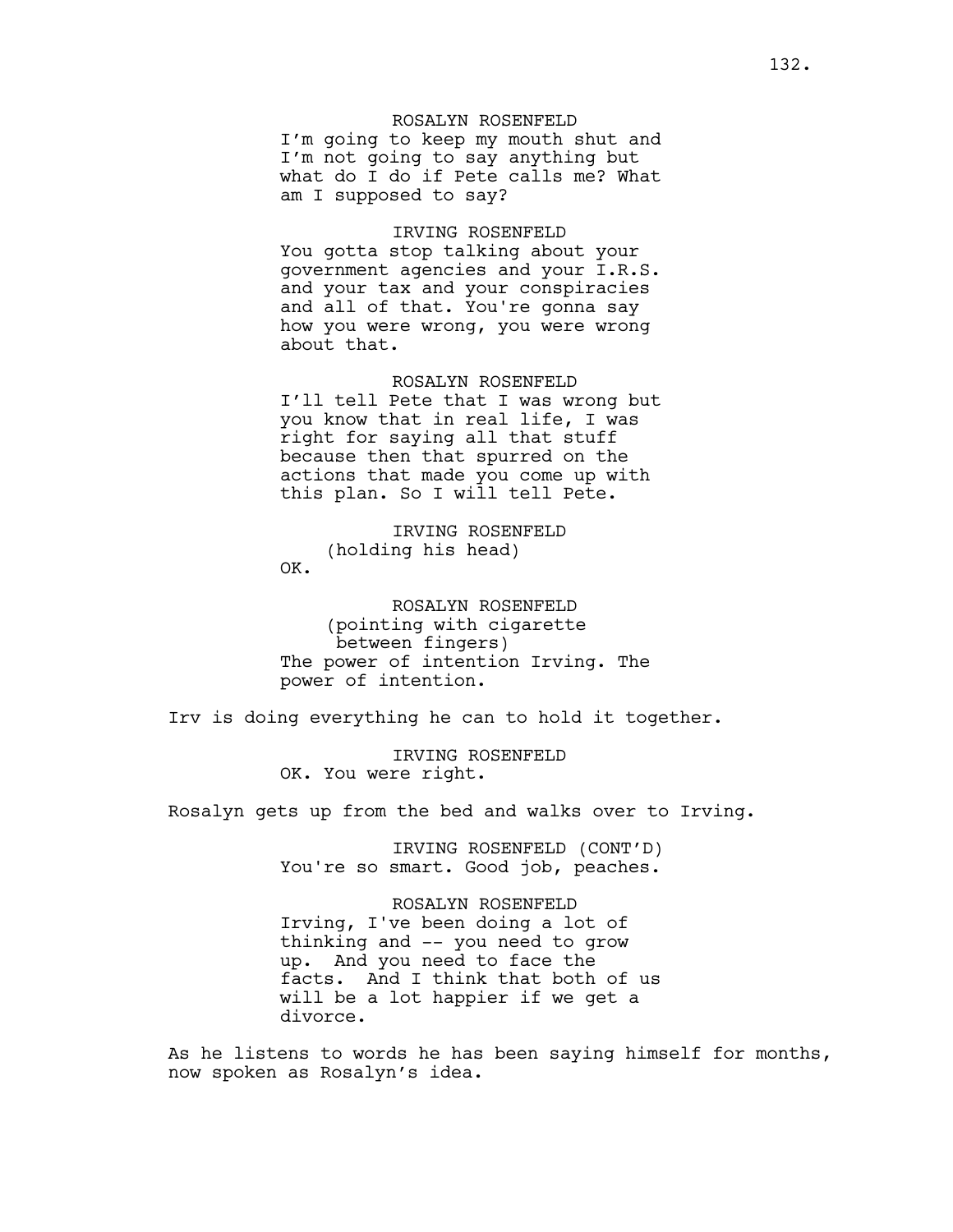OK.

ROSALYN ROSENFELD Just think about it. (kisses him) These things are never easy.

Irving starts walking away towards the door.

IRVING ROSENFELD

Alright.

ROSALYN ROSENFELD Irving. Good luck with your plan.

EXT. FBI OFFICE, FEDERAL OFFICE BUILDING, NY - DAY

The spare rhythmic intro of Jeff Lynne's "Long Black Road" plays as Richie looks back over his shoulder and walks towards the building with intensity.

> IRVING ROSENFELD (V.O.) Necessity truly is the mother of invention. The F.B.I. was willing to wire the two million dollars if it meant taking down Tellegio and his entire organization.

INT. FBI OFFICE, FEDERAL OFFICE BUILDING, NY

Brenda in her office.

Amado looking very pleased on the telephone.

178A EXT. LEXINGTON AVENUE - DAY 178A

Irving walks with Richie and Sydney up to an office building.

IRVING ROSENFELD (V.O.) A mobster like Tellegio would never meet at the Plaza Hotel, but only at the office of his attorney, Alfonse Simone.

They walk into mob lawyer Simone's building.

178B INT. LOBBY OF BUILDING - DAY 178B On an old faded directory: 7TH FLOOR: ALFONSE SIMONE #701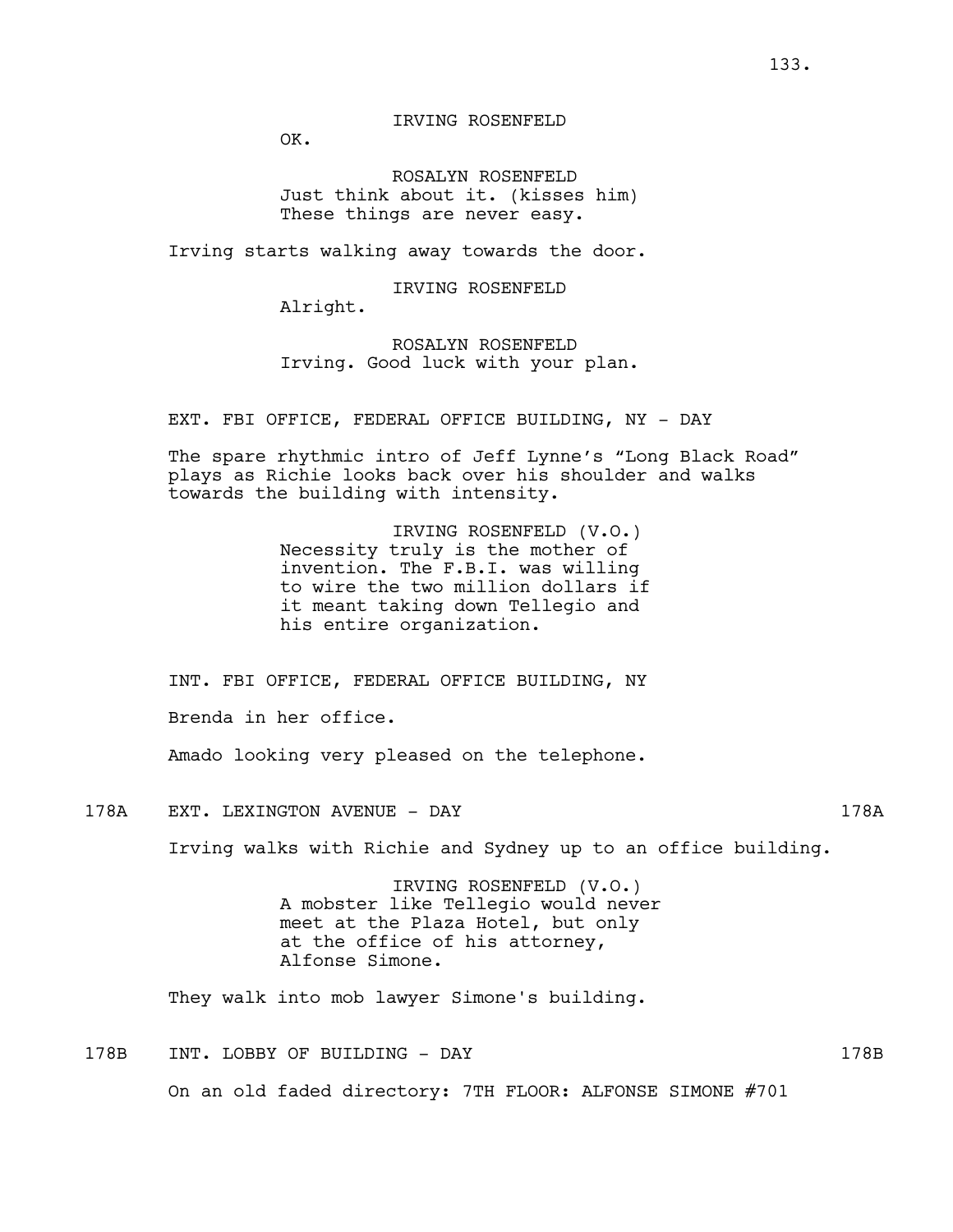## 178C INT. ELEVATOR - CONTINUOUS 178C

THEY STAND TENSE IN ELEVATOR NOT SPEAKING.

178D INT. RECEPTION AREA - SIMONE LAW OFFICE - DAY 178D

They open door to large, spare reception area of Alfonse Simone's law office. MIDDLE AGED SECRETARY looks up and picks up the phone.

178E INT. HALLWAY OF ALFONSE SIMONE'S OFFICE - CONTINUOUS 178E

NEARBY AT A SMALL TABLE SYDNEY IS FRISKED BY A BLACK MAN IN A SUIT, SHE SUSTAINS EYE CONTACT WITH IRVING AND RICHIE AS THEY ARE ALSO FRISKED BY ANOTHER MAN IN A SUIT ACROSS THE ROOM. --THE CONTENTS OF SYDNEY'S PURSE ARE EMPTIED AND EXAMINED ALONG WITH HER PURSE. IT IS TENSE. SYDNEY STARES AT A NERVOUS RICHIE; THEIR MICROPHONES HAVE GONE UNDETECTED. "LONG BLACK ROAD" CONTINUES AS CAMERA FOLLOWS THE BACK OF THE THICK NECK OF THE MAN IN THE SUIT AS HE LEADS THEM DOWN A WINDING NARROW OFFICE CORRIDOR. IN ONE SHOT THE DOOR OPENS, JEFF LYNNE'S SONG SHIFTS TO A LIGHTER THAN AIR PIANO BREAK.

178F INT. ALFONSE SIMONE'S OFFICE - CONTINUOUS 178F

ALFONSE SIMONE- 64, BRONX, SEASONED LAWYER.

Alfonse Simone rises from behind his desk. A silent secretary sitting at his side in a white dress stares at our heros as Simone steps forward to introduce himself.

> ALFONSE SIMONE Alfonse Simone.

Edith walks up to him to shake hands. He shakes hands with Irving and Richie as well. Man in the suit closes the door behind them.

> EDITH GREENSLY Edith Greensly.

IRVING ROSENFELD Irving Rosenfeld.

RICHIE DIMASO Good afternoon.

ALFONSE SIMONE Please, be seated.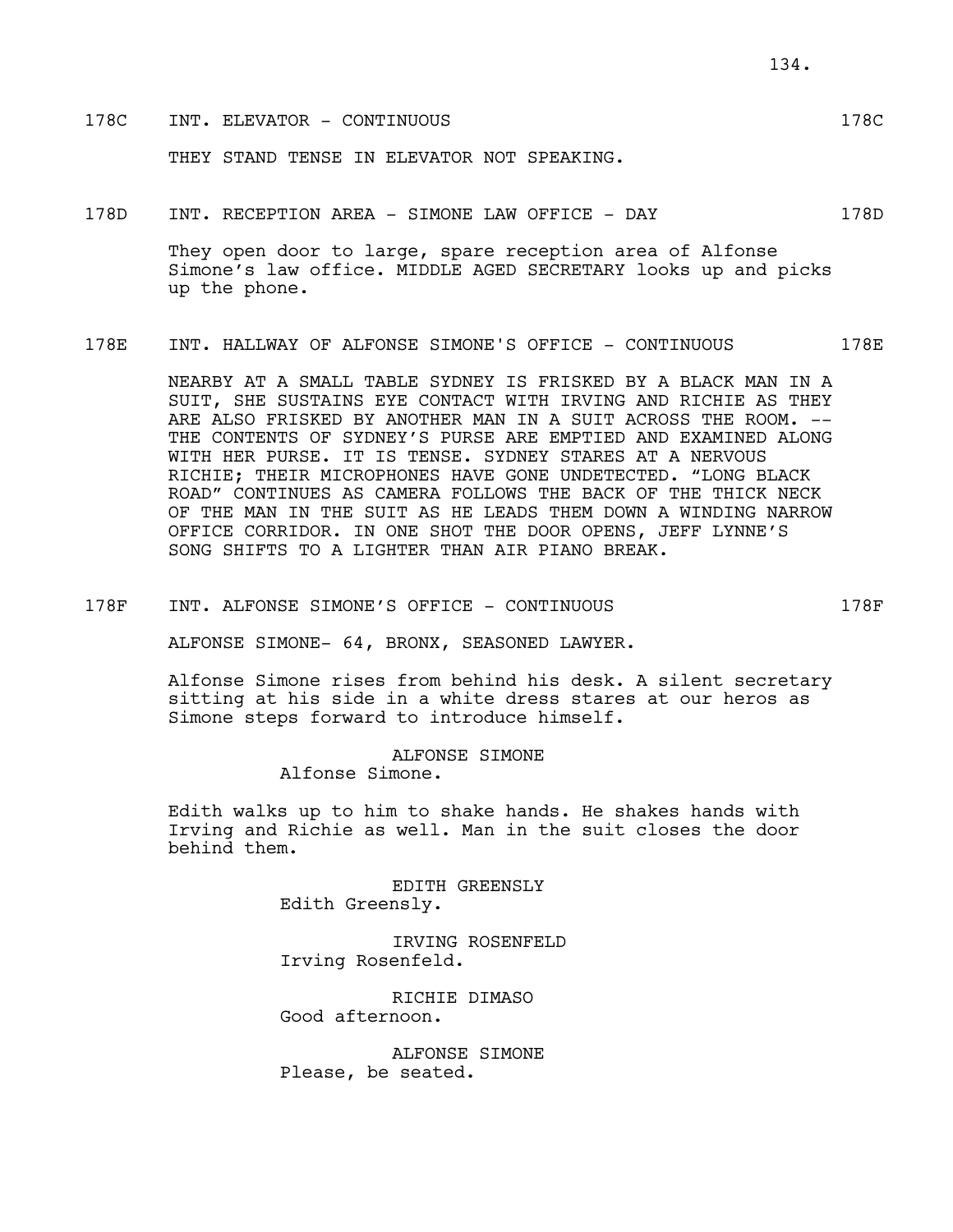They sit in three chairs facing Simone's desk: Sydney/Edith, Richie, Irving.

Simone sits behind his desk, the silent secretary sits just behind him slightly to the side, stares at Edith, Richie, Irving.

> ALFONSE SIMONE (CONT'D) I appreciate the fact that you all came in person, but the trip was really unnecessary because this whole thing could have been done with a simple wire transfer. As a matter of fact this is the number of our wire right here.

Simone slides a small pink piece of paper across the desk to them. Richie stares at the paper, but doesn't touch it.

> RICHIE DIMASO Where is Mr. Tellegio?

ALFONSE SIMONE Mr. Tellegio unfortunately was called out of town on business.

RICHIE DIMASO That's not good. We were willing to come here today, in person, to see Mr. Tellegio, as a sign of respect to give two million dollars --

ALFONSE SIMONE I can assure you that I have the power of attorney --

RICHIE DIMASO Excuse me. If you'll let me finish, we are willing to give two million dollars today of the ten. But without Mr. Tellegio here --

# IRVING ROSENFELD (to Simone) We can't, we can't make that decision. It's not the right thing. It's not the right time. It's just not good.

#### EDITH GREENSLY

(to Irving across Richie) You don't have the authorization to make this kind of choice so don't be hasty, alright?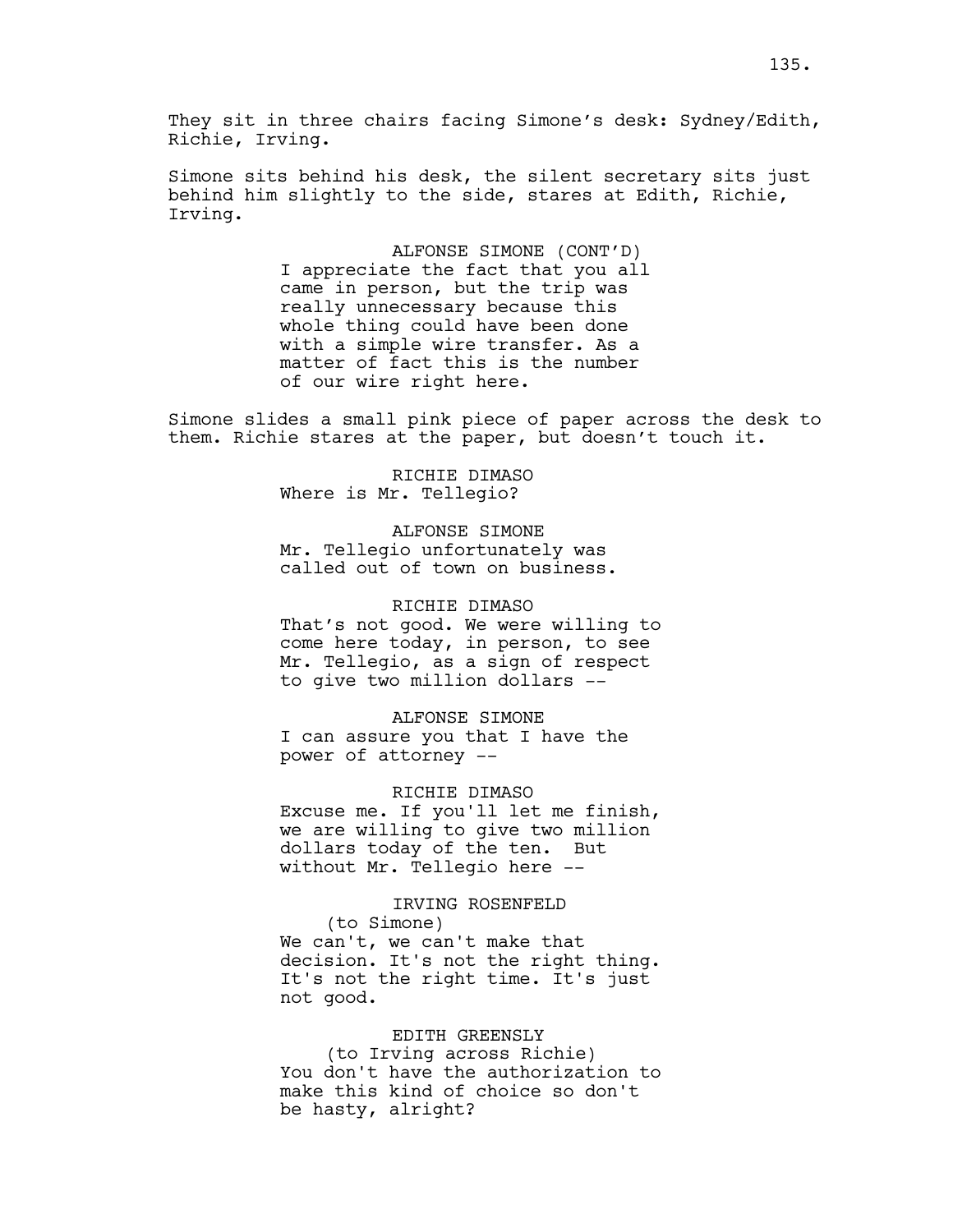IRVING ROSENFELD I'm not being hasty. It's just, let's be smart about it. This is not how we do business. (to Simone) I'm sorry. I apologize.

Richie motions with his hand to Edith that he agrees with Irving.

> RICHIE DIMASO He's right, we can't.

EDITH GREENSLY I think you should hang in there.

RICHIE DIMASO For what? The guy's not here.

IRVING ROSENFELD He isn't.

RICHIE DIMASO

That's it.

He stands, goes to the door.

IRVING ROSENFELD This is a surprise. The Sheik doesn't like surprises.

Edith turns in her chair to face them in the doorway.

EDITH GREENSLY Don't leave.

IRVING ROSENFELD (in doorway with Richie) Edith, this is not your decision to make.

EDITH GREENSLY I understand but maybe we can call the Sheik. Let's call the Sheik.

IRVING ROSENFELD That's not the plan. That's not the  $--$ 

Edith locks eyes with Richie. Richie stares at Edith, waves Irving off with his hand.

> RICHIE DIMASO No, let's -- I'll call the Sheik. (to Simone) Can I use your phone?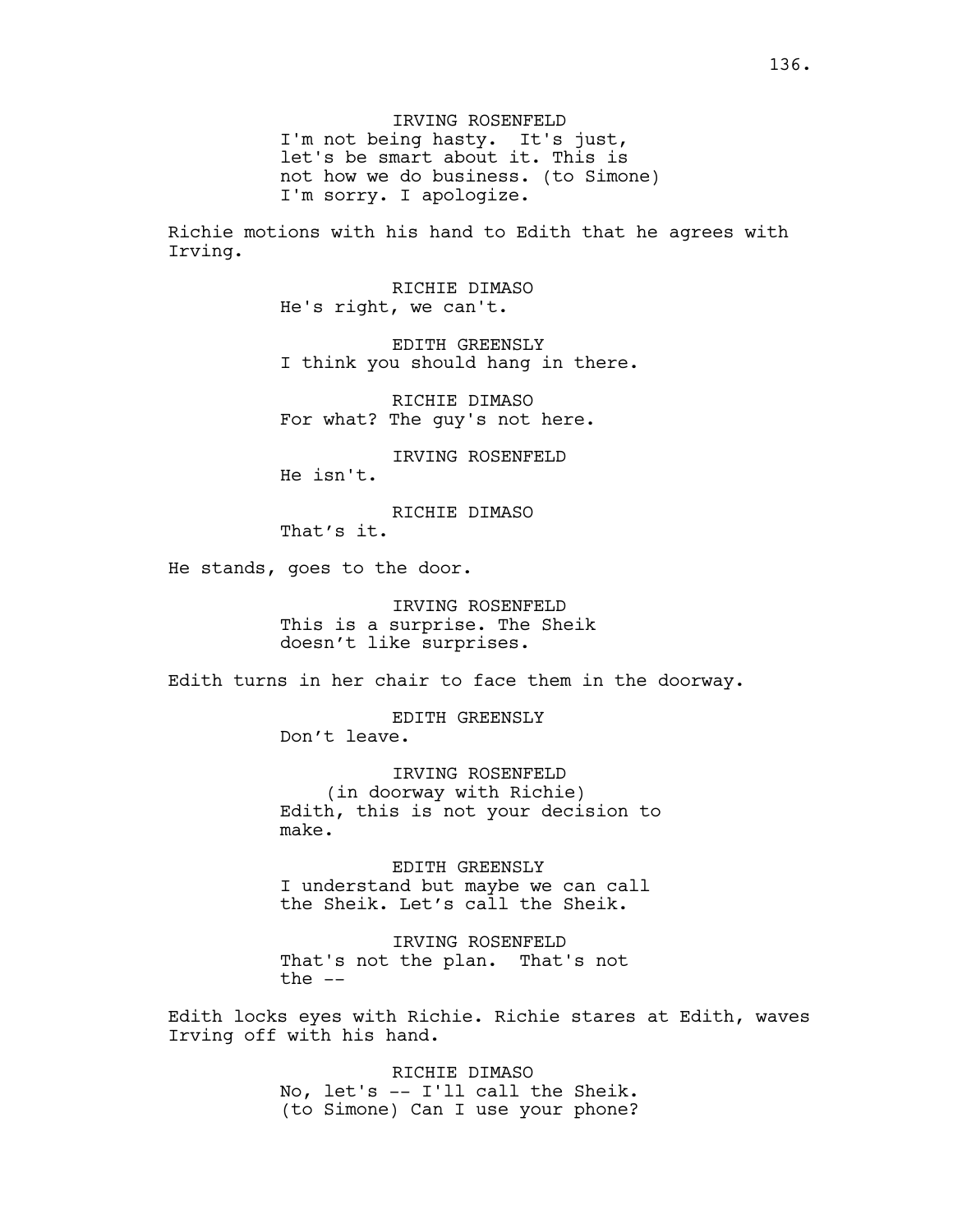# ALFONSE SIMONE

Please do.

# RICHIE DIMASO

(to Alfonse Simone) I don't know if he's in, I'll call the Sheik. But before I do, I'd like to go over specifically what this money will be used for.

### ALFONSE SIMONE

What we will do is we guarantee all proper licenses and construction permits for any hotel casino that plans to open before the end of the year.

Richie glances down at Edith and her handbag. PUSH IN ON A TINY MICROPHONE WE NOW SEE CLEVERLY BUILT INTO THE HANDLE OF EDITH'S GUCCI BAG.

> ALFONSE SIMONE (CONT'D) And we'll throw in the customary privileges and protection.

> RICHIE DIMASO What if there are obstacles, what will you do?

ALFONSE SIMONE Obstacles? We are prepared to overcome any obstacles.

RICHIE DIMASO This is a big enterprise.

ALFONSE SIMONE If we have to pay somebody off, we'll pay somebody off. If we have to lean on somebody, intimidate somebody, we'll intimidate somebody. We're experienced. This is our business.

RICHIE STARES AT SIMONE.

RICHIE DIMASO That's powerful stuff. Thank you.

IRVING STARES AND SYDNEY LOOKS AT RICHIE.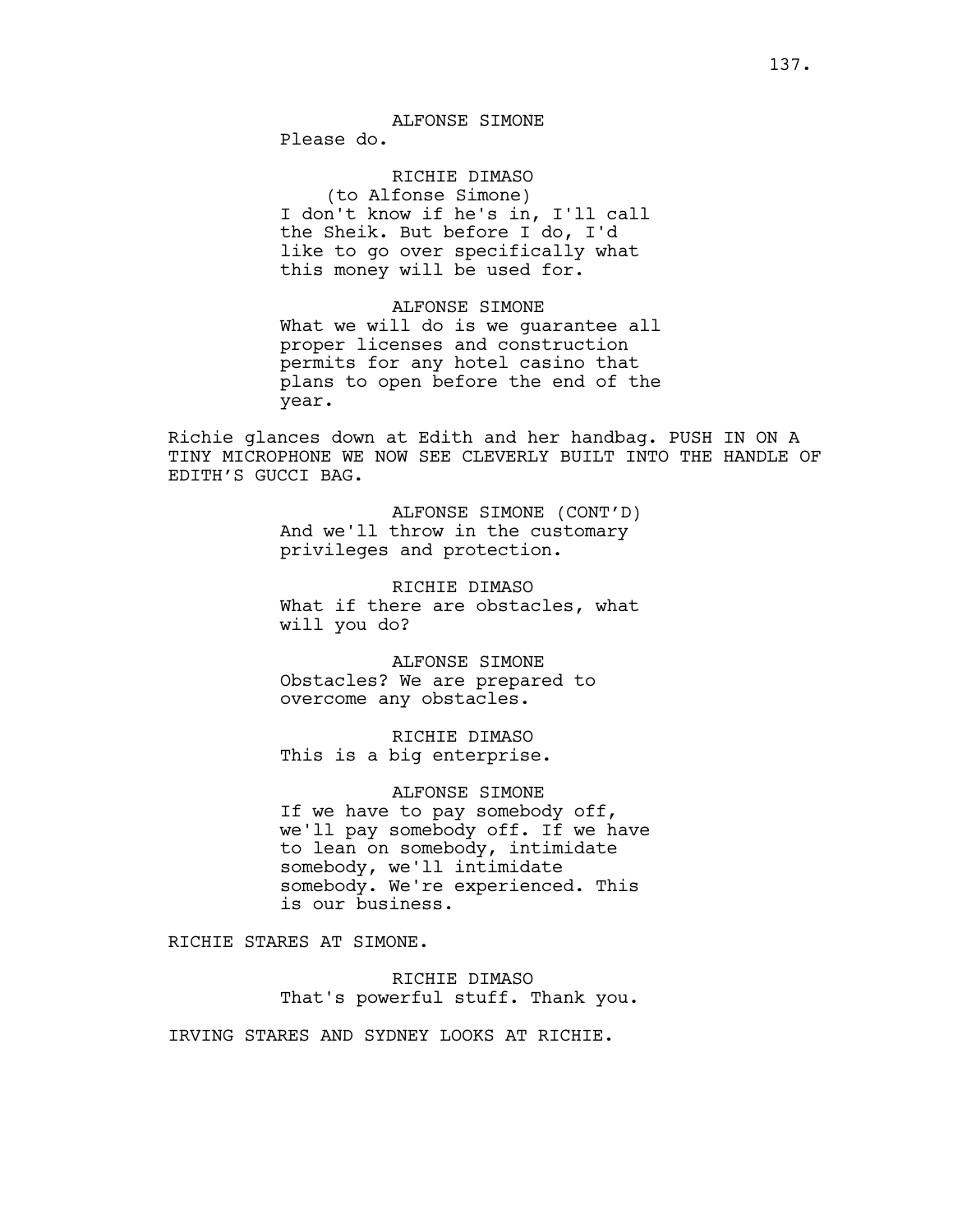## ALFONSE SIMONE

And I'll tell you something else. At the end of this we'll teach you how to skim and how to cut it up and make some money on the side. Because we invented skimming. We've been doing it for thirty years.

A smile creeps across Richie's face.

RICHIE DIMASO Thank you. Thank you for clarifying that.

Richie picks up the phone to dial.

RICHIE DIMASO (CONT'D) I think that will be OK for the Sheik.

INT. BRENDA'S FBI WIRE OFFICE - CONTINUOUS

AMADO, STODDARD, BRENDA.

ANTHONY AMADO This is the Sheik.

RICHIE DIMASO (on phone) Mr. Tellegio is not here. It's just Mr. Alfonse Simone, his lawyer. Are we still ok to wire the money?

ALFONSE SIMONE Simone can take the money. What's the number?

RICHIE DIMASO

5317AP

Amado writes it down and hands it to Brenda to call in.

BRENDA The funds have been transferred.

ANTHONY AMADO (on phone to Richie) The funds have been transferred.

Amado nods: victory. BACK TO: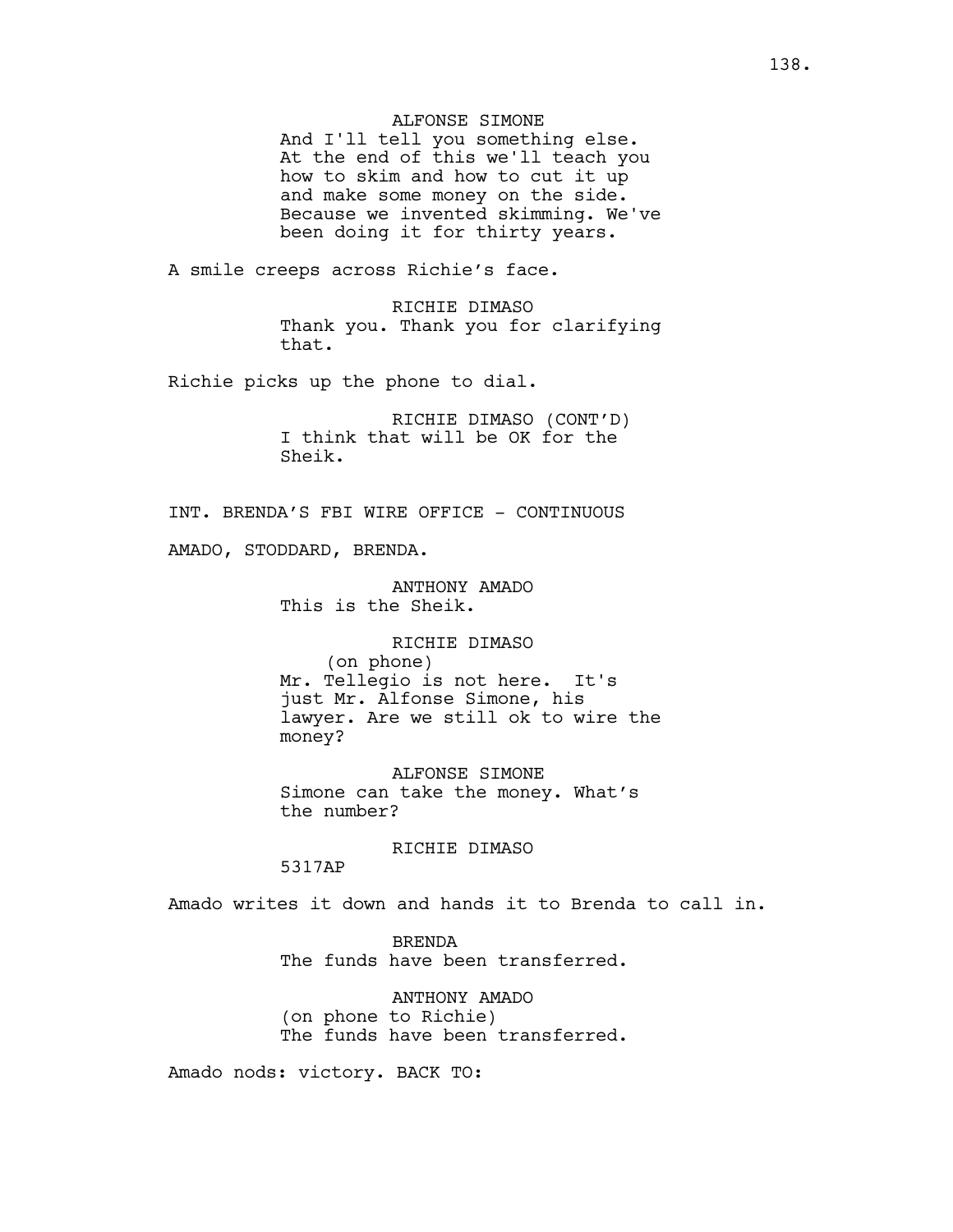Richie hangs up.

RICHIE DIMASO The money's been wired.

ALFONSE SIMONE I think we have a deal.

RICHIE DIMASO Yes we do sir.

ALFONSE SIMONE Pleasure doing business with you.

RICHIE DIMASO Okay, well, thank you very much, Mr. Simone.

RICHIE SMILES, SYDNEY LOOKS AT IRVING, WHO LOOKS PREOCCUPIED. PUSH IN ON IRVING.

> RICHIE DIMASO (CONT'D) The Sheik's very excited.

ALFONSE SIMONE I'm sure that we'll be seeing each other.

Richie and team start to walk out.

RICHIE DIMASO (grinning) Oh I'm sure we'll be seeing each other very soon. You may even get sick of me, like these two.

ALFONSE SIMONE I don't think I'll get sick of you. Nice meeting you.

Richie, Edith, and Irving walk down the hall after leaving his office. Richie smiles as the opening of Bowie's "The Jean Genie" momentously starts. Edith smiles as she walks down the hall followed by Irving. Richie puts his hand on the door knob to exit the hallway.

178H INT. AMADO'S OFFICE, FEDERAL OFFICE BUILDING - DAY 178H

THE DOOR OPENS IN A TIMECUT, RICHIE IN SUNGLASSES, HIS JACKET IS OFF, HE BEAMS AND CELEBRATES AND EXHORTS A ROOM FULL OF FBI AGENTS, ADMINISTRATORS, SECRETARIES.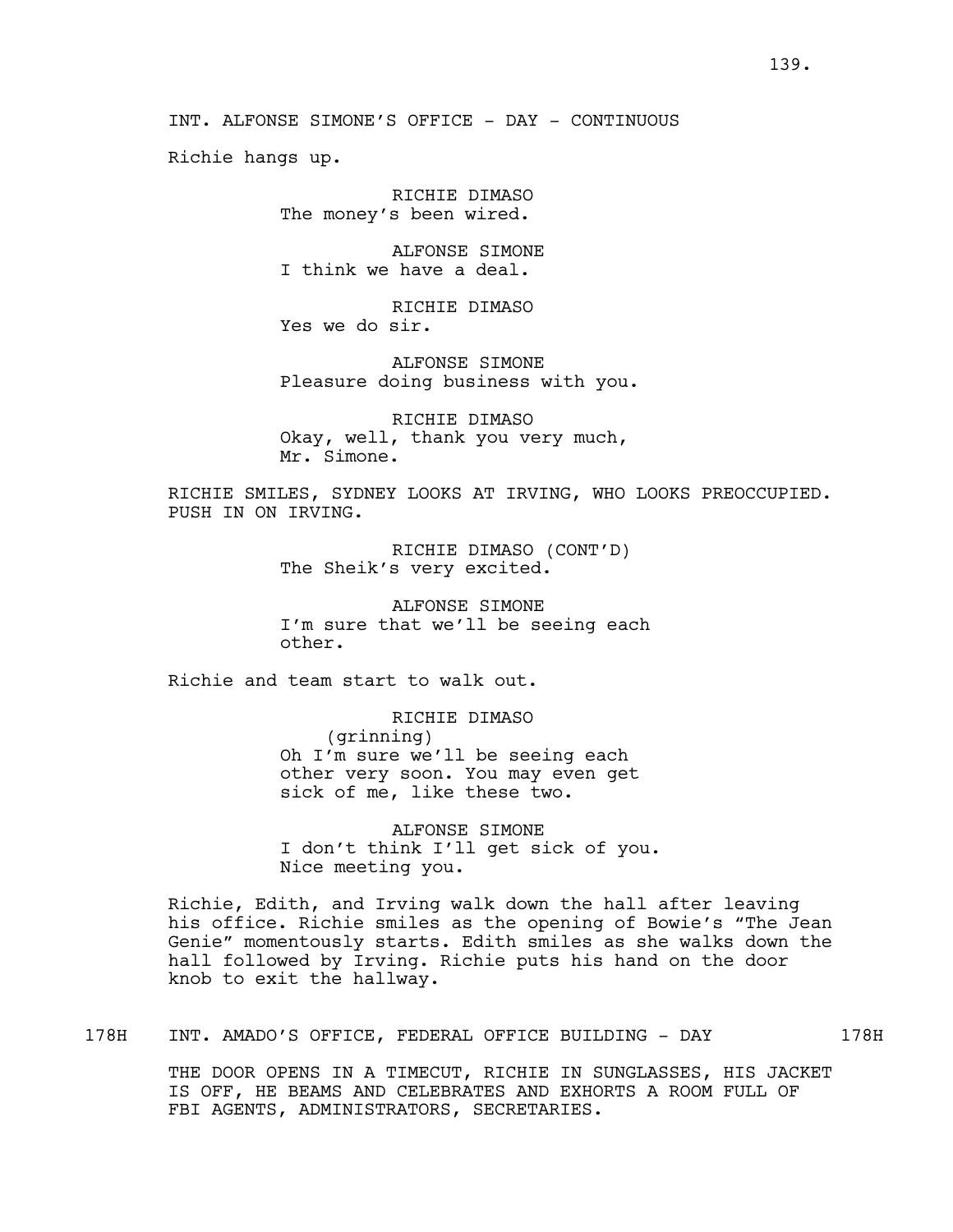THE JEAN GENIE PLAYS ENERGETICALLY AS RICHIE CELEBRATES WITH EVERYONE, LIKE IN A LOCKER ROOM, HIS FIST IN THE AIR.

> RICHIE DIMASO FINALLY! FINALLY WE GET SOME RESPECT!

AMADO SITS IN HIS CHAIR WITH CIGAR IN ONE HAND AND DRINK IN THE OTHER. VERY EXCITED AND LAUGHING AS HE POINTS AT RICHIE.

> ANTHONY AMADO (shouts through clamor) We're ambitious, that's why!

Richie suddenly moves to the reel to reel surveillance tape and quiets the room, the music momentarily stops as we hear Alfonse Simone on the surveillance tape.

> RICHIE DIMASO Shh, shh, shh!

ALFONSE SIMONE (ON SURVEILLANCE TAPE) If we have to pay somebody off, we'll pay somebody off. If we have to lean on somebody, intimidate somebody, we'll intimidate somebody.

Richie joyfully lip synchs to the rhythm of Simone's incriminating words on tape.

> RICHIE DIMASO (in unison with Simone on tape) -- If we have to lean on somebody, intimate somebody, we'll intimidate somebody!!

RICHIE THROWS HIS FIST IN THE AIR AND CHEERS, JOINED BY EVERYONE IN THE ROOM. BOWIES "THE JENE GENIE" COMES BACK LOUD.

179 RICHIE TURNS AND TWIRLS A WHITE HAIRED FBI AGENT IN 179 CELEBRATION, LAUGHING WITH JOY. THEN GOES OVER TO A SULKING STODDARD AND HUMPS HIM LIKE AT A FRAT PARTY, LAUGHING WITH EVERYBODY AT STODDARD'S STIFFNESS. STODDARD GETS UP AND RICHIE SMACKS HIS ASS AS HE LEAVES THE ROOM. RICHIE IMITATES STODDARD TO ROARING LAUGHTER -- TWICE.

THE MUSIC CRESCENDOS TO AN ABRUPT STOP.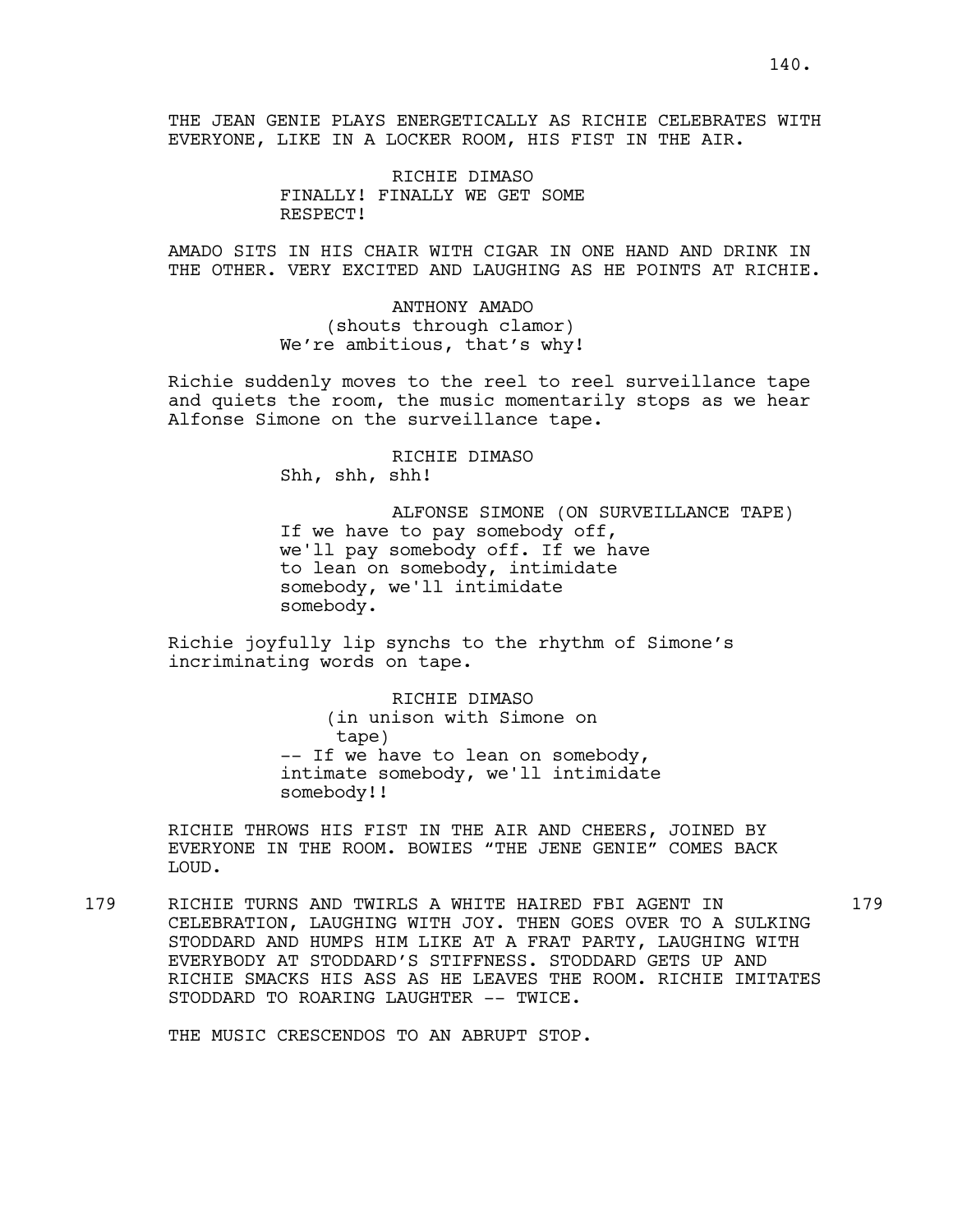180 EXT. CARMINE POLITO'S CAMDEN NJ CLAPBOARD HOME - DAY 180

Irving's big blue car pulls up to the lens. Irving and Sydney looking a little uneasy.

Irving stares at the house.

IRVING ROSENFELD I gotta do it.

181 INT. CARMINE'S LIVING ROOM - DAY 181

CARMINE POLITO What do you mean, there's no sheik? What does that mean, "there's no sheik"? What does that mean?

Carmine stares at Irving.

IRVING ROSENFELD I want to face you like a man because I want to be real now.

CARMINE POLITO Who is "they"?

Irving looks distressed. He's a wreck.

IRVING ROSENFELD It's the Feds.

CARMINE POLITO The Feds?

IRVING ROSENFELD

Yeah.

CARMINE POLITO Irving -- I'm a good person

IRVING ROSENFELD

You are!

Carmine stands up and looks around the room, disoriented, his life passing before his eyes.

> CARMINE POLITO I've been doing this for a long time, for twenty years. Do you think I woulda taken that money if it wasn't the right thing to do?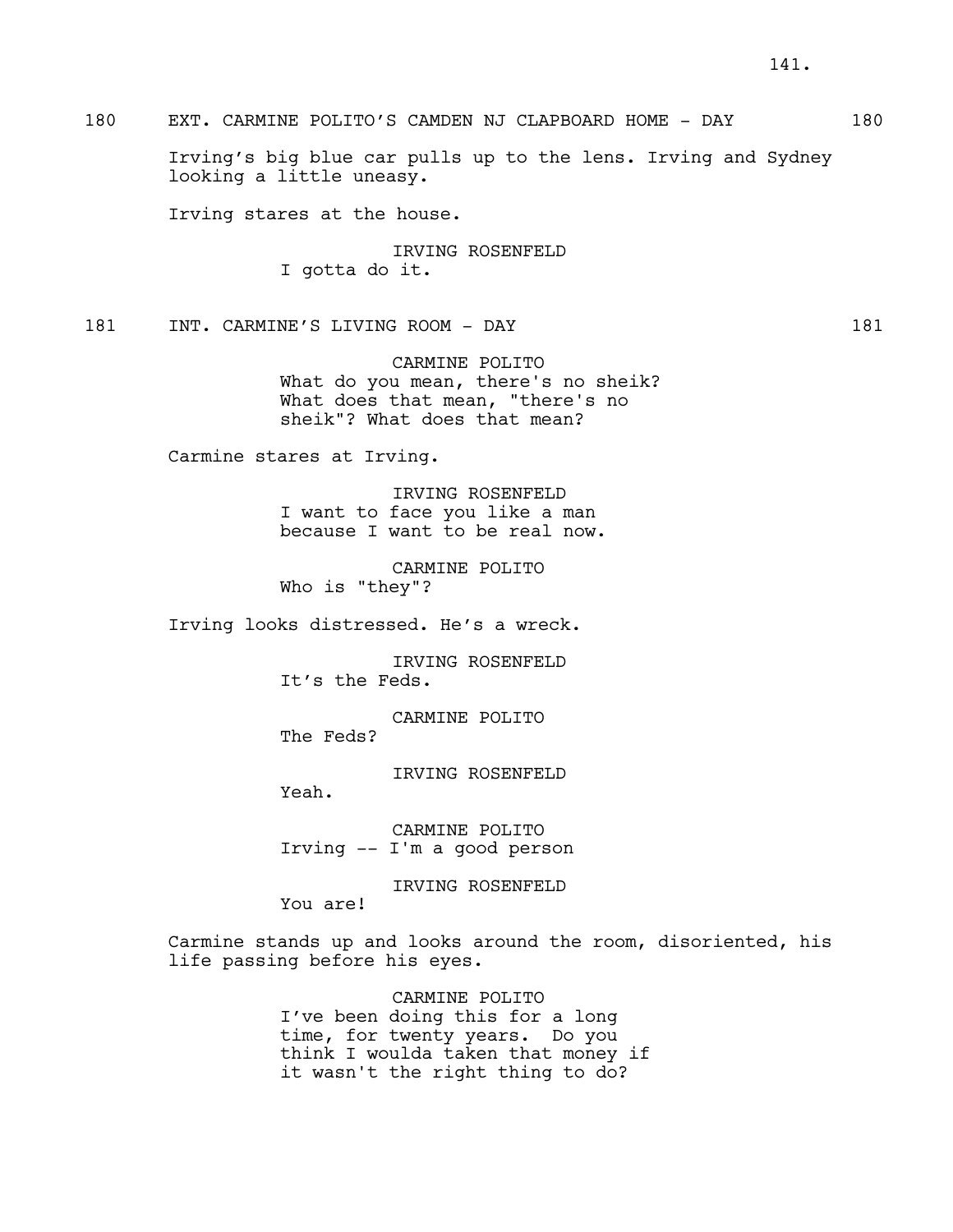IRVING ROSENFELD Hey look, you're a good person I know that but in all honesty --

CARMINE POLITO (screams) You said that was the only way, Irv. You chased me, remember?

IRVING ROSENFELD They fuckin' made me do it. What was I supposed to do? They had Syd in jail.

CARMINE POLITO You made me go back to the Plaza to take that money, you piece of shit! I was gone! You fucking prick!

CARMINE BEATS IRVING DOWN ON THE COUCH.

CARMINE POLITO (CONT'D) I was gone, I left!

DOLLY WALKS IN.

DOLLY POLITO Is everything alright? Can I have a word with you?

CARMINE POLITO (very upset) No, please, Dolly, just go upstairs. Take the kids and go upstairs!

DOLLY POLITO Alright, alright.

IRVING ROSENFELD I want to make this right. I came here because I want to make it right.

Irving is in tears. Very upset.

CARMINE POLITO Look at my face. You tell me that I'm lying to you when I say that everything I do is for the good of the people of New Jersey. Everything I do is for them. Am I lying to you?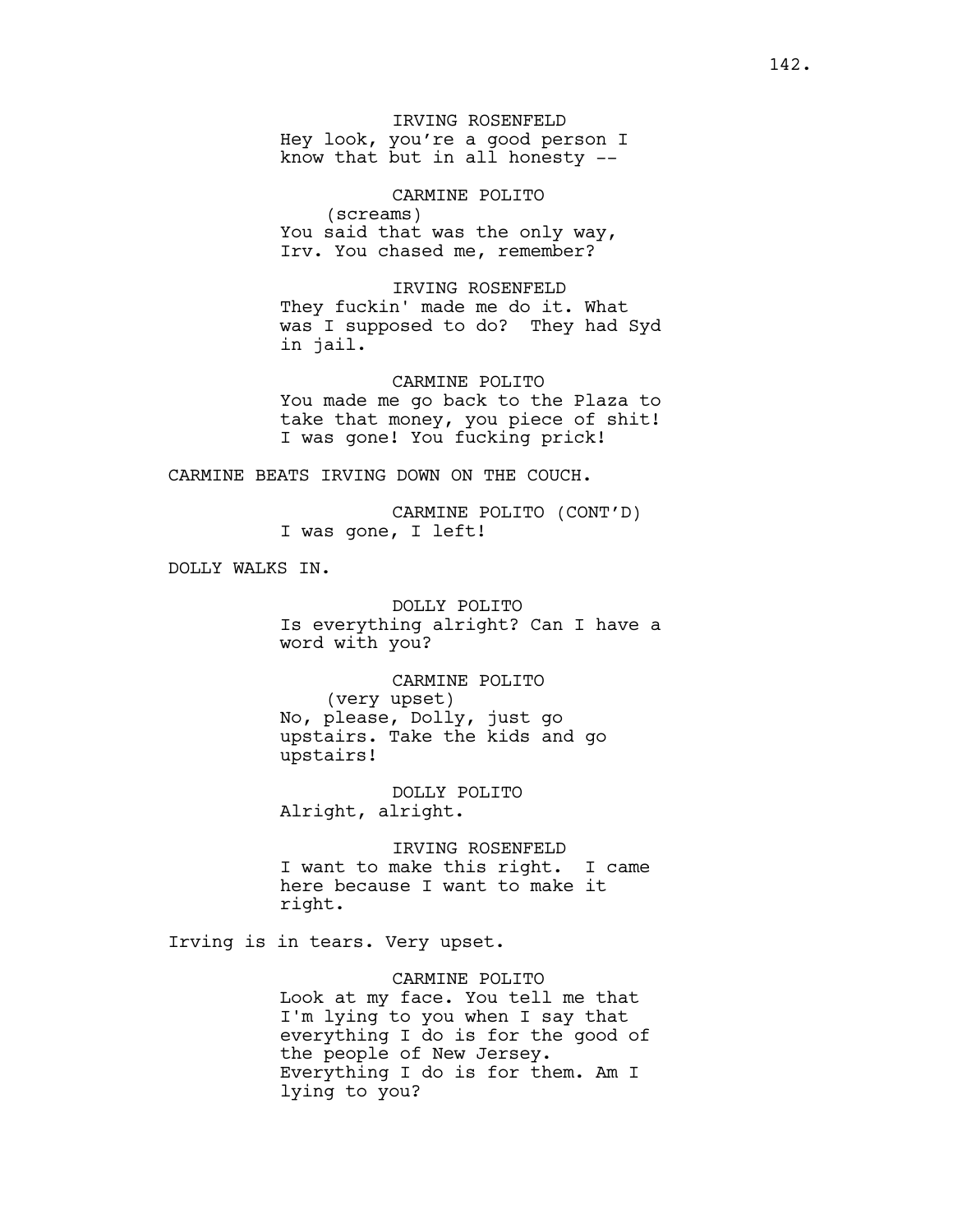IRVING ROSENFELD I never had a friend like you before.

CARMINE POLITO I used that money for the goddamn casino.

IRVING ROSENFELD I got some leverage, alright? I can help you out.

CARMINE POLITO This is all shit. It's all bullshit.

Carmine picks up the knife the Sheik gave him.

CARMINE POLITO (CONT'D) Look at this thing. Look at this. Ceremonial fucking knife. What is this bullshit? Some toy?

He drops it on the table. Irving stares at his friend, removes his glasses.

> IRVING ROSENFELD Carmine, Syd and I got a plan for you. We can help you out.

CARMINE POLITO Please get out of my house, Irving. Will you please leave? I'm asking you nicely, please leave.

Irving gets up to go and is pushed towards the door by Carmine. Dolly joins Carmine in tears. Carmine's kids stand on the stairs.

> DOLLY POLITO Get out of our house!

IRVING ROSENFELD I don't want to -- (seeing kids) I'm sorry. I didn't mean for this to happen.

CARMINE POLITO (to kids) This is not our friend!

IRVING ROSENFELD Truly, I didn't mean for this to happen.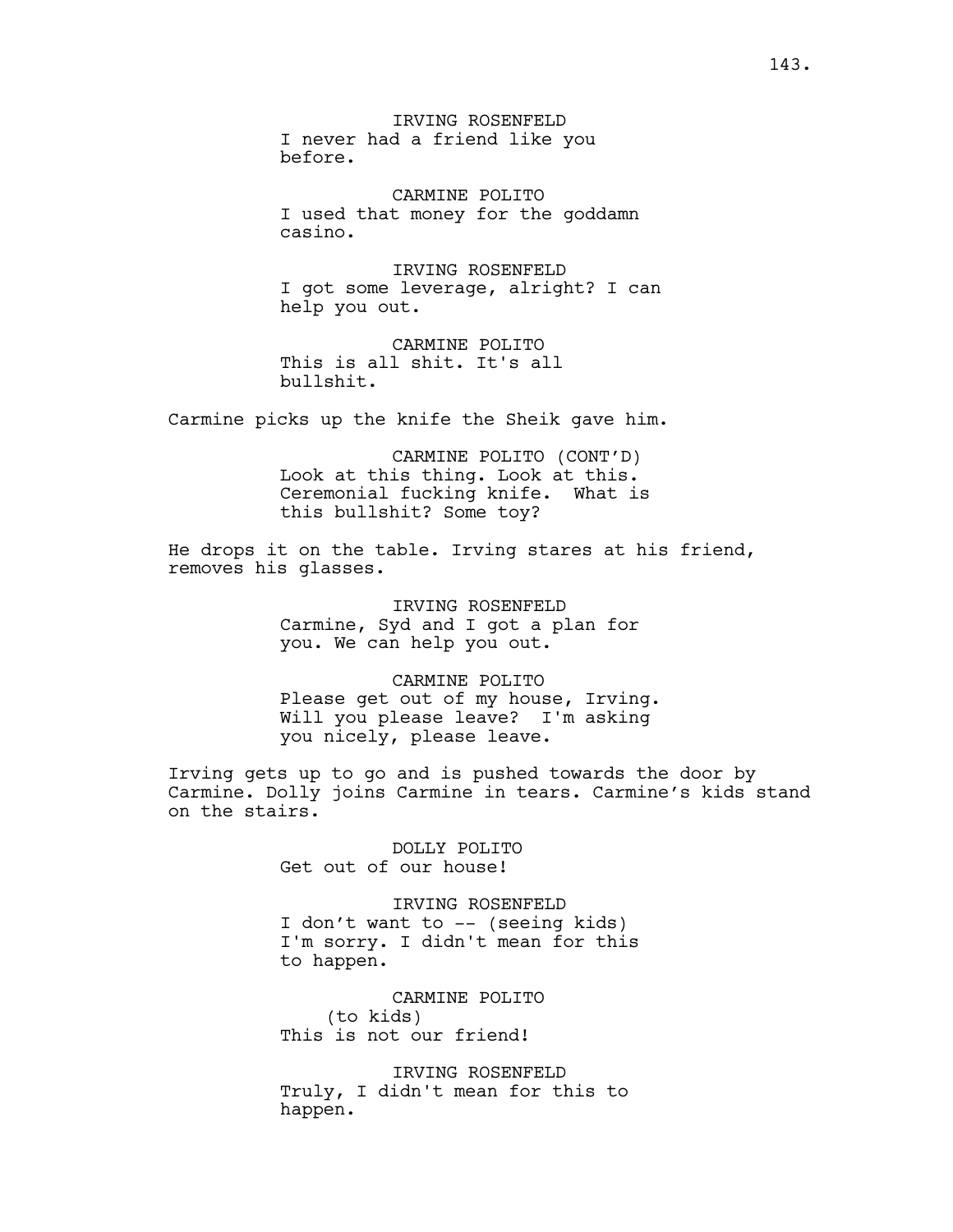CARMINE POLITO This is what matters to me most and you're crushing it! You're going to take me away from them you fucking son of a bitch? Get the fuck out!

183 Carmine lunges at Irving and punches him in the face. Irving 183 goes down to the ground and his glasses fly off his face.

CARMINE kicks him one last time.

IRVING ROSENFELD (beaten, bloody on floor) I just want to make it right.

CARMINE POLITO Get out of my house. Look what you made me do!

IRVING ROSENFELD (stumbling out the door) I'm sorry Carmine, I'm sorry.

### 184 EXT. CARMINE'S HOUSE - DAY 184

Irving staggers out of the house in an emotional daze, one hand to his heart, falls to sidewalk with bloody nose and broken glasses --

SYDNEY ACROSS THE STREET BURST OUT OF THE CAR.

SYDNEY PROSSER

Irving!

RUNS TO HIM IN HER HIGH HEELS -- HELPS HIM SIT UP ON THE SIDEWALK.

> SYDNEY PROSSER (CONT'D) Your heart pills. Where are your heart pills?

She digs through his pockets, finds the pills, and feeds one to him.

Sydney struggles to help Irving to his feet and together, an embattled but surviving couple, they cross the street arm and arm. She opens the door and helps him into the car.

> IRVING ROSENFELD I've got to lay down.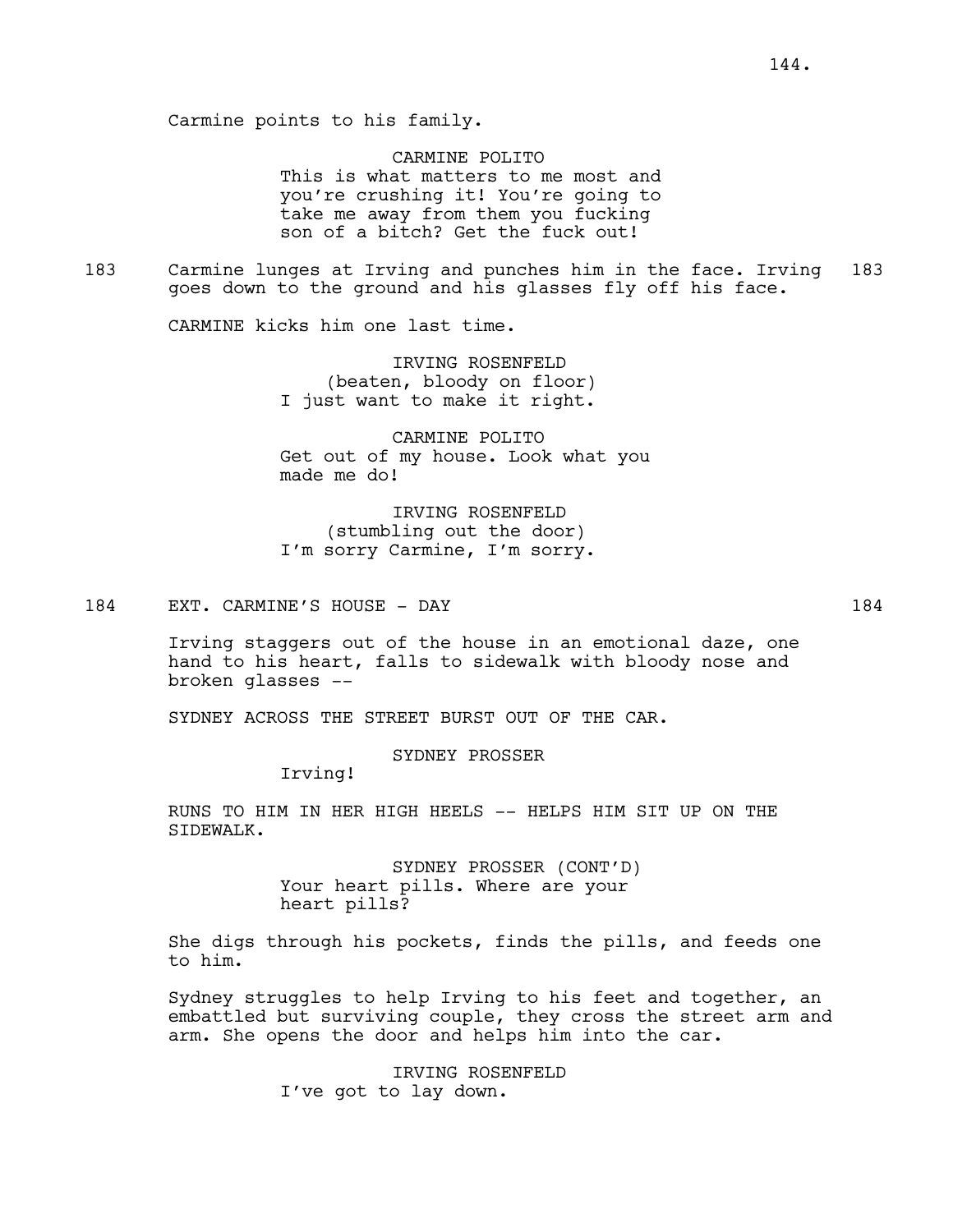SYDNEY PROSSER Just rest.

She gets in and closes the door.

185 INT. IRVING'S CADILLAC - DAY 185

They both slump down on the seat, stare at each other, emotional, humbled. Sydney gently removes Irving's broken glasses. They stare at each other, it is quiet.

> SYDNEY PROSSER (emotional, quiet) Are you ready?

> > IRVING ROSENFELD

Yes.

They stare at each other.

IRVING ROSENFELD (CONT'D) (whispers) I love you.

She squeezes his hand, raises it to her lips and kisses it.

206 INT. AMADO'S OFFICE - DAY 206

TILT UP FROM THE FLOOR OF THE OFFICE TO RICHIE, AMADO, AND STODDARD INTENSELY STARING AT THE DOOR FOR A CONFRONTATION, LIKE IN A WESTERN. THE DOOR OPENS AS IRVING AND SYDNEY ENTER AND STARE BACK AT THEM.

> ANTHONY AMADO Please. Come in. Sit down.

They all sit.

ANTHONY AMADO (CONT'D) Do you know where our two million dollars is?

IRVING ROSENFELD Two million? (Irving pushes his new glasses up the bridge of his nose) It's with Victor Tellegio and Alfonse Simone.

ANTHONY AMADO No, actually it's not with Victor Tellegio or Alfonse Simone.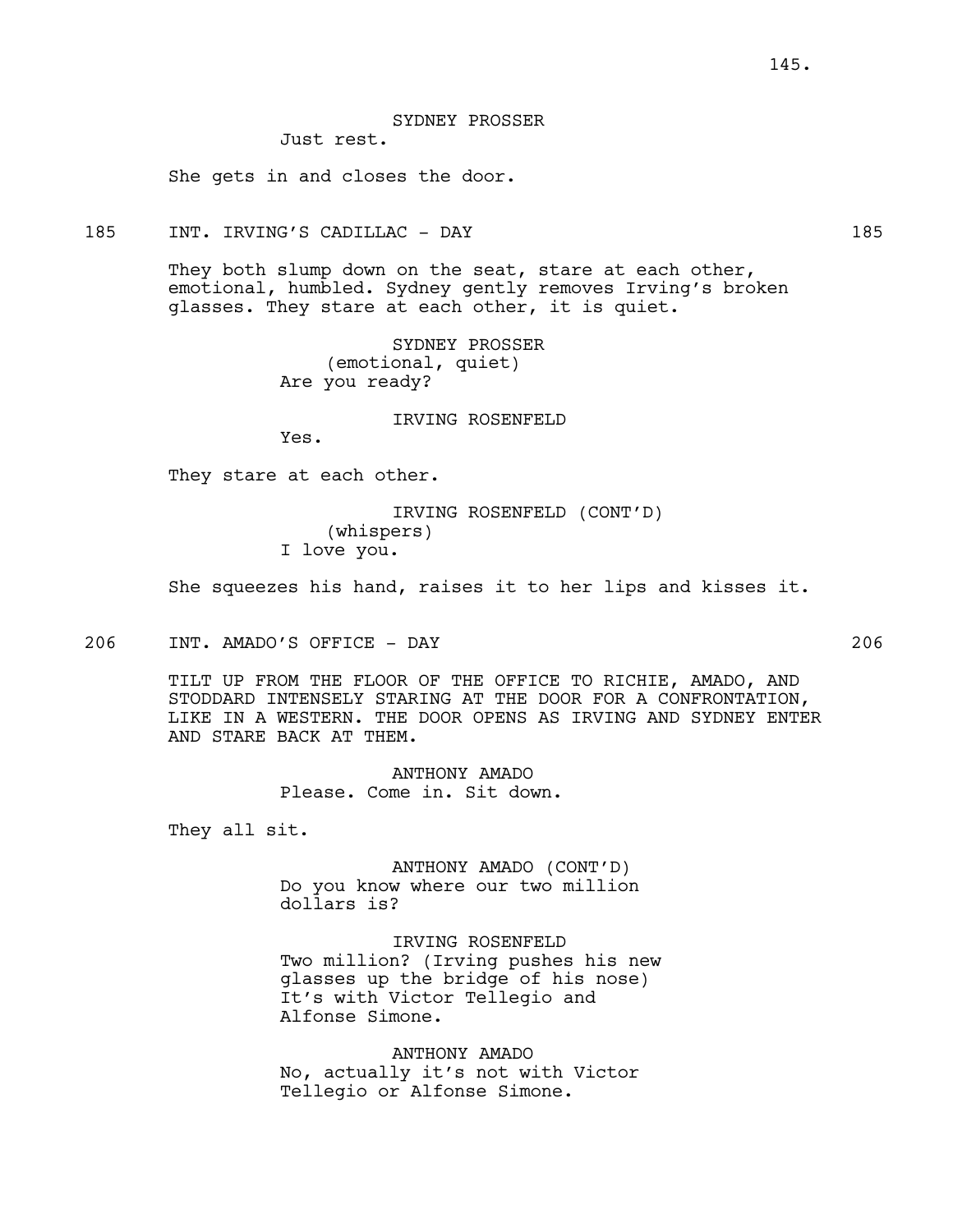Richie stands by the window, stares angrily at Irving.

RICHIE DIMASO He fucking knows about it.

ANTHONY AMADO It's gone missing. Did you know that?

IRVING ROSENFELD Where's it gone?

ANTHONY AMADO That's interesting that you said that because while you were on your way over here, we got an anonymous phone call from someone who said that in exchange for immunity for the two of you and a reduced sentence for Carmine Polito we get our two million dollars back.

IRVING ROSENFELD That's interesting. That's very interesting. I have no idea.

ANTHONY AMADO

No idea?

IRVING ROSENFELD No idea what you're talking about.

Irving looks at Sydney who looks back at him and shakes her head. She doesn't know either.

> ANTHONY AMADO I got it. I understand how these deals are made. See, someone has leverage.

RICHIE DIMASO Anthony, fuck them. It's over. We got them for wire fraud, it's over. (to Irving and Sydney) You're done. You're both done.

IRVING ROSENFELD I don't think so.

RICHIE DIMASO Oh, you don't think so?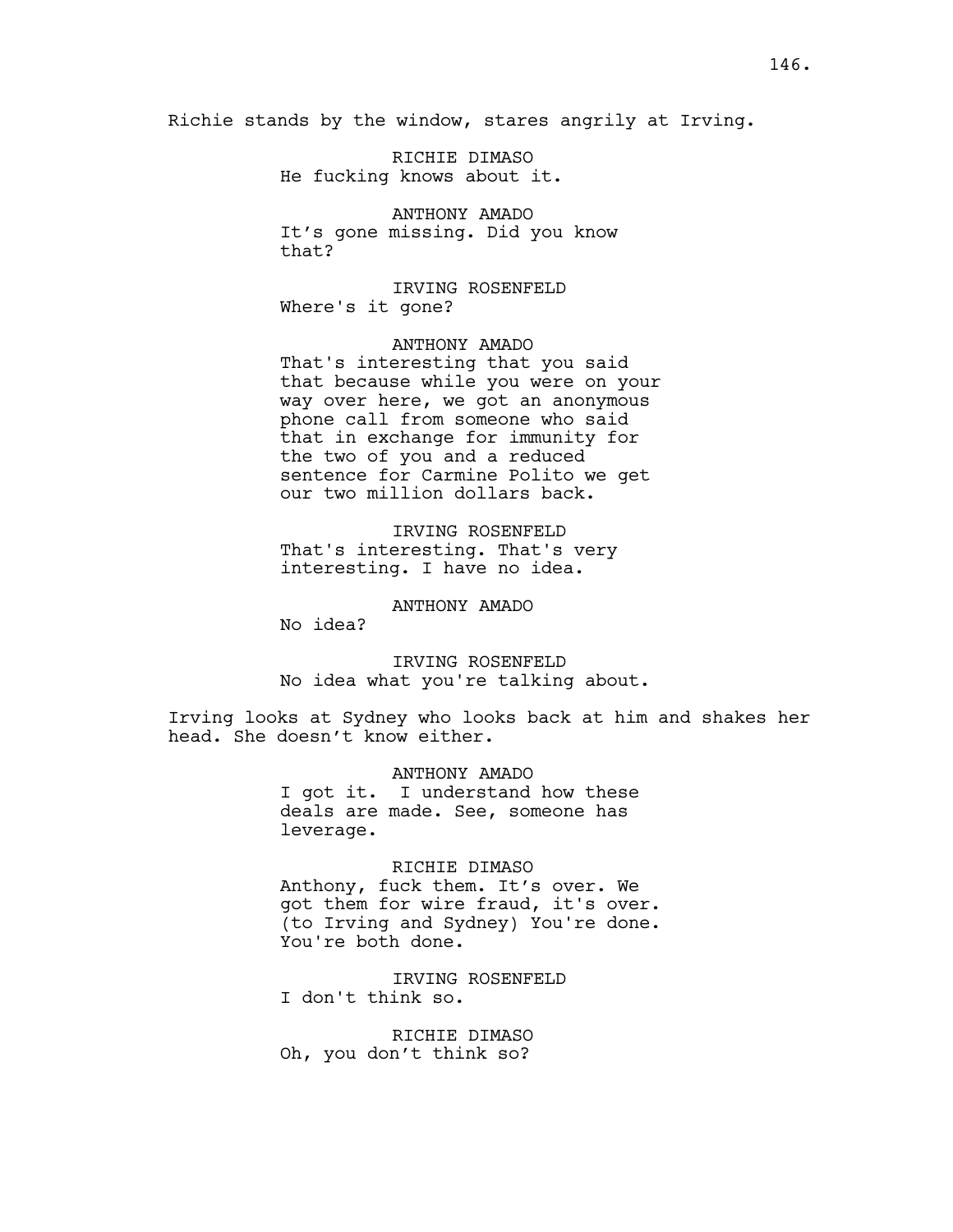### IRVING ROSENFELD

Richard, think about it, YOU requested the two million. And you gave Brenda the account number. We didn't do any of that. None of it. (turns dramatically to face Richie) How do we know that YOU don't have the money?

RICHIE DIMASO (Richie looks from Irving to Sydney) Am I living in a fucking nightmare right now?

AMADO AND STODDARD STARE INCRIMINATINGLY AT RICHIE.

# IRVING ROSENFELD I find this a little offensive. Really, I find this a little offensive and I don't see that you got any sort of solid case against--

RICHIE DIMASO (to Amado and Stoddard) Don't let him get in your heads. Listen to me, we're dealing with a very clever individual.

### IRVING ROSENFELD

Richard, think about it. You got some big arrests. You got U.S. Congressmen. You look good. You're gonna be all over the news. You know what doesn't look good? A story about gross incompetence

205 SMASH TO: 205

FLASHBACK -- RICHIE KICKS OPEN THE DOOR OF LAWYER ALFONSE SIMONE'S OFFICE WITH A WARRANT IN HIS HAND AND TWO AGENTS BEHIND HIM.

> RICHIE DIMASO I have a warrant for --

Richie looks around disoriented, we cannot see what he sees yet.

> RICHIE DIMASO (CONT'D) I'm sorry, do I have the wrong office?(checks number on the door) Is this 701? Alfonse Simone?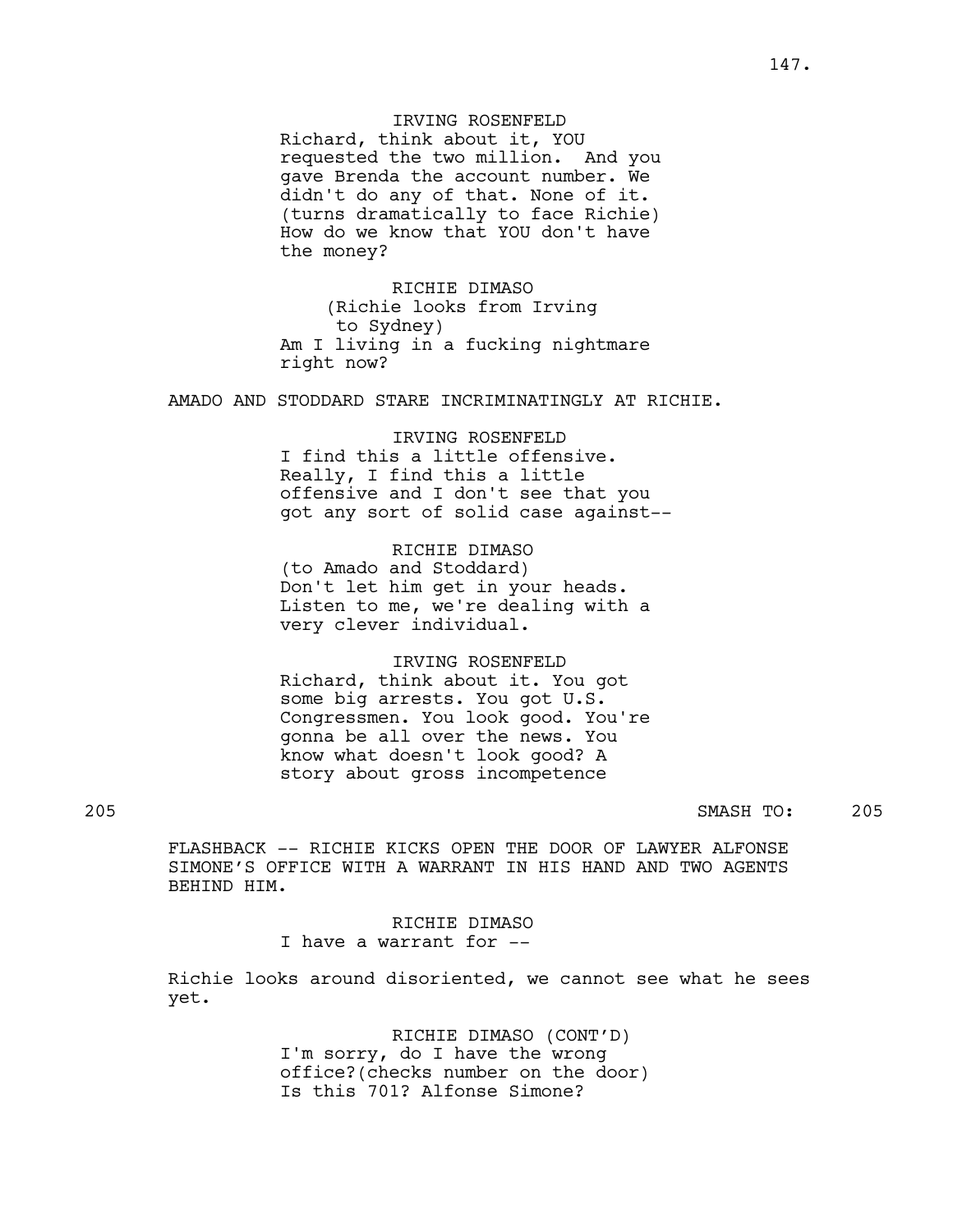148.

MAN'S VOICE (O.S.) This is 701.

-- WE REVEAL THE VOICE BELONGS TO A BLACK ATTORNEY -- TWO BLACK CLIENTS ACROSS FROM HIM -- SEATED AT WHAT PREVIOUSLY APPEARED TO BE THE DESK OF LAWYER ALFONSE SIMONE.

> BLACK DIVORCE LAWYER My name is Roger Thigpen. I've had this office for 25 years. I'm a divorce attorney.

RICHIE IS STUNNED.

INT. AMADO'S OFFICE - DAY - BACK TO PRESENT

SYDNEY PROSSER You lost two million dollars of taxpayer money because you were confused about the location and the identity of Victor Tellegio's attorney?

CUT TO:

INT. POOL PARTY - LONG ISLAND HOUSE - DAY - FLASHBACK

Where we first saw Irving at the pool party.

IRVING ROSENFELD (V.O.) The role of Tellegio's attorney, Alfonse Simone, was played by our friend Ed Malone --

Camera pans from Irving to Ed Malone:

IRVING ROSENFELD (V.O.) the "Cold Cut King of Long Island"--

Ed Malone holds up two packages of cold cuts. Also holding the cold cuts are the two that frisked everyone at Simone's office.

> IRVING ROSENFELD (V.O.) Whose party we were at when Sydney and I first met.

Cut to Irving first meeting Sydney.

CUT TO: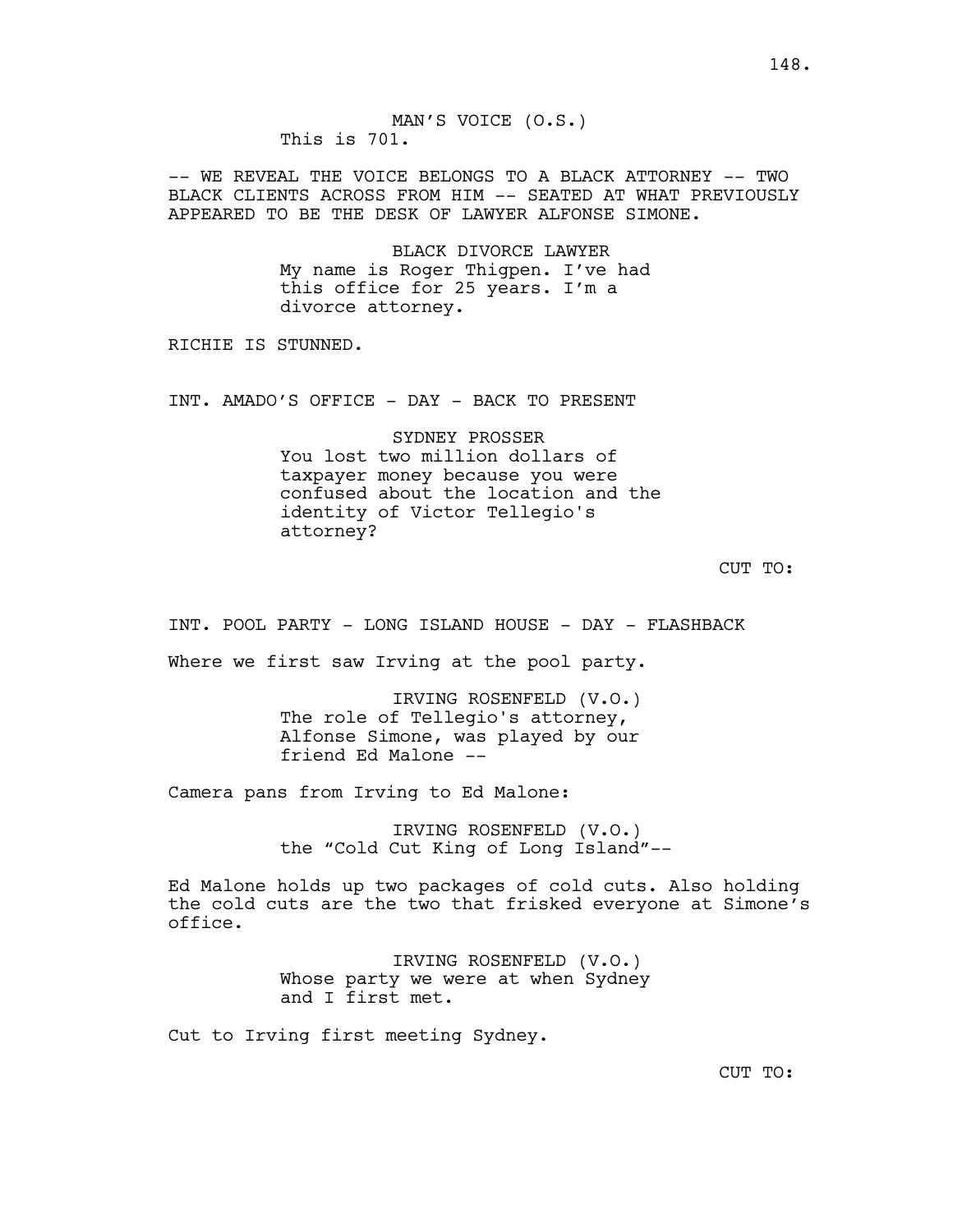INT. ALFONSE SIMONE'S OFFICE - DAY - FLASHBACK

Ed Malone, dressed as Alfonse Simone, steps to camera to shake Richie's hand.

> ED MALONE Alfonse Simone.

> > CUT TO:

INT. ANTHONY AMADO'S OFFICE - DAY - BACK TO PRESENT

EDITH GREENSLY People believe what they want to believe Richie.

RICHIE DIMASO That's because you conned me! You

both fucking conned me. You both got under me. You did!

# IRVING ROSENFELD

Well that doesn't sound so good, either. I mean -- and I don't know what you're talking about, but - let's just assume you want to go with that story. Really? That's the story you want to go with? That's what you want the New York Times to hear? That you got conned by the very con men who you forced to entrap the members of Congress in the first place. That's what you want to go with? That doesn't sound so good for your whole thing.

Richie looks like he's going to be sick.

IRVING ROSENFELD (CONT'D) And how ironic that the most creative minds, the ones who are working hardest to get the economy of New Jersey going, those are the ones that you round up. And why? Because what, they're the easiest to go after? And what about the real bullshit artists? You didn't even come close to the big leagues. Those big guys. The money men.

RICHIE DIMASO That's what I was trying to go after.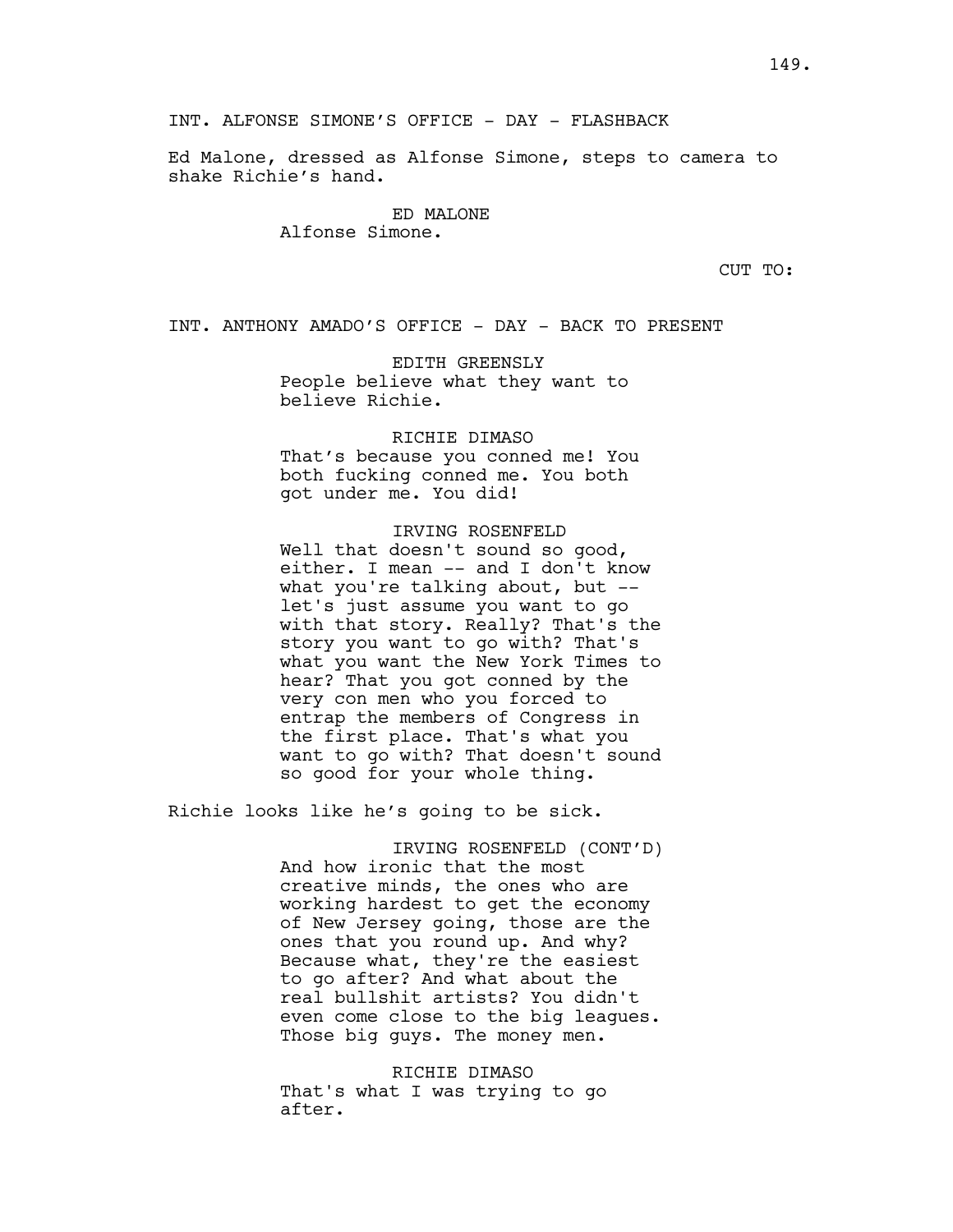IRVING ROSENFELD I'm sorry to tell you, you got none of 'em.

STODDARD THORSEN You know, Richard, I think we may call you as a witness, but otherwise you're done. I think you better go home.

Richie disoriented, appeals to Stoddard.

RICHIE DIMASO

Stoddard --

STODDARD THORSEN Go on home, Richard.

ELO's "10538 Overture" reprises on the soundtrack.

EXT. FBI OFFICE, FEDERAL OFFICE BUILDING, NY - DAY

Camera tilts down from the Federal Building to find Richie coming down the stairs, emotional. Richie walks wiping his eyes, his innocence and Edith, lost.

CUT TO:

IRVING ROSENFELD (V.O.) We took down some very big guys.

-REP. SANDERS SWARMED BY PHOTOGRAPHERS WALKING OUT OF BUILDING, ESCORTED BY FBI AGENTS.

-REP. SIMMONS ESCORTED OUT OF CITY HALL.

IRVING ROSENFELD (V.O.) Some of whom were just doing business as usual helping their communities or their states.

-REP. KESHOYGAN IS GRABBED AS HE APPROACHES HIS CAR IN A GROCERY STORE PARKING LOT WITH A BAG FULL OF GROCERIES.

> IRVING ROSENFELD (V.O.) But some of them knew they had larceny in their blood--

-REP. O'CONNELL COVERS HIS FACE AS PHOTOGRAPHERS SWARM HIM AS HE'S ARRESTED OUTSIDE HIS HOUSE AS WIFE AND DAUGHTER LOOK ON.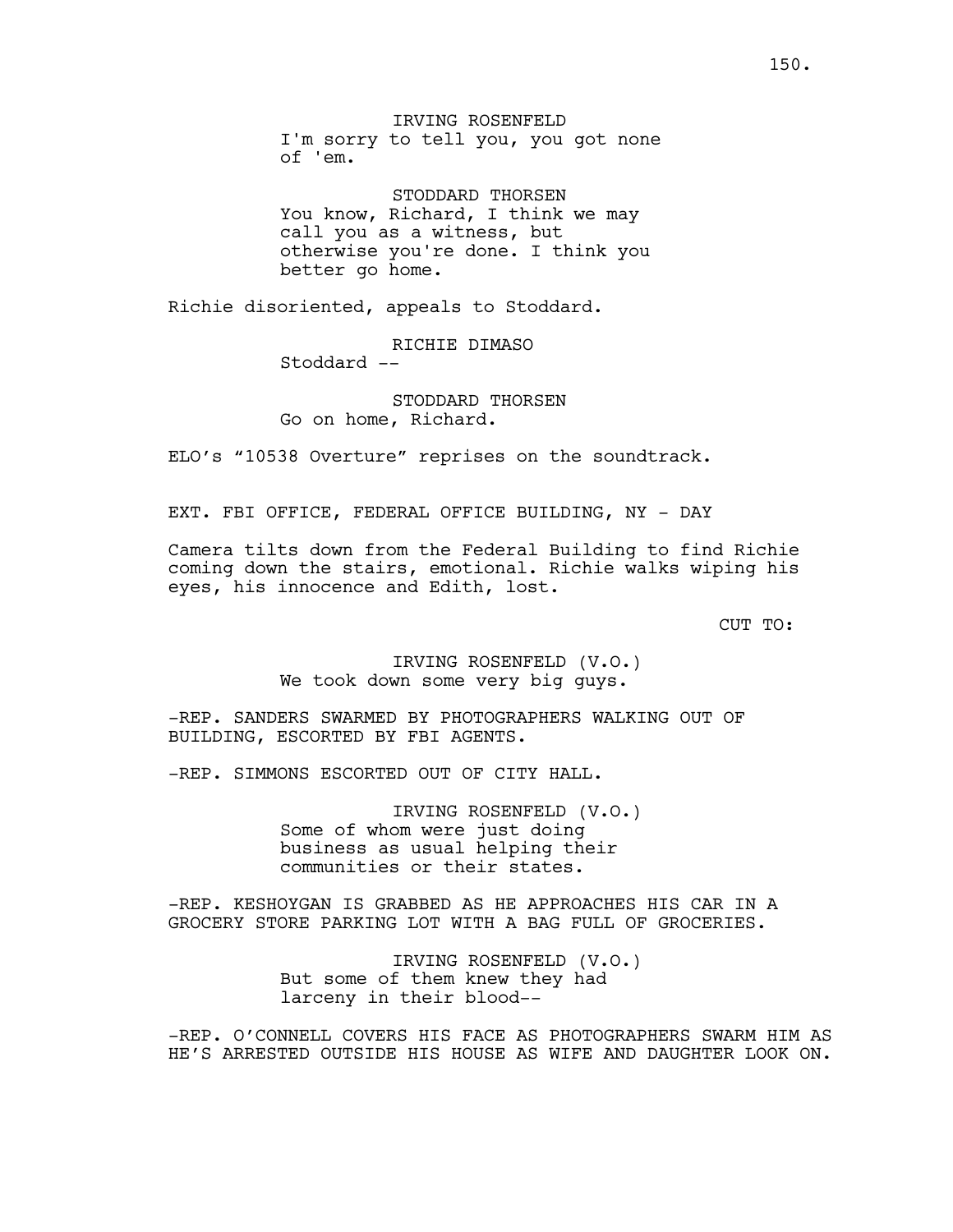IRVING ROSENFELD (V.O.) And they even admitted it.

GREY HAIRED SENATOR HORTON MITCHELL, wife by his side, denies any wrongdoing and is photographed and humiliated as he then sits with her in a Federal car.

> IRVING ROSENFELD (V.O.) But in all it was six Congressmen, one United States Senator, and my friend, Carmine Polito.

THE DOOR TO CARMINE'S CLAPBOARD HOUSE OPENS, CARMINE STANDS IN THE DOOR, STARES AT THE AGENTS, HIS WIFE AND CHILDREN IN TEARS STAND BEHIND HIM AS HE SERVED A WARRANT. CARMINE IS HANDCUFFED.

> IRVING ROSENFELD (V.O.) We gave the two million back so Carmine got the reduced sentence. 18 months. The loss of his friendship would haunt me for the rest of my life.

CROWDED FEDERAL BUILDING PRESS CONFERENCE - MANY FLASHBULBS AS STODDARD STANDS NEXT TO AMADO WHO MAKES THE ANNOUNCEMENT.

> IRVING ROSENFELD (V.O.) And when the story was written, Richard Dimaso's name was never mentioned.

CAMERA PANS THROUGH CROWD TO FIND RICHIE IN THE WAY BACK, LEANING AGAINST A PILLAR. FADE TO WHITE ON HIS SOBERED FACE.

209 EXT. LONG ISLAND ELEMENTARY SCHOOL - DAY 209

FADE IN FROM WHITE, PAN DOWN FROM WHITE SKY TO SCHOOLYARD, CHILDREN LEAVING ELEMENTARY SCHOOL. IRVING AND SYDNEY WALK UP TO THE SCHOOL TO PICK UP DANNY.

> IRVING ROSENFELD (V.O.) Syd and I moved in together. And Rosalyn --

ROSALYN IN A NECK BRACE and off white trench coat and sunglasses -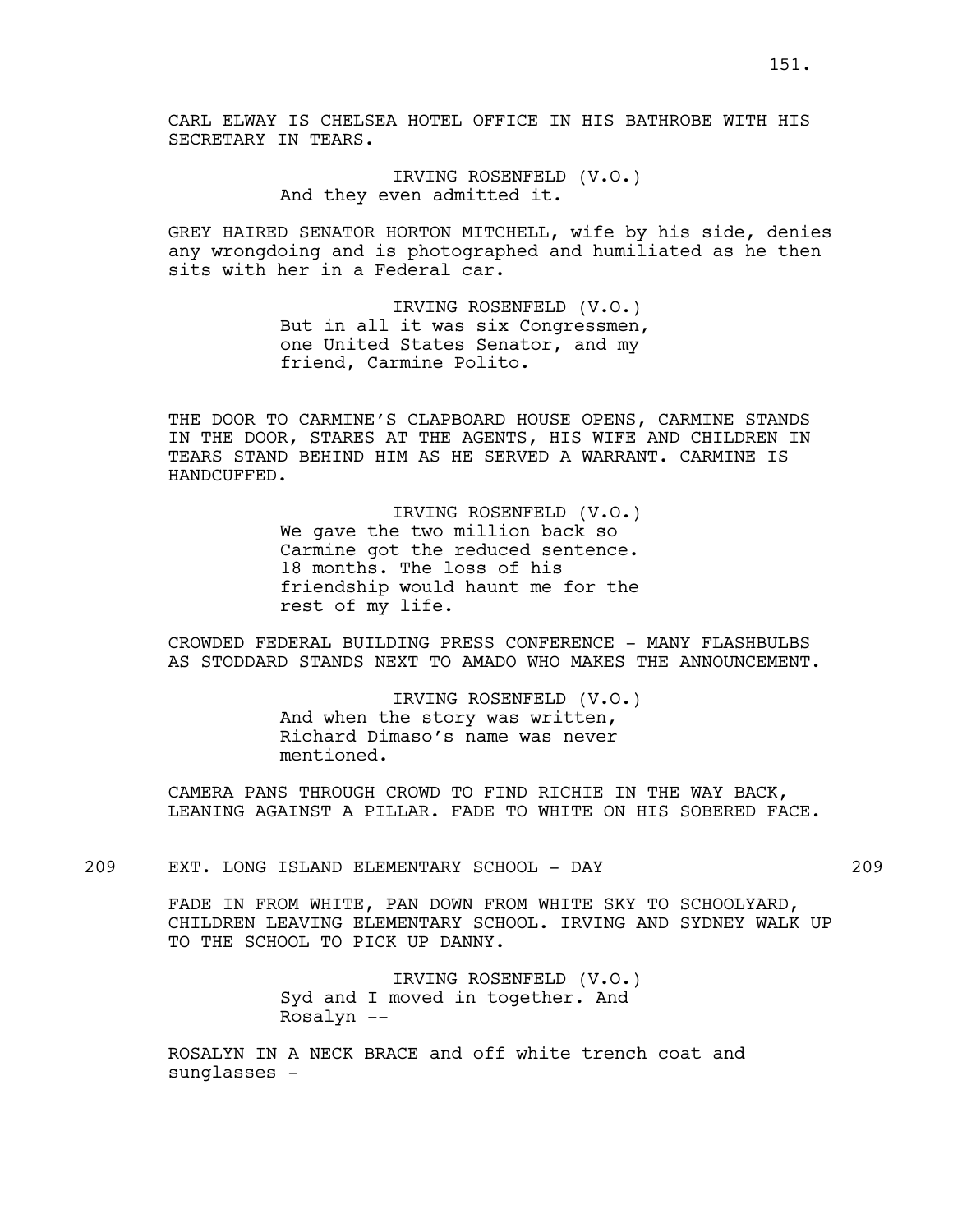Irving stares at Rosalyn.

IRVING ROSENFELD (V.O.) She would always be interesting.

Rosalyn gets in to a car, revealing Pete Musane in the driver's seat. Irving leans in.

> PETE MUSANE (to Irving) You know my boss knows you did him a solid.

# IRVING ROSENFELD Yes I did. He never took a nickle so they can't get him for nothing. I was never going to let that happen.

Irving starts to leave --

### ROSALYN ROSENFELD

Irv.

He stops and looks at her. With red lacquered nails Rosalyn places her favorite nail finish in his hand.

> ROSALYN ROSENFELD (CONT'D) I'm done with this nail finish. Bye for now. I'll see you next weekend.

Irving nods. Rosalyn drives off with Pete.

Sydney stands with Danny.

IRVING ROSENFELD (V.O.) Our conning days were behind us.

Irving and Sydney walk hand and hand with Danny down the street. Irv drops the nail finish into a trashcan.

> IRVING ROSENFELD (V.O.) You can fool yourself for just so long and then your next reinvention better have your damn feet on the ground.